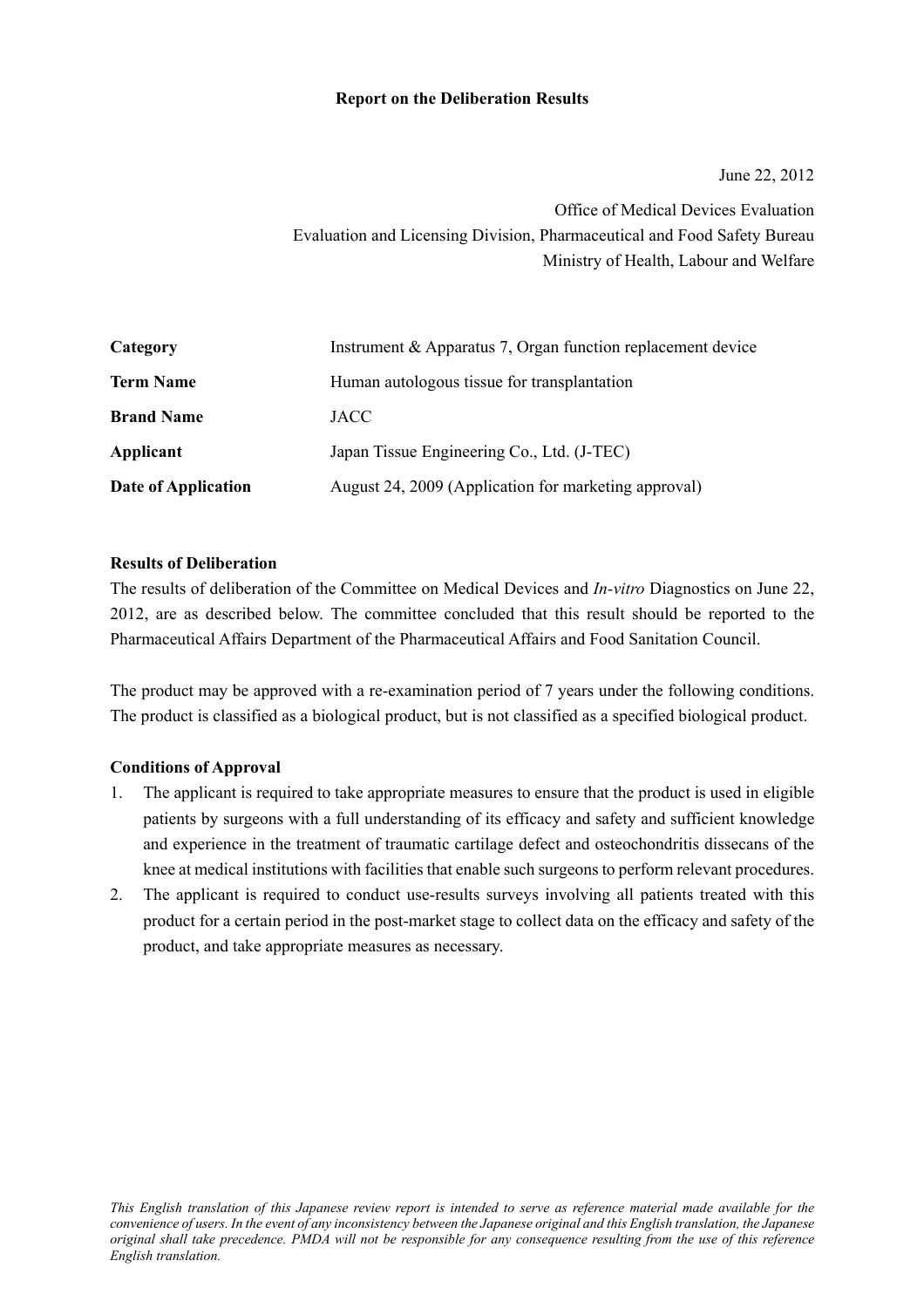# **Review Report**

June 5, 2012 Pharmaceuticals and Medical Devices Agency

The following are the results of the review of the following medical device submitted for marketing approval conducted by the Pharmaceuticals and Medical Devices Agency (PMDA).

| Category                | Instrument & Apparatus 7, Organ function replacement device |  |  |  |
|-------------------------|-------------------------------------------------------------|--|--|--|
| <b>Term Name</b>        | Human autologous tissue for transplantation                 |  |  |  |
| <b>Brand Name</b>       | <b>JACC</b>                                                 |  |  |  |
| Applicant               | Japan Tissue Engineering Co., Ltd. (J-TEC)                  |  |  |  |
| Date of Application     | August 24, 2009                                             |  |  |  |
| <b>Reviewing Office</b> | Office of Biologics II                                      |  |  |  |

*This English translation of this Japanese review report is intended to serve as reference material made available for the convenience of users. In the event of any inconsistency between the Japanese original and this English translation, the Japanese original shall take precedence. PMDA will not be responsible for any consequence resulting from the use of this reference English translation.*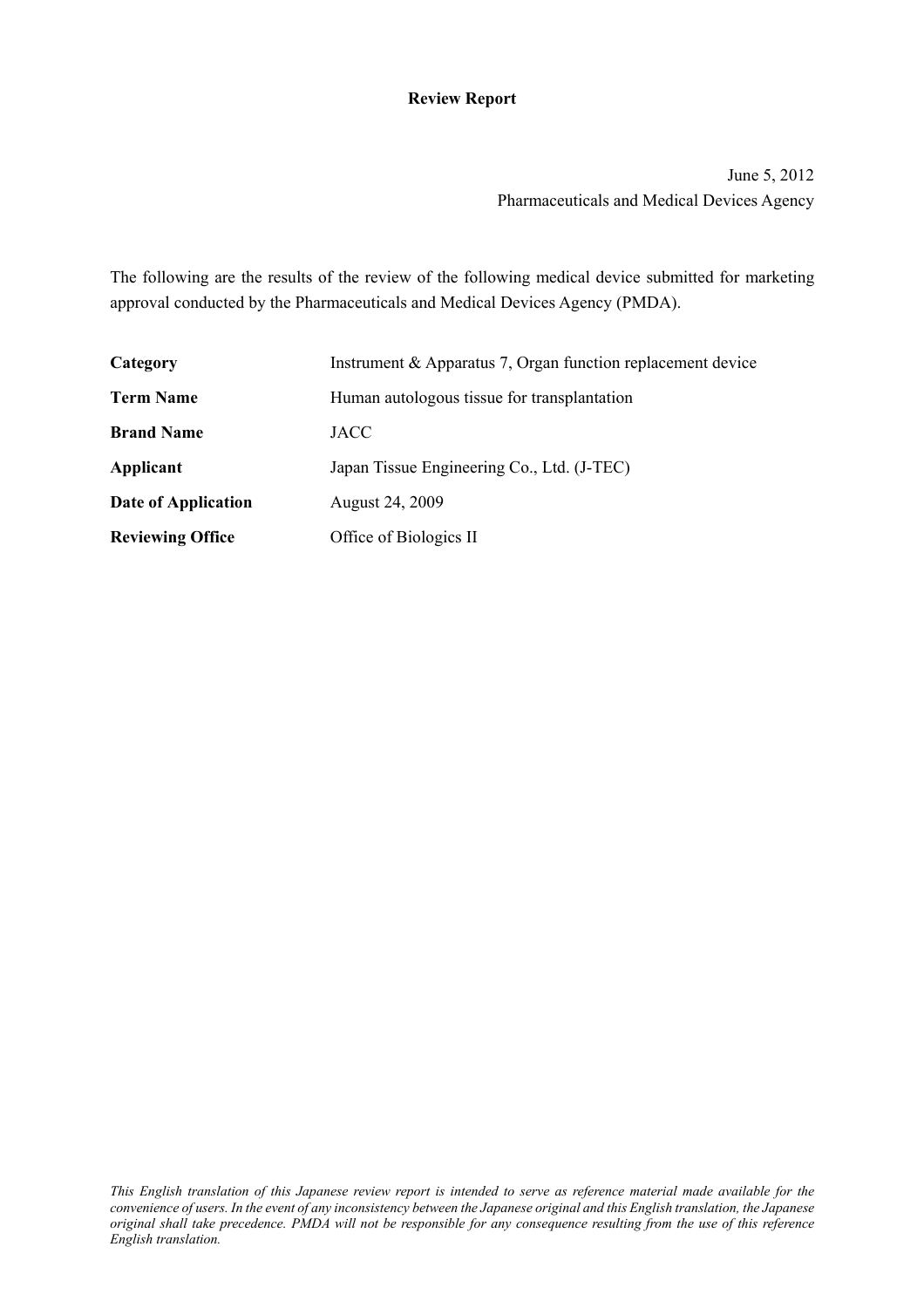### **Review Results**

| <b>Classification</b> | Instrument & Apparatus 7 Organ function replacement device |
|-----------------------|------------------------------------------------------------|
| <b>Term Name</b>      | Human autologous tissue for transplantation                |
| <b>Brand Name</b>     | <b>JACC</b>                                                |
| Applicant             | Japan Tissue Engineering Co., Ltd. (J-TEC)                 |
| Date of Application   | August 24, 2009                                            |

### **Results of Review**

JACC is a combination product of autologous cultured chondrocytes and collagen gel, and the product is created by culturing autologous chondrocytes in a three-dimensional environment using atelocollagen gel. After transplantation of JACC to a full-thickness cartilage defect in the knee, cartilage matrix produced by autologous cultured chondrocytes contained in the product forms a cartilage-like tissue that fills and repairs the defect, resulting in reduction of pain and improvement of joint function. JACC is the first cellular and tissue-based product developed for this intended use in the field of orthopedics in Japan.

Despite the proposed intended use of JACC, the nonclinical and clinical data submitted has not demonstrated that JACC fills the cartilage defect and produces cartilage matrix, thereby repairing the cartilage tissue.

The clinical study included different patient populations having different diagnoses and defect sites that should be separately evaluated for efficacy and therefore did not appropriately evaluate the efficacy according to the difference in the characteristics of the target diseases. For this reason, PMDA has concluded that the efficacy of JACC cannot be evaluated on the basis of the clinical study data submitted. However, when the efficacy of JACC was individually evaluated in each patient from the clinical point of view, the clinical symptoms of traumatic cartilage defect or osteochondritis dissecans tended to improve at 12 months post-transplantation although the extent of the contribution of JACC remains unclear.

The safety of JACC can be assured up to 12 months after transplantation although it has risks for infection, etc. because of its nature as a biological product.

In conclusion, as far as JACC is used to improve the clinical symptoms of traumatic cartilage defect or osteochondritis dissecans in patients with a cartilage defect of  $\geq 4$  cm<sup>2</sup> for which no standard surgical treatment is available, JACC has clinical significance because it can offer a new treatment option to the patient populations.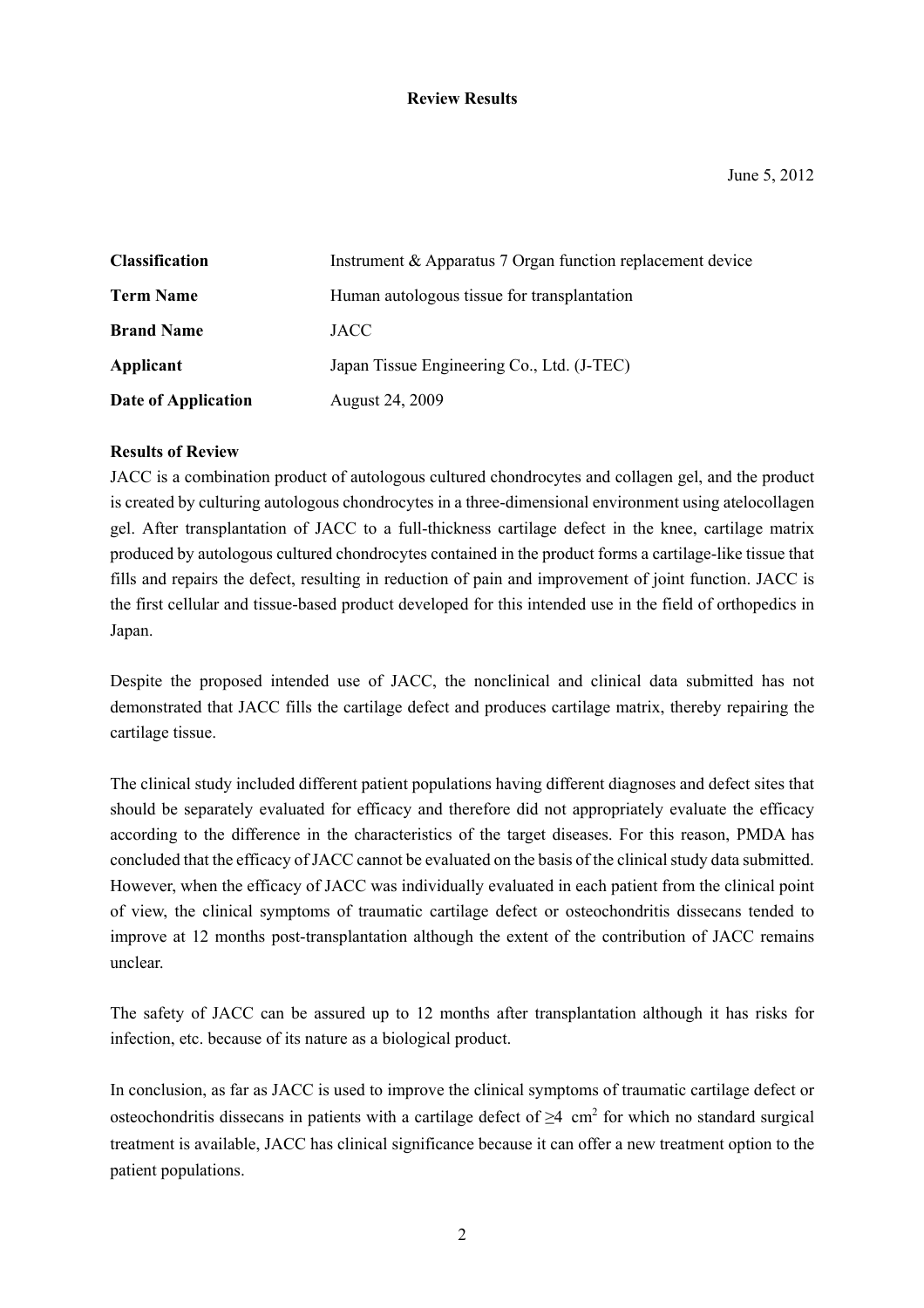To market JACC, the applicant should take necessary measures in order to ensure that the product is properly used based on the clinical position of JACC. Because only very limited data are available from the clinical study, the applicant should conduct a use-results survey involving all patients treated with JACC for a certain period in the post-market stage in order to collect information on the safety and efficacy of JACC.

As a result of its review, PMDA has concluded that JACC may be approved for the following intended use and indication, with the conditions below, and that the application should be presented to the Committee on Medical Devices and *In-vitro* Diagnostics for further deliberation.

### **Intended Use or Indication**

Alleviation of clinical symptoms of traumatic cartilage defect or osteochondritis dissecans (excluding gonarthrosis) of the knee only when no other treatment options are available, $\frac{1}{2}$  and it is used at a cartilage defect with a defect size of  $\geq 4$  cm<sup>2</sup>

# **Conditions of Approval**

- 1. The applicant is required to take appropriate measures to ensure that the product is used in eligible patients by surgeons with a full understanding of its efficacy and safety and sufficient knowledge and experience in the treatment of traumatic cartilage defect and osteochondritis dissecans of the knee at medical institutions where the surgeons can treat such conditions.
- 2. The applicant is required to conduct a use-results survey involving all patients treated with the product for a certain period in the post-marketing stage to collect data on the efficacy and safety of the product, and take appropriate measures as necessary.

l 1 A minor change was made to the Japanese text (with no change to the English translation) after the end of the meeting of the Committee on Medical Devices and *In-vitro* Diagnostics.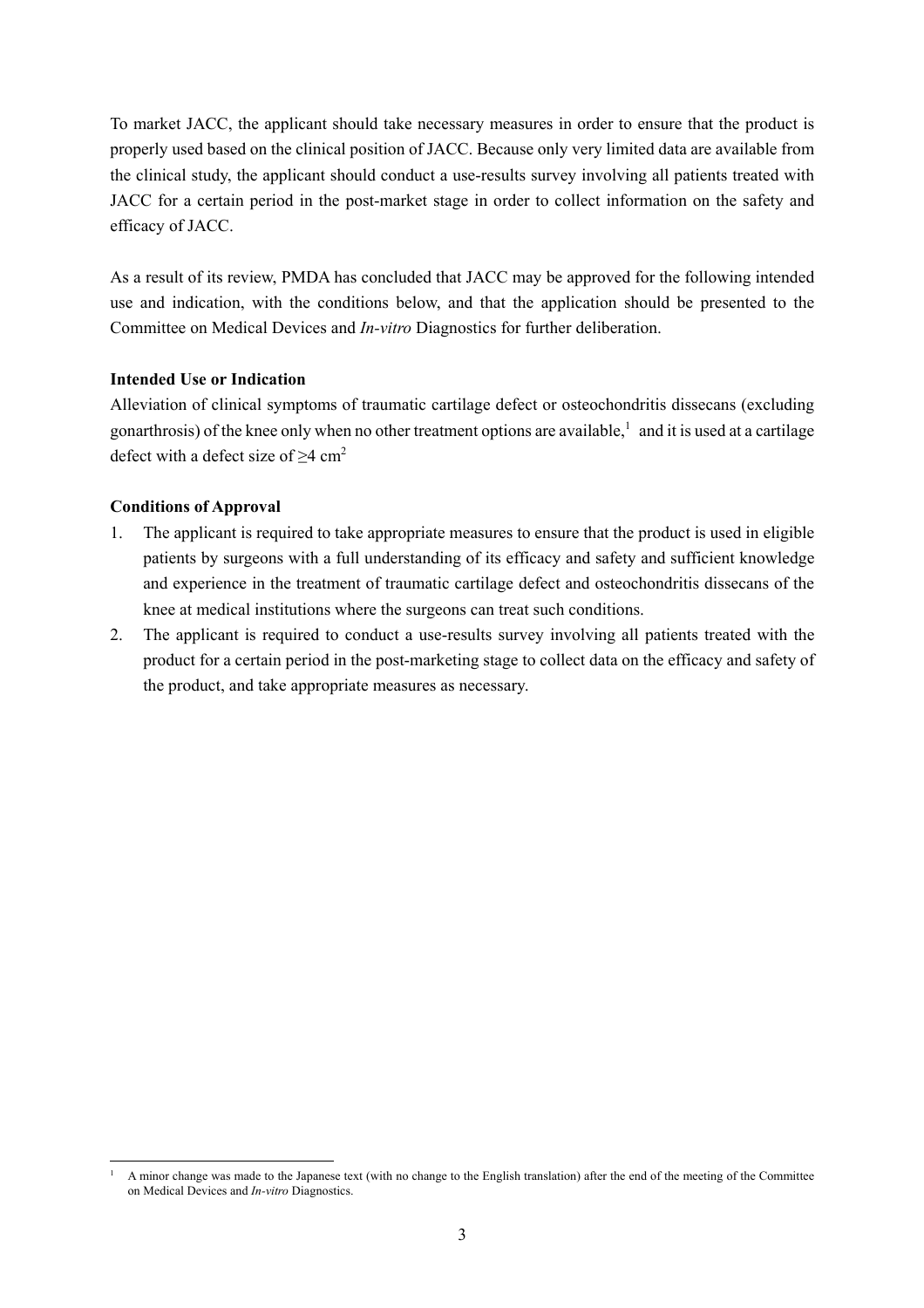# **Review Report**

# **I. Product Submitted for Approval**

| Category                                | Instrument & Apparatus 7, Organ function replacement device                                                                                                                                                                                                                                                                                                                                                                                                                         |  |  |  |
|-----------------------------------------|-------------------------------------------------------------------------------------------------------------------------------------------------------------------------------------------------------------------------------------------------------------------------------------------------------------------------------------------------------------------------------------------------------------------------------------------------------------------------------------|--|--|--|
| <b>Term Name</b>                        | Human autologous tissue for transplantation                                                                                                                                                                                                                                                                                                                                                                                                                                         |  |  |  |
| <b>Brand Name</b>                       | <b>JACC</b>                                                                                                                                                                                                                                                                                                                                                                                                                                                                         |  |  |  |
| <b>Applicant</b>                        | Japan Tissue Engineering Co., Ltd. (J-TEC)                                                                                                                                                                                                                                                                                                                                                                                                                                          |  |  |  |
| <b>Date of Application</b>              | August 24, 2009                                                                                                                                                                                                                                                                                                                                                                                                                                                                     |  |  |  |
| <b>Proposed Intended Use</b>            | 1. Intended patient population and diagnosis<br>Patients with full-thickness cartilage defect in the knee                                                                                                                                                                                                                                                                                                                                                                           |  |  |  |
|                                         | 2. Expected situations of use<br>Patients having the above condition caused by transient external<br>force such as accidents or repeated external force such as sports<br>In the cases that alignment abnormality, subchondral bone defect or<br>necrosis, or any complication, including fracture, ligament injury,<br>and meniscus injury, is present around the recipient site, patients<br>must be treated for such concurrent condition before the product is<br>transplanted. |  |  |  |
|                                         | 3. Expected results<br>The atelocollagen gel containing chondrocytes fill a defect site.<br>Chondrocytes contained in the product and cartilage matrix<br>produced by chondrocytes repair the cartilage defect.                                                                                                                                                                                                                                                                     |  |  |  |
|                                         | 4. Indications<br>Filling/repair of cartilage defect of the knee and improvement in<br>joint function                                                                                                                                                                                                                                                                                                                                                                               |  |  |  |
| <b>Items Warranting Special Mention</b> |                                                                                                                                                                                                                                                                                                                                                                                                                                                                                     |  |  |  |
|                                         | None                                                                                                                                                                                                                                                                                                                                                                                                                                                                                |  |  |  |
| <b>Reviewing Office</b>                 | Office of Biologics II                                                                                                                                                                                                                                                                                                                                                                                                                                                              |  |  |  |

### **II. Product Overview**

JACC is an autologous cultured cartilage created by culturing autologous chondrocytes from the patient's cartilage tissue embedded in atelocollagen gel. JACC is intended to fill and repair a fullthickness cartilage defect in the knee with produced cartilage matrix, as well as to improve joint function.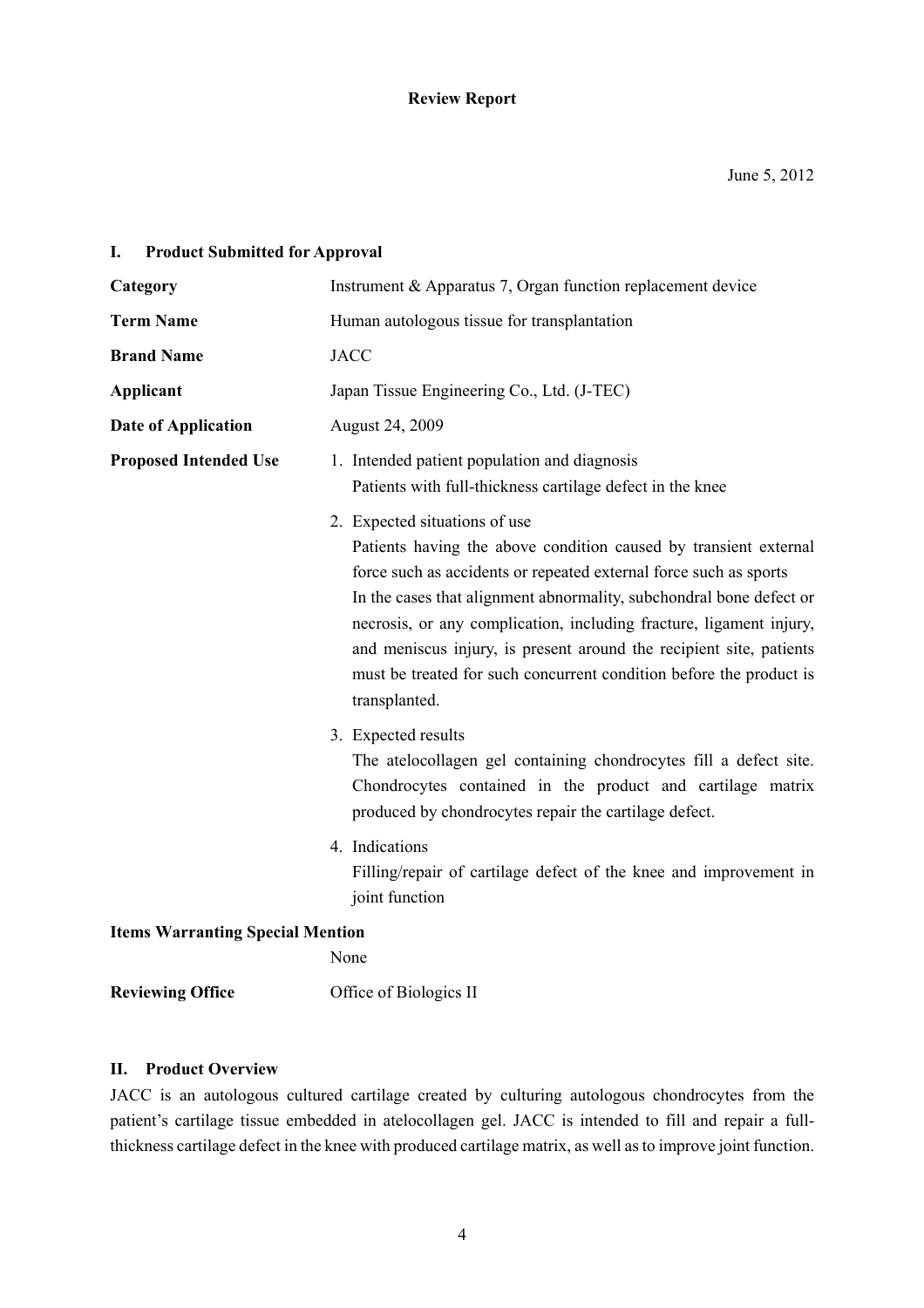At the implantation of JACC, a periosteal patch is harvested from the anteromedial surface of the proximal tibia and fixed over JACC with sutures, and then the wound is closed.

# **III. Summary of the Data Submitted and the Outline of Review Conducted by PMDA**

The data submitted by the applicant in the application and the applicant's responses to the inquiries from PMDA, and the outline of the reviews on the applicant's responses are outlined below.

This submission has the major problems described below.

The applicant's originally proposed intended use was "Chondrocytes contained in JACC and cartilage matrix produced by chondrocytes repair cartilage tissue" and "Filling/repair of cartilage defect of the knee and improvement in joint function." PMDA, however, concluded that none of the quality, nonclinical, and clinical studies provided data supporting these claims [see Sections "2. Physicochemical properties and specifications," "5. Performance," and "6. Clinical data"]. Since no evidence is available that supports the applicant's claim that JACC repairs cartilage defect, JACC cannot be positioned as a regenerative medicine for cartilage tissue.

There were problems with the clinical study design, including selection of the target diseases and evaluation method of efficacy. It was difficult to assess the efficacy and clinical position of JACC for the proposed indication ("patients with full-thickness cartilage defect of the knee") [see Section "6. Clinical data"].

However, the proposed target diseases of JACC include those that cannot be fully treated by conventional therapies or not be studied in a clinical study because of a limited number of patients. PMDA assessed the efficacy of JACC in individual patients from the clinical point of view by making best use of the results of the clinical study in order to evaluate the potential of JACC as a new option for the treatment of rare diseases that cannot be fully treated by conventional therapies.

The details of the above major problems in the application and the results of efficacy evaluation conducted by PMDA are presented below.

# **1. Origin or history of discovery, use in foreign countries, and other information**

# *1.A Summary of the submitted data*

# **1.A.(1) Origin or history of discovery or development**

Histologically, the articular cartilage is a hyaline cartilage consisting of extracellular matrix, including chondrocytes, collagen, proteoglycan, and water. This cartilage has a structure and function that can withstand static and dynamic loads on the joint. Spontaneous repair of cartilage defects such as traumatic cartilage defect and osteochondritis dissecans caused by excessive joint loading is unlikely to occur because of the low self-repair capacity of articular cartilage. A cartilage defect is accompanied by clinical symptoms, including pain, joint swelling, and a limited range of motion, eventually leading to secondary osteoarthritis because of changes in the characteristics of chondrocytes, damage to the subchondral bone, etc.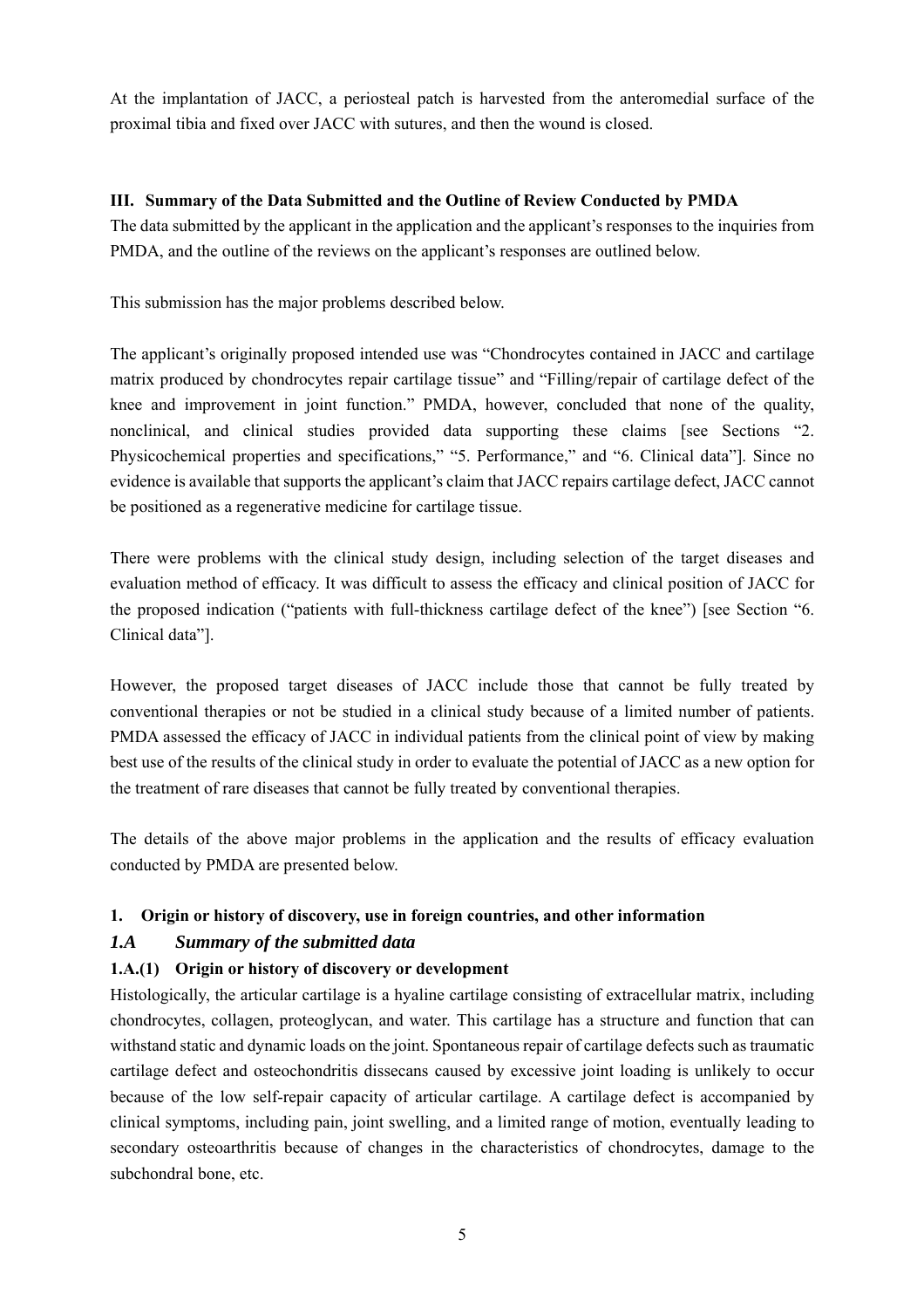A cartilage defect of the knee is conservatively treated by heat therapy or cooling therapy, with or without drug therapy. These therapies are, however, symptomatic and have limited effects. The following surgical options are also available: (a) joint debridement, (b) microfracture, and (c) autologous osteochondral mosaicplasty.

(a) Arthroscopic joint debridement is performed to smoothen out the cartilage surface surrounding the defect in order to protect the cartilage of the opposite side, but the technique does not repair the cartilage defect itself. (b) Microfracture is a surgical technique that promotes the leakage of blood and bone marrow from drill holes made in the subchondral bone so that cells in the blood and bone marrow can repair cartilage tissue. However, the tissue formed by such cells is fragile fibrocartilage and would wear out in the long term. This technique is indicated only for relatively small defects, approximately 1  $cm<sup>2</sup>$ in size. (c) Autologous osteochondral mosaicplasty uses a normal osteochondral graft containing normal hyaline cartilage harvested from a non-weight-bearing area of the patient, which has the advantage of repairing the defect with the hyaline cartilage. However, the size of the recipient site is limited because osteochondral tissue to be harvested should be the same size as the defect.

Recently, published literature has reported a new treatment method that can address problems, including a poor long-term outcome resulting from repair with fragile fibrocartilage formed after microfracture surgery (Gudas R, et al*. Knee Surg. Sports Traumatol. Arthrosc.* 2006;14:834-842) and the infeasibility of autologous osteochondral mosaicplasty because of a shortage of donor sites. First, a small amount of cartilage tissue is harvested from a non-weight-bearing area of the joint of the patient's knee. Chondrocytes are isolated from this tissue and cultured in monolayer to prepare a cell suspension, which is then transplanted to a defect site (Takaoka K. *Standard Orthopedics 10th Edition:* Igaku-Shoin Ltd.; 2008:56-59, Brittberg M, et al. *N. Engl. J. Med.* 1994;331:889-895). However, this surgical technique has the following shortcomings: the dedifferentiation of chondrocytes in monolayer culture and the possible leakage of a cell suspension from the recipient site because of early postoperative weight loading on the knee. In order to solve these problems, Ochi et al. started the development of an autologous cultured cartilage in 1997. Their technique involved autologous chondrocytes seeded on atelocollagen gel and cultured in a three-dimensional environment (Ochi M, et al. *J. Bone Joint Surg. Br.* 2002;84:571-578).

JACC is an autologous cultured cartilage developed by the applicant based on the technology transferred from Ochi et al. An application for JACC was filed in Japan based on the results of a clinical study in patients with traumatic cartilage defect (including cases associated with ligament injury), osteochondritis dissecans, and gonarthrosis. The clinical study was initiated in 2004.

#### **1.A.(2) Usage conditions in foreign countries and Japan**

As of June 2012, JACC is not approved in any country or region. No autologous cultured chondrocyte product has been commercialized to date in Japan. Outside of Japan, no autologous cultured chondrocyte product that is manufactured using atelocollagen or other matrices in a similar manner to JACC is approved. On the other hand, some autologous cultured chondrocyte products produced in monolayer culture are available overseas. Carticel (Genzyme Tissue Repair, US) was approved in 1997 as a biologic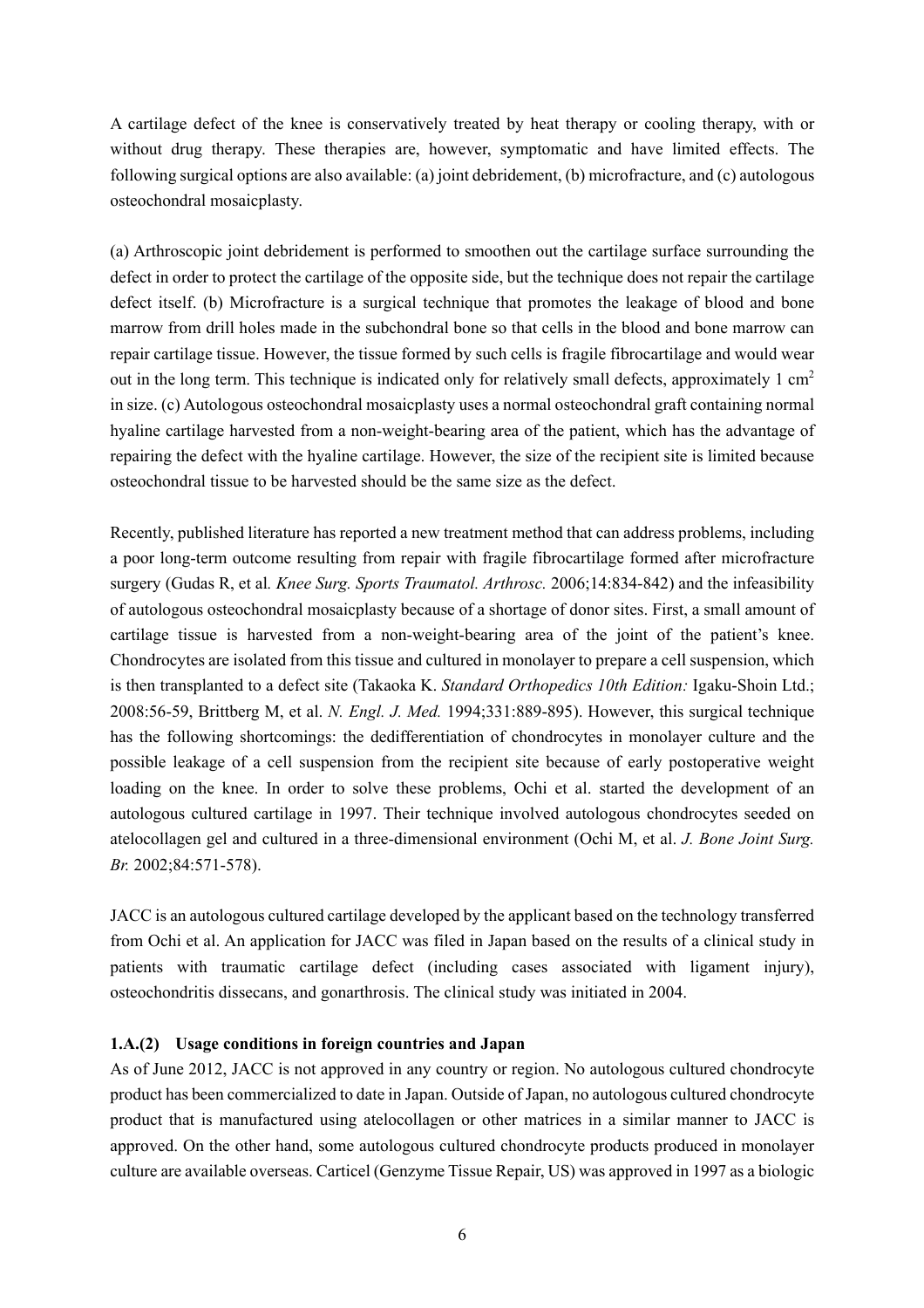in the US and has been reportedly used in  $\geq$ 14,000 patients. In South Korea, Chondron<sup>TM</sup> (Cellontech) was approved in 2001 as a bio-pharmaceutical product. In Europe, ChondroCelect<sup>TM</sup> (TiGenix, Belgium) obtained the "Positive Opinion" from the European Medicines Agency in June 2009 and approved as an Advanced Therapy Medicinal Product in October 2009 (http://www.ema.europa.eu/docs/en\_GB/document\_library/EPAR\_-

Summary for the public/human/000878/WC500026033.pdf). This product has been reportedly used in approximately 700 patients so far.

# *Findings at submission of application for confirmation*

Since JACC falls under the category of cellular and tissue-based products, submission of an application for confirmation of the safety and quality of this investigational device (hereinafter referred to as "confirmation application") prior to clinical study notification was necessary in accordance with the "Quality and Safety Assurance of Cell/Tissue-derived Medical Devices and Pharmaceuticals" (PMSB Notification No. 906 dated July 30, 1999, issued by Director of the Pharmaceutical and Medical Safety Bureau, Ministry of Health and Welfare). Confirmation application for JACC was submitted to the Minister of Health, Labour and Welfare on September 7, 2001. At a meeting on April 25, 2003, the Committee on Pharmaceutical Affairs and Biotechnology of the Pharmaceutical Affairs and Food Sanitation Council (PAFSC) decided the continued deliberation of the confirmation application for JACC (http://www.mhlw.go.jp/shingi/2003/04/txt/s0425-2.txt). The applicant's responses to issues pointed out in this meeting were deliberated by the Committee on Biotechnology of the PAFSC at a meeting on February 6, 2004 and accepted on February 19, 2004. The applicant was requested to discuss the following issues (http://www.mhlw.go.jp/shingi/2004/02/txt/s0206-1.txt):

- Culture methods using serum-free and autologous serum media
- Acceptance criterion for the amount of residual bovine serum albumin in the final product
- Verification of the usefulness of JACC in an animal study(ies) in dogs (beagle dogs) and other appropriate animal species
- Conduct of the clinical study meeting scientific and ethical standards, including development of clear criteria for selection of eligible patients, and inclusion of the relevant information in the informed consent form

# **2. Physicochemical properties and specifications**

# *2.A Summary of the submitted data*

# **2.A.(1) Raw materials**

# **2.A.(1).1) Collection, transportation, and receipt of cartilage tissue**

Patient's cartilage tissue to be used as a raw material is harvested by an attending surgeon from the tapetum, and superficial, middle, and deep layers of the articular cartilage in a non-weight-bearing area (proximal femur or femoral intercondylar area) where the joint function is unlikely to be affected by tissue collection. The amount of tissue to be collected is 0.2 or 0.4 g depending on the number of product units to be manufactured and the effective diameter of each product unit. Tissue collection from the calcified layer, subchondral bone, and trabecular bone should be avoided because these tissues contain osteocytes, osteoblasts, bone marrow cells and other cells. A loose body in the joint (free cartilage piece) must not be used as a material source. Cartilage tissue harvested is immersed in Dulbecco's phosphate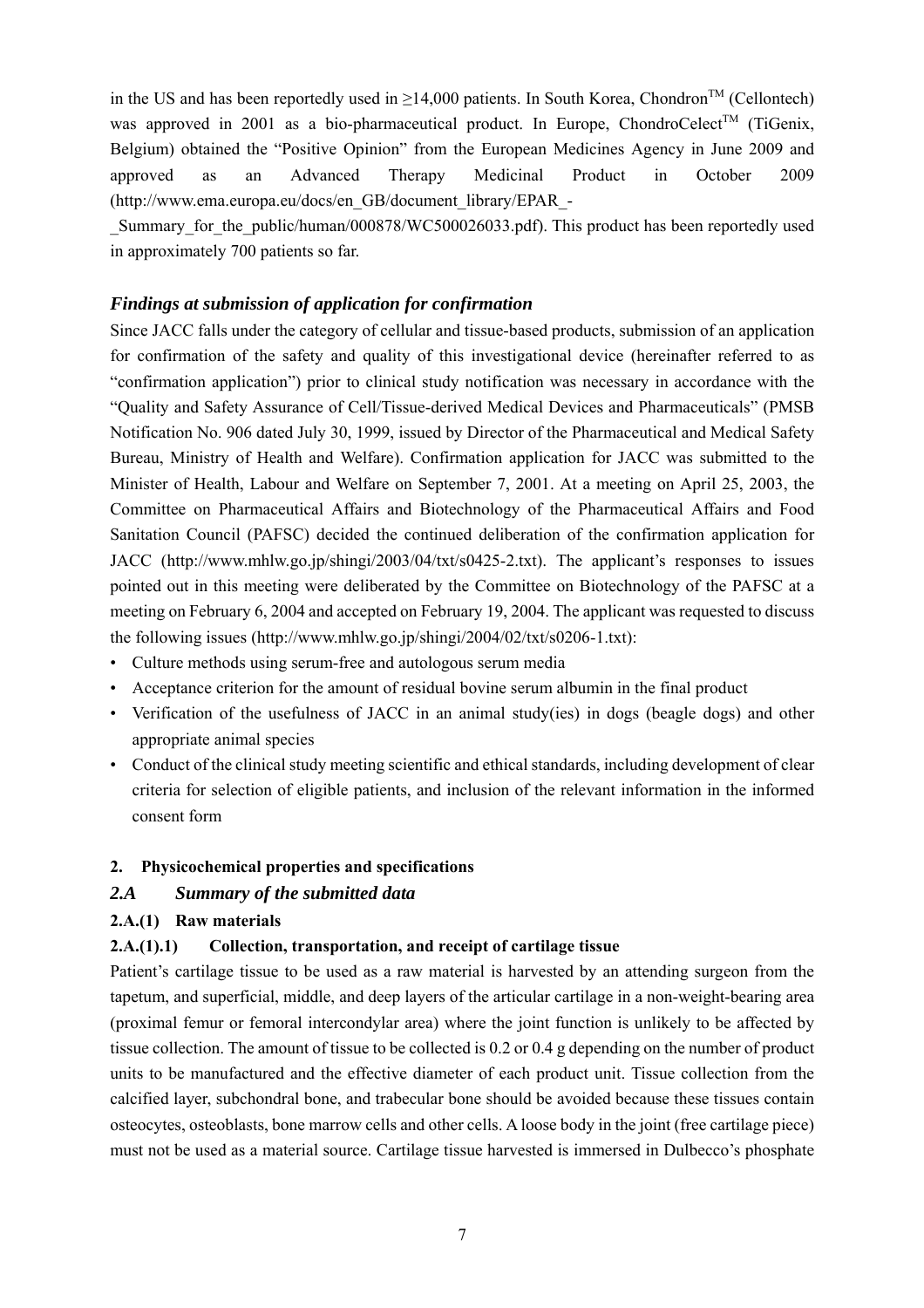buffered saline (DPBS), placed in a tube for tissue transportation, and transported to the manufacturing site in a special insulated transport container.

Upon receipt of the cartilage tissue at the manufacturing site, acceptance tests are performed to confirm that the insulated transport container is sealed; that the tissue was received within 84 hours after shipping; that there is no damage to or leakage from the tissue transport tube; and that the cartilage tissue is immersed in the transport media (Table 1). The cartilage tissue is stored at 2°C to 20°C as necessary. The manufacture using the tissue should be initiated within  $\blacksquare$  hours after collection. Since autologous chondrocytes are derived from the patient's own cartilage tissue, donor screening is not performed. To assess success in manufacturing the product and treatment outcome, and to determine the cause of infection, if any, in patients, etc., blood samples collected are stored at or below −\*\*°C for a certain period of time, i.e., the shelf life of the product plus 10 years. This period was determined based on the storage period for biological materials used for manufacturing specified biological medical devices, etc.<sup>2</sup> defined in the Ordinance of the Ministry of Health, Labour and Welfare (MHLW) No. 169 dated December 17, 2004.

|                                       | Specimen                                                                 | Test method, etc.                                                                                                                                                                                                                                                                                                                                                                                                                                  |
|---------------------------------------|--------------------------------------------------------------------------|----------------------------------------------------------------------------------------------------------------------------------------------------------------------------------------------------------------------------------------------------------------------------------------------------------------------------------------------------------------------------------------------------------------------------------------------------|
| Transportation<br>condition of tissue | A tissue transport tube<br>placed in an insulated<br>transport container | Confirm that (a) the insulated transport container is sealed and (b) the<br>insulated transport container containing the collected tissue (shipped<br>from the medical institution) is received (by the manufacturer) within<br>84 hours after the insulated transport container has been shipped to the<br>medical institution (from the manufacturer).<br>If either (a) or (b) is not met, the cartilage tissue specimen must be<br>disposed of. |
| Appearance of                         | Cartilage tissue<br>contained in the tissue                              | Confirm that (a) there is no damage to or leakage from the tissue<br>transport tube and (b) the cartilage tissue is immersed in DPBS.<br>$\mathbf{r} \cdot \mathbf{r}$ , and the contract of the contract of the contract of the contract of the contract of the contract of the contract of the contract of the contract of the contract of the contract of the contract of the co                                                                |

**Table 1. Acceptance tests of cartilage tissue** 

# **2.A.(1).2) Biological materials other than cartilage tissue**

transport tube

cartilage tissue

Atelocollagen derived from bovine dermis (\*\*\*\*\*\*\*\*\*\*\*\*\*\*\*\*) is used for manufacturing JACC. This atelocollagen is the same as

If either (a) or (b) is not met, whether to continue the manufacture

should be discussed with the medical institution.

that was subjected to "washing, rinsing with water, enzyme treatment, and ion-exchange treatment" and "alkali treatment" to inactivate and remove viruses. Fetal bovine serum (FBS) derived from healthy cattle from Australia or New Zealand is subjected to a virus free test in accordance with EMEA/CPMP/BWP/1793/02 or FDA 9CFR113.53 and γ-irradiation before being used in manufacture. Trypsin derived from healthy swine pancreas is subjected to a virus free test in accordance with FDA 9CFR113.53 and γ-irradiation before being used in manufacture. This trypsin contains lactose derived from milk from cattle from the US as an excipient. Amphotericin B for Injection is a pharmaceutical drug (brand name, Fungizone for infusion 50 mg, Approval No. 22000AMX00242000). Sodium desoxycholate contained in this pharmaceutical drug is derived from bile from healthy cattle (\*\*\*\*\*\*\*\*\*\*\*\*\*\*\*\*\*\*\*\*\*\*\*\*\*\*\*\*\*\*\*\*\*\*\*\*\*\*\*\*\*\*\*\*\*\*\*\*\*\*\*) and sheep  $($   $)$ .

l 2 Amended after the end of the meeting of the Committee on Medical Devices and *In-vitro* Diagnostics (before amendment, "specified biological medical device")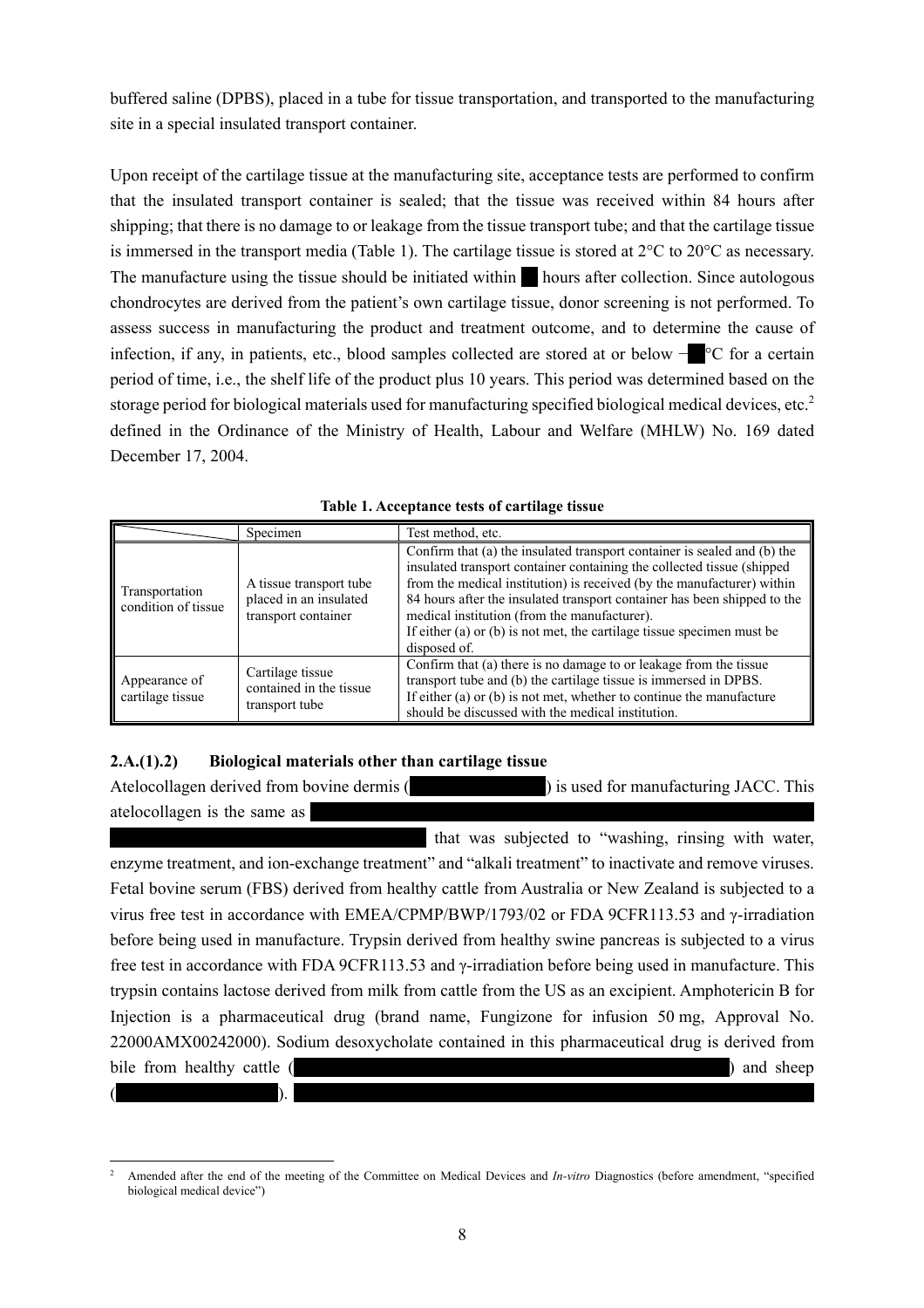To assess success in manufacturing a product(s) and treatment outcome, and to determine the cause of infection, if any, in patients, etc., approximately  $\blacksquare$  mL each of the FBS and  $\blacksquare$  trypsin solution per batch are stored at or below  $-$  °C for a certain period of time, i.e., the shelf life of the last product produced using this batch plus 10 years. This period was determined based on the storage period for biological materials used for manufacturing specified biological medical devices, etc.<sup>3</sup> defined in the Ordinance of MHLW No. 169 dated December 17, 2004.

\*\*\*\*\*\*\*\*\*\*\*\*\*\*\*\*\*\*\*\*\*\*\*\*\*\*\*\*\*\*\*\*\*\*\*\*\*\*\*\*\*\*\*\*\*\*\*\*\*\*\*\*\*\*\*\*\*\*\*\*\*\*\*\*\*\*\*\*\*\*\*\*\*\*\*\*.

#### **2.A.(2) Manufacturing and shipping of JACC**

#### **2.A.(2).1) Manufacturing process**

| The tissue transport media (DPBS) is removed from the tissue transport tube and washed with                                                                               |
|---------------------------------------------------------------------------------------------------------------------------------------------------------------------------|
| times. The cartilage tissue is shaken in<br>diluent and then with                                                                                                         |
| solution at $\degree$ C $\pm \degree$ C for hours and then in                                                                                                             |
| $vol\%$<br>$vol\%$<br>$vol\%$<br>solution (                                                                                                                               |
| $vol\%$<br>$vol\%$<br>solution,                                                                                                                                           |
| units/mL) at $\degree$ C $\pm$ $\degree$ C for<br>hours. After<br>and                                                                                                     |
| um, chondrocytes collected by centrifugation are washed with a medium<br>of<br>and                                                                                        |
| for preparation of cell suspension (vol%<br>$\sqrt{10^{1/6}}$<br>$vol\%$                                                                                                  |
| solution,<br>$vol\%$<br>$vol\%$<br>and                                                                                                                                    |
| ) and suspended in the same medium to make a viable cell concentration of                                                                                                 |
| cells/mL. The cell suspension and atelocollagen (collagen concentration, % to<br>$\%$ )<br>to                                                                             |
| and seeded in a disk shape on a culture vessel using<br>are mixed at a ratio of<br>with an                                                                                |
| mm so that a density of to<br>cells/ $\text{cm}^3$ is achieved.<br>inner diameter of<br>$\blacksquare, \blacksquare, \blacksquare$<br>, or                                |
| After removal of the culture vessel is allowed to stand at $C \subset \text{C}$ or $\bullet$ to the culture vessel is allowed to stand at $C \subset \text{C}$<br>minutes |
| to gelatinize the atelocollagen. To this, n mL of a cartilage culture medium per vessel (<br>$vol\%$                                                                      |
| $vol\%$ FBS, $vol\%$<br>solution,<br>$vol\%$                                                                                                                              |
| Amphotericin B solution, vol% gentamicin sulfate injection, and vol%<br>$\frac{1}{1}$ is                                                                                  |
| added and incubated at $\degree$ C $\pm$ $\degree$ C in $\degree$ for days. The medium is changed every to days.                                                          |
|                                                                                                                                                                           |
| The cartilage culture medium is removed, the vessel is washed with<br>times,                                                                                              |
| , and then washed with shaking in a washing container with                                                                                                                |
| $\mathrm{C} \pm \mathrm{C}$ for to<br>at<br>hours.                                                                                                                        |

In-process tests and release tests to be conducted in the manufacturing process are presented in Tables 2 and 3.

<sup>-&</sup>lt;br>3 Amended after the end of the meeting of the Committee on Medical Devices and *In-vitro* Diagnostics (before amendment, "specified biological medical device")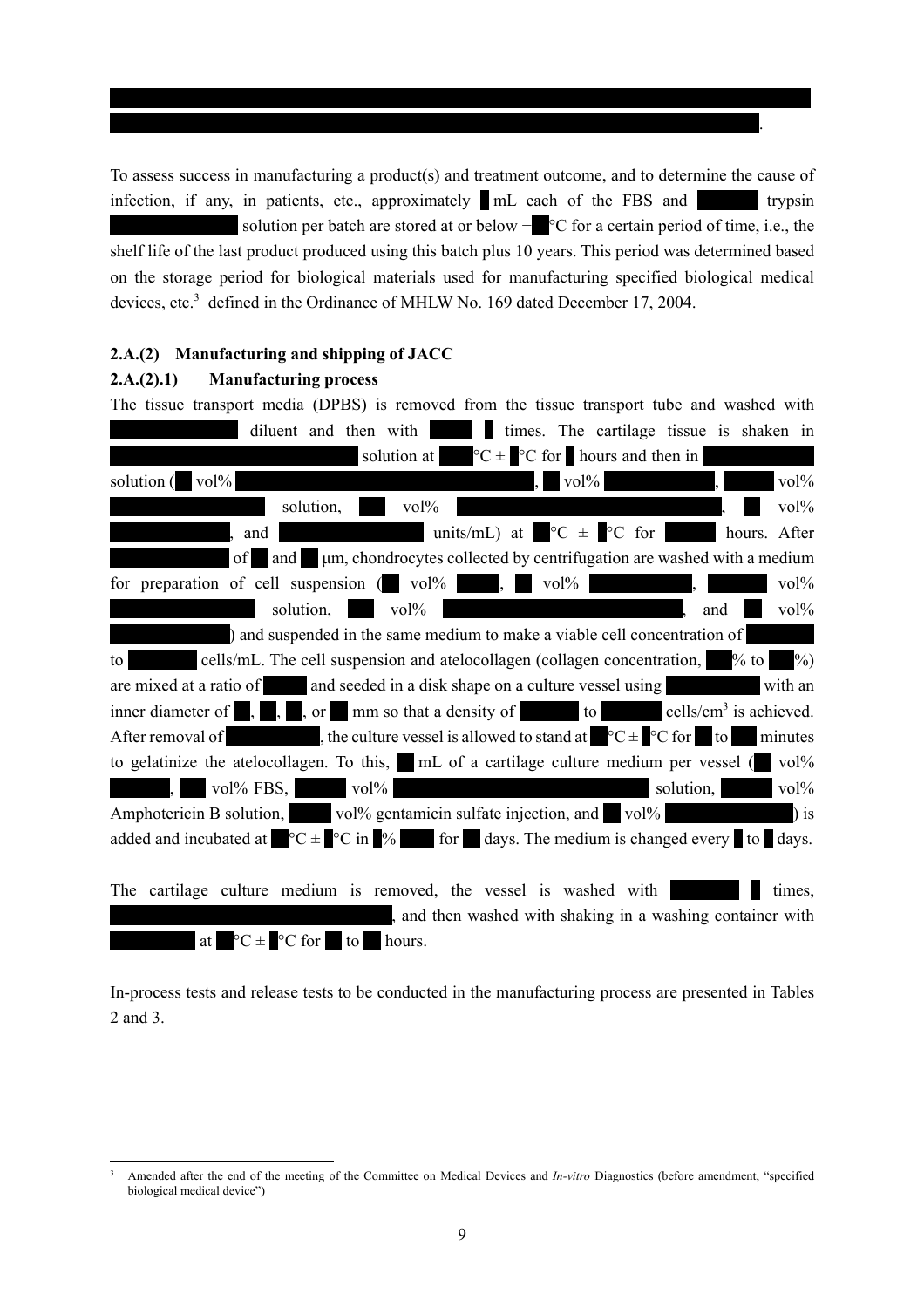**Table 2. In-process tests** 

|                                                                   | Specimen                 | Test method, etc.                                                                                                                                                                                                                                                                                                                                                                                                                                                                                                                                               |  |  |  |  |
|-------------------------------------------------------------------|--------------------------|-----------------------------------------------------------------------------------------------------------------------------------------------------------------------------------------------------------------------------------------------------------------------------------------------------------------------------------------------------------------------------------------------------------------------------------------------------------------------------------------------------------------------------------------------------------------|--|--|--|--|
| (at start of<br>separation of<br>chondrocytes)                    |                          | (in case of non-conformity, the<br>cartilage tissue should be disposed of)                                                                                                                                                                                                                                                                                                                                                                                                                                                                                      |  |  |  |  |
| Morphological<br>observation of cells<br>in culture vessel<br>and | of culture<br>vessel     | 1) Visual inspection<br>(a)<br>, (c)<br>(b)<br>, (d)<br>, (e)<br>$(f)$ ,<br>(in case of non-conformity to $(a)$ , $(b)$ , $(c)$ , or $(f)$ , the culture vessel should be<br>disposed of; in case of non-conformity to (d), the culture vessel should be<br>disposed of if<br>in case of non-<br>conformity to (e), the culture vessel should be disposed of if<br>$(\geq$ fold)<br>2)<br>(a)<br>, (b)<br>(in case of non-conformity)<br>to (a), the culture vessel should be disposed of; and in case of non-<br>conformity to (b), all should be disposed of) |  |  |  |  |
| Morphology<br>maintenance of<br>cultured cartilage                | of cultured<br>cartilage | (in case of non-conformity, the cultured<br>using<br>cartilage should be disposed of)                                                                                                                                                                                                                                                                                                                                                                                                                                                                           |  |  |  |  |
| Appearance of<br>cultured cartilage                               | of cultured<br>cartilage | (a)<br>(b) The diameter is within the acceptance range.<br>Effective diameter (mm)<br>Acceptance range (mm)<br>$10-13$<br>10<br>$15 - 18$<br>15<br>$20 - 23$<br>20<br>25<br>$25 - 28$<br>(in case of non-<br>(c)<br>conformity, the cultured cartilage should be disposed of)                                                                                                                                                                                                                                                                                   |  |  |  |  |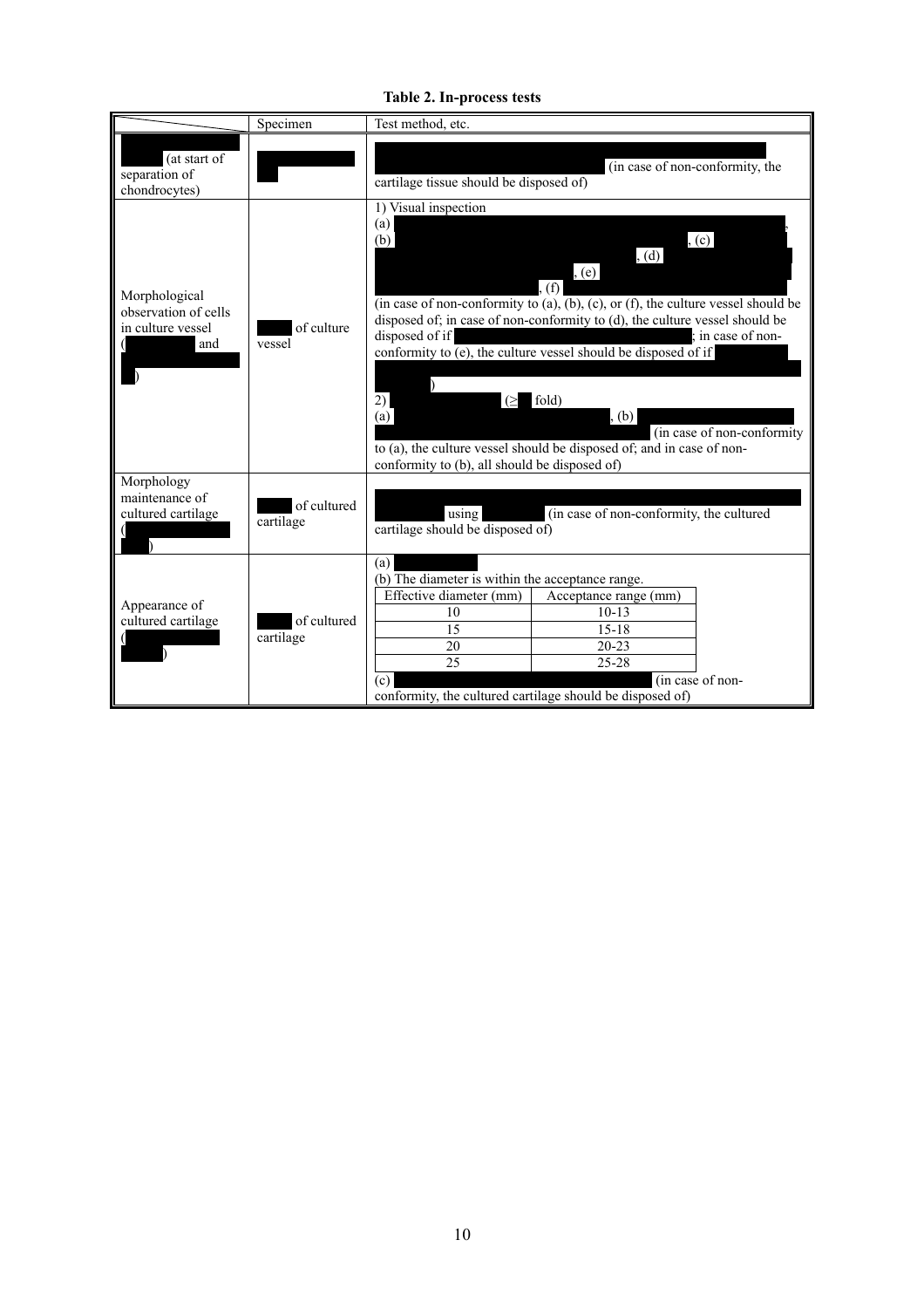|                                                                             | Specimen                                                                    | Test method, etc.                                                                                                                                                                                                                                                                                           |
|-----------------------------------------------------------------------------|-----------------------------------------------------------------------------|-------------------------------------------------------------------------------------------------------------------------------------------------------------------------------------------------------------------------------------------------------------------------------------------------------------|
| Viable cell count (                                                         | Mixture of<br>collected from                                                | The specimen is tested as conforming to Microbial<br>Enumeration Tests (membrane filtration method) specified<br>under the section of Microbial Limit Test of General Tests<br>of the Japanese Pharmacopoeia; no colonies are formed (in<br>case of non-conformity, all products should be disposed<br>of). |
| Mycoplasma testing                                                          | Mixture of<br>collected from                                                | PCR detects no mycoplasma (in case of non-conformity, all<br>products should be disposed of).                                                                                                                                                                                                               |
|                                                                             | of the final product                                                        | (a)<br>, (b)<br>(c)<br>(in case)<br>of non-conformity to $(a)$ , the cultured cartilage should be<br>re-packed in a new transport container; in case of non-<br>conformity to (b), the product should be disposed of if<br>; in case of non-conformity to (c),<br>the product should be disposed of).       |
| Viable cell density of<br>cultured cartilage (                              | Specimen for quality<br>control                                             | cells/cm <sup>3</sup> (in case of non-conformity, all<br>products should be disposed of)                                                                                                                                                                                                                    |
| Percentage of viable cells of<br>cultured cartilage (                       | Specimen for quality<br>control                                             | The percentage of viable cells should be $\geq$ % (in case of<br>non-conformity, all products should be disposed of).                                                                                                                                                                                       |
| of cultured cartilage                                                       | Specimen for quality<br>control                                             | should be $\ge$ of the number of cells seeded (in<br>case of non-conformity, all products should be disposed<br>of).                                                                                                                                                                                        |
| concentration of cultured<br>cartilage (                                    | used in confirmation of the<br>viable cell density of<br>cultured cartilage | The<br>concentration measured by<br>should be<br>$\mu$ g/cm <sup>3</sup> (in case of<br>non-conformity, all products should be disposed of).                                                                                                                                                                |
| Confirmation of<br>of cultured cartilage*                                   | used in confirmation of the<br>viable cell density of<br>cultured cartilage | detected using<br>should<br>be $\frac{9}{6}$<br>(in case of non-conformity, all products<br>should be disposed of).                                                                                                                                                                                         |
| Confirmation of<br>of<br>cultured cartilage (                               | Specimen for quality<br>control                                             | measured by should be<br>to<br>$mm$ (in<br>case of non-conformity, all products should be disposed<br>of).                                                                                                                                                                                                  |
| Amount of residual bovine<br>serum albumin (BSA) in<br>cultured cartilage ( | Specimen for quality<br>control                                             | The amount of residual BSA measured using<br>should be $\leq$ µg/cm <sup>3</sup> (in case of non-conformity, all<br>products should be disposed of).                                                                                                                                                        |
| Bacterial endotoxin (                                                       | Specimen for quality<br>control                                             | The specimen is tested by the gel-clot technique specified<br>under the section of Bacterial Endotoxins Test of General<br>Tests of the Japanese Pharmacopoeia; the endotoxin level<br>should be EU/cm <sup>3</sup> (in case of non-conformity, all<br>products should be disposed of).                     |

# **Table 3. Specifications (release tests)**

\* The acceptance criterion of \*\*\*\*\*\*\*\*\*\*\*\*\*\* of the cultured cartilage was calculated not from the observed data in the clinical study, but from the results of characterization of the knee cartilage derived from patients with gonarthrosis [see Section "2.A.(3).1) Characterization of knee cartilage derived from patients with gonarthrosis"].

# **2.A.(2).2) Packaging, labeling, and shipping**

The cultured cartilage is immersed in the transport medium for cultured cartilage ( $\blacksquare$  vol<sup> $\%$ </sup>

 $\mathbf{v} = \mathbf{v} \times \mathbf{v}$   $\mathbf{v} = \mathbf{v} \times \mathbf{v}$  solution, and \*\* vol% \*\*\*\*\*\*\*\*\*\*\*\*\*\*\*\*\*\*\*\*\*\*\*\*\*\*\*\*\* solution) in the transport container. After the cap of the container is closed, a label carrying "Brand name," "Manufacturing No.," and "Shelf life" is attached to the transport container. The final product that conforms to (Table 3) is placed in the insulated transport container capable of maintaining the temperature between  $\degree$ C and  $\degree$ °C for ≥ hours at an ambient temperature of  $\degree$ °C or − $\degree$ °C and stored at  $\degree$ °C  $\div$   $\degree$ °C before shipping. Once its conformity to the release tests (Table 3) is confirmed, the product is shipped. To assess success in manufacturing a product(s) and treatment outcome, and to determine the cause of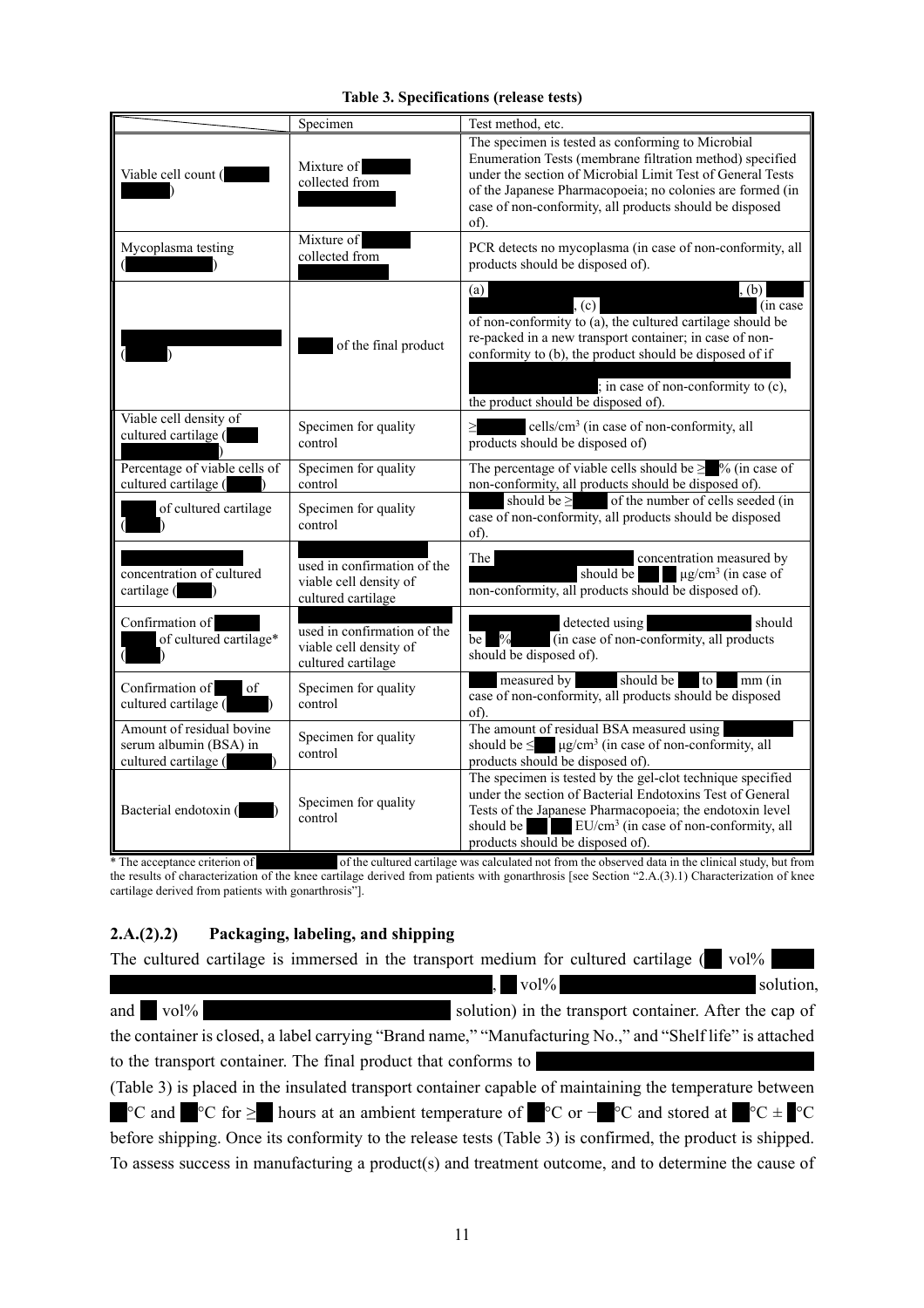infection, if any, in patients, etc., remaining chondrocytes after the release tests are stored at or below −<sup>\*</sup>C for a certain period of time, i.e., the shelf life of the product plus 10 years. This period was determined based on the storage period for biological materials used for manufacturing specified biological medical devices, etc.<sup>4</sup> defined in the Ordinance of MHLW No. 169 dated December 17, 2004.

Upon receipt of the product at a medical institution, the insulated transport container is checked for sealing, tissue code in the manufacturing No., product size, and the number of products written on the label. The cultured cartilage transport container is visually checked for cracks, chips, and leakage. The transport medium for cultured cartilage is also visually checked for turbidity and foreign matters. Then, the product is stored at 8°C to 25°C until immediately before use.

# **2.A.(2).3) Measures to prevent mix-up in manufacturing process**

The following measures are taken to prevent mix-up of patient's cartilage tissue and chondrocytes: Identification using tissue codes, such as \*\*\*\*\*\*\*\*\*\*\*\*\*\*\*\*, prohibition of handling cells derived from more than one patient in the same working area, follow-up investigation by operational records, and training of healthcare professionals.

Since JACC is a product manufactured from autologous chondrocytes, no donor screening for infection etc. or acceptance tests of collected cartilage tissue are performed. In addition, to prevent mix-up and reduce the risk for contamination of cultured chondrocytes and contamination of the environment, such as the manufacturing facilities, by cultured chondrocytes (cross contamination), cell and tissue specimens from only 1 patient are allowed to be handled in each working area.

The applicant has explained that they will obtain information regarding the results of screening for infection in patients from medical institutions in advance, if possible, and take appropriate measures to prevent cross contaminations via facilities, equipment, tools, and healthcare professionals.

# **2.A.(3) Physicochemical properties**

The applicant submitted the following 2 results of characterization.

# **2.A.(3).1) Characterization of knee cartilage derived from patients with gonarthrosis**

| Suspension cells obtained by enzyme treatment of knee cartilage tissue specimens from 3 patients with       |                                                                  |                        |        |
|-------------------------------------------------------------------------------------------------------------|------------------------------------------------------------------|------------------------|--------|
| gonarthrosis, intermediate product ( days of manufacture), final product ( days of manufacture),            |                                                                  |                        |        |
| and long-term cultured product ( days of manufacture) were fixed and subjected to                           |                                                                  |                        |        |
| immunostaining (chondrocytes), immunostaining (chondrocytes),                                               |                                                                  |                        |        |
| immunostaining (cells and                                                                                   |                                                                  | cells), immunostaining |        |
| cells and cells), cells staining (cells), and<br>$\sqrt{2}$                                                 |                                                                  |                        |        |
| staining (osteoblasts) (Table 4). As the incubation was prolonged, the number of <b>properties</b> positive |                                                                  |                        |        |
| cells remained unchanged or increased. The number of <b>Fig. 2</b> and <b>Propositive cells</b>             |                                                                  |                        |        |
| substantially increased, while that of <b>Same Propositive calls</b> profoundly decreased. No               |                                                                  |                        |        |
|                                                                                                             | stain-positive cells were observed during the incubation period. |                        | stain- |

l 4 Amended after the end of the meeting of the Committee on Medical Devices and *In-vitro* Diagnostics (before amendment, "specified biological medical device")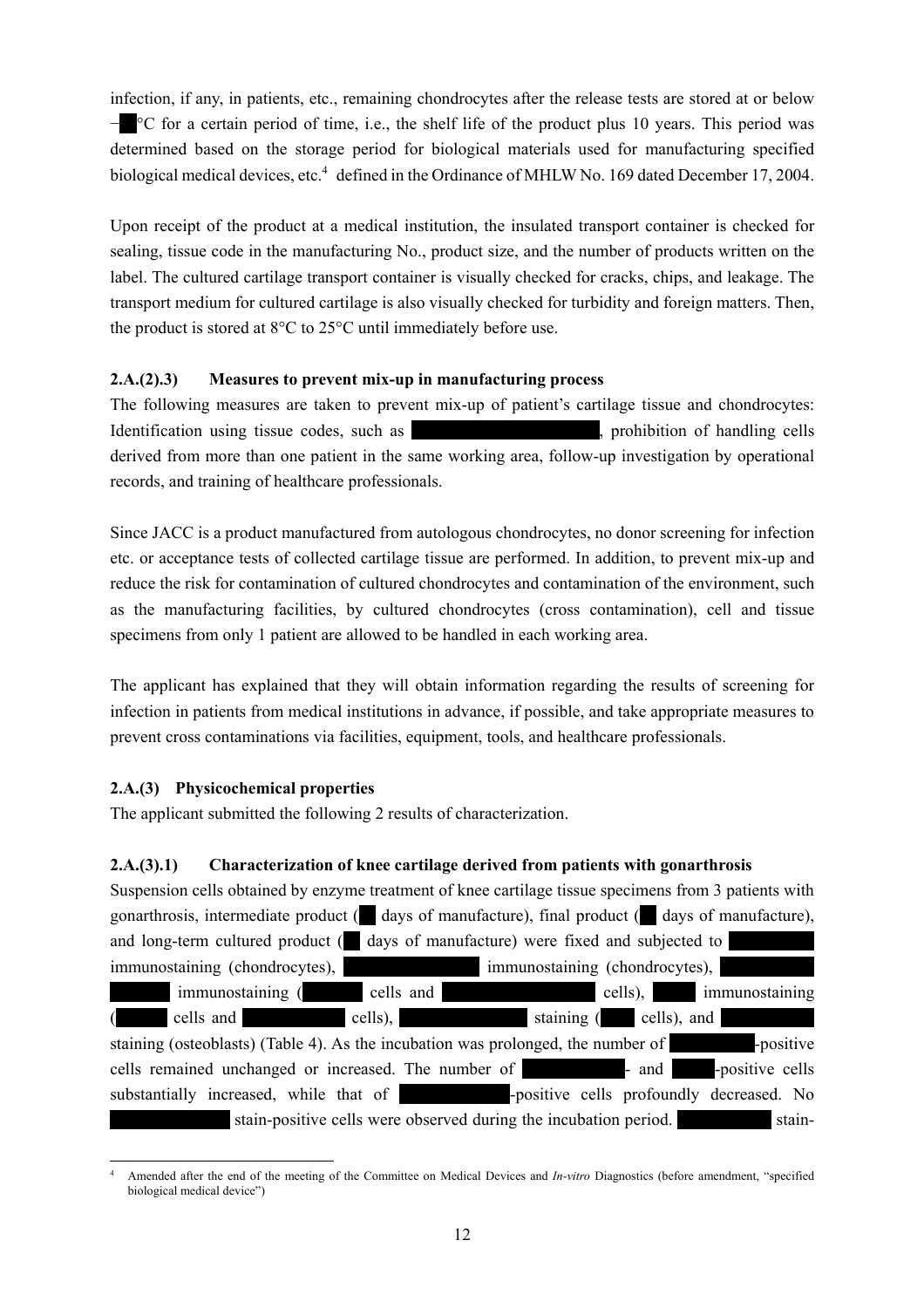positive cells were detected in the final and long-term cultured products manufactured from  $\blacksquare$  of 3 specimens tested.

| Patient ID                                                                                  |                  |                         |               |                               |                  |                         |               |                               |                  |                         |               |                                                           |
|---------------------------------------------------------------------------------------------|------------------|-------------------------|---------------|-------------------------------|------------------|-------------------------|---------------|-------------------------------|------------------|-------------------------|---------------|-----------------------------------------------------------|
| Percentage $(\% )$ of<br>stain-positive cells of<br>specimens for each<br>straining         | Cartilage tissue | Intermediate<br>product | Final product | Long-term cultured<br>product | Cartilage tissue | Intermediate<br>product | Final product | Long-term cultured<br>product | Cartilage tissue | Intermediate<br>product | Final product | Long-term cultured<br>product                             |
| immunostaining                                                                              |                  |                         |               |                               |                  |                         |               |                               |                  |                         |               |                                                           |
| immunostaining                                                                              |                  |                         |               |                               |                  |                         | П             |                               |                  |                         | Ш             |                                                           |
| immunostaining                                                                              | Ш                |                         |               |                               |                  |                         |               |                               |                  |                         |               |                                                           |
| immunostaining                                                                              | П                |                         |               |                               |                  |                         |               |                               |                  |                         |               |                                                           |
| staining                                                                                    | Γ                | П                       |               |                               |                  | П                       | ı             |                               | П                | L                       | Ш             |                                                           |
| staining                                                                                    | Ш                | П                       |               |                               |                  |                         | П             |                               | П                | П                       |               |                                                           |
| Tissue specimens made from the product at each stage were subjected to                      |                  |                         |               |                               |                  |                         |               |                               |                  |                         |               | immunostaining,                                           |
|                                                                                             |                  | immunostaining,         |               |                               |                  | staining                |               |                               |                  |                         |               |                                                           |
| staining (                                                                                  |                  |                         | , and         |                               |                  |                         |               |                               |                  |                         |               | staining.<br>staining of the final and long-term cultured |
| products revealed the substantial proliferation of                                          |                  |                         |               |                               |                  |                         | <sub>or</sub> |                               |                  |                         |               | on the surface layer, and                                 |
| cells in the middle and deep layers. In                                                     |                  |                         |               |                               |                  |                         |               |                               |                  |                         |               | staining, almost no cells on the surface                  |
| layer of each product were stained, while cells in the middle and deep layers were stained. |                  |                         |               |                               |                  |                         |               |                               |                  |                         |               |                                                           |
|                                                                                             |                  |                         | and           |                               |                  |                         |               |                               |                  |                         |               | staining was positive for all products,                   |
| <b>Contact Contact Contact Contact</b>                                                      |                  | $\sim$                  |               |                               |                  |                         |               |                               |                  |                         |               |                                                           |

**Table 4. Percentage of stain-positive cells of specimens from 3 patients** 

suggesting the presence of

Based on the above, the middle and deep layer of JACC contain chondrocytes expressing both and \*\*\*\*\*\*\*\*\*\*, while the surface layer contains cells expressing \*\*\* and  $*$  in a condition different from dedifferentiation.

In addition, the product at each stage was subjected to "Morphological observation of cells in the culture vessel," "\*\*\*\*\*\*\*\*\*\*\*\*\*\*\*\* of cultured cartilage," and "Appearance test of cultured cartilage" in the in-process tests (Table 2). All of the intermediate and final products conformed to the acceptance criteria. However, the long-term cultured product made from  $\bullet$  of the 3 specimens failed to conform to the acceptance criteria for the "Appearance of cultured cartilage" because of  $\blacksquare$ . The nonconformity is considered attributable to the contamination of the cultured cartilage by eells.

# **2.A.(3).2) Characterization of specimens from the clinical study**

Table 5 shows the results of characterization of the extracellular matrix of the product (32 specimens) derived from 32 patients used in the clinical study. The applicant's consideration on the results is shown below.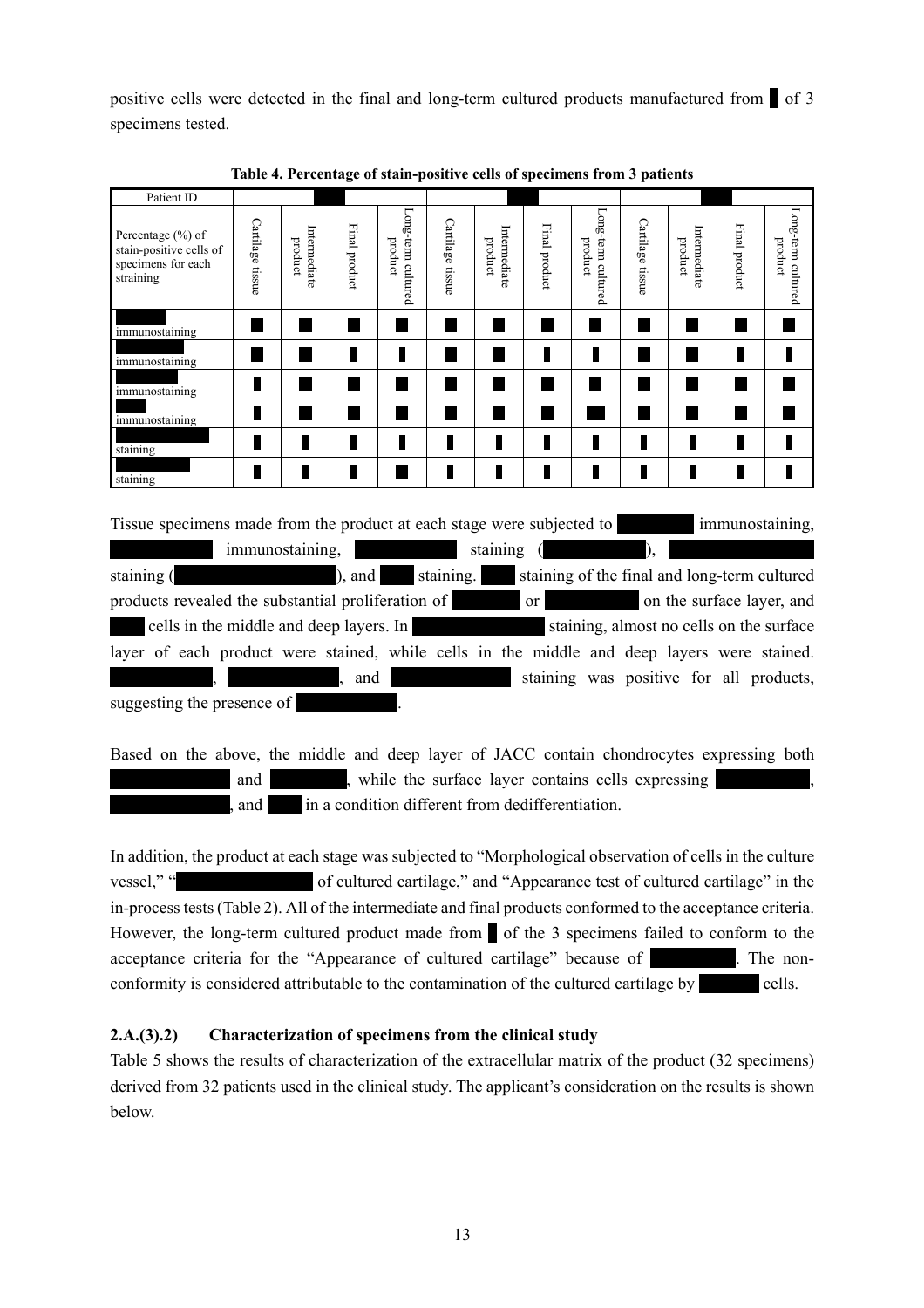# **Table 5. Characterization of extracellular matrix of specimens obtained in the clinical study (number of subjects with positive result)**

|               |                                                                                                                                                        | Gonarthrosis<br>$(N = 6)$ | Osteochondritis<br>dissecans<br>$(N = 6)$ | Traumatic<br>cartilage defect<br>$(N = 20)$ | Total<br>$(N = 32)$   |
|---------------|--------------------------------------------------------------------------------------------------------------------------------------------------------|---------------------------|-------------------------------------------|---------------------------------------------|-----------------------|
| <b>Tissue</b> | staining                                                                                                                                               |                           |                                           |                                             |                       |
| staining      | immunostaining                                                                                                                                         |                           |                                           |                                             |                       |
| RT-PCR        |                                                                                                                                                        |                           |                                           |                                             |                       |
|               | Of the 32 specimens, and were positive for staining and<br>staining, respectively. RT-PCR using the same specimens confirmed the expression of mRNA of | , and                     |                                           | $\blacksquare$<br>in <sub>1</sub>           | $, and$ of the 32     |
|               | specimens, respectively.                                                                                                                               |                           |                                           |                                             |                       |
|               | are expressed in a cells or cells. In this test, however, the<br>mRNA was expressed in specimens. This finding indicates that the presence of          |                           |                                           |                                             |                       |
|               |                                                                                                                                                        |                           |                                           |                                             |                       |
|               | cells in JACC created by culturing chondrocytes embedded in atelocollagen gel.                                                                         |                           |                                           |                                             | $\mathbf{i}$          |
|               | known to be expressed in chondrocytes. In this test, however, the mRNA was expressed in of                                                             |                           |                                           |                                             |                       |
|               | the 32 specimens. Although the significance of the expression of                                                                                       |                           |                                           |                                             | in cultured cartilage |

was observed in the subchondral bone after transplantation of cultured cartilage in a transplantation study using an animal model.

is unclear, it may be involved in the same of the same in the after transplantation because

# **2.A.(4) Quality control of specifications**

The quality of the manufacturing process is controlled through confirmation tests (Table 6), in addition to acceptance tests (Table 1), in-process tests (Table 2), and release tests (Table 3).

|                       | Specimen                                                | Test method, etc.                                                                    |
|-----------------------|---------------------------------------------------------|--------------------------------------------------------------------------------------|
| Mycoplasma<br>testing | collected from<br>A mixture of<br>collected from<br>and | DNA staining using indicator cell                                                    |
| Sterility test        | A mixture of<br>collected from<br>collected from<br>and | Membrane filtration method, Sterility Test,<br>General Tests, Japanese Pharmacopoeia |

#### **Table 6. Confirmation tests**

"Gene expression of extracellular matrix" and "Hardness of cultured cartilage" were also tested. However, the applicant explained that it is not appropriate to include them in the specification for the reasons later discussed in Section "2.B.(2).1) Justification for the proposed tests and acceptance criteria in the specification" and Section "2.B.(3) Responses to the issues pointed out by the committee of the PAFSC at submission of confirmation application."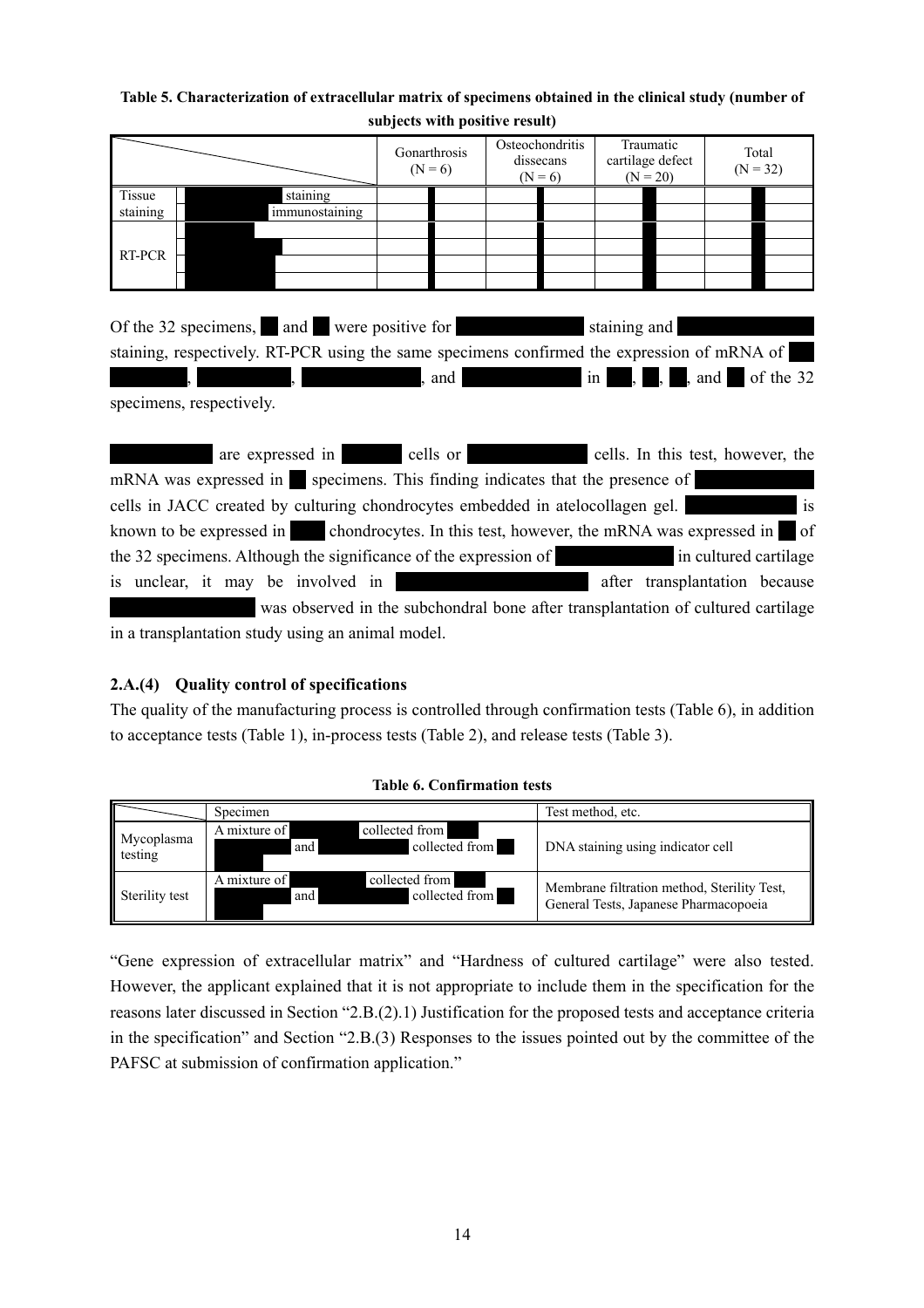# *2.B Outline of the review conducted by PMDA*

#### **2.B.(1) Characterization**

#### **2.B.(1).1) Justification for specimens**

PMDA considers that the quality attributes of cartilage tissue as a raw material and a cultured chondrocyte product may differ according to the patient's disease. Characterization of the product created using the cartilage tissue derived from patients with gonarthrosis requiring knee joint replacement (Table 4) detected stain-positive cells (osteoblasts) in the product. Such cells are usually not present in the cartilage. On the basis of this finding, PMDA asked the applicant to explain the justification for claiming that the results of characterization of the joint cartilage tissue derived from patients with gonarthrosis and their resulting product can be extrapolated to the data for joint cartilage tissue derived from patients with different pathologies (traumatic cartilage defect and osteochondritis dissecans) and their resulting product.

#### The applicant's response:

The quality of the product used in the clinical study did not differ according to the patient's disease. This indicates that the cartilage at the donor site was well maintained in each disease. Although there is no clear evidence, the quality or characteristics of collected cartilage specimens are unlikely to profoundly differ between the diseases. Although characterization of the product revealed the presence of

stain-positive cells (osteoblasts) in the product created using the cartilage tissue from patients with gonarthrosis, this finding can be explained by the fact that these patients had a pathological condition that had been advanced to a level requiring joint prosthesis replacement. On the other hand, it is very difficult to collect the cartilage from healthy individuals. The use of cartilage tissue derived from patients with gonarthrosis, which is relatively available and most similar to the healthy cartilage, is therefore reasonable. Based on the above, the cartilage tissue derived from a patient with gonarthrosis is considered similar to the normal cartilage tissue provided that the product conforms to the specification. Although it does not necessarily have the same characteristics of the cartilage derived from a patient with traumatic cartilage defect or osteochondritis dissecans, the above characterization results can, therefore, be extrapolated to the data for joint cartilage tissues derived from patients with these diseases and their resulting product.

#### PMDA's view:

As explained by the applicant, it is difficult to collect normal cartilage. However, it is not acceptable to draw a conclusion on the potential for extrapolation without comparing quality attributes to a possible extent.

PMDA compared the data of the following key parameters to understand the quality attributes of JACC among the final product manufactured using specimens from patients with gonarthrosis used in the characterization, the final product used in the clinical study  $($  specimens derived from individuals with normal cartilage and \*\* specimens derived from patients with gonarthrosis, hereinafter "clinical study" specimens"), and the final product manufactured using  $\blacksquare$  specimens derived from patients with gonarthrosis used for validation of the manufacturing process:

- (a) Viable cell density (cells/cm<sup>3</sup>)
- (b) Percentage of viable cells (%)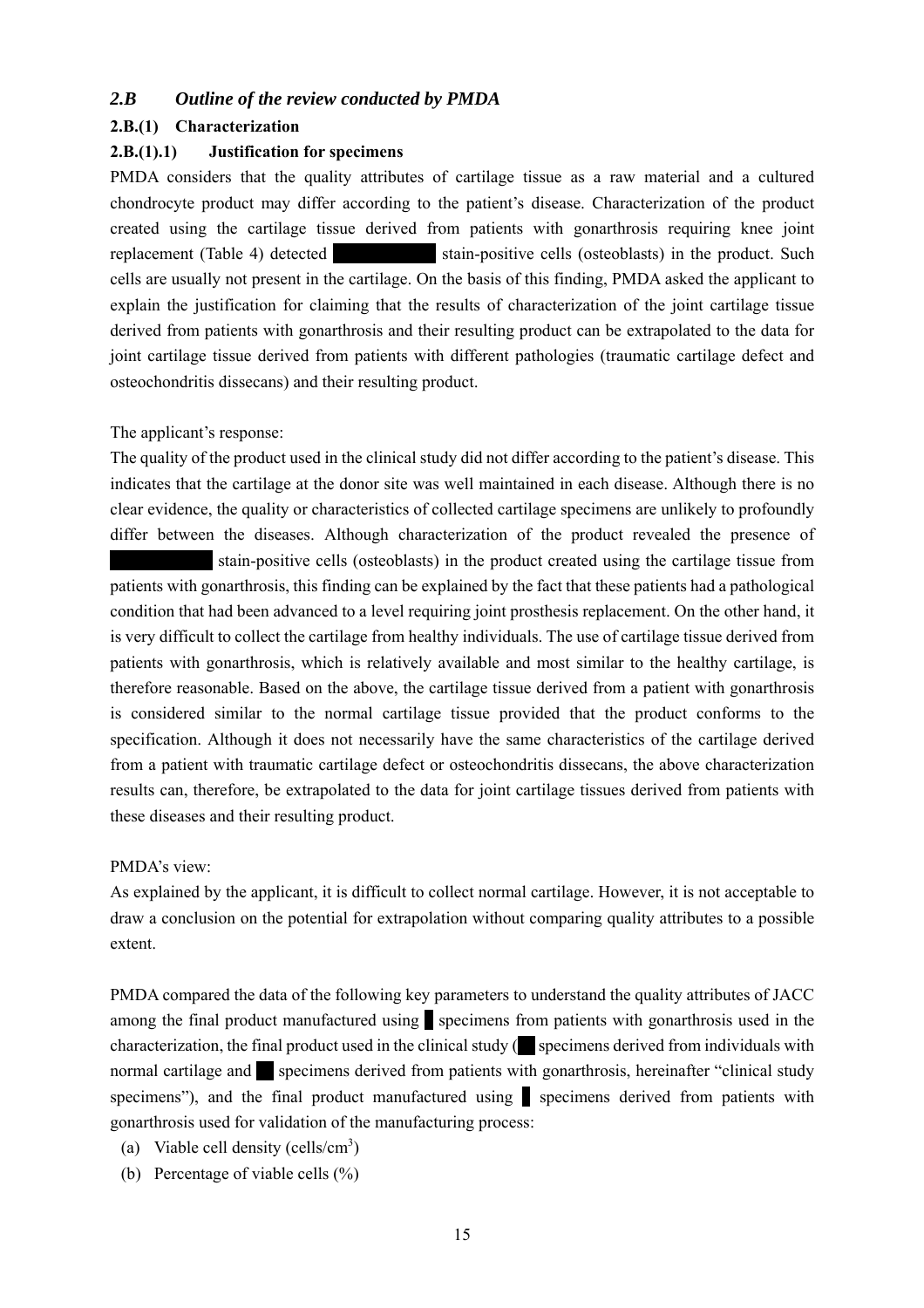- (c) \*\*\*\*\*\*\*\*\*\*\*\* of cultured cartilage (d)  $\qquad \qquad \text{concentration } (\mu g/cm^3)$ (e) Confirmation of  $\qquad \qquad$  (number of positive specimens)
- (f) Confirmation of  $(number of positive specimens)$

The test methods and conditions, etc. presented by the applicant differ between specimens. To confirm that the product characteristics do not depend on the patient's disease, it is necessary to compare the data on the parameters (a) to (f) determined using the same test methods and conditions, and to further collect and compare information regarding \*\*\*\*\*\*\*\*\*\*\*\*\*\*\*\* using \*\*\*\*\*\*\*\*\*\*\*\*\*\*\*\*, included in the specification, the content of \*\*\*\*\*\*\*\*\*\*\*\*\*\*\* and \*\*\*\*\*\*\*\*\*\*\* double-positive cells, which are claimed to be important by the applicant as target cells, the content of each cartilage matrix, and the type and content of non-target cells. Although the comparative discussion by PMDA has limitations, the data obtained showed no profound difference in the product quality depending on the donor's disease.

In conclusion, although only very limited information is available regarding the product characteristics, considering PMDA's discussion on the important parameters to understand the characteristics of JACC and the infeasibility of obtaining additional specimens, it is inevitable to use, as a reference, the information from the specimens created using the cartilage derived from patients with gonarthrosis. However, the applicant should continue investigation/comparison on characterization of the product derived from the non-weight-bearing area of the cartilage using specimens for release, etc. of the postmarketing products with consent from patients, together with the description in Section "2.B.(1).2) Characteristics of cells comprising JACC" below, and reflect the results appropriately in quality control as required.

# **2.B.(1).2) Characteristics of cells comprising JACC**

PMDA asked the applicant to explain the following issues about the target and non-target cells of JACC.

JACC is characterized by the presence of \*\*\*\*\*\*\*\*\*\*- and \*\*\*\*\*\*\*\*\*\*\*\*\*-producing cells. On the other hand, JACC also contains cells that are positive for the but do not produce (Table 4). Considering the applicant's explanation about (a) the quality attributes only possessed by chondrocytes that are required for JACC to exert and maintain its function and the applicant's discussion that (b) contamination by sells may have contributed to the failure to meet the specifications due to  $\frac{1}{x}$  in the long-term cultured product, PMDA asked the applicant to explain whether it is necessary to identify the type of non-target cells contained in JACC and to control and specify non-target cells.

# The applicant's response:

For JACC to exert and maintain its function, cells need to be positive for  $\blacksquare$ . Since this indicates that JACC needs to maintain at least the characteristics possessed by chondrocytes, the expression of \*\*\*\*\*\*\*\*\*\* and the production of \*\*\*\*\*\*\*\*\*\*\*\*\*\*\*\*\*\*\*\* are confirmed in release tests. The staining tests showed the presence of  $\qquad \qquad$  and  $\qquad \qquad$  double-negative cells despite the fact that the cells in the product used in the characterization were the cells that originally comprised the cartilage. Although this finding is considered attributable to contamination by non-target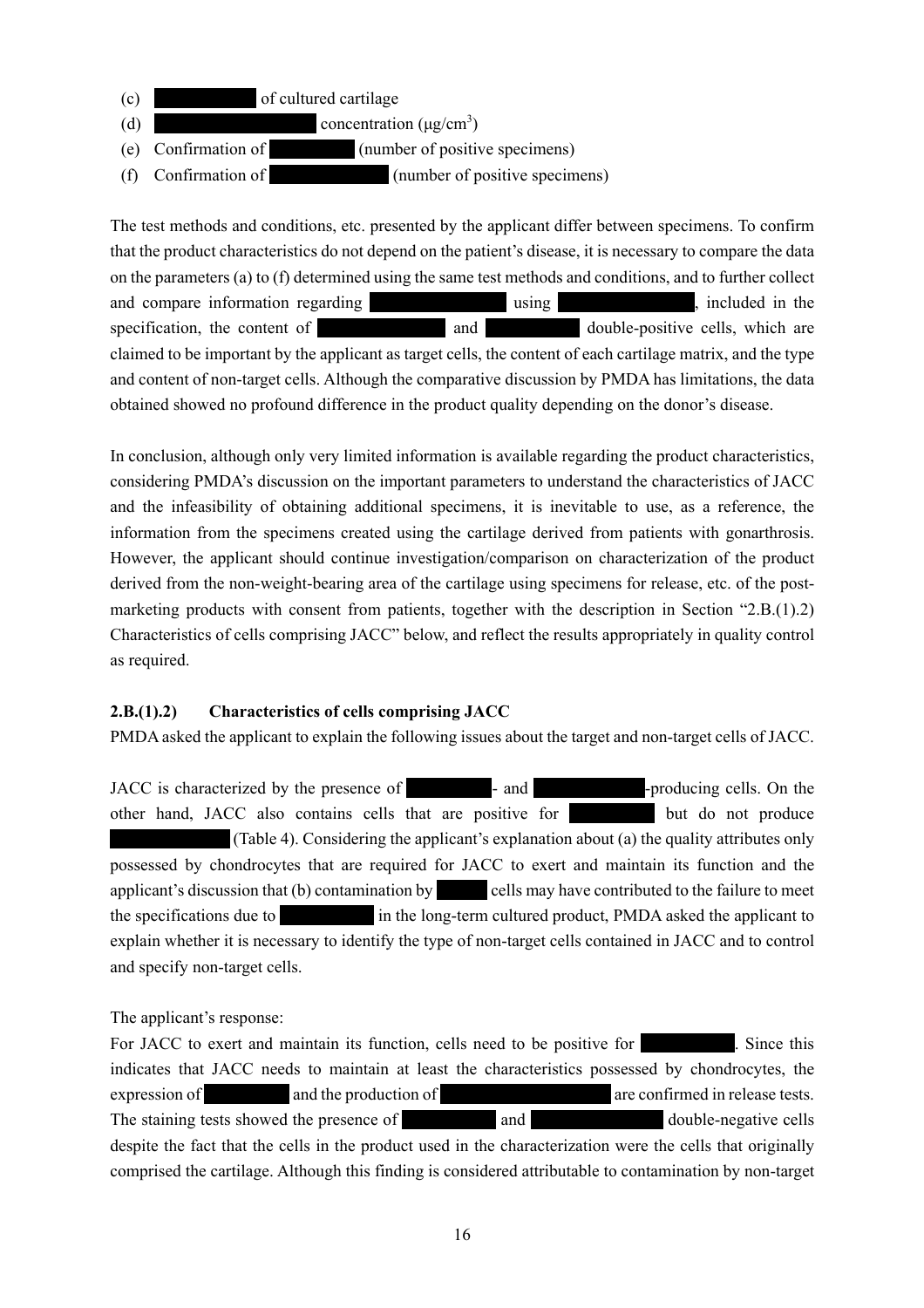cells, the following hypothesis can explain the negative test results of chondrocytes: required for tests may have changed the staining property of and \*\*\*\*\*\*\*\*\*\*\*\*\*\*\*. While no \*\*\*\*\*\*\*\*\*\*\*\*\*-positive cells are present on the surface layer of JACC, cells in the middle and lower layers are  $\qquad \qquad$  and  $\qquad \qquad$  double-positive cells. The presence of these cells and their matrices appear to contribute to the efficacy of JACC.

In the characterization, the presence of "" eells," "cells," and "osteoblasts" was investigated as representative non-target cells that was potentially mixed in JACC because there were no established methods for identifying all cells contained in JACC. Not only eells, ells, and osteoblasts, but also other cells including blood cells can be mixed in JACC. The possibility of such contamination is, however, small and even if it occurs, these cells are very unlikely to specifically proliferate in the course of manufacture. In addition, the contamination by eells is indirectly checked by confirmation of  $\frac{1}{\pi}$  in the final product. Furthermore, taking into account the fact that no adverse event attributable to contaminant cells occurred in the clinical study and considering the feasibility of tests in terms of the quantity of cells required for tests, it is unnecessary to control or specify contamination by non-target cells.

#### PMDA's view:

At present, only very limited information is available regarding the target cells, cartilage matrix, and non-target cells. The applicant's above discussion is only speculative.

As for the target cells, the content of \*\*\*\*\*\*\*\*\*\*\*\* and \*\*\*\*\*\*\* double-positive cells, which are considered important for JACC to exert its function, and a change in the content in the manufacturing process need to be confirmed to obtain information on product characteristics. Based on this information, the manufacturing process and quality control strategy should also be validated.

To investigate the cartilage matrix,  $\ddot{\text{m}}$  in the product has been quantified using the specimens for the release tests in the clinical study. However, no detailed information is available regarding the contents of \*\*\*\* \*\*\*\*\*\*\*\* and \*\*\*\*\*\*\*\*\*\*\*\*\*, which also comprise the cartilage matrix and possibly contribute to the efficacy of JACC. Since the cartilage matrix consists of a variety of molecules, including proteoglycans and hyaluronic acids, there is room to examine cartilage matrix that is possibly involved in the mechanism of JACC.

According to the applicant's explanation, contamination by \*\*\*\*\*\*\*\* cells may have contributed to the failure to meet the specification due to  $\frac{1}{x}$  in the long-term cultured product used in the characterization and contamination by these cells can be indirectly investigated by measuring of JACC in the "appearance of cultured cartilage" (Table 2). If the contamination may cause the failure to meet the specification, the establishment of an acceptable range for such contamination should be highly necessary. However, the applicant has not discussed it yet. In fact, it is evident from the "percentage of staining-positive cells" (Table 4) that of the target cells and non-target cells in the product are subjected to change during the culture step. Information on the types and contents of the target and nontarget cells should be collected proactively. On the basis of such information, a review of the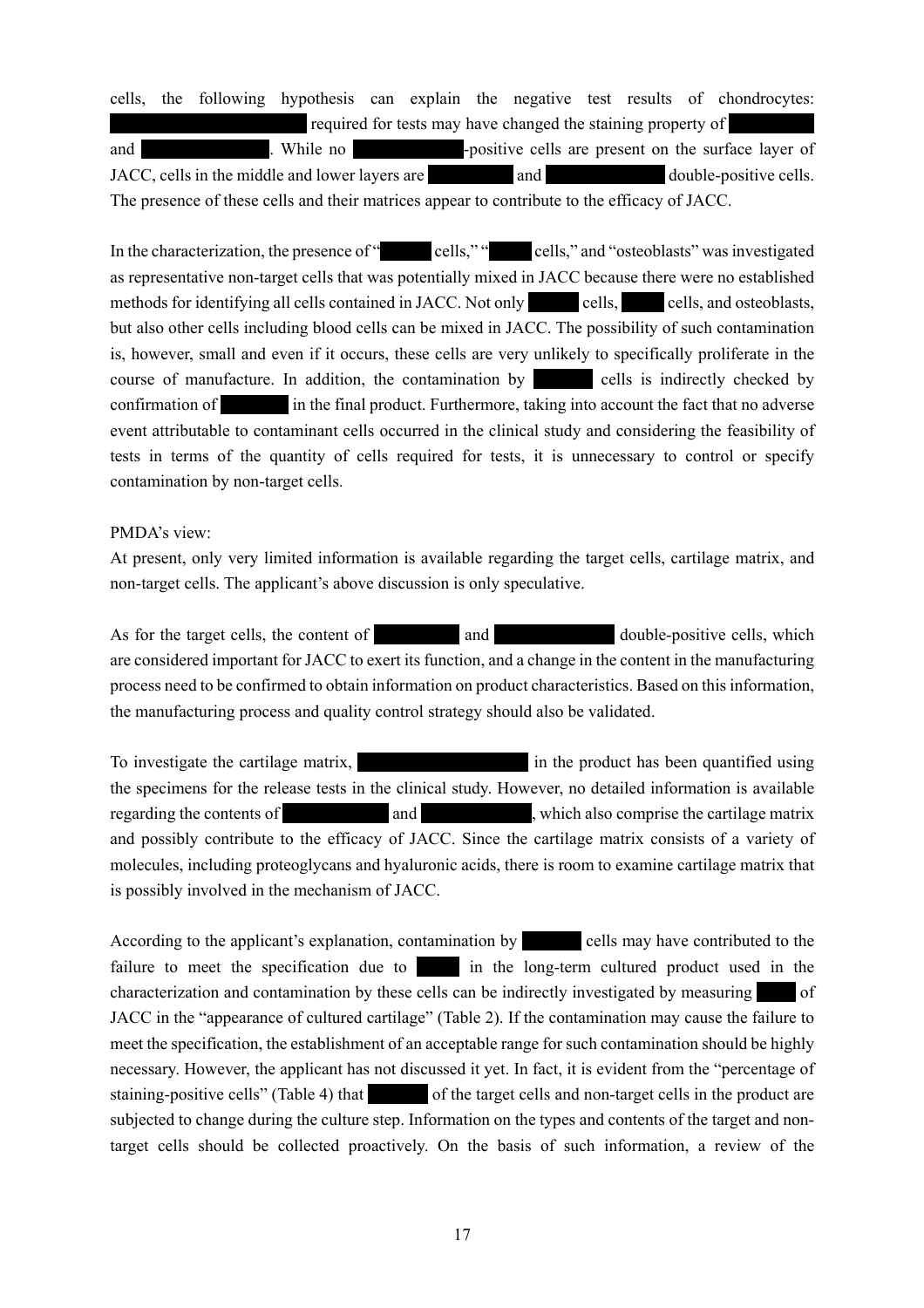manufacturing process and the necessity of additional quality control parameters should be considered continuously.

# **2.B.(2) Quality control and manufacturing conditions**

**2.B.(2).1) Justification for the proposed tests and acceptance criteria in the specification**  PMDA asked the applicant to explain the justification of acceptance criteria for the confirmation of the the concentration of the cultured cartilage and the amount of residual BSA.

The applicant's response:

The proposed acceptance criterion has been established for the confirmation of concentration based on the lower limit of detection of the validated commercial detection kit. The acceptance criterion can be justified because the important characteristic of JACC is the presence of cells that can produce the cartilage matrix and because quantification is unnecessary as far as the production of the cartilage matrix is confirmed.

The acceptance criterion for the amount of residual BSA is  $\leq$   $\mu$ g/cm<sup>3</sup> as determined based on the mean + 3SD ( $\mu$ g/cm<sup>3</sup>) of the observed values ( $\mu$  -  $\mu$ g/cm<sup>3</sup>) in  $\mu$  product samples with \*\*\*\*\*\*\*\*\*\*\*\* mm because it is difficult to establish an acceptance criterion for \*\*\*\*\*\* of the product due to a large variation in the observed data, though  $\frac{1}{\sqrt{1-\frac{1}{\sqrt{1-\frac{1}{\sqrt{1-\frac{1}{\sqrt{1-\frac{1}{\sqrt{1-\frac{1}{\sqrt{1-\frac{1}{\sqrt{1-\frac{1}{\sqrt{1-\frac{1}{\sqrt{1-\frac{1}{\sqrt{1-\frac{1}{\sqrt{1-\frac{1}{\sqrt{1-\frac{1}{\sqrt{1-\frac{1}{\sqrt{1-\frac{1}{\sqrt{1-\frac{1}{\sqrt{1-\frac{1}{\sqrt{1-\frac{1}{\sqrt{1-\frac{1}{$ residual BSA and \*\*\*\* of cultured cartilage. To reduce residual BSA, the manufacturing process already incorporates a washing process. At present, addition of further reduction measures is technically infeasible. The safety with regard to residual BSA is discussed below. In the clinical study, the acceptance criterion for the amount of residual BSA was  $\leq$   $\mu$ g/cm<sup>3</sup>. None of the 32 patients experienced any adverse event probably attributable to BSA or tested positive for beef allergy at \*\* and months after transplantation of JACC. The amount of BSA possibly taken up by the body after the transplantation of JACC is sufficiently lower than that of BSA in Apligraf, a similar allogeneic cultured dermis product. The incidence of allergy-related adverse events due to BSA remaining in JACC appear to be low. The above discussion justifies the acceptance criterion for the amount of residual BSA of  $\leq$   $\mu$ g/cm<sup>3</sup>.

# PMDA's view:

PMDA agreed on the applicant's justification for the acceptance criterion for the confirmation of concentration.

The applicant's justification for the acceptance criterion for the amount of residual BSA is understandable. While the provisional acceptance criterion of  $\leq \mu$ g/cm<sup>3</sup> was used in the clinical study, the maximum observed value was  $\mu$ g/cm<sup>3</sup>, which does not meet the acceptance criterion of  $\leq$  μg/cm<sup>3</sup> specified by the applicant. On the basis of the applicant's explanations and countermeasures later described in Section "4.A.(2).1) Safety with regard to the amount of residual BSA," however, the proposed acceptance criterion of  $\leq$   $\mu$ g/cm<sup>3</sup> is acceptable.

Nevertheless, it is desirable to proactively collect data on quality and clinical experience and continue discussion on the quality control tests and acceptance criteria for the confirmation of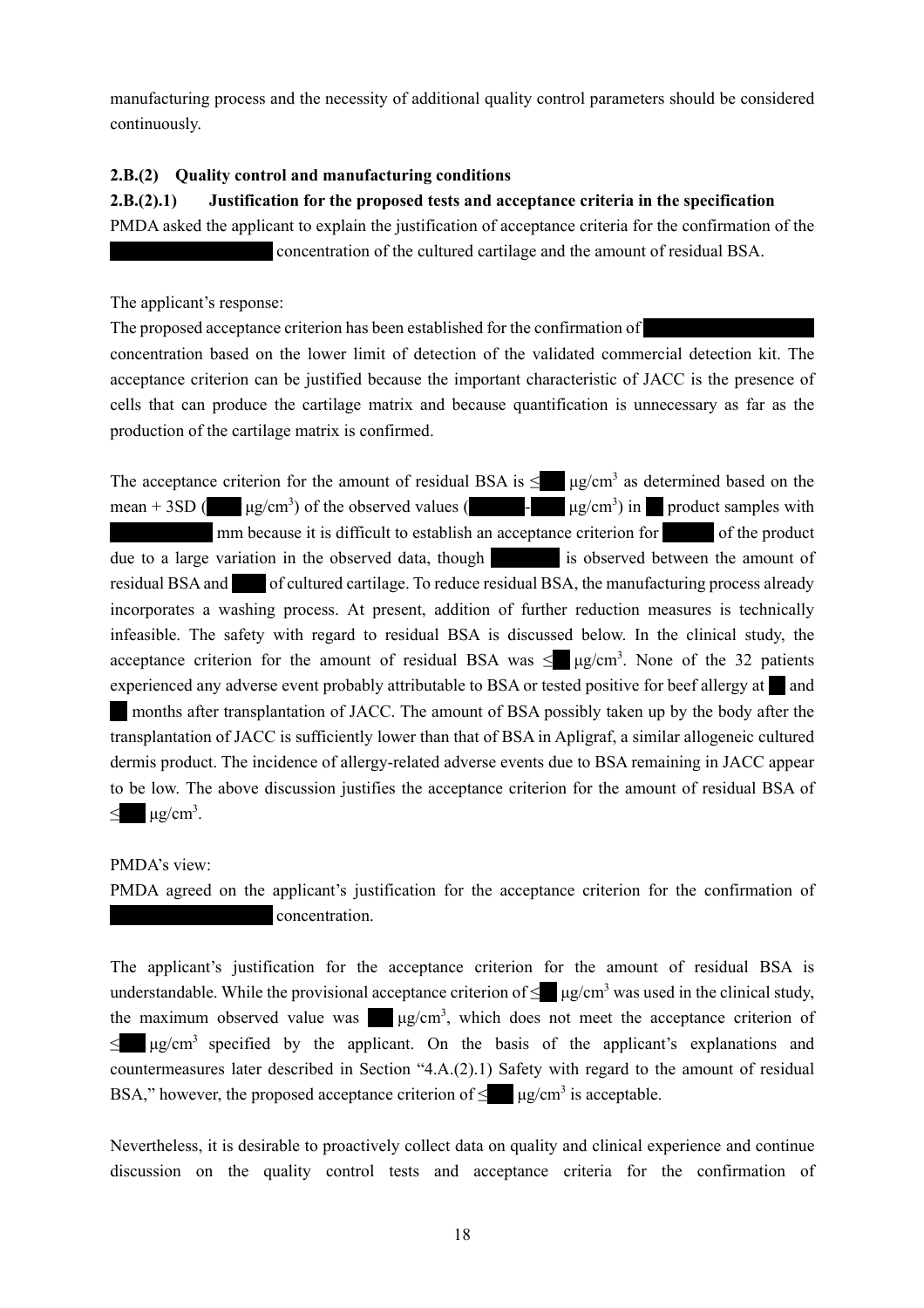concentration and the amount of residual BSA, thereby further improving the

quality of JACC.

# **2.B.(2).2) Biological materials used in the manufacturing process of JACC**

PMDA asked the applicant to list the raw materials used in the manufacturing process of JACC that must comply with the Standards for Biological Ingredients and clarify their compliance with the standards.

The applicant's response:

The biological materials used in the manufacturing process that are described in the submitted data have been shown to comply with the Standards for Biological Ingredients. The collagenase used for treatment of patient-derived cartilage tissue in the manufacturing process of JACC contains a biological material, which is not described in the submitted data. Some material that does not comply with the Standards for Biological Ingredients was used in the manufacturing process of this collagenase. Collagenase from a different manufacturer will be used in future production. The manufacture of this new collagenase uses casein derived from cow milk from  $\blacksquare$  This collagenase is autoclaved at 121 $\degree$ C for 20 minutes as a component of media and complies with the Standards for Biological Ingredients. The treatment conditions (e.g., composition of collagenase solution, enzyme activity, and treatment duration) for manufacturing JACC using the new collagenase were investigated using eartilage because an investigation using human cartilage takes time. Although only limited information is available regarding differences in composition, etc. between the \*\*\*\*\*\* cartilage and human cartilage, the cartilage is likely to be more susceptible to enzyme digestion than the human cartilage based on the thickness of cartilage tissue. The range determined from the results of investigation, etc. using the cartilage plans to be used as a condition for collagenase treatment of JACC. The new treatment condition is as follows:  $\mathbb{C} \subset \mathbb{C}$  for  $\leq$  hours in a collagenase solution ( $\mathbb{C}$  vol<sup>%</sup> vol%  $vol\%$ ,  $vol\%$  volton,  $vol\%$  $\mathbf{I}$ , and collagenase  $\mathbf{I}$  to  $\mathbf{I}$  U/mL). The concentration of  $\frac{1}{x}$  in the collagenase solution increases from  $\frac{1}{x}$  vol% to  $\frac{1}{x}$  vol%. This increase, however, appears not to affect **remaining in the final product because the chondrocytes are** washed in a medium for cell suspension preparation after collagenase treatment.

# PMDA's view:

The condition for the collagenase treatment in the manufacturing process newly proposed after switching of collagenase must be validated. However, the new treatment condition has not been validated yet. A validation needs to be conducted at the earliest possible time to justify the condition for collagenase treatment using the \*\*\*\* cartilage. The manufacture of JACC should not be started until the treatment condition is verified.

# **2.B.(2).3) Summary of quality control and manufacturing conditions**

# PMDA's view:

For the quality and manufacturing control of JACC, tests for adventitious agents, tests for chondrocytes and cartilage matrix, test for the amount of residual BSA in the final product, etc. are appropriately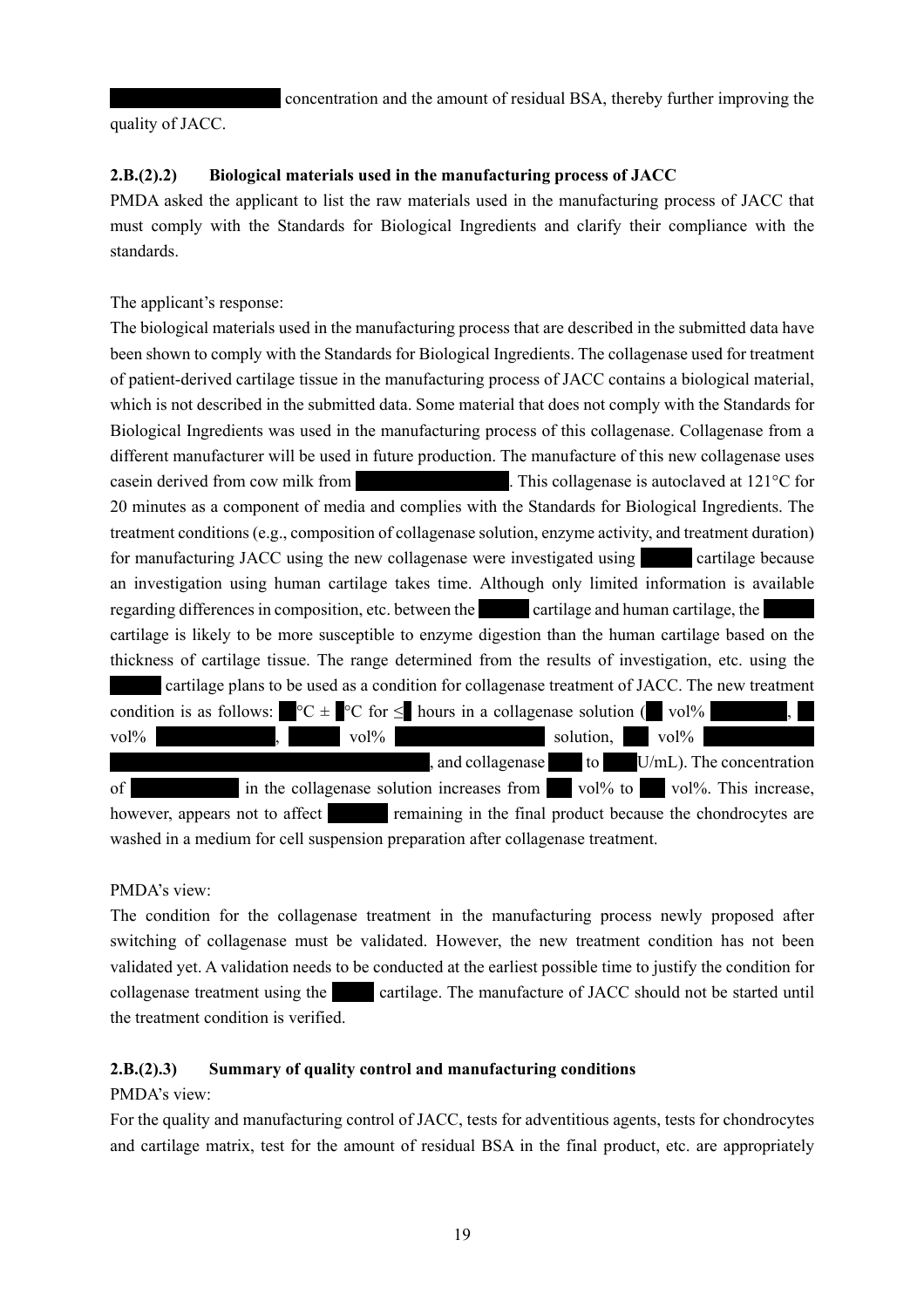included in the in-process tests and release tests. These tests appear to assure the quality of JACC to a certain extent.

Basically, however, the quality and manufacturing control of a product is intended to ensure that the product with an intended quality has been obtained based on basic data regarding the product collected by analyzing the characteristics/properties of the product through characterization, and to select important indexes for quality assurance of the product as quality control items. Characterization of a product makes it possible to prove the consistency of the manufacturing process, specify a more appropriate manufacturing condition, and establish quality control methods, including the in-process control tests.

The applicant explained that obtaining normal cartilage tissue to collect data regarding the manufacturing and quality of JACC is difficult. The applicant's explanation is understandable. Therefore, data regarding the important product characteristics to validate the quality control methods and manufacturing process of JACC should have been collected using the specimens from the clinical study in order to improve the quality control methods, in parallel to the clinical study. However, only partial data are currently available regarding the product characteristics [aforementioned in Section "2.B.(1).1) Justification for specimens"]. The applicant has a very poor attitude although the developer of JACC should deepen the understanding on its nature and characteristics.

Nevertheless, the quality of JACC can be further improved by establishing more appropriate manufacturing conditions and quality control methods in the future. The applicant should continue characterization of JACC, including collection of information listed below, after taking appropriate procedures, such as informed consent, to use specimens derived from the normal cartilage. In addition, the applicant should reflect the results of characterization appropriately in quality control as required by, for example, submitting partial change application.

- Information on the types and content (%) of the target cells
- Information on the types and contents  $(\%)$  of the non-target cells
- Information on the types and contents of the cartilage matrix

The applicant submitted application for JACC before fully verifying the compliance of the raw materials used in the manufacture of JACC with the Standards for Biological Ingredients and without taking sufficient measures. In addition, although a change in raw materials requires prior assessment, no assessment of manufacturing conditions was performed for switching the raw material collagenase. The applicant's thoughts and responses with regard to the quality and safety assurance of the product are questionable. It is urgent to discuss appropriate conditions for the enzyme treatment.

# **2.B.(3) Responses to the findings pointed out by the committees of PAFSC at submission of confirmation application**

When the confirmation application for JACC was reviewed, 64 findings requiring assessments and responses by the applicant (e.g., the conduct of studies) were pointed out by the Subcommittee on Cellular/Tissue-based Product, etc., the Committee on Pharmaceutical Affairs and Biotechnology, and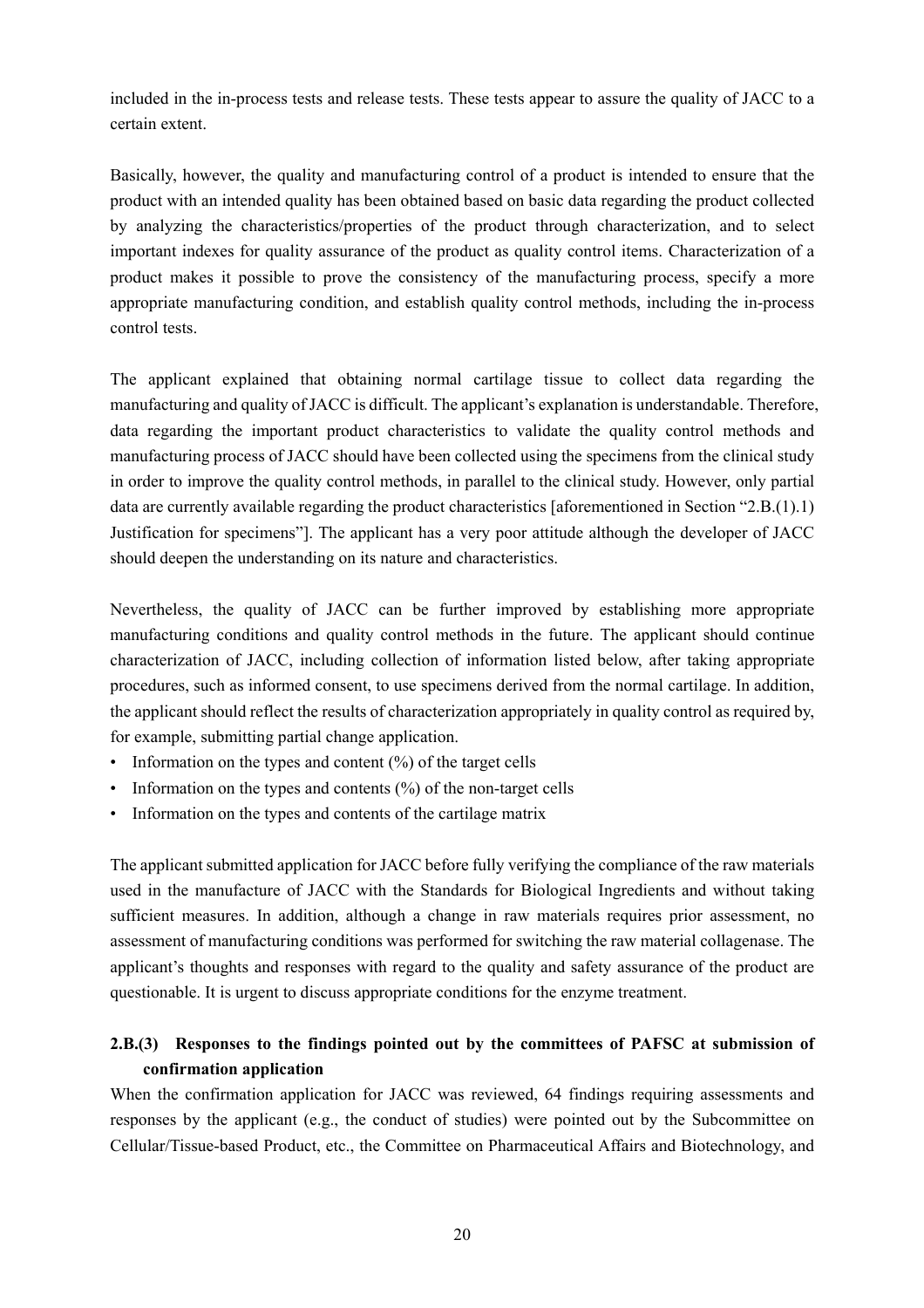the Committee on Biotechnology of PAFSC. Of the findings, 5 needed to be clarified by the time of submission of marketing application. The applicant's responses are presented below.

**Finding 1**: The representative compressive elasticity modulus of the final product should be measured and presented later.

#### The applicant's response:

The amount of  $\blacksquare$   $\blacksquare$  a cartilage matrix, and  $\blacksquare$ the dynamic elasticity modulus were measured using \*\* specimens created from rabbit cartilage tissue, which were similar to JACC, instead of JACC created from human cartilage tissue. Although a linear correlation was observed between these parameters at and after **v** weeks of incubation, the change in the dynamic elasticity modulus of JACC, which is derived from human cartilage tissue, cannot be measured because the content of \*\*\*\*\*\*\*\*\*\*\*\*\*\*\*\*\*\*\*\*\*\* in the similar product derived from rabbit cartilage tissue at weeks of incubation is at least approximately fold that in JACC at the time of release for the clinical study. The applicant therefore determined that the compressive elasticity modulus is not appropriate for a release test. The use of the amount of \*\*\*\*\*\*\*\*\*\*\*\*\*\*\*\*\*\*\*\*\* as a measure for the hardness of the cartilage can be justified based on the literature reporting that the amount of correlates with Young's modulus or dynamic compression, etc. in cultured cartilage using hyaluronic acid or agarose.

#### PMDA's view:

The Committee on Pharmaceutical Affairs Biotechnology advised the applicant to understand the characteristics of JACC by measuring the compressive elasticity modulus of the human cartilage tissuederived product but did not recommend inclusion of the compressive elasticity modulus in the release tests (specifications). The applicant measured the compressive elasticity modulus using a similar product derived from rabbit cartilage tissue and provided no specific information relevant to the issue pointed out by the Committee on Pharmaceutical Affairs Biotechnology. The applicant explained that JACC is a cellular/tissue-based product that is not intended to have a certain hardness at the time of release or immediately after transplantation but is expected to provide cartilage graft that becomes harder after transplantation. The applicant's explanation is understandable to some extent. The applicant's opinion was accepted because inclusion of the compressive elasticity modulus in the specification at product release is considered not essential. It is desirable to continuously collect information on this quality attribute.

**Finding 2:** Culture methods using serum-free and autologous serum media should be considered to switch from FBS to non-FBS media at the earliest possible time (results need to be organized by the time of submission of marketing application).

The applicant's response:

Culture methods were studied using human chondrocyte specimens cultured in serum-free media, FBSadded media, serum-free media with  $\cdot$ ,  $\cdot$ , or  $\cdot$ , and  $\cdot$  media with \*, or \*\*\*\*. No media that can constantly produce JACC has been identified to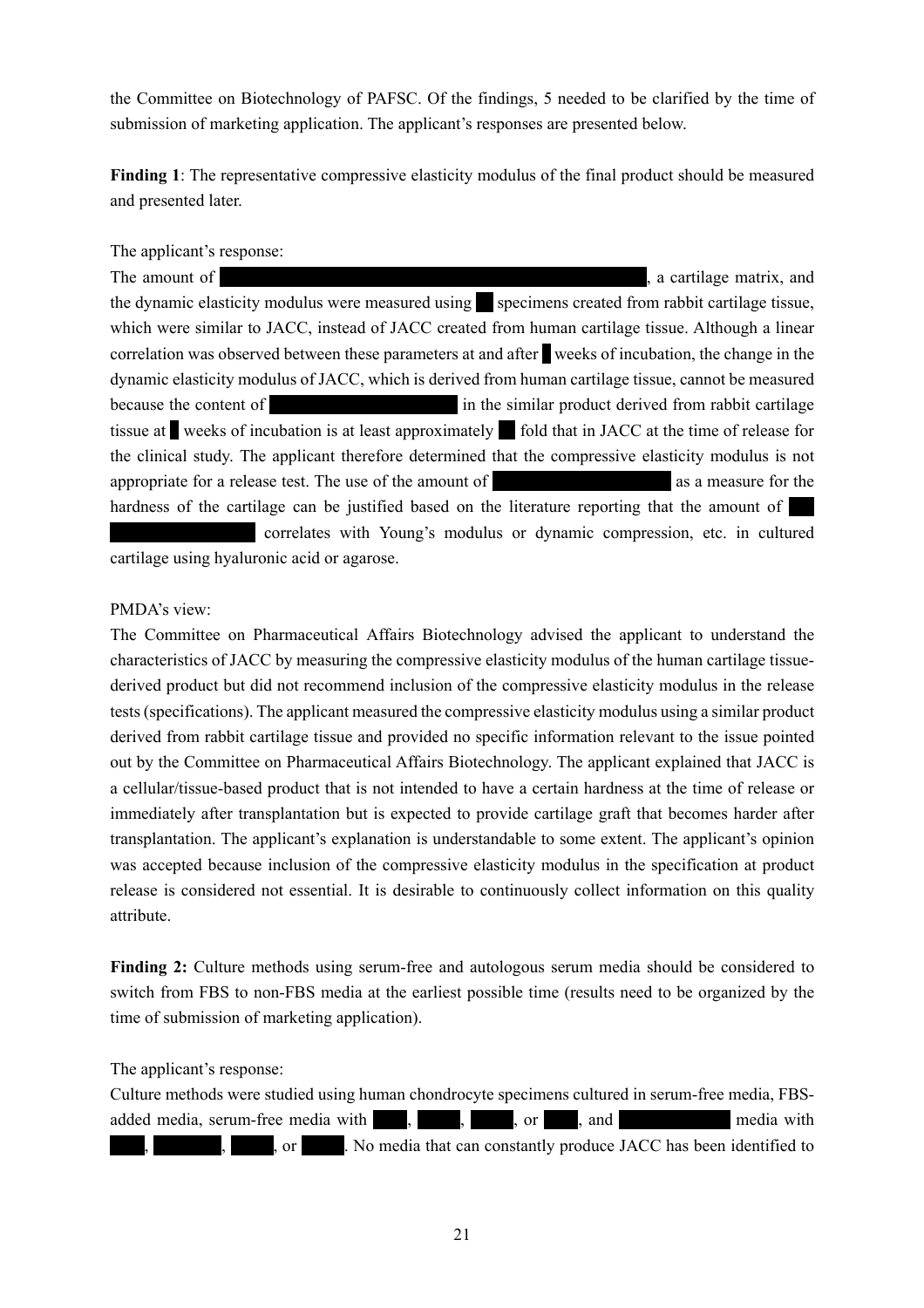date, other than FBS-added media. A washing step to reduce residual FBS has been added to the manufacturing process.

PMDA accepted the above response.

**Finding 3:** The acceptance criterion for the amount of residual bovine serum albumin in the final product should be included in the specification of the final product.

The applicant's response:

The acceptance criterion of  $\leq$   $\mu$ g/cm<sup>3</sup> has been established for the amount of residual FBS based on the measurements of specimens obtained in the clinical study and the amount of residual FBS after the washing step.

PMDA accepted the above response. The justification for this acceptance criterion is presented in Section "2.B.(2).1) Justification for the proposed tests and acceptance criteria in the specification."

**Finding 4:** The specification should be established based on the concentration of glycosaminoglycan derived from aggrecan, which is the main proteoglycan in hyaline cartilage.

The applicant's response:

Since glycosaminoglycan is present universally in the cartilage, it is technically difficult to measure aggrecan-derived glycosaminoglycan alone. In addition, determination of glycosaminoglycan concentrations in a media is also difficult. The presence of atelocollagen and/or other matrices may prevent glycosaminoglycan from being released in media. The release tests include the measurement of the \*\*\*\*\*\*\*\*\*\*\*\*\*\*\*\*\*\* \*\*\*\*\* concentration in a cell suspension prepared from cultured cartilage and by immunostaining.

PMDA accepted the applicant's explanation to the effect that determination of the \*\*\*\*\*\*\*\*\*\*\*\*\*\*\*\*\*\*\*\*\*\* concentration in media is difficult and therefore cell suspensions prepared from cultured cartilage is used. The justification for the acceptance criterion for the concentration is presented in Section "2.B.(2).1) Justification for the proposed tests and acceptance criteria in the specification."

**Finding 5:** Higher quality materials of animal origin should be used as far as possible.

The applicant's response:

Atelocollagen \*\*\*\*\*\*\*\*\*\*\*\*\*\*\*\*\*\*\*\*\*\*\*\*\*\*\*\*\*\*\*\*\*\* was used. Highly antigenic telopeptide is removed from this  $\blacksquare$ . In addition, an intradermal test is performed before use to reduce the risk for allergy.  $\blacksquare$  contains swine trypsin and cow milk-derived lactose is used, but no replacement of higher quality is available.

PMDA accepted the above response.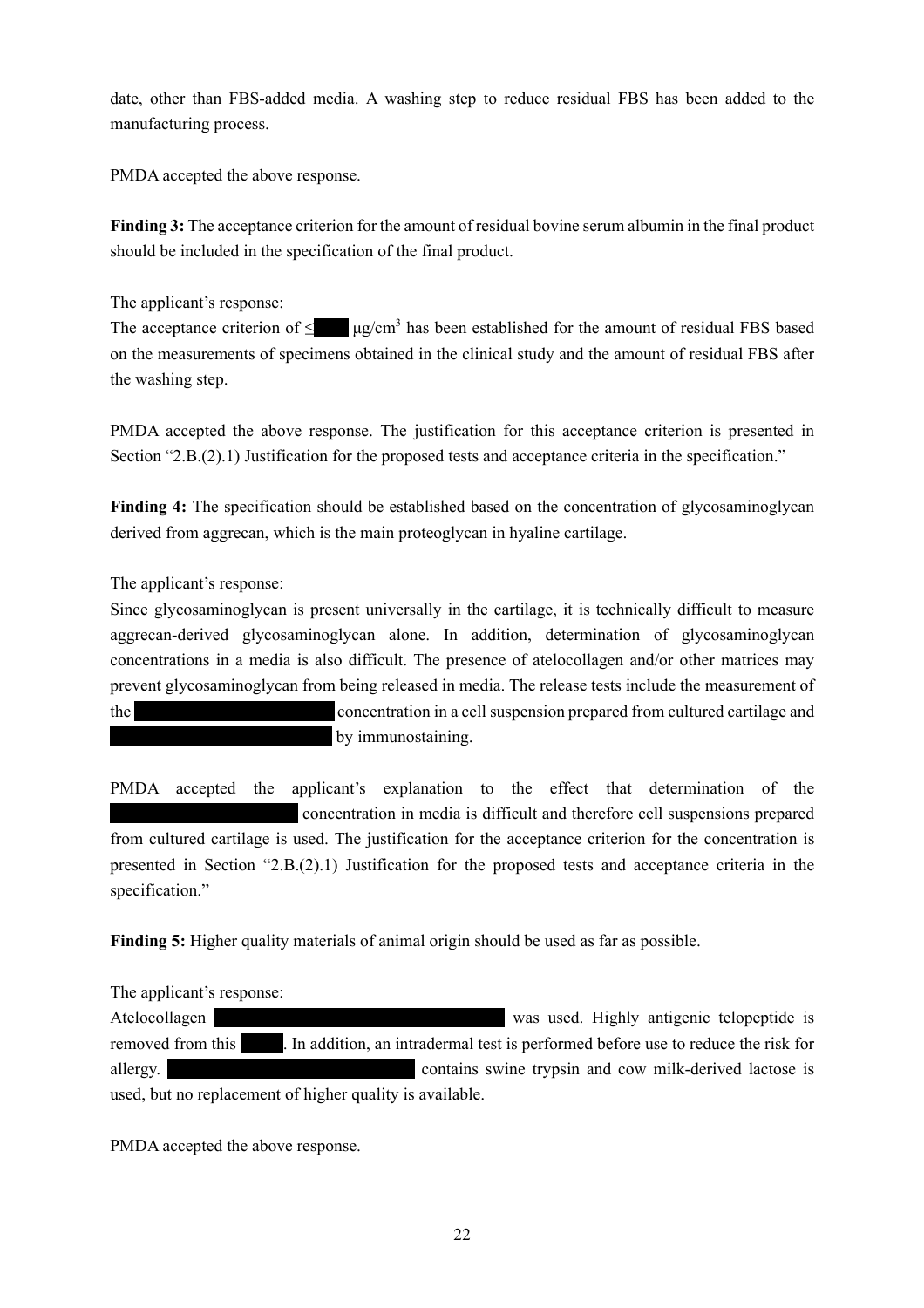# **3. Stability**

# *3.A Summary of the submitted data*

The following storage conditions for the clinical study of JACC were initially selected based on the results of tests using rabbit- and human-derived cultured cartilages: Storage at  $\degree$ C to  $\degree$ C in  $\blacksquare$  for up to  $\blacksquare$  hours (shelf life). Subsequently, stability studies were conducted to evaluate transport media for cultured cartilage. The stability of  $\qquad$  and  $\qquad$ \*\*\*\*\*\*\*\*\*\*\* \*\*\*\*\*\*\*\*\*\*\*\*\*\*\*\*\*\*\* added with \*\*\*\*\*\*\*\*\*\*\* and \*\*\*\*\*\*\*\*\*\*\* (hereinafter, " was compared after storage at  $^{\circ}$ C and  $^{\circ}$ C for  $^{\circ}$ ,  $^{\circ}$ ,  $^{\circ}$ , and  $^{\circ}$  hours. Both media conformed to the acceptance criteria for all tests at all time points. The latter medium, however, produced less changes in the test items over time. On the basis of these results, was selected as the transport medium for cultured cartilage and separately subjected to the following stability studies.

To verify the optimal storage conditions for JACC in the transport medium for cultured cartilage, \*\* specimens each stored in  $\bullet$  at  $\bullet$   $\circ$   $\bullet$   $\circ$   $\bullet$ ,  $\bullet$   $\circ$   $\circ$  for  $\bullet$ ,  $\bullet$ , or  $\bullet$  hours were subjected to the in-process tests, release tests, and confirmation tests. While all specimens conformed to the acceptance criteria for all test items at  $^{\circ}C$ ,  $^{\circ}C$ , and  $^{\circ}C$  for up to hours of storage, specimens failed to conform to the acceptance criterion for " $\blacksquare$  of chondrocytes" at  $\blacksquare$ at hours of storage.

On the basis of these results, the following storage conditions were selected: Storage at 8°C to 25°C in the transport medium for cultured cartilage. The shelf life of 80 hours was determined considering a safety margin.

# *3.B Outline of the review conducted by PMDA*

PMDA asked the applicant to explain the reason for switching of the transport medium for cultured cartilage from  $\ldots$ , which was specified at the submission of confirmation application and in the clinical study, to \*\*\*\*\*\*\*\*\*\*\*\*\*\*\*\* and justify this change.

The applicant's response:

The clinical study was conducted using the shelf life of  $\blacksquare$  hours as determined based on the results of the stability studies for the submission of confirmation application. However, improvement of the storage conditions was attempted for the following reasons: (1) The shelf life of  $\mathbb{R}^n$  hours is not long enough considering the possibility of situations such as shipping JACC to a wider area beyond the location of the study site, delay in shipping, a change in surgical schedule after the market launch is obtained; and (2) the stability studies conducted using the product manufactured using human cartilage tissue (derived from patients with gonarthrosis) for research after the clinical study revealed that some specimens failed to show the storage stability for  $\blacksquare$  hours. As a result, the transport medium was switched to \*\*\*\*\*\*\*\*\*\*\*\*\*\*\*\*\*\*\*\*\*. In addition, the shelf life was extended to 80 hours based on the results of the stability studies.

PMDA accepted the above response.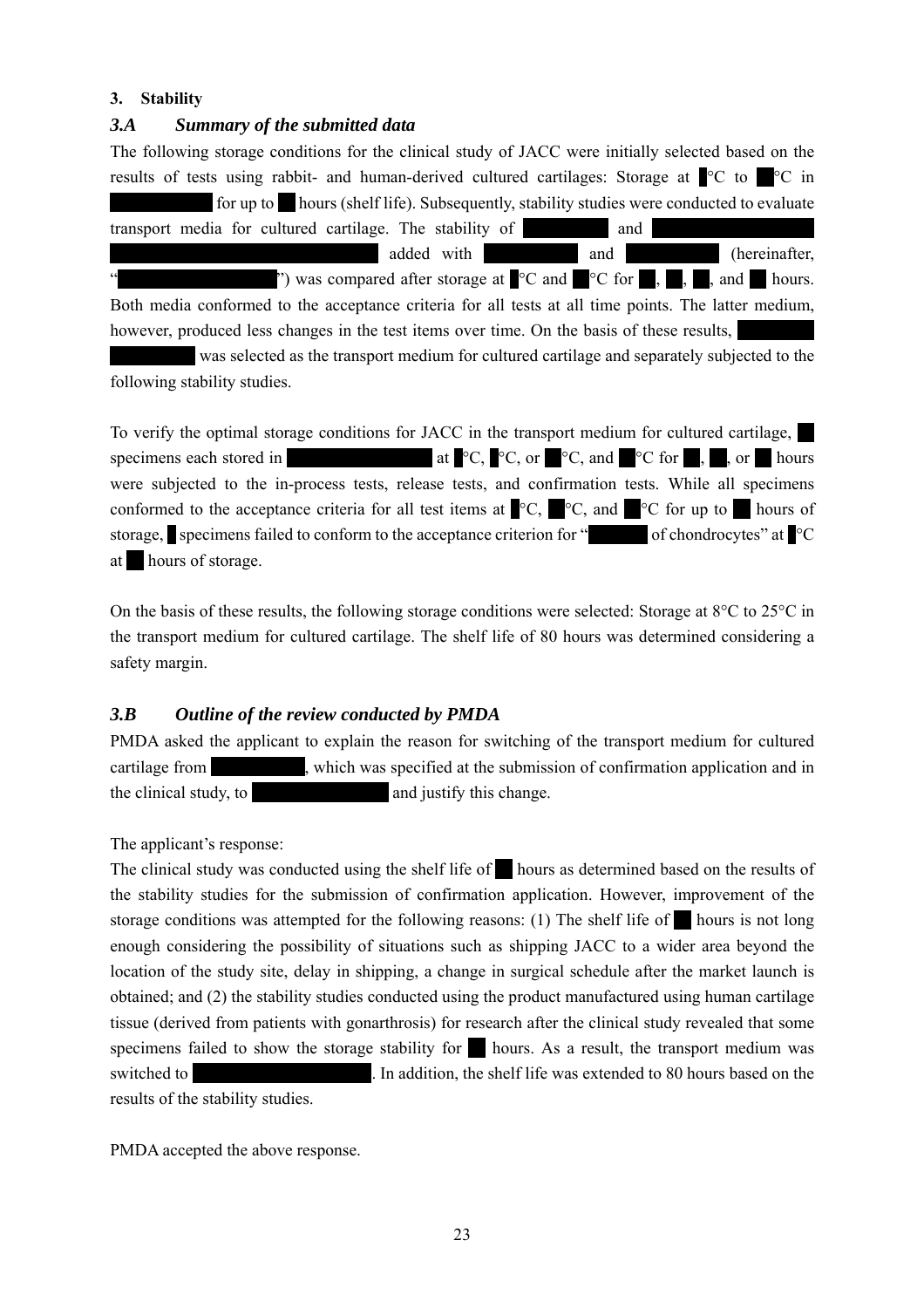# **4. Electrical safety, biological safety, and other safety-related data**

# *4.A Summary of the submitted data*

# **4.A.(1) Biological safety**

# **4.A.(1).1) Animal studies**

# **4.A.(1).1).(i) Allogeneic cultured cartilage transplantation study in rabbits**

A total of 60 Japanese White male rabbits ( $n = 20$ /group) aged 28 to 32 weeks were used to generate a rabbit model of full-thickness knee cartilage defect. Immediately after creation of a full-thickness cartilage defect of the knee (area  $\times$  mm, depth  $\times$  mm) in rabbits, each animal received treatment with allogeneic cultured cartilage over the defect, which was then covered with the periosteal patch (ACC-01 group). The study included the 2 control groups: animals with cartilage defect treated with collagen gel alone followed by coverage with the periosteal patch (collagen gel group); and animals with cartilage defect covered with the periosteal patch alone (defect group). All of the groups were monitored for clinical signs, food consumption, and body weight throughout the study, and subjected to hematology, clinical chemistry, organ weight, and histopathology at 28, 56, 84, 168, and 371 days post-treatment.

Four deaths occurred, which include 1 animal in the ACC-01 group (at 16 days post-treatment), 2 animals in the collagen gel group (at 13 days post-treatment for both), and 1 animal in the defect group (Day 38 post-treatment). The cause of death was related to surgical invasion for all animals but considered unrelated to the treatment with ACC-01.

The ACC-01 group showed no abnormal change in food consumption or body weight. At necropsy at 84 and 168 days post-treatment, the ACC-01 and collagen gel groups tended to have a delayed recovery of locomotor activity compared with the defect group. At necropsy at 84 days post-treatment, the ACC-01 group tended to have a delayed recovery of locomotor activity compared with the defect and collagen gel groups.

Hematology in the ACC-01 group at 28 days post-treatment showed increased platelet count and prolonged prothrombin time compared with the defect group, and prolonged prothrombin time compared with the collagen gel group. The ACC-01 group had decreased fibrinogen levels at 168 days post-treatment and increased monocyte percentages at 371 days post-treatment compared with the collagen gel group.

Clinical chemistry in the ACC-01 group revealed decreased alkali phosphatase levels at 84 days posttreatment compared with the collagen gel group and increased albumin levels at 371 days post-treatment compared with the defect group.

The tendency of the delayed recovery of locomotor activity, and the hematological and clinical chemistry findings mentioned above did not appear to be of particular significance.

Necropsy revealed the dilation of the cerebral ventricles in 1 animal in the ACC-01 group at 56 days post-treatment. This finding was not observed at and after 84 days post-treatment. The ACC-01 group had decreased brain weights at 168 days post-treatment compared with the collagen gel group. The brain weight did not differ among the 3 groups at 371 days post-treatment.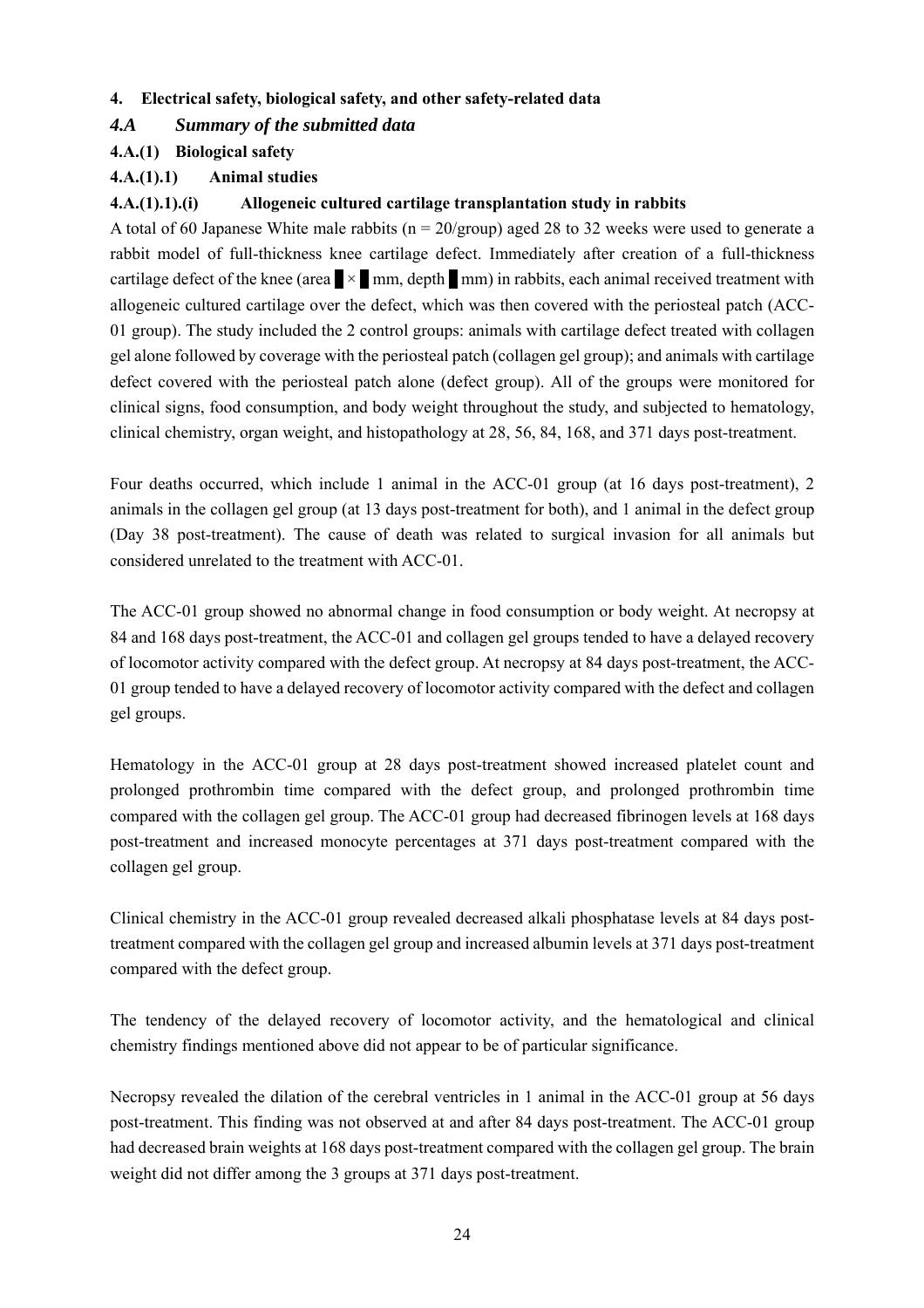The above results indicate no systemic effects of allogeneic cultured cartilage ACC-01 in rabbits.

### **4.A.(1).1).(ii) Autologous cultured cartilage transplantation study in dogs**

A total of 36 male beagle dogs ( $n = 12$ /group), aged 20 to 23 months, were used in the study. Cartilage tissue was collected from the knee of the left hindlimb of each animal and cultured. At 3 weeks after cartilage tissue collection,  $\blacksquare$  of a full-thickness cartilage defect model (area,  $\blacksquare \times \blacksquare$  mm; depth, \* mm) was created in the right hindlimb knee. Immediately after creation of full-thickness cartilage defect in dogs, each animal received treatment with the autologous cultured cartilage over the defect, which was then covered with the periosteal patch harvested from the tibia of the right hindlimb (ACC-01 group). The study included the 2 control groups: animals with cartilage defect treated with collagen gel alone followed by coverage with the periosteal patch (collagen gel group); and animals with cartilage defect covered with the periosteal patch alone (defect group). All of the groups were monitored for clinical signs, food consumption, and body weight throughout the study, subjected to hematology and clinical chemistry at 13, 26, 39, and 53 weeks post-treatment, and necropsied at 26 and 53 weeks posttreatment.

Death occurred in 1 animal in the collagen gel group, but not in the ACC-01 and defect groups.

Systemic effects observed were assessed. Changes in body weight and food consumption did not substantially differ among the 3 groups up to 53 weeks post-treatment. At necropsy at 26 weeks posttreatment, the ACC-01 group tended to have a delay in the resolution of abnormal gait at Week 13 compared with the defect group. At necropsy at 53 weeks post-treatment, the ACC-01 group tended to have a delay in the resolution of abnormal gait compared with the defect and collagen gel groups.

Hematology and clinical chemistry in the ACC-01 group revealed prolonged activated thromboplastin time at 26 weeks post-treatment compared with the defect group and increases in white blood cell counts and neutrophil percentages at 53 weeks post-treatment compared with the collagen gel group.

Necropsy revealed the dilation of the cerebral ventricles in 1 animal and a small pancreas in another animal in the ACC-01 group at 53 weeks post-treatment. These changes are unlikely to be related to ACC-01.

The above results indicate no systemic effects of autologous cultured cartilage ACC-01 in dogs.

**4.A.(1).2) Cytogenetic stability and tumorigenicity** 

# **4.A.(1).2).(i) Karyotype analysis**

Chondrocytes were isolated from the knee cartilage of patients with gonarthrosis  $*$  seeded in a culture flask at the density of cells/cm<sup>2</sup>, and cultured in monolayer at  $^{\circ}$ C and  $^{\circ}$ % (pre-culture cells). Cultured cartilage derived from the above 3 patients was digested with a collagenase solution for test. The resultant cell suspension was seeded at the density of  $^*$  to  $^*$  cells/cm<sup>2</sup> and cultured in monolayer under the same condition. The obtained cultured cells were examined, in comparison with pre-culture cells, by Giemsa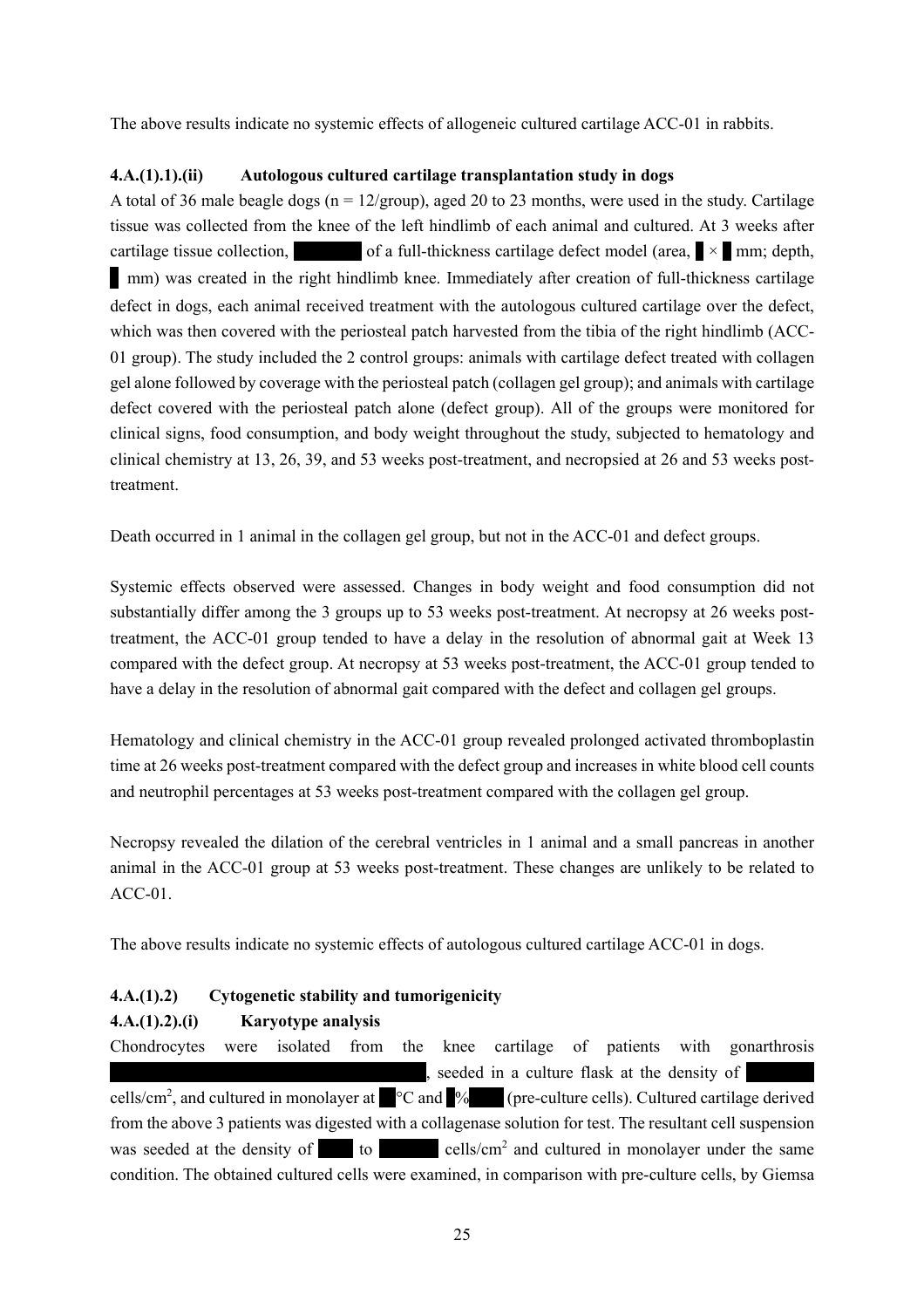staining and G band differential staining of 20 nuclear plates for the number of chromosomes, chromosomal structure, and chromosome aberrations.

Pre-culture cells from all patients had chromosome aberrations, and trisomy 7 was detected in 2 of 20 cells from each patient. In cultured cells from 1 patient, trisomy 7 was detected at the same frequency as pre-culture cells, showing no difference between before and after culture. The remaining 2 patients had the normal karyotype. The trisomy of pre-culture cells was considered attributable to the primary disease of the patients (Castellanos, et al. *Osteoarthritis Cartilage.* 2004;12:982-985). Karyotype analysis showed no increase in the frequency of trisomy from before to after culture.

Based on the above, the number of chromosomes, chromosomal structure, and the frequency of chromosome aberrations did not differ before and after culture, and the chromosome aberrations observed before culture was not detected after culture, indicating that culturing chondrocytes using the manufacturing process established for JACC does not affect the cytogenetic stability of chondrocytes.

### **4.A.(1).2).(ii) Soft agar colony formation test**

To investigate the tumorigenicity of cells constituting cultured cartilage, a soft agar colony formation test was conducted. Chondrocytes isolated from the culture cartilage that were prepared using the test tissue subjected to the karyotype analysis and chondrocytes cultured (\* passages) for the transplantation study in nude mice were subcultured times to obtain cell suspensions from cells after and passages, respectively. Chondrocyte, MRC-5 cell, and HeLa cell suspensions were seeded on  $\frac{1}{\sqrt{2}}$  soft agar media at the density of  $\blacksquare$ , and  $\blacksquare$  cells/flask, respectively, and the media were incubated at  $^{\circ}$ C and  $^{\circ}$  for  $^{\circ}$  days. After incubation, the number of colonies were counted. The proliferative capacity of anchorage-dependent cells was assessed by culturing cells in liquid media at the density of \*\*\*\*\*\*\*\*\*\*\*\*\*\*\*\*\*\*\*\* and \*\*\*\*\* cells/flask for chondrocytes, and \*\*\*\* cells/flask for HeLa and MRC-5 cells.

The colony formation rates in the liquid media ranged from 108% to 110% for HeLa cells, from 2.4% to 5.6% for chondrocytes, and from 27.4% to 32.6% for MRC-5 cells. On the other hand, the colony formation rate in the soft agar medium ranged from 97.6% to 103% for HeLa cells, while no colony of chondrocytes and MRC-5 cells was detected.

The above results demonstrated that chondrocytes proliferated anchorage-dependently and remained non-transformed. Cells constituting the cultured cartilage were shown to have no tumorigenicity.

# **4.A.(1).2).(iii) Transplantation study in nude mice**

This study was conducted to investigate the tumorigenicity of cells constituting cultured cartilage. Cultured cartilage prepared from chondrocytes of patients with gonarthrosis

was subjected to collagenase treatment to disperse cells. The cells were cultured in monolayer at  $\degree$ °C and  $\degree$ %, and subcultured or  $\degree$  times. The resulting cultured cells were subcutaneously implanted to nude mice ( $n = 10$ /group) at the density of  $1 \times 10^7$  cells/animal. Animals were necropsied under diethyl ether anesthesia between 7 and 14 days post-transplantation and at 21 days post-transplantation for histopathology. Suspended HeLa cells were used as the positive control.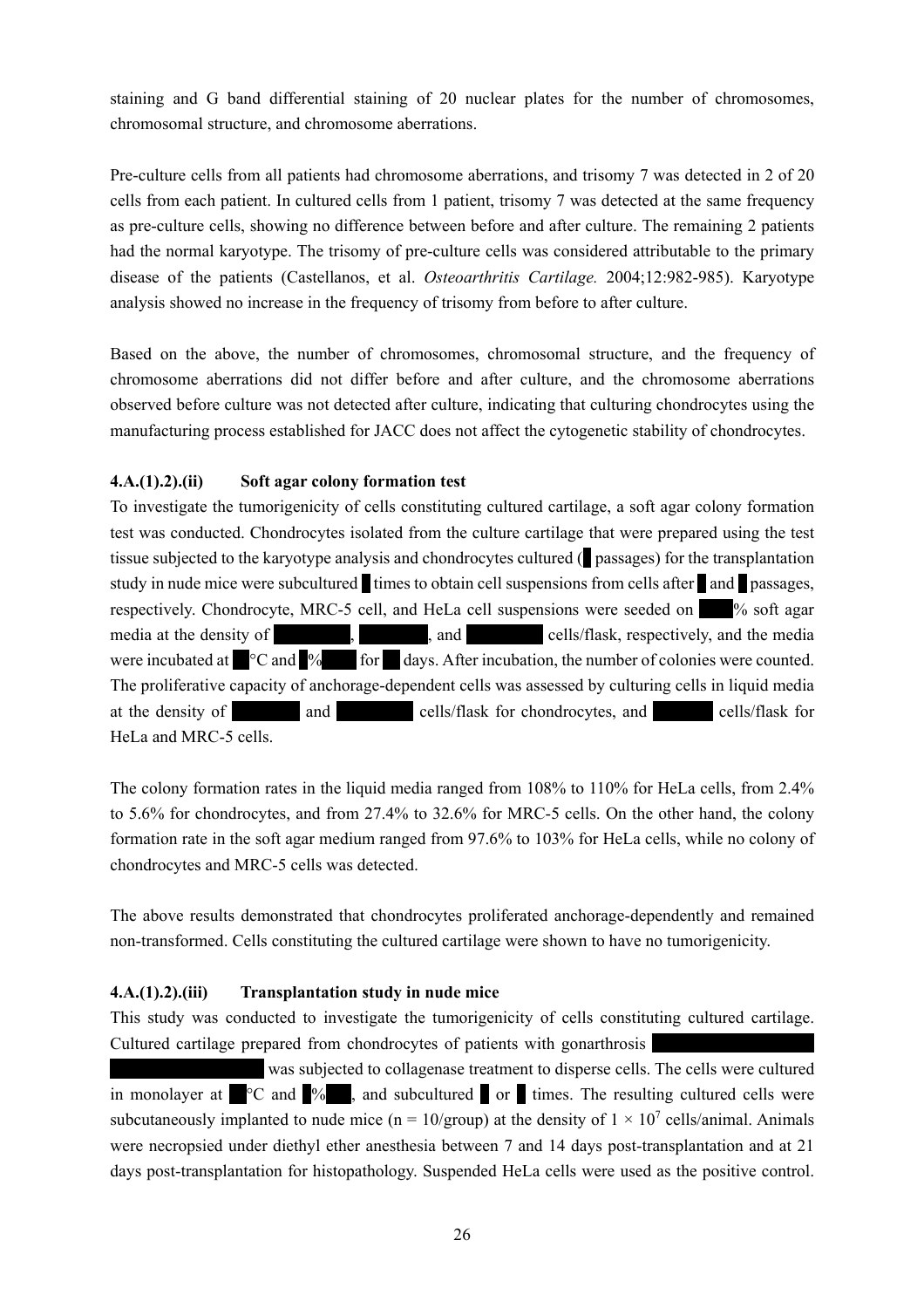Nodes were observed in accordance with the WHO guidelines (WHO Expert Committee on Biological Standardization: forty-ninth report. [WHO technical report series; 897], 1998).

Necropsy on Day 21 post-transplantation revealed enlarging nodes in all animals in the HeLa cell transplantation group and gradual nodal shrinkage in all animals in the chondrocyte transplantation group. Histopathology of animals necropsied between Days 7 and 14 post-transplantation showed that retractile nodes in the chondrocyte transplantation group were nodes of chondrocytes. No metastasis to other organs was found. Based on the above, cells constituting the cultured cartilage have no tumorigenicity.

# **4.A.(1).3) Cells cultured beyond the pre-specified period**

Chondrocytes from patients with gonarthrosis \*\*\*\*\*\*\*\*\*\*\*\*\*\*\*\*\*\*\* were cultured for \*\* and \*\* days ( $\blacksquare$  specimens each), beyond the usual duration of incubation ( $\blacksquare$  days), in the manufacturing process. The cultured cartilage thus-obtained was subjected to the in-process tests, release tests, and confirmation tests to assess its conformity to the specification. All specimens cultured for  $\blacksquare$  and  $\blacksquare$  days conformed to the acceptance criteria for all tests. However, of specimens cultured for days did not conform to the acceptance criteria for some tests; e.g., the presence of  $\blacksquare$  cultured cartilage with falling outside the acceptable range. On the basis of the above results, the maximum duration of incubation of cultured cartilage was defined as \*\*\* days. All specimens cultured for \*\* days conformed to the acceptance criteria for the in-process tests, release tests, and confirmation tests of the cultured cartilage other than

# **4.A.(2) Safety of residual biological materials, antibiotics, etc. in the final product**

The following excipients may potentially remain in the final product: FBS, and gentamicin sulfate and Amphotericin B which are added in the cartilage culture medium. The safety of these excipients has been evaluated.

# **4.A.(2).1) Safety with regard to the amount of residual BSA**

Since all of the 32 specimens manufactured for the clinical study conformed to the provisional acceptance criterion for the amount of residual BSA selected for the clinical study ( $\leq$   $\qquad \qquad$   $\mu$ g/cm<sup>3</sup>) and the observed values ranged from below the limit of detection ( $\mu$ g/cm<sup>3</sup>) to  $\mu$ g/cm<sup>3</sup>, the final acceptance criterion for the amount of residual BSA was determined to be  $\leq$   $\mu$ g/cm<sup>3</sup> [for the justification for this criterion, see Section "2.B.(2).1) Justification for the proposed tests and acceptance criteria in the specification"].

To discuss the safety with regard to the amount of residual BSA in JACC, the amount of BSA in Apligraf, an allogeneic cultured dermal substitute approved/marketed in the US, and its safety were compared with those of JACC. The amount of residual BSA per sheet of Apligraf (*ϕ*75 mm) is estimated to be approximately 2250 to 2700 μg (Center for Devices and Radiological Health, FDA, US. Apligraf [Graftskin], summary of safety and effectiveness data, 1998), which is equivalent to  $\blacksquare$  to  $\blacksquare$  times that contained in JACC to be used for the largest possible area of the recipient site (10 cm<sup>2</sup>) ( $\mu$ g according to the acceptance criterion for density of  $\mu$ g/cm<sup>3</sup> in the shipping specification). Since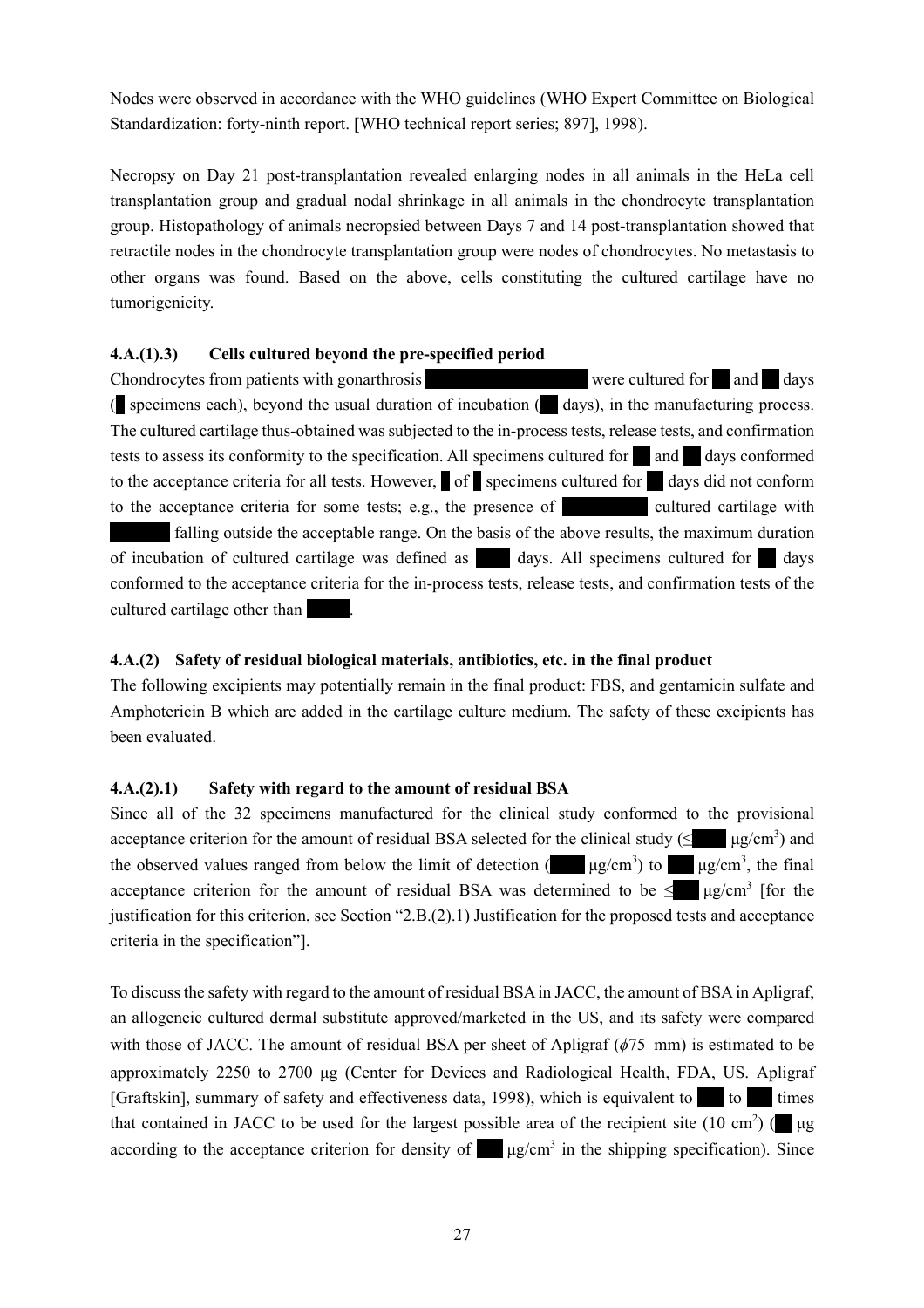Apligraf-related allergic adverse event has been reported only in 1 patient to date, JACC is very unlikely to cause allergy-related safety problems.

The risk of allergy caused by bovine serum cannot be fully ruled out as long as FBS-added culture media are used in the manufacture of JACC. To advise precautions against the risk, the applicant specified the following measures in the Warning and Contraindications sections of the proposed package insert:

- Advise about the risk of allergic reaction due to the use of JACC.
- Question the patient about a history of beef allergy prior to transplantation.
- Perform a beef allergy test prior to transplantation. Do not transplant JACC to patients who tested positive.
- Obtain consent from the patient after providing the patient with written information and informing the patient that JACC cannot be transplanted to the patient if it does not conform to the acceptance criterion for the amount of residual BSA.

Specifically, the package insert describes the risk for anaphylaxis and allergy to cow or bovine-derived materials, and the allergy induction potential at the second or subsequent transplantation because of sensitization during the first transplantation in patients who require multiple transplantations.

# **4.A.(2).2) Measurement of the amount of residual antibiotics**

Residual gentamicin sulfate and Amphotericin B in cultured cartilage manufactured from chondrocytes from patients with gonarthrosis \*\*\*\*\*\*\*\*\*\*\*\*\*\* \*\*\*\*\*\*\*\* \*\*\*\* \*\*\*\*\*\*\*\*\*\*\*\*\* were assayed by liquid chromatography-tandem mass spectrometry. This cultured cartilage was manufactured through the manufacturing process proposed at submission of confirmation application, and therefore it was not washed with

The amounts of residual antibiotics were below the lower limit of quantitation (gentamicin sulfate  $\text{mg/mL}$ , Amphotericin B  $\mu$ g/mL). The amounts of residual antibiotics per specimen ( $\mu$ L) were  $\leq$  mg for gentamicin sulfate and  $\leq$  ug for Amphotericin B. When the area of the recipient site is 10 cm<sup>2</sup> (2.4 cm<sup>3</sup>), the theoretical amounts of residual gentamicin sulfate and Amphotericin B are  $\mathbf{m}$  mg and  $\mathbf{u}$  ug, respectively, which are below the acceptable limits of these antibiotics ( $\mathbf{m}$  mg) for gentamicin sulfate and \*\*\*\* mg for Amphotericin B, calculated from the minimum daily dose of intravenous infusion). The manufacturing process for the clinical study and that proposed in the marketing application include additional washing with  $\ddot{\hspace{1cm}}$ , which is expected to reduce the amounts of these residual antibiotics. However, since the potential for gentamicin sulfate and Amphotericin B to induce allergic reaction cannot be fully ruled out, JACC is indicated only for patients who have no history of hypersensitivity to these antibiotics.

# **4.A.(2).3) Safety evaluation of other raw materials that may remain in the final product**

 $*$  contained in the media used to manufacture JACC conforms to the Japanese Standards of Quasi-drug Ingredients. The acceptable limit of this material is 2 mg/kg (100 mg/50 kg), one hundredth of 200 mg/kg, as determined based on the literature reporting that a single intraperitoneal dose of  $200 \text{ mg/kg}$  of  $\blacksquare$ abnormality ( $\blacksquare$ ) and considering a safety margin. The medium for cartilage culture contains  $\blacksquare$  μg/mL of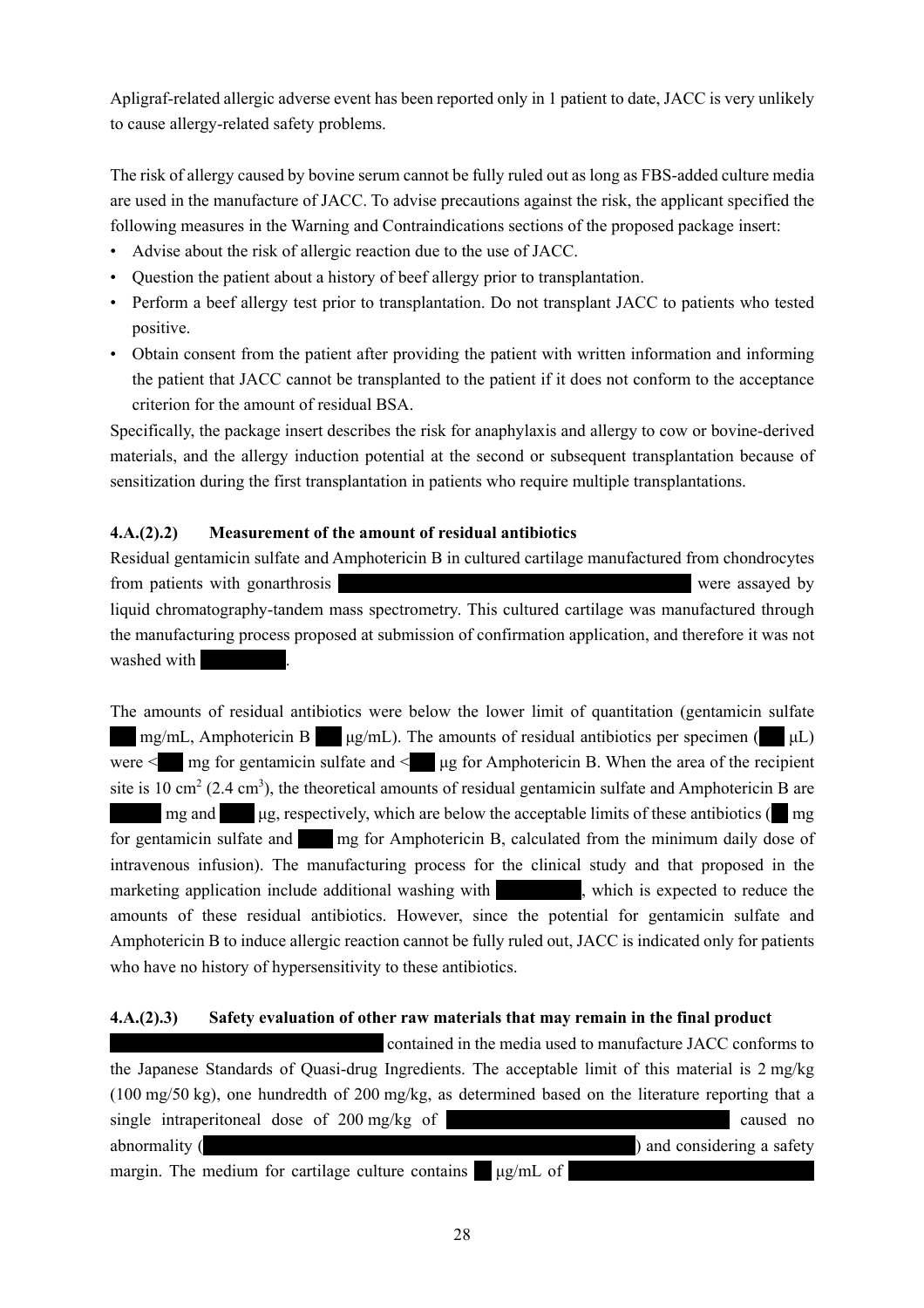. Even when the medium occupies JACC to be used for the largest possible area of the recipient site of 10 cm<sup>2</sup> (2.4 cm<sup>3</sup>), the content of is as small as  $\mu$ g, which

is  $\frac{1}{100}$  of the acceptable limit (100 mg/50 kg). This substance is considered to raise no safety concerns.

 $*$  is used for disinfection of cartilage tissue, \*\*\*\*\*\*\*\*\*\*\*\* \*\*\* solution and collagenase solution at a concentration of \*\*\*\*\*\* units/mL are used to isolate chondrocytes from cartilage tissue in the early steps of the manufacturing process of JACC. These substances are unlikely to remain in the final product for the following reasons: (i) The medium is subsequently changed every  $\bullet$  to  $\bullet$  days; (ii) the culture continues for  $\geq$  weeks; and (iii) the product is washed in the final process. In addition, the tumorigenicity studies of JACC manufactured using these substances (the soft agar colony formation study and the transplantation study in nude mice) revealed no transformation. These substances have a high safety profile.

# *4.B Outline of the review conducted by PMDA*

**4.B.(1) Tendency toward a delay in the recovery of locomotor activity or the resolution of abnormal gait in the allogeneic cultured cartilage transplantation study in rabbits and the autologous cultured cartilage transplantation study in dogs** 

There was a tendency toward a delay in the recovery of locomotor activity or the resolution of abnormal gait in the ACC-01 and collagen gel groups compared with the defect groups in the studies in rabbits and dogs. PMDA therefore asked the applicant to discuss a causal relationship of this tendency with JACC.

The applicant's response:

A substance having a certain volume was implanted into the recipient site of rabbits and dogs in the ACC-01 and collagen gel groups, while no such substance was implanted in animals in the defect groups. In the transplantation groups (ACC-01 and collagen gel groups), the weight, during postoperative joint movement, is more easily transmitted to the inside of the defect via the joint surface than the nontransplantation group (defect group). This probably caused symptoms for a certain period of time, which might have interrupted locomotor activity or delayed the resolution of abnormal gait (Tables 7 and 8). In clinical practice, patients are instructed to avoid putting the weight on the knee for approximately 1 month so that no symptoms corresponding to these findings occur. Even if these conditions occur in patients, they are transient postoperative symptoms and do not deny the safety of JACC in terms of treatment outcome and long-term prognosis, or compromise its therapeutic benefits.

|                                                                                | Defect                      | Collagen gel                | $ACC-01$                    |
|--------------------------------------------------------------------------------|-----------------------------|-----------------------------|-----------------------------|
| Time to recovery of locomotor activity<br>(mean $\pm$ standard deviation [SD]) | $6.3 \pm 2.1$<br>$(n = 19)$ | $7.5 \pm 2.6$<br>$(n = 19)$ | $\frac{1}{2}$<br>$(n = 19)$ |
|                                                                                |                             |                             |                             |

(Data from animals necropsied on Days 28, 56, 84, 168, and 371 combined; dead animals [unscheduled] excluded from the calculations)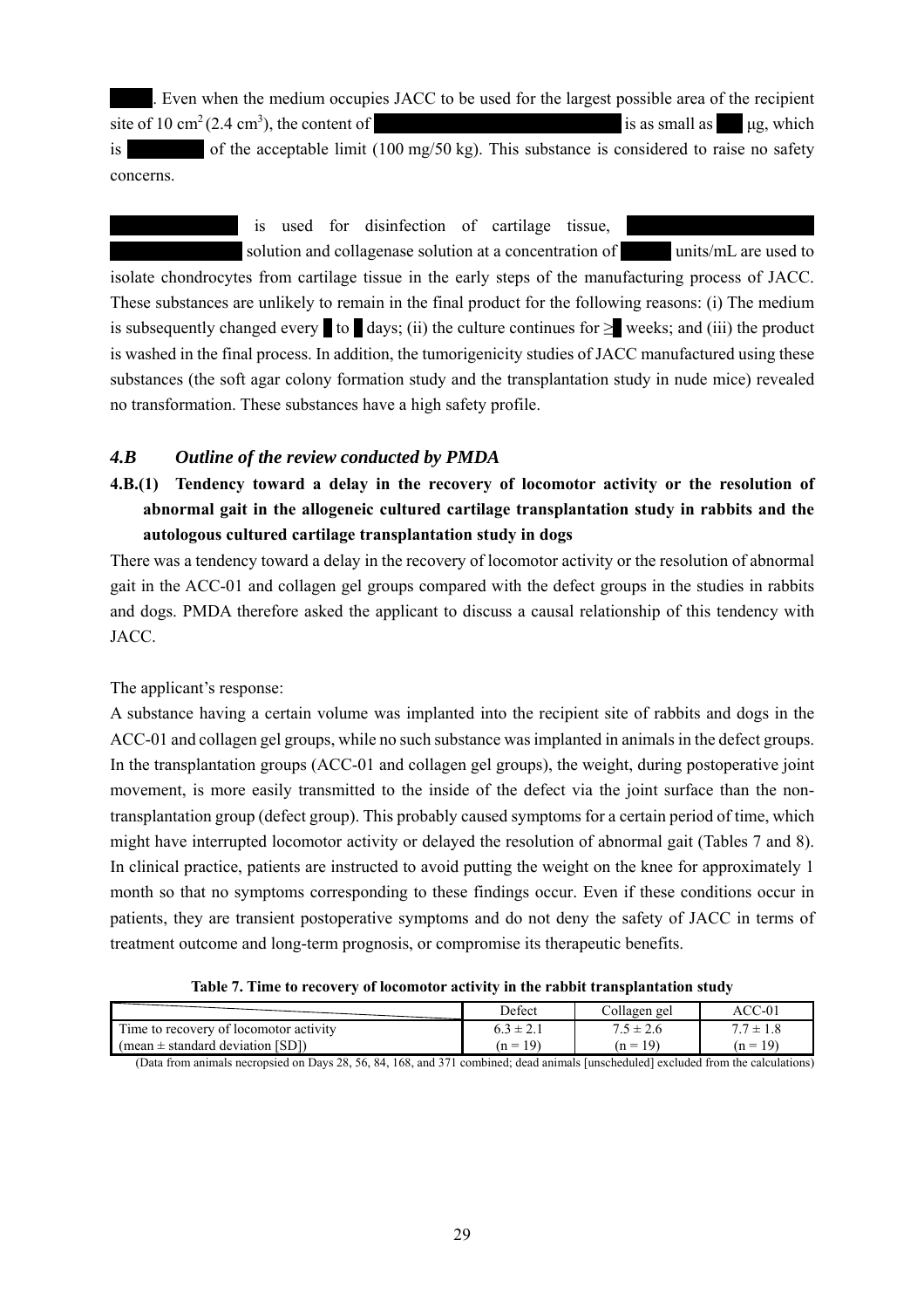**Table 8. Time to resolution of abnormal gait in the dog transplantation study** 

|                                      | Defect                                  | $\overline{11}$<br>Collagen gel | $\mathcal{C}\mathcal{C}\text{-}01$<br>AC                  |
|--------------------------------------|-----------------------------------------|---------------------------------|-----------------------------------------------------------|
| l'ime to resolution of abnormal gait | 14.8 $\pm$<br>1.0                       | 19.1<br>$\perp$ J.I             | $7.3 \pm 4.5$                                             |
| $(mean \pm SD)$                      | $1^{\prime}$<br>$n =$<br>$\overline{1}$ | 11<br>$(n =$                    | 11'<br>$(n =$<br>-1-1                                     |
|                                      | $\sim$ $\sim$ $\sim$                    | $- - -$                         | $\sim$<br>$\sim$ $\sim$ $\sim$<br>$\cdot$ $\cdot$<br>$ -$ |

(Data from animals necropsied on Weeks 26 and 53 combined)

# PMDA's view:

The applicant's interpretation about the tendency toward a delay in the recovery of locomotor activity and the resolution of abnormal gait in JACC-treated animals is poorly justified and is merely speculation. Nevertheless, these events can be managed provided that patients avoid applying the weight on the affected area for 1 month postoperative and that JACC is used at medical institutions that can provide appropriate weight-bearing management, such as during rehabilitation, because the delayed recovery of locomotor activity and the resolution of abnormal gait within 1 month postoperative was observed only in the animal studies but not in the clinical study (described later in Section "6.B.(6) Safety evaluation").

# **4.B.(2) Effects on safety by the change in cultured cartilage transport medium**

As aforementioned under Section "3.A. Summary of the submitted data," the cultured cartilage transport medium was changed in the course of the development of JACC. Since the nonclinical safety studies were conducted using the product shipped in the pre-change media, PMDA asked the applicant to explain the safety of the new transport medium for cultured cartilage.

The applicant's response:

The new transport medium for cultured cartilage is \*\*\*\*\*\*\*\*\*\*\*. Most of the constituents of this medium are used as pharmaceutical compounds. During transplantation, a maximum of  $\blacksquare$  mL of the transport medium for cultured cartilage is incorporated into the joint. The amounts of the pharmaceutical constituents contained at the above amount of the medium are below their respective daily doses, except

for  $*{\rm tr}$  The amounts of non-pharmaceutical constituents (  $*$ , and  $*$  (approximately  $*$  times the daily dose of  $*$ 

contained in pharmaceutical drugs) are sufficiently lower than their respective  $LD_{50}$ . Therefore, the safety of the new transport medium for cultured cartilage can be assured without conducting a new safety study.

PMDA accepted the above applicant's explanation.

# **5. Performance**

# *5.A Summary of the submitted data*

# **Primary pharmacodynamics**

# **5.A.(1) Efficacy studies in animals**

# **5.A.(1).1) Allogeneic cultured cartilage transplantation study in rabbits**

As described in Section "4.A.(1).1).(i) Allogeneic cultured cartilage transplantation study in rabbits," a biological safety study was conducted in a rabbit model of full-thickness knee cartilage defect using allogeneic cultured cartilage ACC-01 and collagen gel. In this study, the efficacy of JACC was also evaluated. Animals in the ACC-01, collagen gel, and defect groups  $(n = 20/$ group) were necropsied under anesthesia at 28, 56, 84, 168, and 371 days post-treatment (4 animals each), and cartilage defects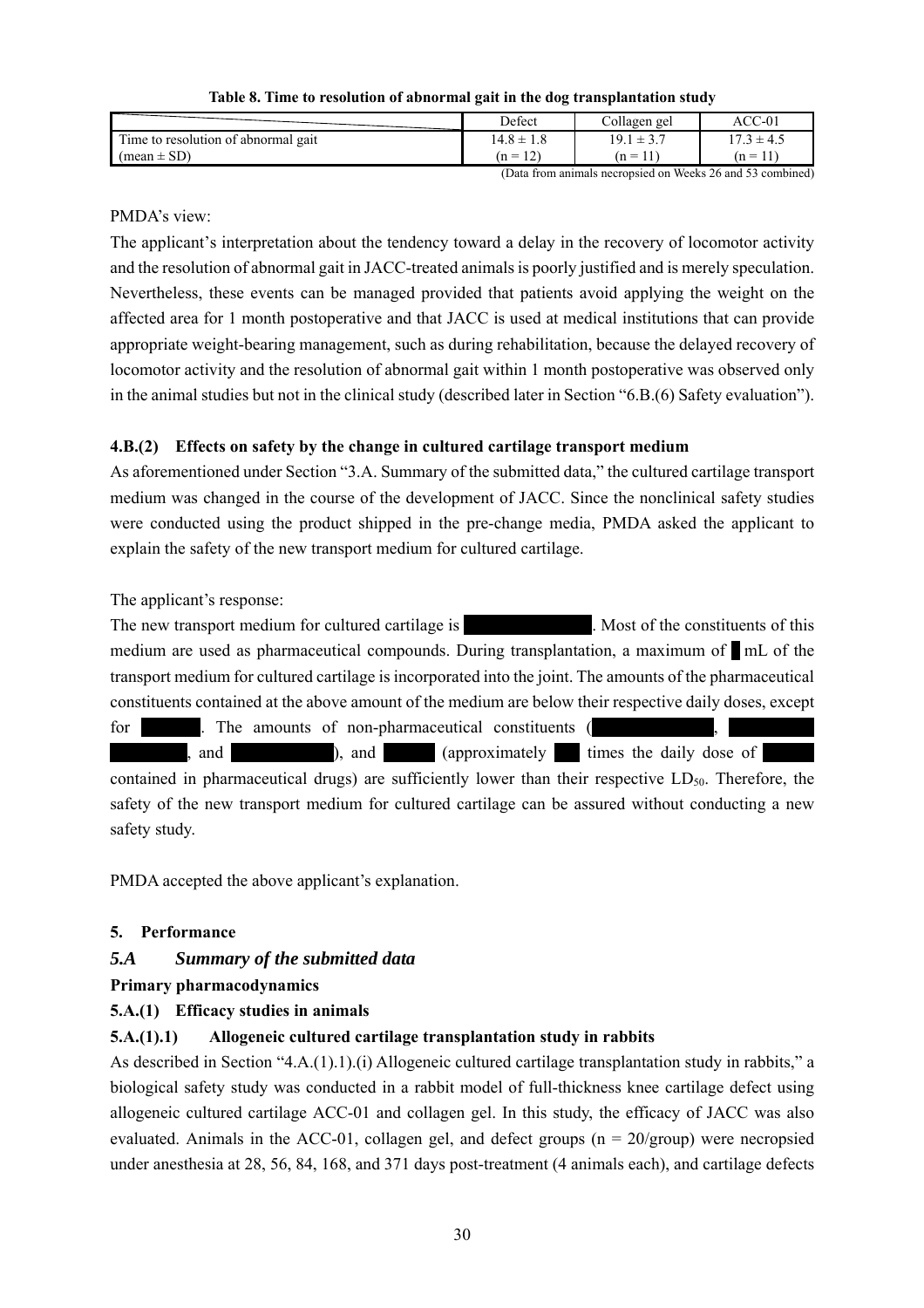at each recipient site were assessed according to the cartilage defect scoring system by Wakitani et al. (Wakitani score; Wakitani S, et al. *J. Bone Joint Surg. Am.* 1994;76:579-592) based on histopathological findings and the production of cartilage matrix by the staining, and histopathological assessment. In the histopathological assessment, the lesions were rated over time using a 5-point scale ("None," "Very slight," "Mild," "Moderate," and "Marked") for the following parameters: cartilage formation, bone formation, fibrosis, granulation, foreign-body giant cells, bleeding, infiltration of inflammatory cells/mononuclear cells, and lipomatous metaplasia.

The Wakitani score-based assessment revealed decreased scores in the ACC-01 group compared with the defect group at 28 and 371 days post-treatment (*P* < 0.05, Steel-Dwass test) and with the collagen gel group at 28 days post-treatment  $(P < 0.01)$ , showing significant differences. Animals with transplanted cultured cartilage showed improvement in the defect compared with the control groups. At 56, 84, and 168 days post-treatment, the ACC-01 group tended to have lower scores than other 2 groups, without a significant difference.

Assessment by \*\*\*\*\*\*\*\*\*\*\*\* staining showed \*\*\*\*\*\*\*\*\*\*\*\*\* staining-positive areas at all postoperative time points in the ACC-01 group, which were not found in the collagen gel and defect groups.

The major histopathological findings observed in the study are described below.

The ACC-01 group showed a sign of cartilage formation at 28 days post-treatment and moderate to marked cartilage formation at 84 days post-treatment. At 168 days post-treatment, the ACC-01 group had moderate cartilage formation at 5 of 8 sites, while cartilage formation was not observed in the defect group and only 1 of 6 sites in the collagen gel group. At 371 days post-treatment, the ACC-01 group had moderate cartilage formation at 2 of 8 sites, while no cartilage formation was observed in either defect or collagen gel group. On the other hand, bone formation at the recipient site did not differ among the 3 groups at 28 and 56 days post-treatment. At 84 days post-treatment, the defect and collagen gel groups had moderate bone formation at 3 of 8 and 3 of 6 sites, respectively, while the ACC-01 group had no bone formation. At 168 days post-treatment, the ACC-01 group had moderate bone formation at 6 of 8 sites, and the collagen gel group at 2 of 6 sites. At 371 days post-treatment, moderate bone formation was observed at 5 of 8 sites in the ACC-01 group, 2 of 8 sites in the defect group, and 7 of 8 sites in the collagen gel group. Moderate fibrosis at the recipient site was observed in the defect and collagen gel groups at 28, 84, and 168 days post-treatment, and in the defect group at 56 and 371 days post-treatment, while the ACC-01 group had no fibrosis at any time point. The ACC-01 group more frequently had moderate infiltration of inflammatory cells/mononuclear cells than the defect and collagen gel groups after 56 days post-treatment. This finding was not observed at 371 days post-treatment.<sup>5</sup>

The above results indicate that allogeneic cultured cartilage ACC-01 repairs full-thickness knee cartilage defect in this rabbit model of full-thickness knee cartilage defect.

l 5 Amended after the end of the meeting of the Committee on Medical Devices and *In-vitro* Diagnostics (before amendment of the "site" in this paragraph, "animal")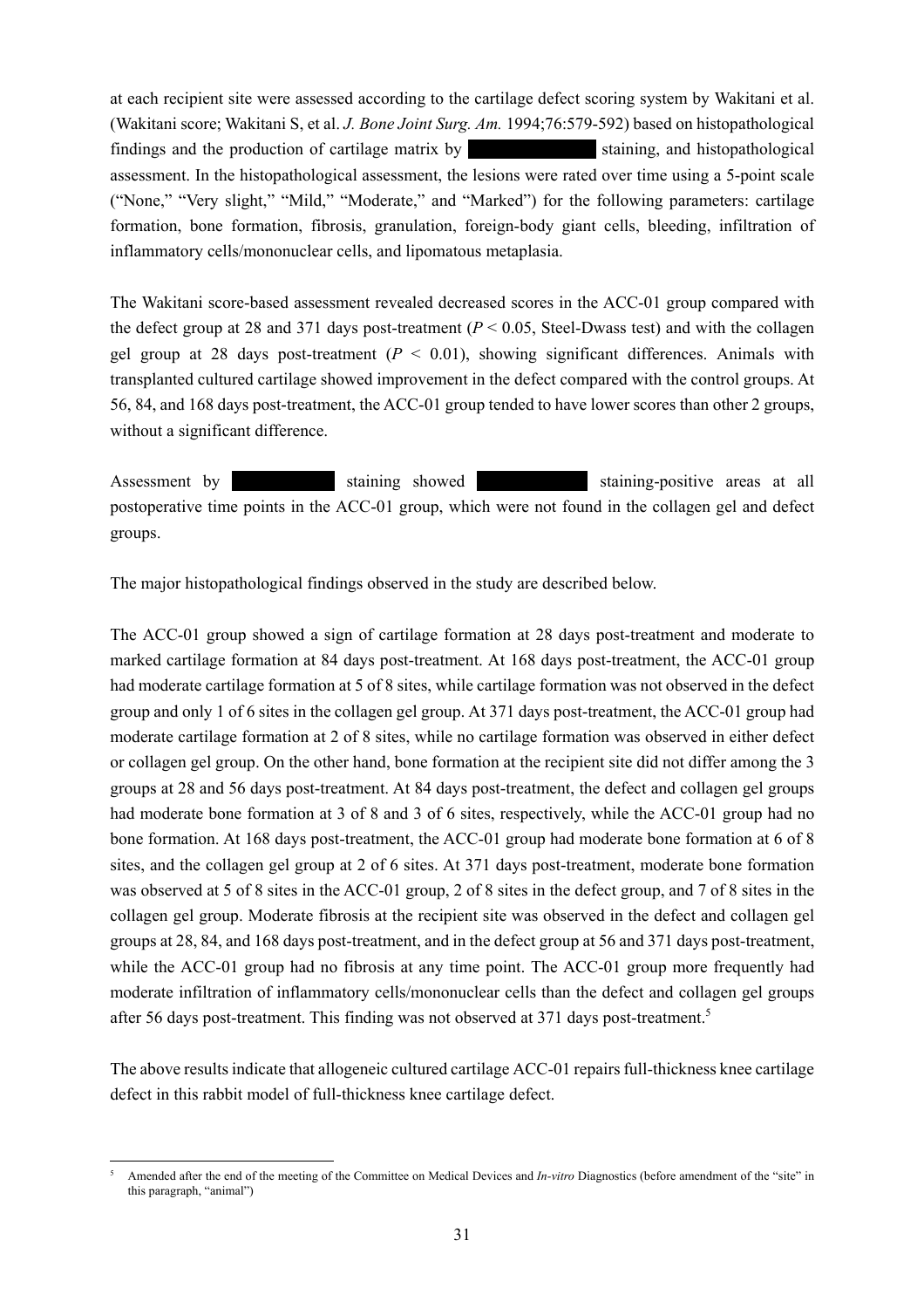### **5.A.(1).2) Autologous cultured cartilage transplantation study in dogs**

As described in Section "4.A.(1).1).(ii) Autologous cultured cartilage transplantation study in dogs," a biological safety study was conducted in a dog model of full-thickness knee cartilage defect using autologous cultured cartilage ACC-01 and collagen. In this study, the efficacy of JACC was also evaluated. The ACC-01, collagen gel, and defect groups ( $n = 12/$ group) were necropsied under anesthesia at 26 and 53 weeks post-treatment (6 animals each), and cartilage defects at each recipient site were assessed by Wakitani's scoring system and the production of cartilage matrix by staining, and histopathology. In the histopathological assessment, the lesions were rated

over time using a 5-point scale ("None," "Very slight," "Mild," "Moderate," and "Marked") for the following parameters: cartilage formation, bone formation, fibrosis, granulation, bleeding, cell infiltration, and lipomatous metaplasia.

The Wakitani score revealed lower scores in the ACC-01 group than the collagen gel group at 26 weeks post-treatment, showing significantly better repair of the defect  $(P < 0.05$ , Steel-Dwass test). At 53 weeks post-treatment, the ACC-01 group tended to have lower scores than the defect and collagen groups, without a significant difference.

Assessment by \*\*\*\*\*\*\*\*\*\*\*\*\* staining showed \*\*\*\*\*\*\*\*\*\*-positive areas at 26 and 53 weeks posttreatment in the ACC-01 group. In the defect group, the special specific areas were observed at 53 weeks post-treatment. These areas were poorly stained with an unclear boarder between the bottom of the defect and the graft bed. In the collagen gel group, the set of the served at the defect and the graft bed. In the collagen gel group, the bottom of the defect at 53 weeks post-treatment. These areas were poorly stained.

The major histopathological findings observed in the study are described below.

All of the groups had mild cartilage formation at 26 and 53 weeks post-treatment. The defect and collagen gel groups had a lower frequency of cartilage formation than the ACC-01 group. Bone formation at the recipient site did not differ among the 3 groups at 28 weeks post-treatment. At 53 weeks post-treatment, marked bone formation was observed at 7 of 12 sites in the ACC-01 group, 3 of 10 sites in the defect group, and 1 of 12 sites in the collagen gel group. The defect and collagen gel groups had a lower frequency of bone formation than the ACC-01 group. Mild fibrosis was observed at 2 of 10 sites in the ACC-01 group at 26 weeks post-treatment, while marked fibrosis was observed at 4 of 12 sites in the defect group and 3 of 8 sites in the collagen gel group. At 53 weeks post-treatment, moderate to marked fibrosis at the recipient site was observed at 2 of 12 sites in the ACC-01 group, 4 of 10 sites in the defect group, and 4 of 12 sites in the collagen gel group.<sup>6</sup>

The above results indicate autologous cultured cartilage ACC-01 repairs full-thickness knee cartilage defect in this dog model of full-thickness knee cartilage defect.

l 6 Amended after the end of the meeting of the Committee on Medical Devices and *In-vitro* Diagnostics (before amendment of the "site" in this paragraph, "animal")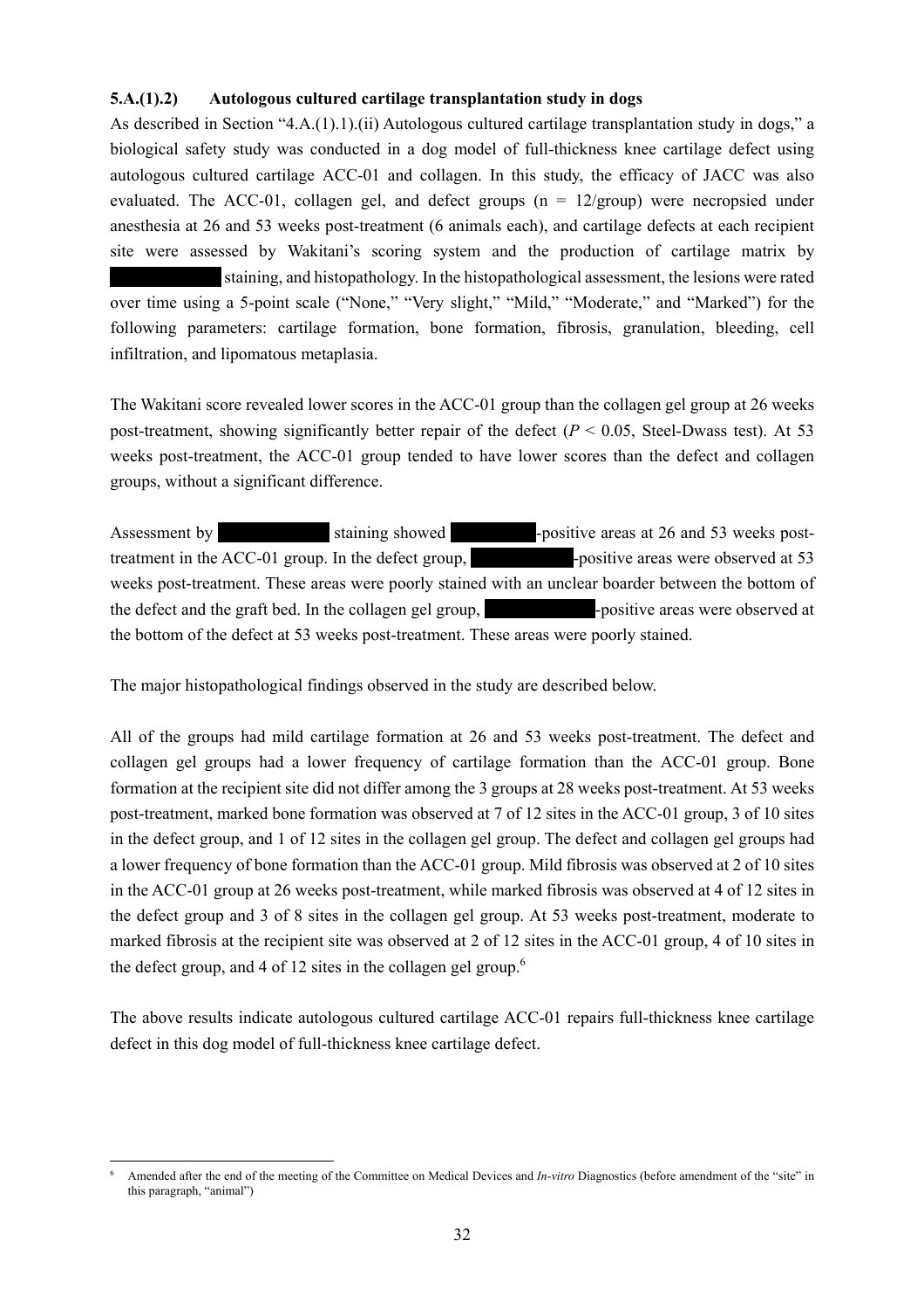# **5.A.(2) Histology using specimens from the clinical study**

To verify the production of cartilage-specific matrix in cultured cartilage, which characterizes JACC, tissue sections were prepared using 32 specimens from the clinical study and examined for the production of \*\*\*\*\*\*\*\*\*\*\*\*\*\*\* by immunostaining and of \*\*\*\*\*\*\*\*\*\*\*\*\*\*\*\*\*\*\*\*\*\*\*\*\*\*\*\*\*\*\*\*\* by staining.

The production of the cartilage matrix was assessed by  $\frac{1}{\sqrt{2}}$  immunostaining and \*\*\*\* staining of 32 specimens transplanted in the clinical study. \*\*\*\*\*\*\*\*\*\*\*\*\*\* was produced in  $\blacksquare$  specimens. All of the 32 specimens were tested positive for  $\blacksquare$  staining, indicating the production of

# **5.A.(3) Overall evaluation of efficacy**

On the basis of the results in 5.A.(1) and 5.A.(2), the applicant considers that JACC has the capability of producing the cartilage matrix and repairs the articular cartilage with hyaline cartilage formation.

# *5.B Outline of the review conducted by PMDA*

# **5.B.(1) Efficacy studies in animals**

On the basis of the results of the ACC-01 transplantation studies in rabbit and dog models of fullthickness knee cartilage defect, the applicant concluded that the transplantation of JACC repairs the fullthickness knee cartilage defect with hyaline cartilage formation. PMDA asked the applicant to explain the justification of the conclusion.

The applicant's response:

The efficacy and safety of JACC in humans can be sufficiently predicated based on the results of the studies using cultured cartilage derived from rabbits and dogs. However, the animal studies have the following limitations due to the differences between animals and humans:

- The results merely suggest one aspect of a wide spectrum of pathological conditions in humans.
- Postoperative management (non-weight bearing and rehabilitation) similar to those in humans cannot be given to animals.
- There are anatomical differences in the structure of the knee and weight-bearing situation.
- Age-matched assessment is impossible because of the difference in life expectancy.

Taking account of the above points, there are limitations in extrapolating the results from the animal studies directly to humans. However, the efficacy of JACC in humans can be predicted by monitoring the postoperative clinical course. The transplantation studies in rabbits and dogs showed the common trend in which the significant difference was observed shortly after transplantation in the assessment by Wakitani score but not in the medium- and long-term. As a defect the depth of  $\blacksquare$  mm reaching the subchondral bone was created in all animals, the defect group also had a transient cartilage formation, possibly resulting in the unclear difference between the defect and ACC-01 groups. Although the rabbit transplantation study demonstrated no significant difference between the ACC-01 group and the 2 control groups on Days 56, 84, and 168, the ACC-01 group had lower scores for 2 (cell morphology and stainability of matrix) of the parameters of Wakitani score at all time points. These results show the occurrence of cartilage formation at the recipient site to repair the cartilage defect.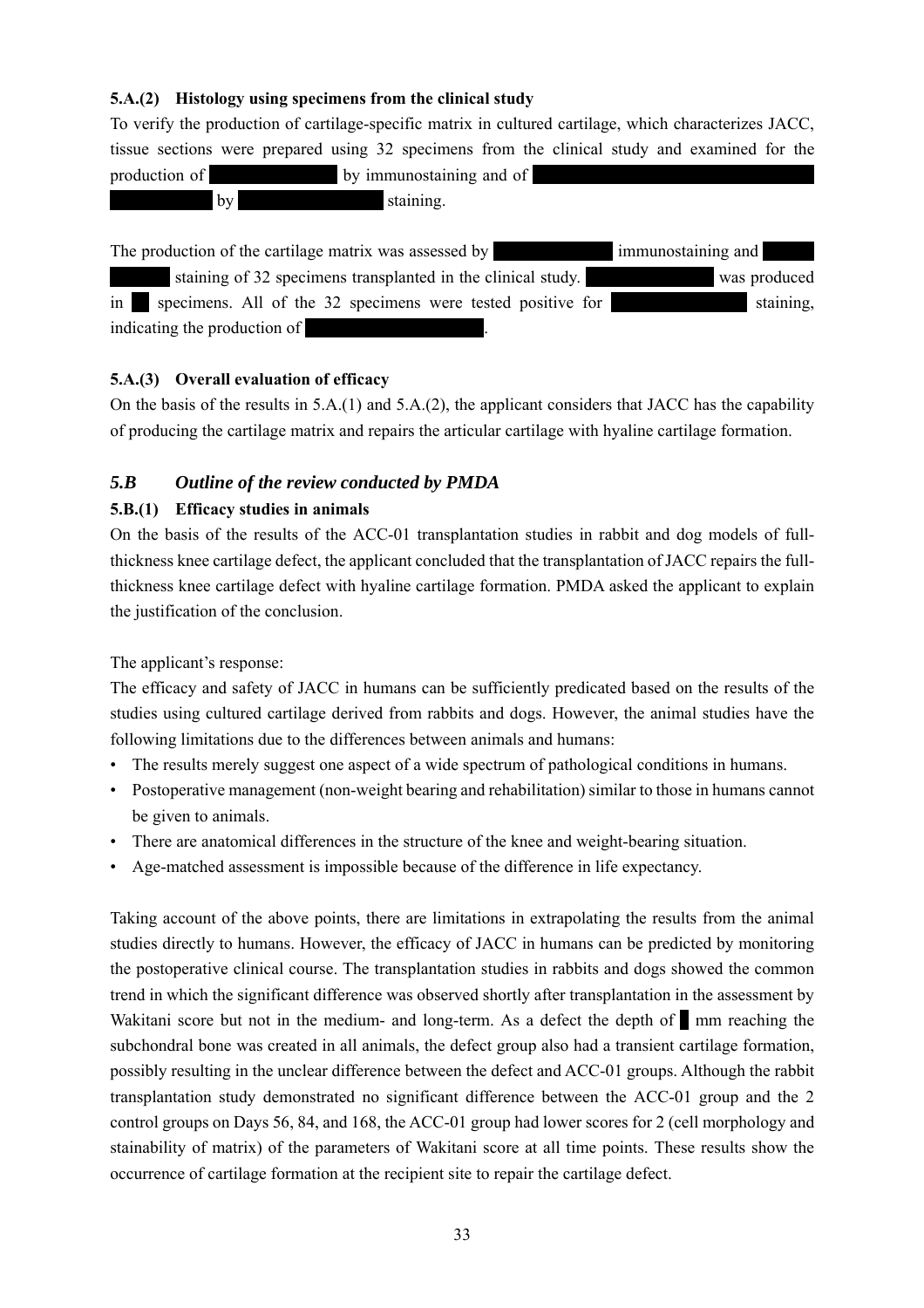# PMDA's view:

It is well known that there are limitations in extrapolating data from animal studies directly to humans. Nevertheless, the findings from the animal studies can be important information in evaluating the efficacy and safety of JACC in humans. Despite the applicant's claim that JACC repaired the fullthickness cartilage defect with hyaline cartilage formation, however, it is difficult to draw the conclusion from the animal study data submitted, because of the problems shown below.

- The following information is not available regarding the cartilage-like tissue formed after transplantation of ACC-01:
	- ▶ Type (e.g., Type (e.g., Type (e.g., Type (e.g., Type (e.g., Type (e.g., Type (e.g., Type (e.g., Type (e.g., Type 3), content, presence in tissue, and distribution of the cartilage matrix produced
	- $\triangleright$  Type (e.g.,  $\blacksquare$  and  $\blacksquare$  and double-positive cells,  $\blacksquare$ cells, and \*\*\*\*\*\*\*\*\*\*\* staining-positive cells), composition ratio, and change in the number of cells in the cartilage tissue
	- $\triangleright$  Kinetic properties, including hardness
- The method employed in the animal studies has significant difficulties in proving that the cartilagelike tissue formed after transplantation of ACC-01 is hyaline cartilage.
- staining showed substantial variation in the stainability of the cartilage matrix in the ACC-01 group depending on the observation time point. The results were not consistent.

The above conclusion of PMDA was supported by the expert advisors at the Expert Discussion. PMDA has concluded that the submitted primary pharmacodynamics studies failed to confirm the treatment concept of JACC ("Chondrocytes contained in JACC and cartilage matrix produced by chondrocytes repair cartilage defect"). The applicant should provide the relevant information and precautionary advice in the package insert of JACC and other information materials. The applicant should also ensure that patients are provided with written information and fully informed of the treatment with JACC to give informed consent prior to the use of JACC.

# **6. Clinical data**

# *6.A Summary of the submitted data*

The applicant submitted pivotal efficacy and safety evaluation data, in the form of the results from 1 Japanese clinical study (Study J-TEC002). In addition, the applicant submitted reference data including the results of research on the long-term safety of JACC in patients enrolled in the clinical study and 1 Japanese clinical research [for the reference data, see Section "IV. Results of Compliance Assessment Concerning the New Medical Device Application Data"].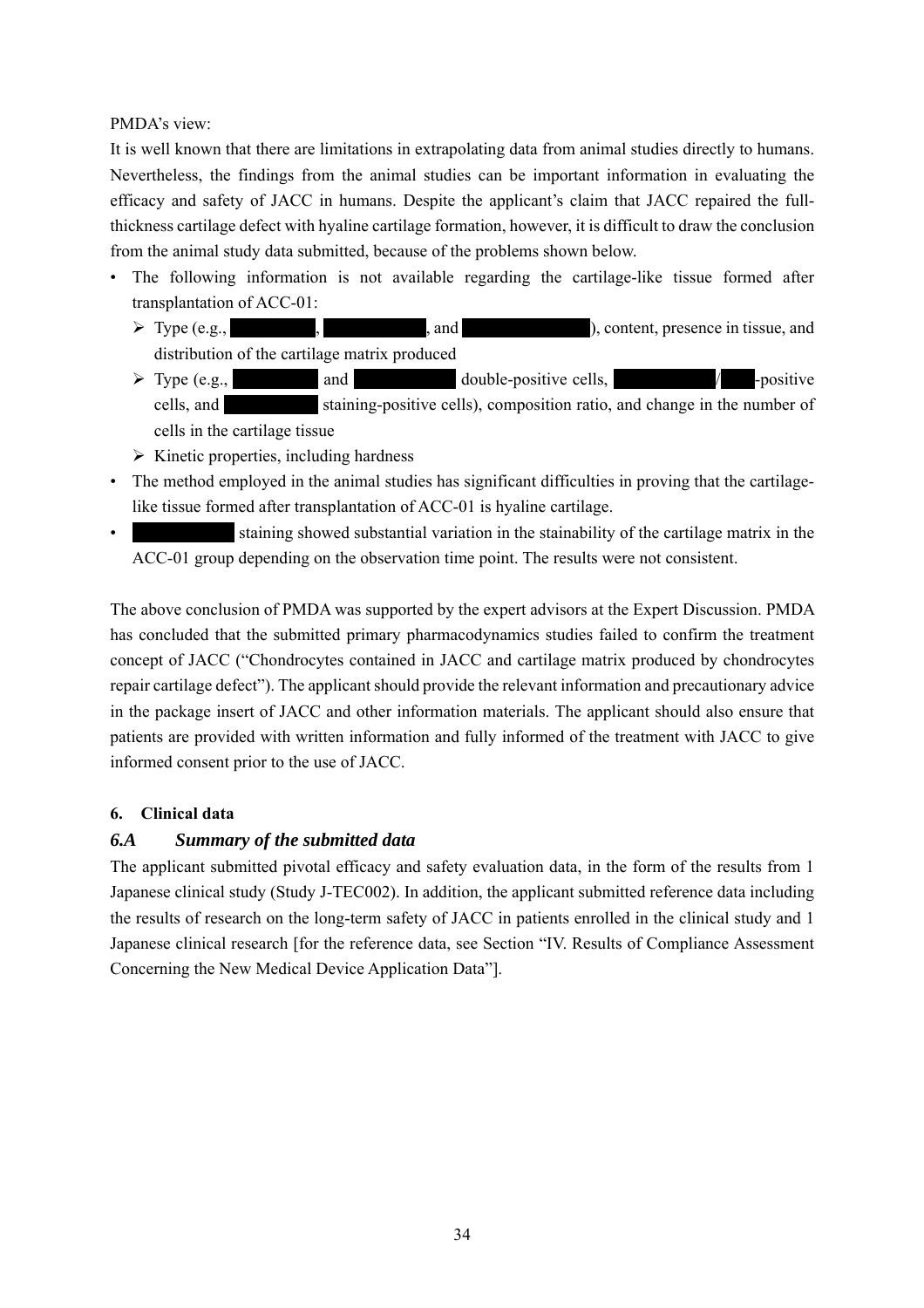# **Japanese clinical study, J-TEC002 (Attached document 6-1; study period, August 2004 to September 2006)**

A multicenter, open-label, uncontrolled study was conducted at 5 study sites in Japan to evaluate the efficacy, safety, and usefulness of JACC in patients with cartilage defect aged  $\geq$ 20 years<sup>7</sup> (target sample size, ≥30 patients).

Of 33 patients enrolled in the study, 32 patients who received JACC (20 patients with traumatic cartilage defect, 6 patients with osteochondritis dissecans [4 for the knee and 2 for the elbow], and 6 patients with gonarthrosis) were included in safety evaluation. The remaining 1 patient who was found to have skin infection (erysipelas) prior to transplantation was excluded from analysis. Table 9 presents the baseline characteristics of the 32 patients treated with JACC. A total of 30 patients were evaluated for efficacy and usefulness and the remaining 2 patients were excluded from analysis (1 patient who underwent reoperation at Month 3 post-transplantation because of the detachment of JACC and another 1 patient who completed the study but had no arthroscopic data at Month 12 post-transplantation).

| Baseline characteristic                                             | Category                        | Number of patients (%)   |
|---------------------------------------------------------------------|---------------------------------|--------------------------|
|                                                                     | Traumatic cartilage defect      | 20<br>(62.5)             |
| Diagnosis                                                           | Osteochondritis dissecans       | (18.8)<br>6              |
|                                                                     | Gonarthrosis                    | 6<br>(18.8)              |
| Ligament injury in patients with traumatic cartilage                | No                              | (70.0)<br>14             |
| defect                                                              | <b>Yes</b>                      | (30.0)<br>6              |
|                                                                     | $<$ 3 years                     | 3<br>(50.0)              |
| Time to ligament reconstruction in patients with<br>ligament injury | $\geq$ 3 years                  | $\overline{2}$<br>(33.3) |
|                                                                     | Unknown                         | (16.7)                   |
| Time from ligament reconstruction to                                | $\leq$ l year                   | 4<br>(66.7)              |
| transplantation of JACC in patients with ligament<br>injury         | $\geq$ 1 year                   | $\overline{2}$<br>(33.3) |
|                                                                     | N <sub>o</sub>                  | 23<br>(76.7)             |
| Prior treatment of meniscus <sup>8</sup>                            | Resected                        | (20.0)<br>6              |
|                                                                     | Sutured                         | (3.3)                    |
|                                                                     | $\leq$ 1 year                   | (56.3)<br>18             |
| Duration of illness                                                 | $\geq$ 1 year                   | 13<br>(40.6)             |
|                                                                     | Unknown                         | (3.1)                    |
|                                                                     | Medial condyle of femur         | (56.3)<br>18             |
|                                                                     | Lateral condyle of femur        | 5<br>(15.6)              |
| Site (details, largest defect)                                      | Femoral trochlea                | (3.1)                    |
|                                                                     | Patella                         | (18.7)<br>6              |
|                                                                     | Humeral trochlea or capitellum  | $\overline{2}$<br>6.3)   |
|                                                                     |                                 | 29<br>(90.6)             |
| Number of defects                                                   | $\overline{c}$                  | $\overline{2}$<br>6.3)   |
|                                                                     | 3                               | 3.1)                     |
| Area of recipient site (at surgery)                                 | $\geq$ 1 and <2 cm <sup>2</sup> | 6<br>(18.8)              |
|                                                                     | $\geq$ 2 cm <sup>2</sup>        | 26<br>(81.3)             |

**Table 9. Baseline characteristics of patients treated with JACC**

The procedures for JACC transplantation are shown below.

l

JACC was manufactured with 0.1 to 0.3 g of normal cartilage tissue collected by arthroscopy from the patient's knee according to the area of the recipient site. To transplant JACC, the defect site was opened to remove the degenerative cartilage around the cartilage defect and expose the subchondral bone.

<sup>7</sup> The study population was patients with traumatic cartilage defect, osteochondritis dissecans, or gonarthrosis (the area of the recipient site, 1-10 cm<sup>2</sup>) who had a knee function score of  $\leq$ 74 points as determined according to the knee (elbow) function scoring scale (Table 10) and who did not or were unlikely to respond to conventional treatment.

The baseline characteristics of 30 patients, excluding 2 patients who received JACC at the elbow joint, are shown.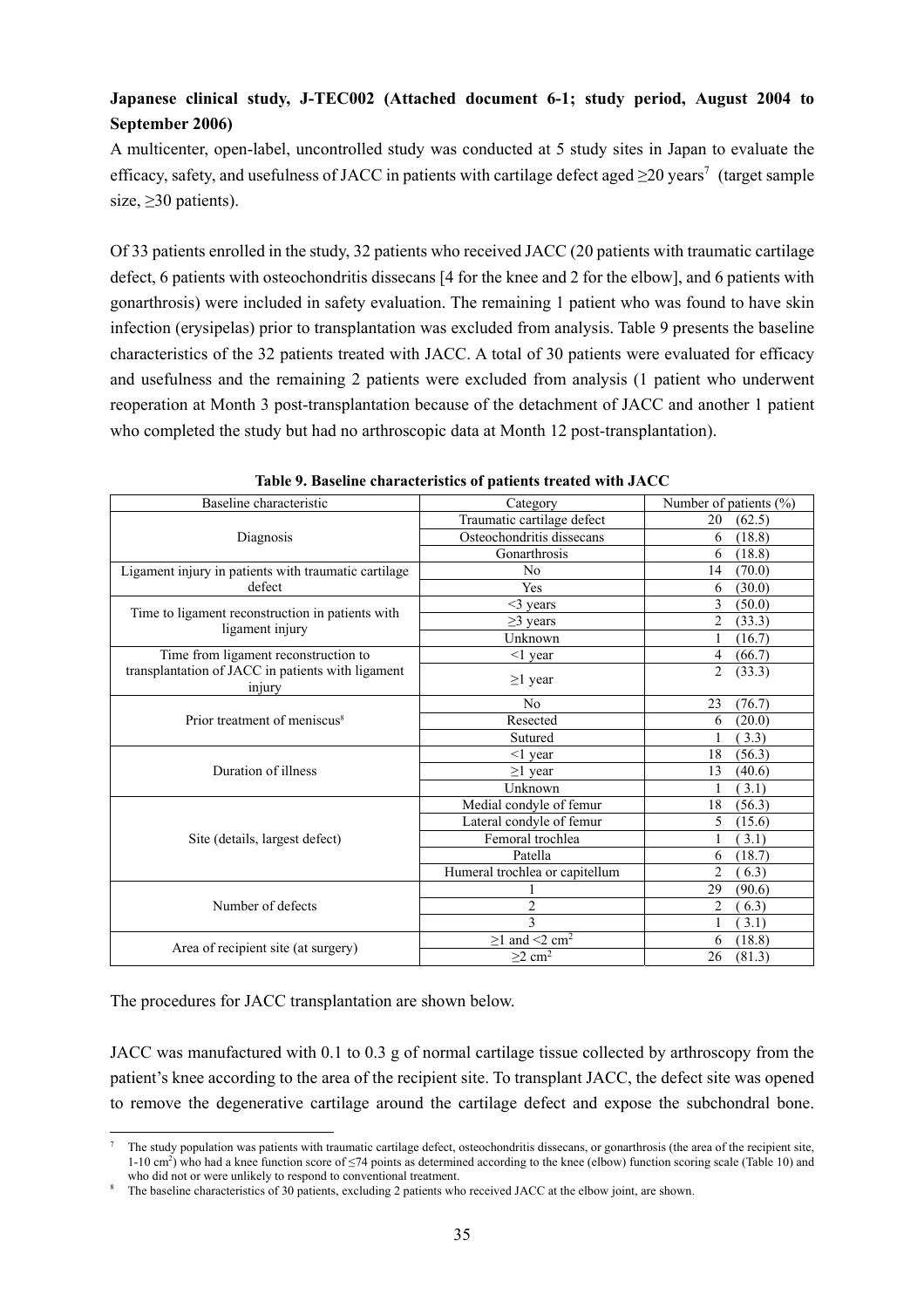Subsequently, JACC that was previously trimmed to fit the shape of the recipient site was filled in the defect site, which was then covered with the periosteal patch collected from the tibia, etc. and sutured. The patient's knee was checked for detachment of the sutured periosteal patch and leakage of JACC while flexing and extending the knee. Then the wound was closed to complete the procedure.

The primary efficacy endpoint was improvement from baseline to end of follow-up (Month 12 postoperative) according to the efficacy evaluation criteria (Table 14) using a 4-point scale ("Very effective," "Effective," "Neither effective nor ineffective," and "Ineffective") which is a matrix index of the grading criteria for knee (elbow) function improvement (Table 11) using a 4-point scale ("Markedly improved," "Improved," "Unchanged," and "Aggravated") based on the total points of the knee (elbow) function scoring scale (Table 10) consisting of pain during flexion/extension, pain at rest, and knee (elbow) flexion/extension, and the arthroscopic assessment system (Table 12) using a 4-point scale (Grades I to IV) according to the International Cartilage Repair Society (ICRS) cartilage repair assessment system (Table 13).

| Knee function                       |             | Elbow function                       |             |  |
|-------------------------------------|-------------|--------------------------------------|-------------|--|
| Function                            | Point score | Function                             | Point score |  |
| Pain during knee flexion/extension: |             | Pain during elbow flexion/extension: |             |  |
| None                                | 50          | None                                 | 50          |  |
| Mild                                | 35          | Mild                                 | 35          |  |
| Moderate                            | 20          | Moderate                             | 20          |  |
| Severe                              | $\Omega$    | Severe                               | $\theta$    |  |
| Pain at rest:                       |             | Pain at rest:                        |             |  |
| None                                | 25          | None                                 | 25          |  |
| Mild                                | 15          | Mild                                 | 15          |  |
| Moderate                            | $\theta$    | Moderate                             | $\theta$    |  |
| Knee range of motion:               |             | Elbow range of motion:               |             |  |
| No problems                         | 25          | $>120^\circ$                         | 25          |  |
| Slightly impaired                   | 16          | $90^{\circ} - 120^{\circ}$           | 15          |  |
| $< 90^\circ$                        | 8           | $< 90^\circ$                         | $\theta$    |  |
| Impossible                          | 0           |                                      |             |  |

**Table 10. Knee (elbow) function scoring scale** 

(Maximum total score, 100 points)

#### **Table 11. Grading criteria for knee (elbow) function improvement**

|          |       | End of follow-up     |                |           |            |  |
|----------|-------|----------------------|----------------|-----------|------------|--|
|          |       | 100-90               | 74-60<br>89-75 |           | <60        |  |
|          | 74-60 | Markedly<br>improved | Improved       | Unchanged | Aggravated |  |
| Baseline | < 60  | Markedly             | Markedly       | Improved  | Unchanged  |  |
|          |       | improved             | improved       |           |            |  |

(100 to 90 points, very good; 89 to 75, good; 74 to 60 points, neither good nor poor; <60, poor)

|  |  | Table 12. Arthroscopic assessment system |  |
|--|--|------------------------------------------|--|
|--|--|------------------------------------------|--|

| irade  | ' irade L      | Grade III | Grade IV            |
|--------|----------------|-----------|---------------------|
| ≀ormal | Nearly normal) | ،bnormal  | (Severelv abnormal) |
| . .    | $11 - 0$       | -4        | ⊃-v                 |

(total points)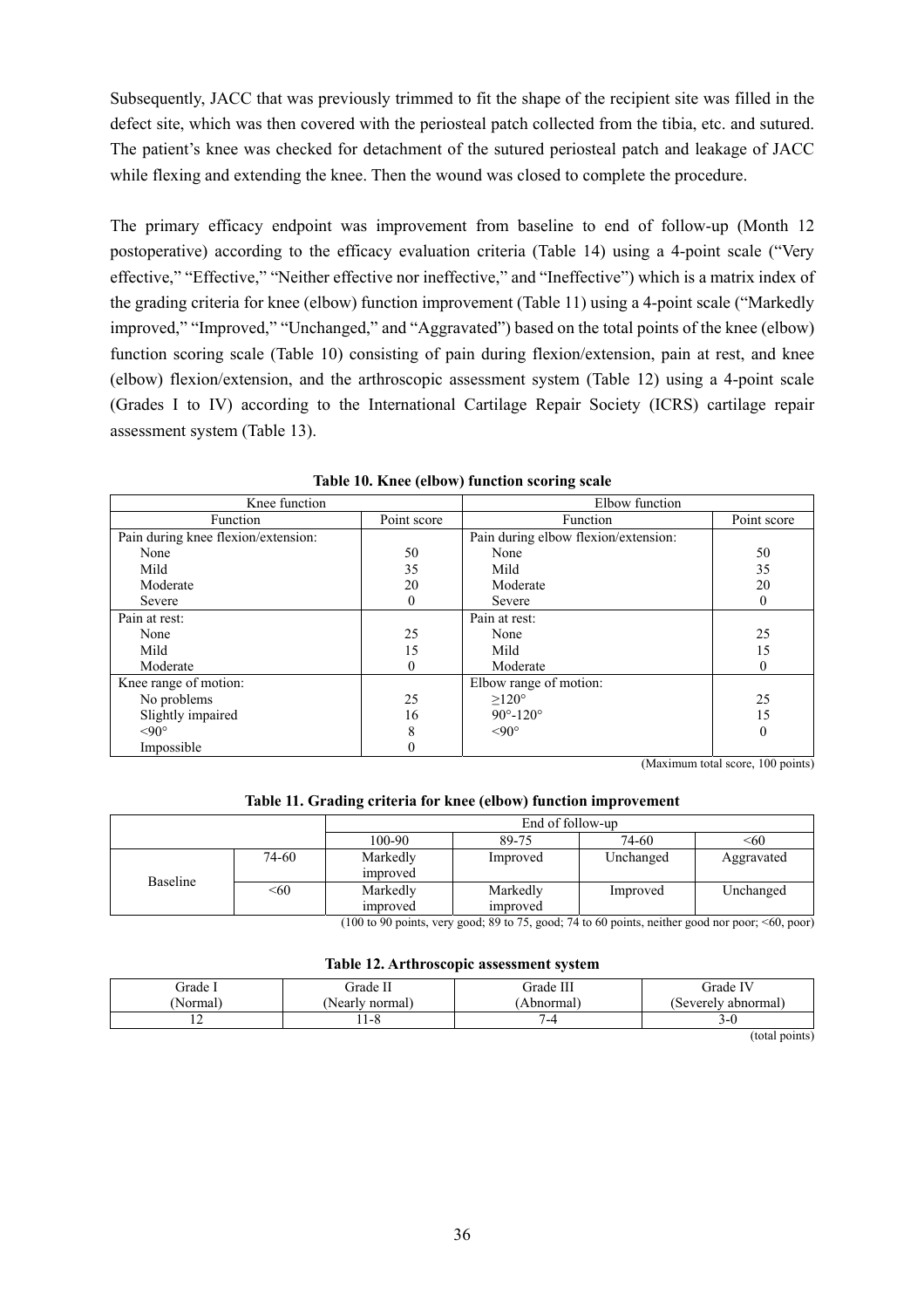| Observation and criteria                                                                          | Point score |
|---------------------------------------------------------------------------------------------------|-------------|
| Degree of defect repair:                                                                          |             |
| In level with surrounding cartilage                                                               |             |
| 75% repair of defect depth                                                                        |             |
| 50% repair of defect depth                                                                        |             |
| 25% repair of defect depth                                                                        |             |
| 0% repair of defect depth                                                                         |             |
| Integration to border zone:                                                                       |             |
| Complete integration with surrounding cartilage                                                   |             |
| Demarcating border <1 mm                                                                          |             |
| 3/4 of graft integrated with surrounding cartilage, $1/4$ with a notable border $\geq 1$ mm width |             |
| $1/2$ of graft integrated with surrounding cartilage, $1/2$ with a notable border $\geq 1$ mm     |             |
| From no contact to 1/4 of graft integrated with surrounding cartilage                             |             |
| Macroscopic appearance:                                                                           |             |
| Intact smooth surface                                                                             |             |
| Fibrillated surface                                                                               |             |
| Small, scattered fissures or cracks                                                               |             |
| Several, small or few but large fissures                                                          |             |
| Total degeneration of grafted area                                                                |             |

(Maximum total score, 12 points)

|              |           | Knee (elbow) function                |                                      |                                      |             |  |
|--------------|-----------|--------------------------------------|--------------------------------------|--------------------------------------|-------------|--|
|              |           | Markedly improved                    | Improved                             | Unchanged                            | Aggravated  |  |
|              | Grade I   | Very effective                       | Effective                            | Neither effective<br>nor ineffective | Ineffective |  |
| Arthroscopic | Grade II  | Very effective                       | Effective                            | Neither effective<br>nor ineffective | Ineffective |  |
| assessment   | Grade III | Effective                            | Neither effective<br>nor ineffective | Ineffective                          | Ineffective |  |
|              | Grade IV  | Neither effective<br>nor ineffective | Ineffective                          | Ineffective                          | Ineffective |  |

**Table 14. Efficacy evaluation criteria (primary endpoint)** 

The results of the primary efficacy endpoint determined according to the efficacy evaluation criteria are presented below (Table 15).

|    |     | Very effective | Effective |      | Neither effective nor<br>ineffective |               | Ineffective |               |
|----|-----|----------------|-----------|------|--------------------------------------|---------------|-------------|---------------|
|    |     | $\%$           |           | $\%$ | п                                    | $\frac{0}{0}$ |             | $\frac{0}{0}$ |
| 30 | ر ے | 022<br>0J.J    |           | 10.0 |                                      | b.            |             | 0.0           |

**Table 15. Efficacy results (patients evaluable for efficacy)** 

The major secondary efficacy endpoints were a change from baseline in knee or elbow function assessment at the end of follow-up (Month 12 postoperative) according to the Lysholm Knee Score (Table 16) or Mayo Clinic Performance Index (Table 17), as well as arthroscopic assessment and imaging examination by MRI.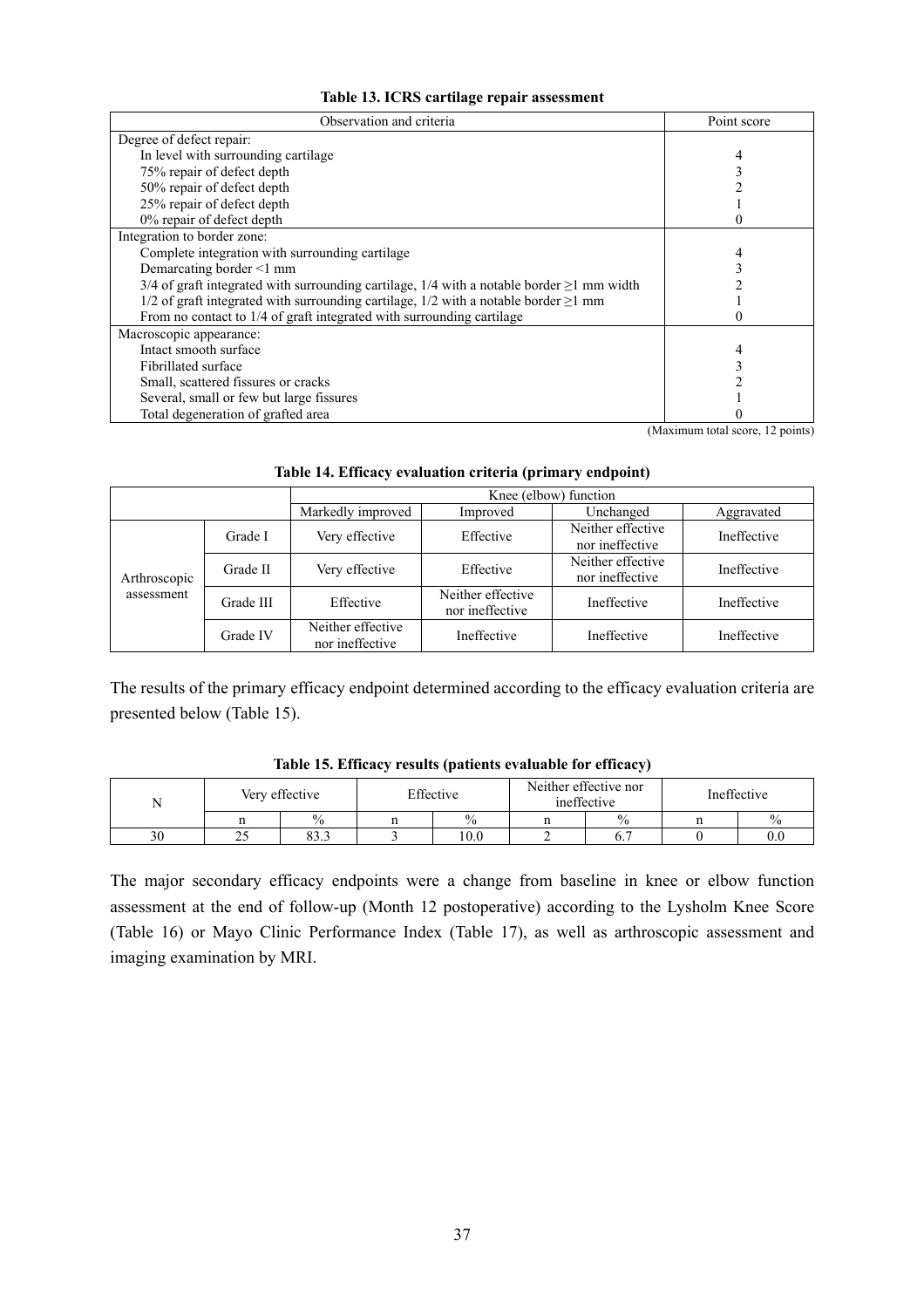#### **Table 16. Lysholm Knee Score**

| • Limp (maximum score, 5 points)                     |          | • Support (maximum score, 5 points)          |                |  |  |  |
|------------------------------------------------------|----------|----------------------------------------------|----------------|--|--|--|
| None                                                 | 5        | None                                         | 5              |  |  |  |
| Slight or periodical                                 | 3        | Stick or crutch                              | $\overline{2}$ |  |  |  |
| Severe and constant                                  | $\theta$ | Weight-bearing impossible                    | $\theta$       |  |  |  |
| • Locking (maximum score, 15 points)                 |          | • Swelling (maximum score, 10 points)        |                |  |  |  |
| No locking and no catching sensations                | 15       | None                                         | 10             |  |  |  |
| Catching sensation but no locking                    | 10       | On severe exertion                           | 6              |  |  |  |
| Locking occasionally                                 | 6        | On ordinary exertion                         | $\overline{2}$ |  |  |  |
| Locking frequently                                   | 2        | Constant                                     | $\theta$       |  |  |  |
| Locked joint                                         | $\theta$ |                                              |                |  |  |  |
| • Instability (maximum score, 25 points)             |          | • Pain (maximum score, 25 points)            |                |  |  |  |
| Never giving way                                     | 25       | None                                         | 25             |  |  |  |
| Rarely during athletics or other severe exertion     | 20       | Inconstant and slight during severe exertion | 20             |  |  |  |
| Frequently during athletics or other severe exertion | 15       | Marked during severe exertion                | 15             |  |  |  |
| Occasionally in daily activities                     | 10       | Marked on or after walking $\geq$ 2 km       | 10             |  |  |  |
| Often in daily activities                            | 5        | Marked on or after walking <2 km             | 5              |  |  |  |
| Every step                                           | $\theta$ | Constant                                     | $\theta$       |  |  |  |
| • Stair-climbing (maximum score, 10 points)          |          | • Squatting (maximum score, 5 points)        |                |  |  |  |
| No problems                                          | 10       | No problems                                  | 5              |  |  |  |
| Slightly impaired                                    | 6        | Slightly impaired                            | 4              |  |  |  |
| One step at a time                                   | 2        | $< 90^\circ$                                 | $\overline{2}$ |  |  |  |
| Impossible                                           | $\Omega$ | Impossible                                   | $\Omega$       |  |  |  |

• Support (maximum score, 5 points)

| None                                  |  |
|---------------------------------------|--|
| Stick or crutch                       |  |
| Weight-bearing impossible             |  |
| • Swelling (maximum score, 10 points) |  |
| None                                  |  |
| On severe exertion                    |  |
| On ordinary exertion                  |  |
| Constant                              |  |

| Never giving way                                     | 25       | None                                         | 25       |
|------------------------------------------------------|----------|----------------------------------------------|----------|
| Rarely during athletics or other severe exertion     | 20       | Inconstant and slight during severe exertion | 20       |
| Frequently during athletics or other severe exertion | 15       | Marked during severe exertion                | 15       |
| Occasionally in daily activities                     | 10       | Marked on or after walking $\geq 2$ km       | 10       |
| Often in daily activities                            |          | Marked on or after walking <2 km             |          |
| Every step                                           | 0        | Constant                                     | $\theta$ |
| • Stair-climbing (maximum score, 10 points)          |          | • Squatting (maximum score, 5 points)        |          |
| No problems                                          | 10       | No problems                                  |          |
| Slightly impaired                                    | 6        | Slightly impaired                            |          |
| One step at a time                                   | ↑        | $< 90^\circ$                                 |          |
| Impossible                                           | $\Omega$ | Impossible                                   | $\Omega$ |
|                                                      |          |                                              |          |

(Maximum total score, 100 points)

**Table 17. Mayo Clinic Performance Index** 

| Observation and criteria | Point score                | Observation and criteria               | Point score                |  |  |
|--------------------------|----------------------------|----------------------------------------|----------------------------|--|--|
| Pain:                    | (maximum score, 45 points) | Stability:                             | (maximum score, 10 points) |  |  |
| None                     | 45                         | Normal (stable)                        | 10                         |  |  |
| Mild                     | 30                         | Moderate instability $\leq 10^{\circ}$ |                            |  |  |
| Moderate                 | 15                         | Gross instability $\geq 10^{\circ}$    |                            |  |  |
| Severe                   |                            |                                        |                            |  |  |
|                          |                            |                                        |                            |  |  |
| Elbow motion:            | (maximum score, 20 points) | Daily function:                        | (maximum score, 25 points) |  |  |
| Arc $\geq 100^{\circ}$   | 20                         | Combing hair                           |                            |  |  |
| Arc $50^{\circ}$ -100°   | 15                         | Feeding oneself                        |                            |  |  |
| Arc $\leq 50^\circ$      |                            | Hygiene                                |                            |  |  |
| Immobility               |                            | Putting on shirt                       |                            |  |  |
|                          |                            | Putting on shoes                       |                            |  |  |

(Maximum total score, 100 points)

The Lysholm Knee Score was determined in 29 patients treated with JACC in the knee at baseline and Months 3, 6, and 12 postoperative. The scores for 7 of the 8 items (those other than "Support") of the Lysholm Knee Score were higher at Month 12 than baseline.

The Mayo Clinic Performance Index was determined in 2 patients treated with JACC in the elbow at baseline and Months 3, 6, and 12. The scores were higher at all postoperative time points than baseline.

Table 18 shows the grade of cartilage repair of the knee or elbow as assessed by arthroscopy at Month 12 postoperative. Of 30 patients, 7 patients were classified as Grade I (Normal) and 21 patients Grade II (Nearly normal). Patients with Grade I and Grade II accounted for 93.3% of the study population (Table 18).

**Table 18. Arthroscopic assessment (knee/elbow) (patients evaluable fore efficacy)** 

|    | ∼<br>irade | -                         | . irade . | T<br>ா        | ⌒<br>. irade . | III           | TT T<br>frade.<br>N |                   |  |
|----|------------|---------------------------|-----------|---------------|----------------|---------------|---------------------|-------------------|--|
|    |            | $\frac{0}{0}$             |           | $\frac{0}{0}$ |                | $\frac{0}{0}$ |                     | ́<br>$v_{\alpha}$ |  |
| υc |            | $\sim$<br>$\sim$<br>ر. رے | $\sim$ 1  | 70.0          |                | ن. ر          |                     | .                 |  |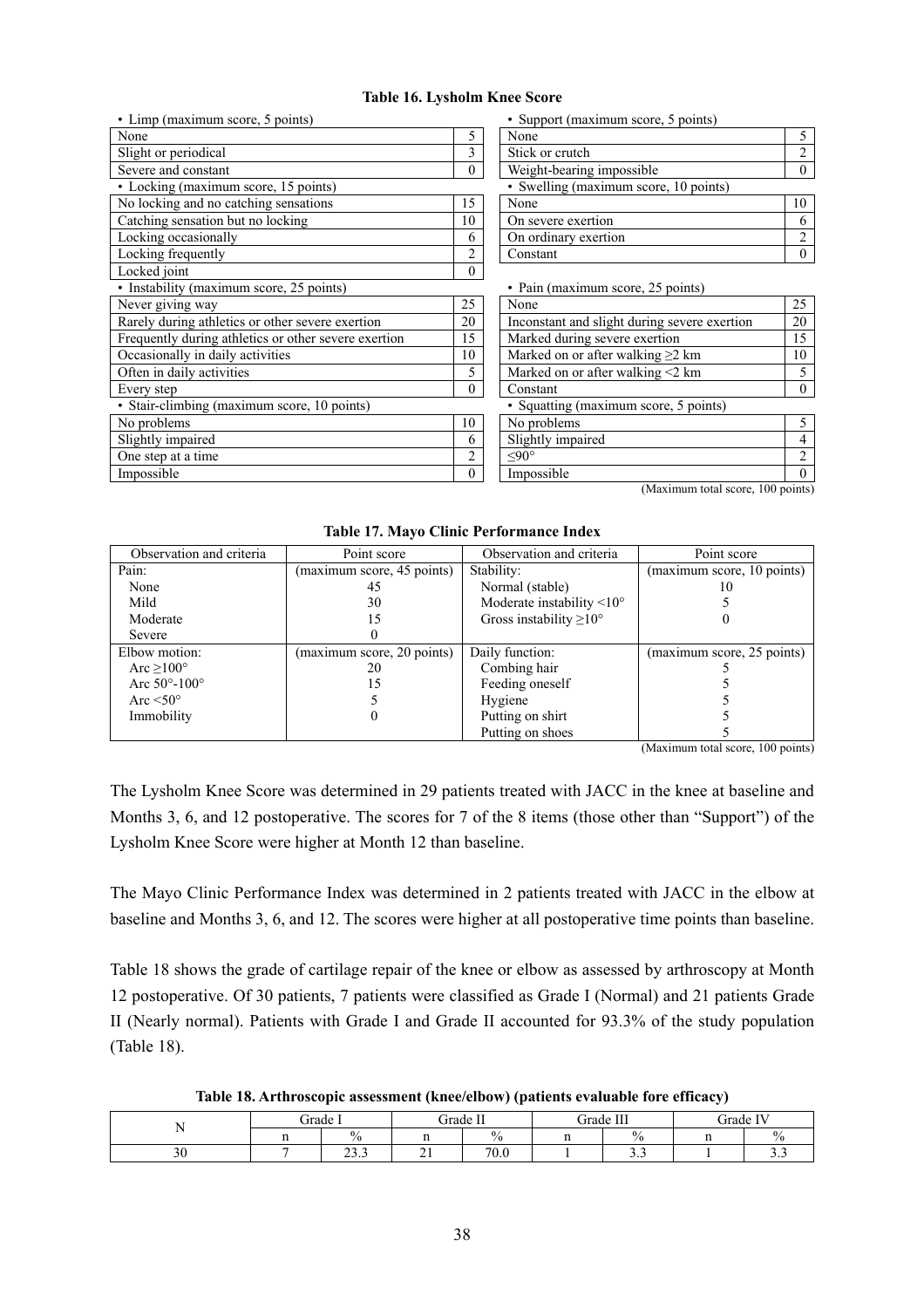MRI confirmed cartilage repair at the recipient site in 14 of 30 patients based on signal intensity.

The safety of JACC was rated using a 4-point scale ("Very safe," "Safe," "Possibly unsafe," and "Unsafe")<sup>9</sup> based on JACC-related adverse events. In addition, overall usefulness was rated using a 4point scale of "Very useful," "Useful," "Neither useful nor unfavorable," and "Unfavorable" based on the efficacy and safety ratings (Table 19).

|        |                 | Efficacy                          |                                   |                                      |             |  |  |  |  |  |  |  |
|--------|-----------------|-----------------------------------|-----------------------------------|--------------------------------------|-------------|--|--|--|--|--|--|--|
|        |                 | Very effective                    | Effective                         | Neither effective nor<br>ineffective | Ineffective |  |  |  |  |  |  |  |
|        | Very safe       | Very useful                       | Useful                            | Neither useful nor<br>unfavorable    | Unfavorable |  |  |  |  |  |  |  |
| Safety | Safe            | Useful                            | Useful                            | Neither useful nor<br>unfavorable    | Unfavorable |  |  |  |  |  |  |  |
|        | Possibly unsafe | Neither useful nor<br>unfavorable | Neither useful nor<br>unfavorable | Unfavorable                          | Unfavorable |  |  |  |  |  |  |  |
|        | Unsafe          | Unfavorable                       | Unfavorable                       | Unfavorable                          | Unfavorable |  |  |  |  |  |  |  |

**Table 19. Evaluation criteria for usefulness** 

The safety of JACC was rated in 32 patients. The ratings were "Very safe" for 29 patients (90.6%), "Safe" for 2 patients (6.3%), "Possibly unsafe" for 1 patient (3.1%), and "Unsafe" for 0 patients.

The results of usefulness evaluation of JACC are presented below (Table 20).

|    |               |               | $\sim$   |                                   |             |      |  |
|----|---------------|---------------|----------|-----------------------------------|-------------|------|--|
| N  |               | Very useful   | Useful   | Neither useful nor<br>unfavorable | Unfavorable |      |  |
|    |               | $\frac{0}{0}$ | <br>$\%$ | $\frac{0}{0}$                     |             | 0/2  |  |
| 30 | $\sim$<br>ر ب | 76.7          | 16.7     | ر. ر                              |             | ن. ر |  |

**Table 20. Usefulness assessment (patients evaluable for usefulness)** 

A total of 29 adverse events (defined as any unfavorable symptoms associated with tissue collection and/or transplantation surgery) (16 of 32 patients [50%]) occurred (Table 21). No deaths were reported. A total of 7 serious adverse events (5 of 32 patients [15.6%]; 1 event of graft delamination, 2 events of decreased range of motion, 1 event of arthralgia, 1 event of joint swelling, 1 event of suicide attempt, and 1 event of depression) occurred. Of these, 4 events (2 of 32 patients [6.3%]; 2 events of decreased range of motion, 1 event of arthralgia, and 1 event of joint swelling) were considered related to JACC. Adverse event for which a causal relationship to cartilage tissue collection cannot be ruled out was 1 event of erysipelas.

l 9 Very safe: No study device-related adverse event occurred.

Safe: A mild study device-related adverse event(s) requiring no intervention occurred. Possibly unsafe: A study device-related adverse event(s) requiring intervention but no long-term treatment.

Unsafe: A study device-related adverse event(s) requiring intervention and long-term treatment.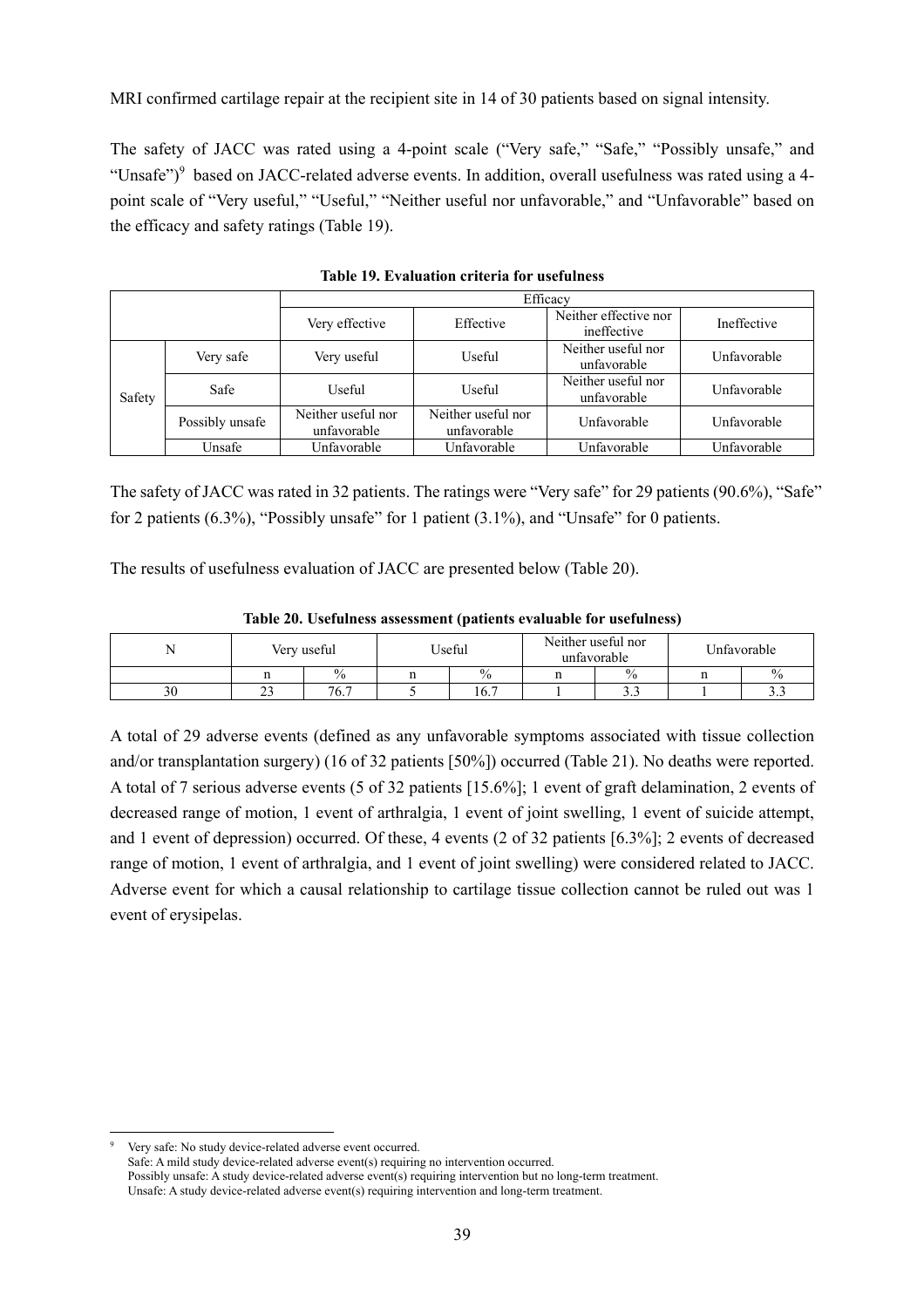| Event term                                                | Adverse event<br>$(N = 32)$ | Treatment-related<br>$(N = 32)$ |
|-----------------------------------------------------------|-----------------------------|---------------------------------|
| Graft delamination                                        | 1 patient (1 event)         | 0 patients                      |
| Decreased range of motion (serious)                       | 2 patients (2 events)       | 2 patients (2 events)           |
| Arthralgia (serious)                                      | 1 patient (1 event)         | 1 patient (1 event)             |
| Joint swelling (serious)                                  | 1 patient (1 event)         | 1 patient (1 event)             |
| Suicide attempt (serious)                                 | 1 patient (1 event)         | 0 patients                      |
| Depression (serious)                                      | 1 patient (1 event)         | 0 patients                      |
| Oedema peripheral (non-serious)                           | 2 patients (2 events)       | 0 patients                      |
| Feeling hot (non-serious)                                 | 1 patient (1 event)         | 0 patients                      |
| Nasopharyngitis (non-serious)                             | 4 patients (4 events)       | 0 patients                      |
| Nuclear magnetic resonance imaging abnormal (non-serious) | 1 patient (1 event)         | 0 patients                      |
| Pityriasis rosea (non-serious)                            | 1 patient (1 event)         | 0 patients                      |
| Headache (non-serious)                                    | 2 patients (3 events)       | 0 patients                      |
| Abdominal pain upper (non-serious)                        | 1 patient (1 event)         | 0 patients                      |
| Insomnia (non-serious)                                    | 1 patient (1 event)         | 0 patients                      |
| Hypertrophic scar (non-serious)                           | 1 patient (1 event)         | 0 patients                      |
| Dermatitis contact (non-serious)                          | 1 patient (1 event)         | 0 patients                      |
| Post lumbar puncture syndrome (non-serious)               | 1 patient (1 event)         | 0 patients                      |
| Influenza (non-serious)                                   | 1 patient (1 event)         | 0 patients                      |
| Back pain (non-serious)                                   | 2 patients (2 events)       | 0 patients                      |
| Eczema (non-serious)                                      | 1 patient (1 event)         | 0 patients                      |
| Thermal burn (non-serious)                                | 1 patient (1 event)         | 0 patients                      |

**Table 21. Adverse events and malfunctions (patients evaluable for safety)** 

# *6.B Outline of the review conducted by PMDA*

Since the proposed intended use and indications of JACC do not contain basic information necessary to review the efficacy and safety of JACC, PMDA asked the applicant to specifically explain the expected target disease of JACC, in relation to the conventional standard treatments in Japan.

The applicant's response:

"Traumatic cartilage defects, osteochondritis dissecans, and gonarthrosis are all characterized by cartilage defect as a pathological condition, though they have different etiologies. For this reason, it is reasonable to select them as the target diseases of JACC. The proposed indication of JACC based on the results of its clinical study is patients with full-thickness cartilage defect in the knee. The clinical study has demonstrated the usefulness of JACC in the treatment of cartilage defects of 1 to 10 cm<sup>2</sup>. For cartilage defects  $\leq 1$  cm<sup>2</sup>, microfracture is the first-line therapy. When long-term prognosis is taken into consideration, microfracture should not be used for the treatment of cartilage defect  $>2$  cm<sup>2</sup>. Autologous osteochondral mosaicplasty is indicated for cartilage defects approximately  $2 \text{ cm}^2$ . Some literature reports that autologous osteochondral mosaicplasty can be used for the treatment of cartilage defects up to 4 cm<sup>2</sup>. Surgeons need to choose an appropriate technique for the treatment of cartilage defects (i.e., JACC or conventional techniques), according to the size of each defect. However, given that (1) some research has suggested that the use of microfracture for the treatment of cartilage defects approximately 1 to 2  $\text{cm}^2$  is associated with a poor prognosis; (2) the limited availability of donor sites for tissue collection for autologous osteochondral mosaicplasty may cause wound healing problems at the donor sites; and (3) cartilage defects have various characteristics, the proposed area of defect was selected to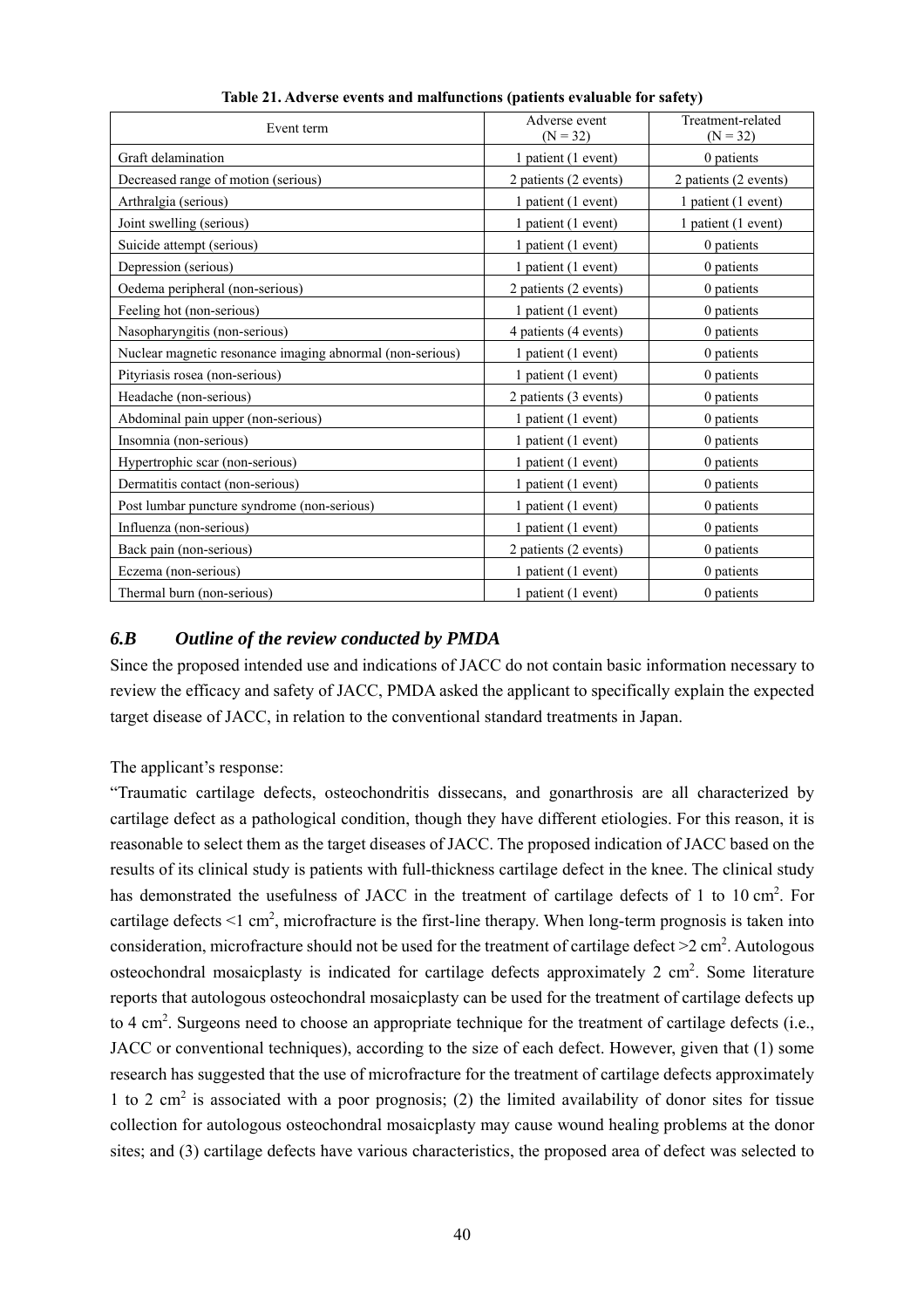include defect sizes that are treatable by conventional techniques so that surgeons can choose an appropriate treatment technique.

| Primary disease:         | Traumatic cartilage defect, osteochondritis dissecans, and early stage   |
|--------------------------|--------------------------------------------------------------------------|
|                          | gonarthrosis                                                             |
| Defect area:             | 1 to 10 $\text{cm}^2$                                                    |
| Defect site:             | Weight-bearing femoral condyle and femoropatellar joint                  |
| Complications:           | Patients with any complication, including fracture, ligament injury, and |
|                          | meniscus injury, must be treated for the complication before             |
|                          | transplantation of JACC.                                                 |
| Conventional treatments: | Patients who have not received any conventional treatment for cartilage  |
|                          | defect and patients with poor response to conventional treatment         |
|                          | (conservative or surgical therapy)                                       |

On the basis of the above, the following indications are proposed for JACC:

To evaluate the efficacy and safety of JACC in the treatment of the proposed target diseases, PMDA considers that the submitted clinical study data have issues to be addressed. The issues are discussed in sections below.

### **6.B.(1) Target diseases**

PMDA asked the applicant to justify the design of the clinical study because the efficacy and safety of JACC had been evaluated in 1 clinical study including patients with traumatic cartilage defect (20 patients; knee for all patients), those with osteochondritis dissecans (6 patients; 4 for the knee, 2 for the elbow), and those with gonarthrosis (6 for the knee), although these diseases have different pathological conditions and conventional therapies differ depending on the disease.

#### The applicant's response:

The intended use and indications of JACC are to fill a cartilage defect and repair the defect with cartilage matrix produced by chondrocytes contained in JACC. To achieve the purpose of cartilage defect repair, it is not necessary to consider various patient and baseline disease characteristics, such as the primary disease of patients and its severity. Although various factors can result in cartilage defect, the common goal of treating these diseases is to fill and repair the cartilage defect. The plausible cause of osteochondritis dissecans is shear force that is repeatedly applied onto the joint during sports and other activities. It is reasonable to evaluate the efficacy of JACC in the treatment of osteochondritis dissecans together with traumatic cartilage defect because the two diseases are similar in terms of cartilage defect caused by external force. As with the case with traumatic cartilage defect and osteochondritis dissecan, the efficacy of JACC in filling and repairing an articular cartilage defect is evaluated in patients with gonarthrosis. It is therefore appropriate to evaluate the efficacy of JACC in the treatment of the three diseases.

#### PMDA's view:

Traumatic cartilage defect and osteochondritis dissecans are defined as a localized cartilage defect caused by external force and are commonly treated by bone marrow stimulation techniques (including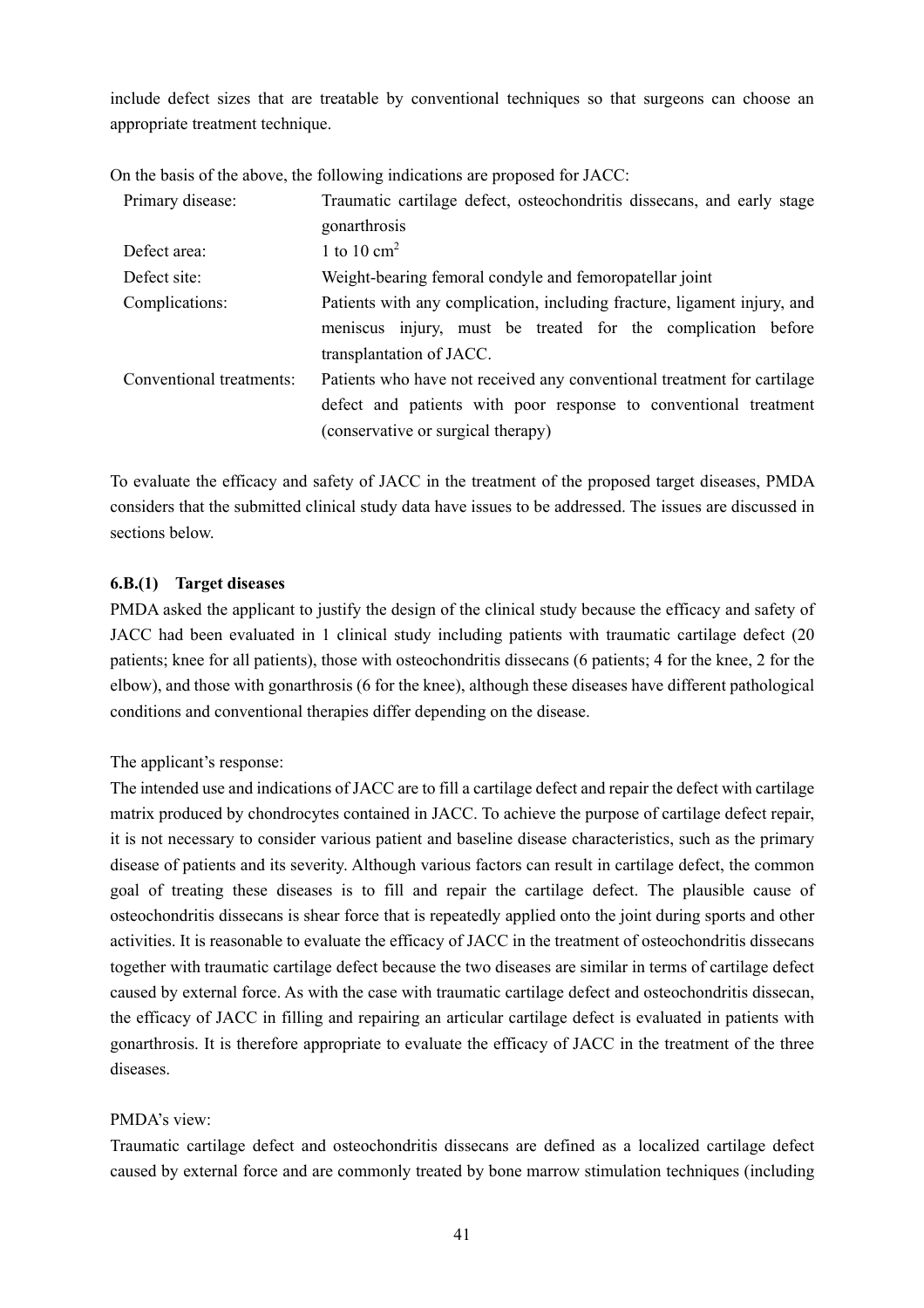microfracture) and autologous osteochondral mosaicplasty to fill the cartilage defect. On the other hand, gonarthrosis is a progressive disease characterized by knee joint deformity and inflammation accompanied by the degeneration of cartilage tissue, resulting from the abrasion of the cartilage caused by continued weight bearing, etc. Conventional therapies include high tibial osteotomy and joint prosthesis replacement, which are intended to correct leg alignment. An appropriate technique is decided according to the age, alignment change, the severity of cartilage degeneration, etc.

As explained by the applicant, traumatic cartilage defect and osteochondritis dissecans have much in common, including their etiology and pathological conditions and the purpose and types of therapies. In addition, as discussed in the Expert Discussion, there is no difference in the expected outcome of treatment with the conventional therapies and JACC between the 2 diseases. There appears to be no significant problem in evaluating the efficacy of JACC in the treatment of traumatic cartilage defect and osteochondritis dissecans. On the other hand, gonarthrosis differs from traumatic cartilage defect and osteochondritis dissecans in terms of etiology, pathological condition, types of conventional therapies, and the purpose of treatment, as well as safety risk. The safety risk is associated with several factors such as pathological conditions, the weight applied on JACC because of knee joint deformity, and the concern that it is difficult to reconstruct and maintain cartilage-like tissue at a defect site with inflammation or deformity. For these reasons, the efficacy and safety of JACC in filling and repairing an articular cartilage defect should not be evaluated in patients with gonarthrosis together with those with traumatic cartilage defect and those with osteochondritis dissecans. The efficacy and safety of JACC should be evaluated according to the diseases characteristics and treatment goal.

The elbow and knee should also be assessed separately for cartilage defect repair because these joints substantially differ in terms of weight loads on the joint and effects of symptoms and diseases on the patient's quality of life (QOL).

#### **6.B.(2) Comparison with treatment outcome with conventional therapies**

To evaluate the efficacy of JACC and verify its clinical positioning, the applicant should analyze data from patients with the proposed target diseases treated with JACC versus conventional therapies that are standard in Japan. However, the applicant did not do so. PMDA asked the applicant to justify their determination that the efficacy of JACC can be appropriately evaluated in a study with no control group.

#### The applicant's response:

Cartilage defects to be treated in Study J-TEC002 are unlikely to heal spontaneously or with conservative therapy. On the other hand, microfracture is not intended to repair cartilage defects. Autologous osteochondral mosaicplasty is not considered to be a common therapy for cartilage defect, because autologous osteochondral mosaicplasty is inevitably associated with the amount of autologous tissue to be harvested at the donor site and measures to minimize the risk of tissue collection. It is known that general orthopedic surgeons are reluctant to perform this technique because of limitations to the amount of tissue to be harvested. In terms of the efficacy after transplantation, autologous osteochondral mosaicplasty can be superior to JACC because it is autologous tissue transplantation. However, JACC is favorable in terms of the amount of tissue to be harvested (i.e., the smaller amount of tissue with JACC). As JACC is a novel product, few orthopedic surgeons have detailed knowledge of JACC.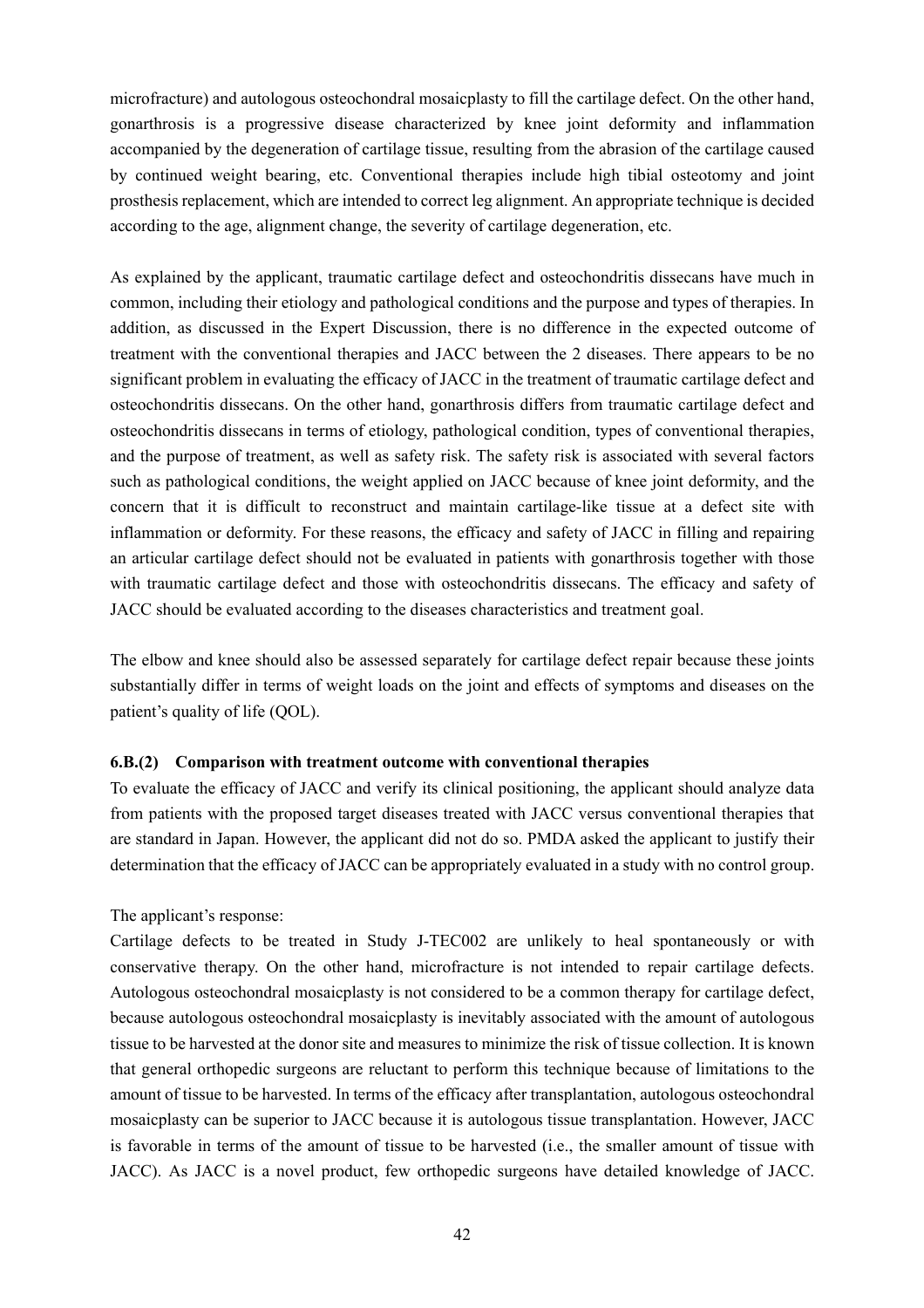Autologous osteochondral mosaicplasty is also an uncommon therapy and is indicated only for selected patients. Considering the learning curve of surgeons training in surgical procedures, it is infeasible to conduct a clinical study that requires surgeons thoroughly familiar with both procedures. The clinical study of ChondroCelect (TiGenix), a similar product to JACC, included a control group of patients treated with microfracture and 118 patients were recruited over 4 years at 13 study sites in 4 countries (Saris DBF et al. *Am. J. Sports Med.* 2008;36:235-246). If a clinical study using autologous osteochondral mosaicplasty as control is conducted in Japan, it will take ≥10 years as a study period. Because neither similar medical device nor guideline for clinical evaluation of treatment of joint defects is available, it is unlikely to obtain an objective outcome even if a controlled clinical study is conducted. The results of Study J-TEC002 are almost consistent with those of clinical research by Ochi et al.<sup>10</sup> (Ochi M et al*. J. Bone Joint Surg. Br.* 2002:84:571-578). The reproducibility of the efficacy results have been assured. In addition, because of the characteristics of surgical procedure and differences in surgical schedule, it is difficult and non-logical to conduct a controlled clinical study in a blind manner.

#### PMDA's view:

l

To introduce JACC to Japan, in principle, the applicant should appropriately evaluate the efficacy of JACC in a clinical study(ies) and clarify the clinical positioning of JACC. Therefore, if an established conventional treatment option is available in Japan, a clinical study should be designed taking the conventional treatment into consideration.

Although no treatment guideline for traumatic cartilage defect or osteochondritis dissecans clearly specifies the maximum defect area that can be treated by conventional therapies, such as microfracture and autologous osteochondral mosaicplasty, these are considered as standard treatments for cartilage defects  $\leq$ 4 cm<sup>2</sup> based on the information reported in literature on these diseases in Japan and overseas (Matsusue Y. *6. Treatment of Joint cartilage injury. Orthopedics Knack & Pitfalls. Knack & Pitfalls of knee joint surgery [Kurosaka M. ed.]*. Bunkodo; 2005:188-192) and the discussion in the Expert Discussion. Therefore, to evaluate the clinical positioning of JACC in the treatment of traumatic cartilage defect and osteochondritis dissecans with a defect area of  $\leq 4$  cm<sup>2</sup>, the clinical study should have been designed so that which treatment option, JACC or conventional therapy, should be selected can be explained; e.g., a clinical study that compares the efficacy of JACC, microfracture, and autologous osteochondral mosaicplasty or a clinical study having an appropriate efficacy target. On the other hand, cartilage defects  $\geq$ 4 cm<sup>2</sup> are managed by conservative therapy or subjected to osteotomy to modify the weight-bearing condition on the joint. No treatment to fill cartilage defects is established. Therefore, the clinical study should have been designed so that the efficacy results of JACC that justify its introduction to clinical settings can be evaluated; e.g., a clinical study using appropriate conservative therapy as a control or a clinical study having an efficacy target beyond that of conservative therapy. The evaluation method for autologous cultured cartilage products issued by the European Medicines Agency (http://www.ema.europa.eu/docs/en\_GB/document\_library/Scientific\_guideline/ 2010/05/WC500090887.pdf) also proposes different study designs for cartilage defects  $\leq 4$  cm<sup>2</sup> and those  $≥4$  cm<sup>2</sup>.

<sup>&</sup>lt;sup>10</sup> The results of the clinical research by Ochi et al. were submitted as reference data. Of 25 patients treated with cartilage cultured using atelocollagen, similar to JACC, at the medial and lateral femoral condyles, 22 had a Lysholm Knee Score of ≥90 points.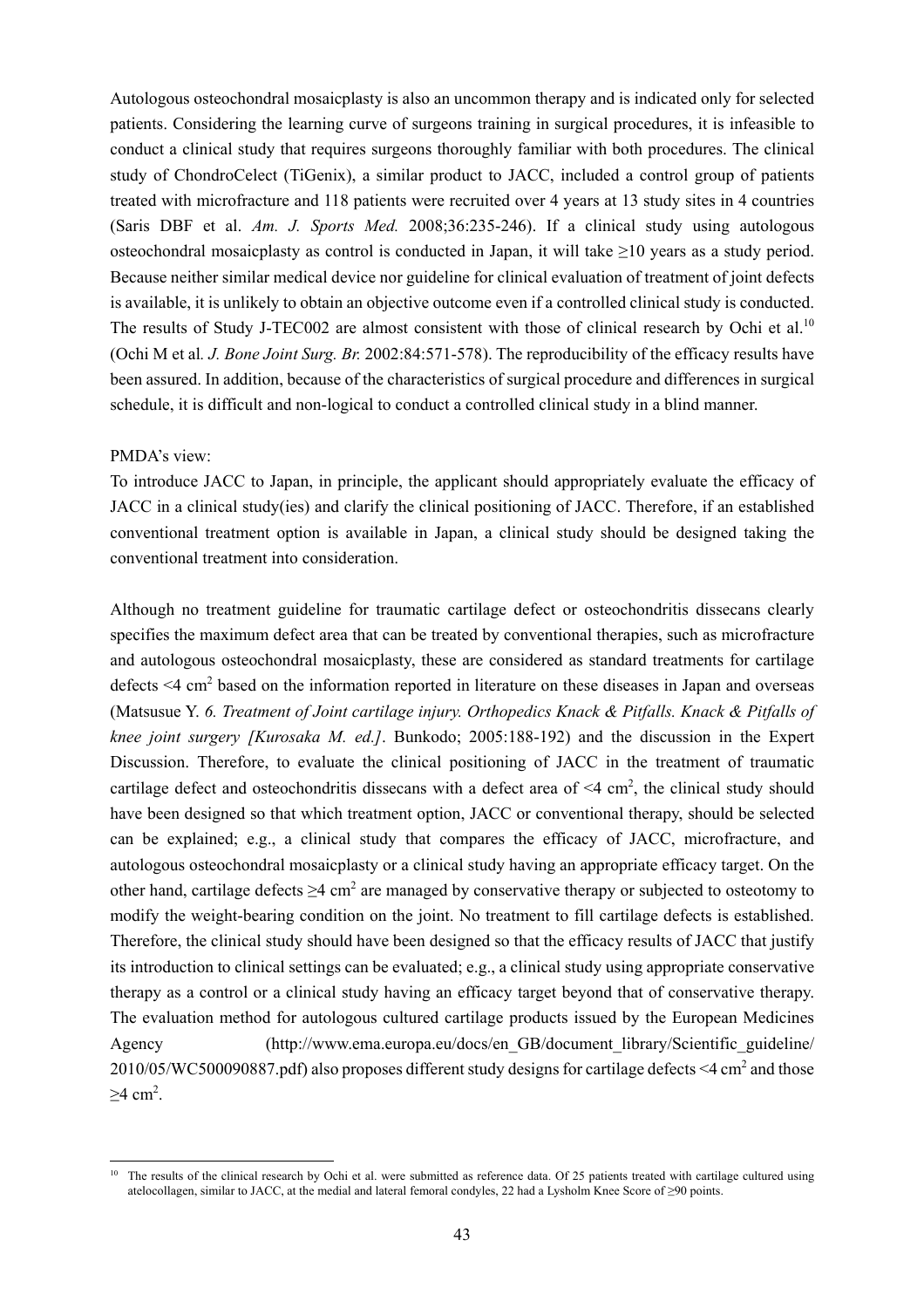PMDA considers that a clinical study in patients with gonarthrosis should be designed so that the efficacy of JACC can be compared with conventional therapy based on appropriate endpoints because radical therapy, such as joint replacement, is often indicated for this disease.

The applicant explained that (1) it is infeasible to conduct a clinical study that requires surgeons thoroughly familiar with novel JACC as well as autologous osteochondral mosaicplasty; (2) the duration of a controlled study is expected to be long based on the overseas clinical study of a similar product; and (3) it is difficult to conduct a controlled clinical study in a blind manner. However, even if a blind study is infeasible, efficacy evaluation in a controlled study of JACC versus conventional therapy as a concurrent control has certain significance. In addition, even if the conduct of a controlled clinical study itself is difficult, there is a room for discussion on the study design; e.g., the efficacy of JACC can be evaluated by specifying an efficacy target based on the outcome of conventional therapies. There is no reason that justifies the applicant's determination that the design of Study J-TEC002 is appropriate.

### **6.B.(3) Knee (elbow) function scoring scale**

PMDA asked the applicant to justify the use of the knee (elbow) function scoring scale (Table 10) in the efficacy evaluation of JACC.

### The applicant's response:

The Lysholm Knee Score (Table 16) is a clinical assessment scale, consisting of 8 items (limp, support, locking, pain, swelling, instability, stair-climbing, and squatting [maximum total score, 100 points]). This scale was used by Ochi et al. for assessment of cartilage defects (Ochi M et al. *J. Bone Joint Surg. Br.* 2002;84:571-578). A recent study also reported that this scale can be used for assessment of cartilage defects (Kocher MS et al. *J. Bone Joint Surg. Am.* 2004;86:1139-1145). Patients with a cartilage defect, however, generally show neither instability nor locking but only mild swelling, and only few patients limp and require a walking stick. An assessment scale that considers all of these conditions may decrease the sensitivity of treatment response assessment. To solve this problem, the knee (elbow) function scoring scale was created by excluding these items from Lysholm Knee Score so that the joint function can be assessed focusing on pain to accurately evaluate the response to JACC (maximum total score, 100 points).

#### PMDA's view:

The applicant has explained that the knee (elbow) function scoring scale used by the applicant is based on Lysholm Knee Score but focuses more on pain and joint movement. The items of this scoring scale and the scoring scale are substantially simplified from the Lysholm Knee Score. The scientific validity of this simplified scoring system and the relationship between the score of each item and its clinical significance have not been discussed based on sufficient clinical data. The knee (elbow) function scoring scale has not been validated. The results of assessment based on this scoring scale should not be used in the efficacy evaluation of JACC. The Lysholm Knee Score used as a secondary endpoint in Study J-TEC002 can assess a change in score over time. However, this scale does not necessarily reflect clinical symptoms in young individuals, who are highly active, and is developed to assess clinical symptoms of the anterior cruciate ligament. For these reasons, this scale is not necessarily appropriate for clinical evaluation of cartilage injury (Japanese Orthopaedic Association's Clinical Practice Guideline). This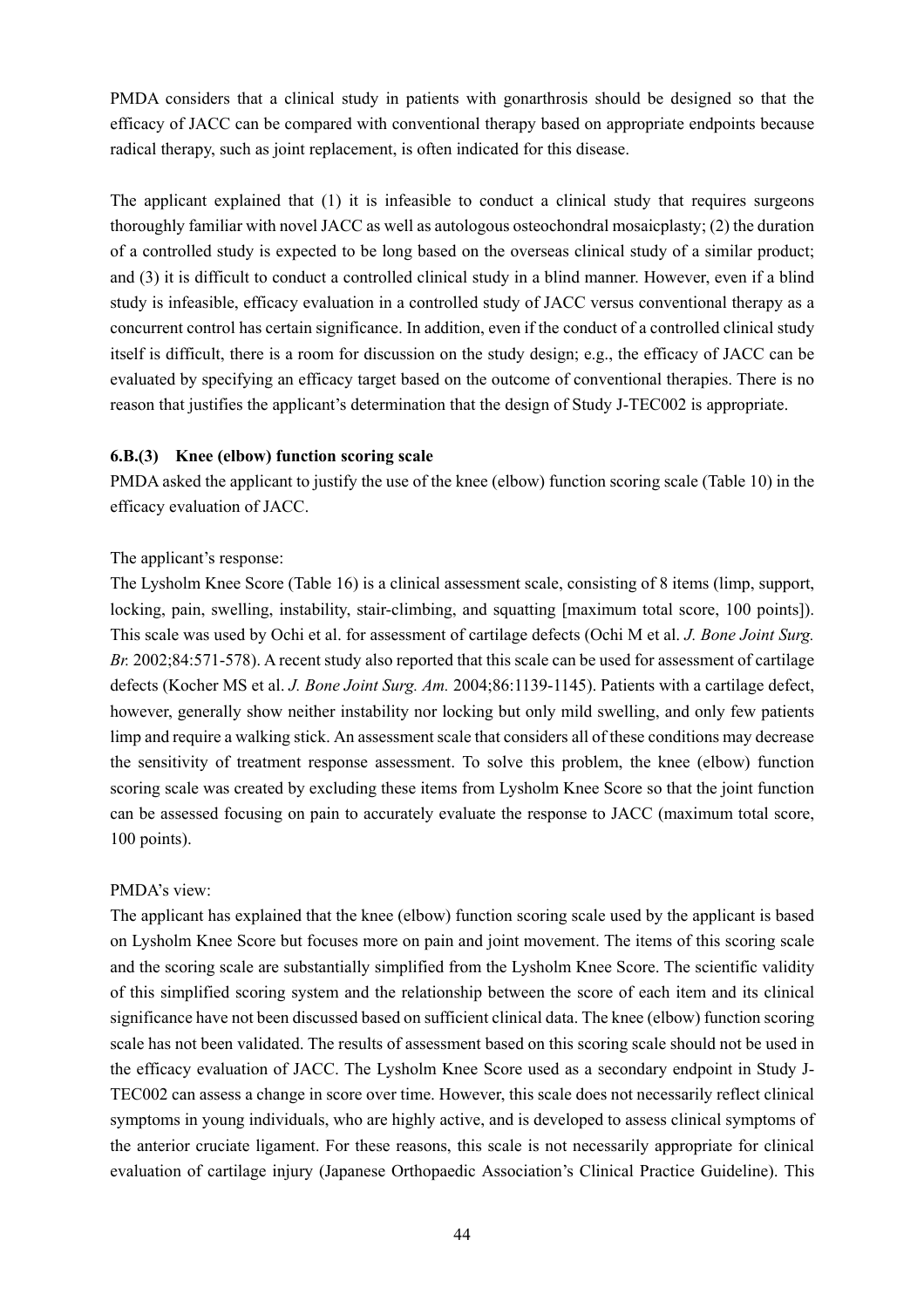scale is, however, used in clinical practice for assessment of clinical symptoms of traumatic cartilage defect and osteochondritis dissecans. As explained by the applicant, there is a publication reporting the use of this scale to assess clinical symptoms of cartilage defects. For patients in a chronic stage with fixed symptoms, improvement of 1 level in each item is known to be a clinically significant change. In addition, each score change can be interpreted to have clinical significance. For these reasons, the scale can be used for the efficacy evaluation of JACC.

### **6.B.(4) Efficacy evaluation method in Study J-TEC002**

### PMDA's view on the efficacy evaluation of JACC:

As described in Sections 6.B.(1) to 6.B.(3), it is difficult to evaluate the efficacy of JACC in the proposed indications (i.e., traumatic cartilage defect, osteochondritis dissecans, and gonarthrosis) on the basis of the submitted clinical study results because Study J-TEC002 included different patient populations having different diagnoses and defect sites that should be separately evaluated for efficacy and did not appropriately evaluate the efficacy according to the difference in the characteristics of the target diseases.

The interpretation of the results of Study J-TEC002 was discussed at the Expert Discussion. The expert advisors supported the PMDA's conclusion that the efficacy and clinical positioning of JACC cannot be explained by the submitted study results.

The expert advisors also raised the following comments: In rare cases of the proposed target diseases of JACC for which no treatment is available, data from each patient between before and after transplantation can be analyzed to assess the effects of JACC on patients, thereby explaining the clinical positioning of JACC. Consequently, PMDA discussed this issue as shown below.

PMDA concluded that it is worth discussing the potential of JACC as a new treatment option for patients with a rare disease who have inadequate response to conventional therapy by making best use of the results from 33 patients in Study J-TEC002 because the proposed target diseases of JACC include diseases that are not adequately responsive to conventional therapies and diseases that cannot be studied in a clinical study because of a limited number of patients. PMDA decided to evaluate the efficacy of JACC in patients with traumatic cartilage defect and osteochondritis dissecans, who are unlikely to be adequately responsive to conventional therapies and who have a relatively large cartilage defect area. The details of the evaluation are presented in Section 6.B.(5).

# **6.B.(5) Efficacy evaluation by PMDA**

On the basis of the discussion in Section 6.B.(4), patients with a cartilage defect of the knee due to traumatic cartilage defect or osteochondritis dissecans enrolled in Study J-TEC002 were included in the efficacy evaluation of JACC. The effects of the transplanted JACC on clinical symptoms and morphologic improvement were investigated in the individual patients for the issues described below.

#### **6.B.(5).1) Study population**

Of 38 patients included in the registry for the study, 5 were excluded from the study because of screening failures. A total of 33 patients from whom the cartilage was collected for preparation of JACC were included in safety evaluation. Of them, 32 patients were included in efficacy evaluation, and 1 patient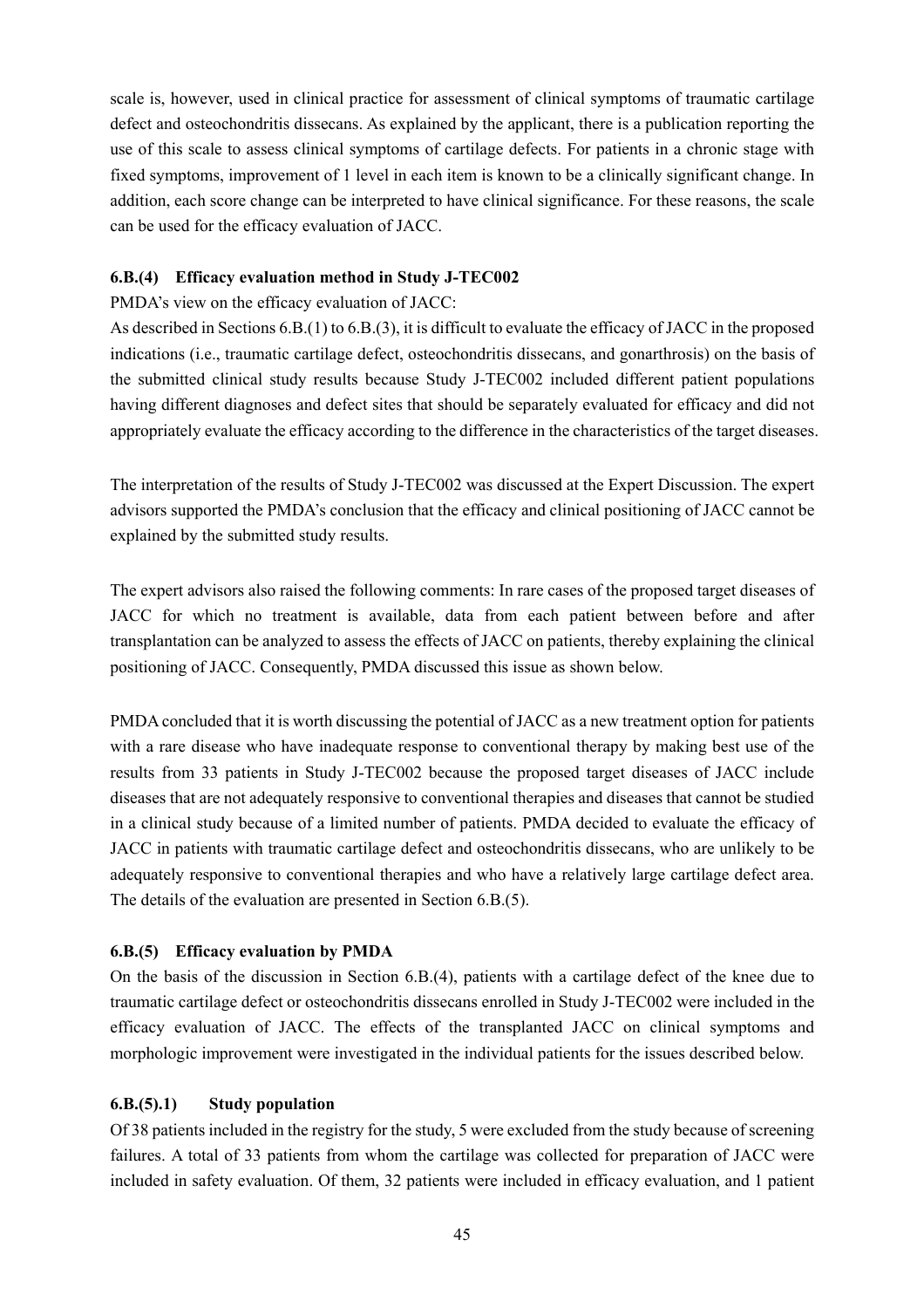who was not treated with JACC because of an adverse event (erysipelas) was excluded from analysis. In addition, based on the discussion in Sections 6.B.(1) and 6.B.(2), 8 patients (6 patients with gonarthrosis and 2 patients treated with JACC at the elbow) were excluded from analysis, and 24 patients were included in efficacy evaluation for individual patients. The characteristics of 24 patients are summarized below (Table 22).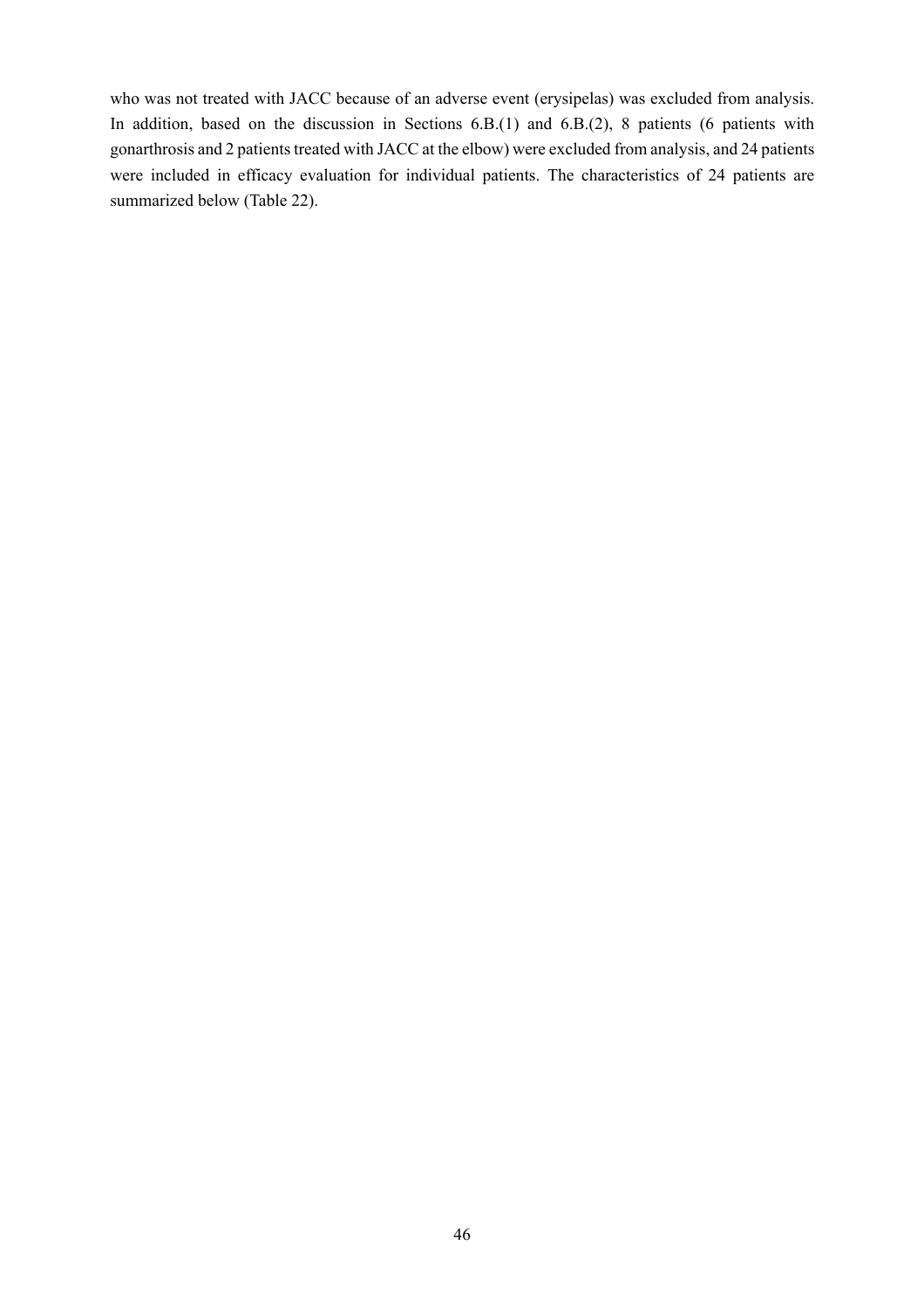| Patien<br>$t$ ID | Age | <b>Sex</b>                 | <b>Duration</b><br>of<br>illness <sup>11</sup> | Site of cartilage<br>defect      | Area of cartilage<br>defect (area of<br>recipient site)<br>$\rm (cm^2)^{12}$ | Degeneration<br>of subchondral<br>bone | <b>Prior treatment</b><br>of cartilage<br>defect | <b>Timing of prior</b><br>treatment of<br>cartilage<br>defect <sup>13</sup> | Concurrent injury and<br>medical history                                             | <b>Surgery for concurrent injury</b><br>and medical history           | <b>Timing of surgery</b><br>for concurrent<br>injury and medical<br>history <sup>14</sup> |
|------------------|-----|----------------------------|------------------------------------------------|----------------------------------|------------------------------------------------------------------------------|----------------------------------------|--------------------------------------------------|-----------------------------------------------------------------------------|--------------------------------------------------------------------------------------|-----------------------------------------------------------------------|-------------------------------------------------------------------------------------------|
|                  |     | Osteochondritis dissecans  |                                                |                                  |                                                                              |                                        |                                                  |                                                                             |                                                                                      |                                                                       |                                                                                           |
|                  | 30  | Male                       | 192<br>months                                  | Medial condyle of left<br>femur  | 4.7(6.9)                                                                     | Yes                                    | Osteochondrosynt<br>hesis                        | 16 years ago                                                                | None                                                                                 | Osteosynthesis                                                        | 16 years ago                                                                              |
| $\overline{2}$   | 25  | Female                     | 2 months                                       | Lateral condyle of left<br>femur | 1.8(2.0)                                                                     | No                                     | None                                             | $\sim$                                                                      | Discoid meniscus of left knee                                                        | Meniscectomy, removal of<br>loose body                                | 10 years ago                                                                              |
| 3                | 34  | Female                     | 3 months                                       | Medial condyle of<br>right femur | 3.1(2.6)                                                                     | Yes                                    | None                                             | $\overline{\phantom{a}}$                                                    | Right meniscus injury                                                                | Meniscorrhaphy                                                        | 7 years ago                                                                               |
| 4                | 29  | Male                       | 24 months                                      | Medial condyle of left<br>femur  | 2.4(2.7)                                                                     | Yes                                    | None                                             | $\sim$                                                                      | Left osteochondritis<br>dissecans                                                    | Removal of loose body                                                 | 9 months ago                                                                              |
|                  |     | Traumatic cartilage defect |                                                |                                  |                                                                              |                                        |                                                  |                                                                             |                                                                                      |                                                                       |                                                                                           |
| 5                | 42  |                            | Female Unknown                                 | Medial condyle of left<br>femur  | 3.1(3.5)                                                                     | No                                     | None                                             |                                                                             | Bilateral anterior cruciate<br>ligament damage, left<br>meniscus injury              | Anterior cruciate ligament<br>reconstruction, meniscectomy            | $20$ years ago, $3$<br>months ago                                                         |
| 6                | 30  | Male                       | 3 months                                       | Lateral condyle of left<br>femur | 1.5(1.5)                                                                     | Yes                                    | None                                             |                                                                             | Fracture of lateral condyle of<br>left femur                                         | Osteosynthesis                                                        | 3 months ago                                                                              |
| 7                | 49  | Female                     | 60 months                                      | Right patella                    | $1.8, 1.8$ $(1.1, 1.2)$                                                      | No                                     | Intra-articular<br>injection                     | Unknown                                                                     | Internal derangement of right<br>knee                                                | (arthroscopy)                                                         | 3 years ago                                                                               |
| 8                | 33  | Female                     | 13 months                                      | Left patella                     | 2.5(2.4)                                                                     | No                                     | Intra-articular<br>injection                     | Unknown                                                                     | Internal derangement of left<br>knee                                                 | (arthroscopy)                                                         | 8 months ago                                                                              |
| 9                | 26  | Male                       | 36 months                                      | Medial condyle of<br>right femur | 4.9(3.9)                                                                     | Yes                                    | None                                             |                                                                             | None                                                                                 | None                                                                  |                                                                                           |
| 10               | 36  |                            | Female 11 months                               | Medial condyle of left<br>femur  | 1.8(1.3)                                                                     | No                                     | Intra-articular<br>injection                     | Unknown                                                                     | Left medial meniscus injury                                                          | None                                                                  |                                                                                           |
| 11               | 26  | Male                       | 24 months                                      | Lateral condyle of left<br>femur | 3.1(2.4)                                                                     | No                                     | None                                             |                                                                             | Left anterior cruciate<br>ligament damage                                            | Anterior cruciate ligament<br>reconstruction                          | 21 months ago                                                                             |
| 12               | 21  | Male                       | 7 months                                       | Medial condyle of<br>right femur | 4.0(4.0)                                                                     | No                                     | None                                             |                                                                             | Right anterior cruciate<br>ligament damage                                           | Anterior cruciate ligament<br>reconstruction                          | At the time of tissue<br>collection                                                       |
| 13               | 21  |                            | Female 60 months                               | Left patella                     | 1.8(2.0)                                                                     | Yes                                    | None                                             |                                                                             | Left patella dislocation                                                             | Medial patellofemoral ligament<br>reconstruction                      | At the time of<br>transplantation                                                         |
| 14               | 45  | Male                       | 12 months                                      | Medial condyle of left<br>femur  | 2.9(2.9)                                                                     | No                                     | Intra-articular<br>injection                     | Unknown                                                                     | Left medial meniscus injury                                                          | Partial meniscectomy                                                  | 1 year ago                                                                                |
| 15               | 30  | Male                       | 3 months                                       | Medial condyle of left<br>femur  | 1.6(2.0)                                                                     | Yes                                    | None                                             |                                                                             | None                                                                                 | None                                                                  | ÷.                                                                                        |
| 16               | 23  | Male                       | 3 months                                       | Medial condyle of<br>right femur | 1.8(1.6)                                                                     | No                                     | None                                             |                                                                             | Right anterior cruciate<br>ligament damage<br>Right meniscus injury                  | Anterior cruciate ligament<br>reconstruction,<br>Partial meniscectomy | 3 months ago                                                                              |
| 17               | 24  |                            | Female 24 months                               | Medial condyle of<br>right femur | 1.8(1.3)                                                                     | No                                     | Intra-articular<br>injection                     | Unknown                                                                     | Right medial meniscus injury<br>Cartilage injury of medial<br>condyle of right femur | Partial meniscectomy<br>Fixation of cartilage graft                   | 33 months ago                                                                             |
| 18               | 41  | Male                       | 10 months                                      | Medial condyle of left<br>femur  | 3.9(4.2)                                                                     | Yes                                    | Intra-articular<br>injection                     | Unknown                                                                     | Left anterior cruciate<br>ligament damage                                            | Anterior cruciate ligament<br>reconstruction                          | 3 months ago                                                                              |
| 19               | 22  | Female                     | 3 months                                       | Medial condyle of<br>right femur | 4.5(3.8)                                                                     | No                                     | None                                             |                                                                             | None                                                                                 | None                                                                  |                                                                                           |
| 20               | 21  | Female                     | 3 months                                       | Lateral condyle of left<br>femur | 1.2(2.0)                                                                     | Yes                                    | None                                             |                                                                             | Left patella dislocation                                                             | Medial patellofemoral ligament<br>reconstruction                      | At the time of<br>transplantation                                                         |

**Table 22. Patient's baseline characteristics**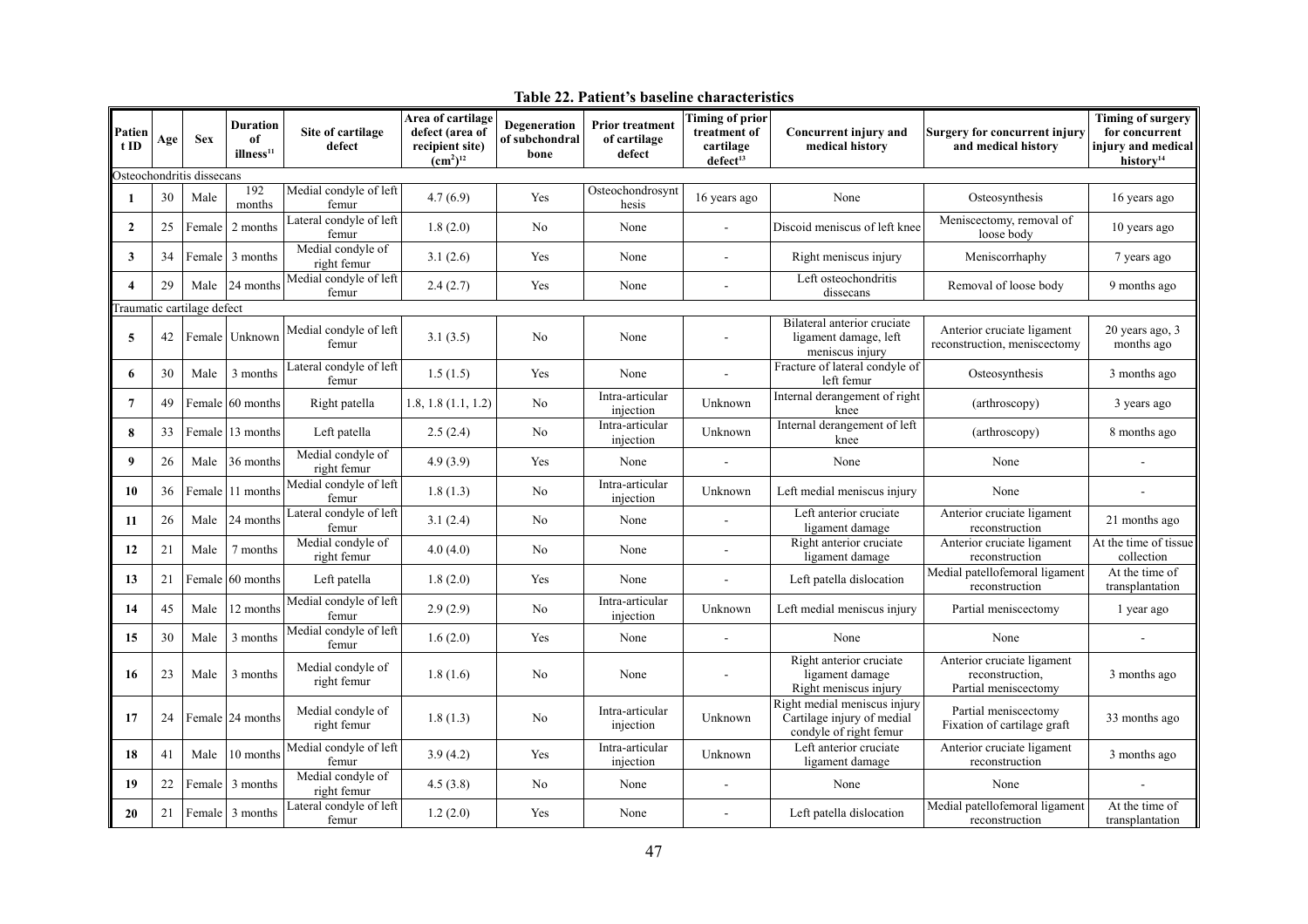| 21 | 55 | Female 14 months  | Left patella                      | 4.9(4.2)              | Yes | Intra-articular<br>injection | Unknown | Left patella fracture                                         | Osteosynthesis, medial and<br>lateral partial meniscectomy   | 14 months ago, at<br>the time of tissue<br>collection |
|----|----|-------------------|-----------------------------------|-----------------------|-----|------------------------------|---------|---------------------------------------------------------------|--------------------------------------------------------------|-------------------------------------------------------|
| 22 | 40 | Male $ 36$ months | Lateral condyle of<br>right femur | 4.7(4.9)              | No  | None                         |         | Right medial and lateral<br>meniscus injury                   | Partial meniscectomy                                         | 3 years ago                                           |
| 23 |    | Female 3 months   | Left patella, femoral<br>trochlea | $3.1, 1.5$ (4.1, 2.9) | No  | None                         |         | Right anterior cruciate<br>ligament damage<br>(contralateral) | Anterior cruciate ligament<br>reconstruction (contralateral) | 30 months ago                                         |
| 24 | 22 | Female 60 months  | Left patella                      | 4.9(4.2)              | Yes | Osteochondrosynt<br>hesis    |         | Left patella<br>dislocation/fracture                          | Invasive osteosynthesis.<br>arthrorisis of patella           | 5 years ago                                           |

 $11$  Time from diagnosis of defect to transplantation of JACC

 $12$  In patients with more than one cartilage defect, the area of each defect is presented.

<sup>&</sup>lt;sup>13</sup> The timing of prior treatment of cartilage defect relative to the day of transplantation of JACC. All patients received intra-articular injection of hyaluronic acid. The last day of injection was "Unknown." Since the protocol of Study J-TEC002 included the exclusion criterion "Patients who received intra-articular injection of hyaluronic acid after 1 week before baseline knee (elbow) function evaluation (9 weeks before scheduled transplantation)", the patient appeared to have received the drug >9 weeks before transplantation of the product.

<sup>&</sup>lt;sup>14</sup> The timing of surgery for concurrent injury and medical history relative to the day of transplantation of JACC. When  $\geq$ 2 surgeries were performed on concurrent injury, they are described in the table in the order the name of surgery described in the previous cell.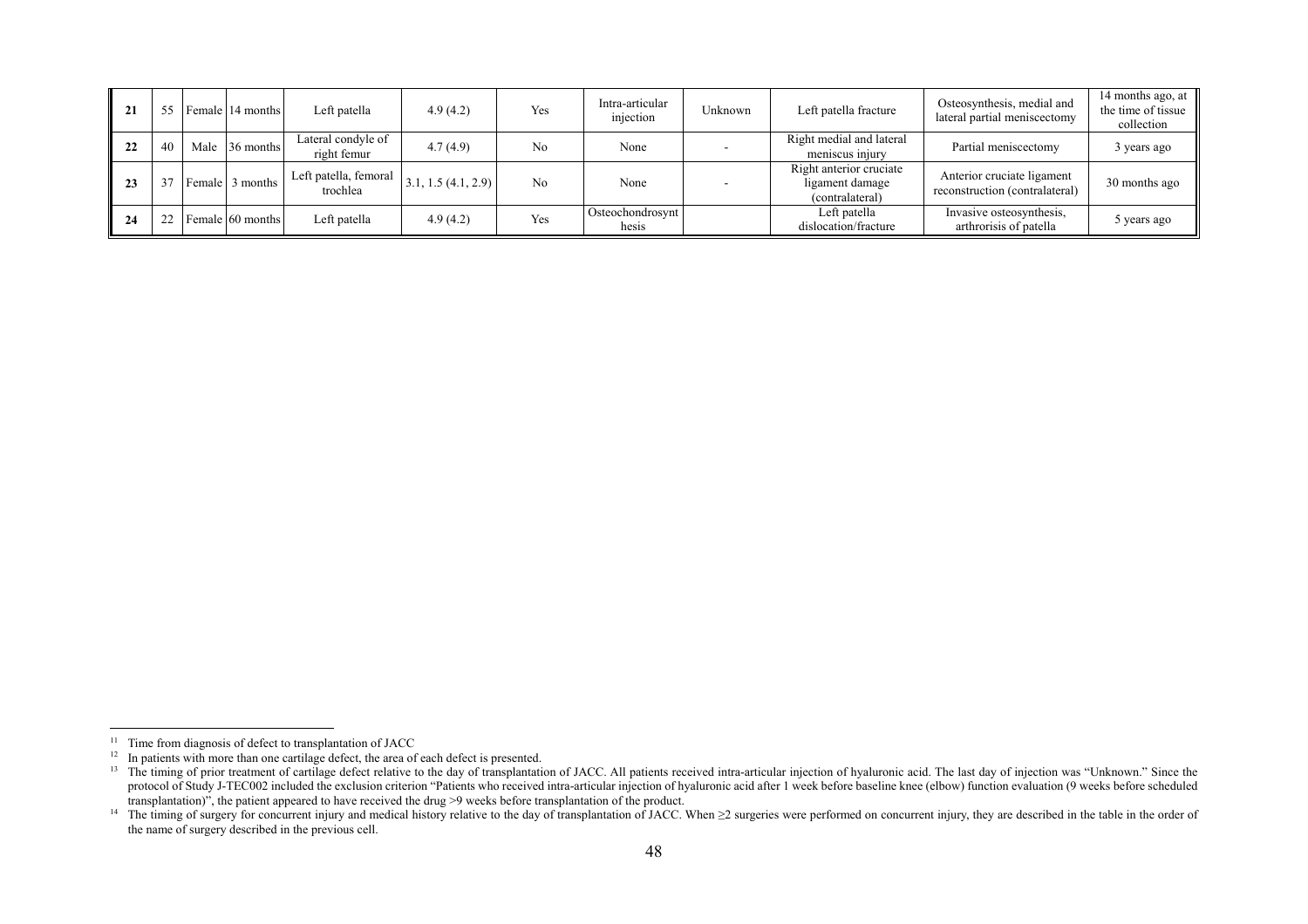#### **6.B.(5).2) Evaluation methods**

Clinical symptoms (Lysholm Knee Score) and morphological findings (MRI images and arthroscopy [arthroscopic assessment system]) in patients included in individual efficacy evaluation were examined at baseline and Month 12 postoperative. In addition, PMDA selected and investigated the effects of factors that might affect the assessment of clinical symptoms (painkiller use, cartilage defect area, and timing of surgery for cartilage defect and complications) and factors that might affect the evaluation of morphological findings based on imaging data (cartilage defect area and concurrent degeneration of subchondral bone).

#### **Endpoints**

#### **(i) Lysholm Knee Score**

Changes in the Lysholm Knee Score were analyzed as shown below.

- (a) Total points of Lysholm Knee Score The change from baseline in the total points of Lysholm Knee Score at Month 12 was assessed.
- (b) Patients with normalization of Lysholm Knee Score items

The percentage of patients who had a level of each Lysholm Knee Score item lower than the normal function level (maximum score of each item) at baseline and who achieved the normal level at Month 12 was determined.

(c) Patients with marked improvement in Lysholm Knee Score items

The percentage of patients who had a level of each Lysholm Knee Score item by  $\geq 2$  levels lower than the normal function level (maximum score of each item) at baseline and who had a marked improvement in the item at Month 12 was determined. Marked improvement was defined as  $a \ge 2$ level improvement leading to the normal function in  $\geq 2$  items. Baseline disease characteristics were investigated in patients with marked improvement.

(d) Patients with worsening of Lysholm Knee Score items

The percentage of patients with a decrease in the level of each Lysholm Knee Score item at Month 12 from baseline was determined. Worsening was defined as a decrease in the level of each item at Month 12 from baseline. Patients with a decrease in the level of any item were defined as patients with worsened symptoms. Their baseline disease characteristics were investigated.

(e) Factors that is likely to affect Lysholm Knee Score

The effects of painkiller use, cartilage defect area, and surgery for concurrent injury on the total points of Lysholm Knee Score were investigated. Patients whose last use of painkillers was not confirmed at Month 12 were classified as patients possibly under influence of painkillers. Patients were classified into 2 subgroups based on whether their defect size exceeded 4.0  $cm<sup>2</sup>$  (the maximum area of a defect for which autologous osteochondral mosaicplasty as a conventional therapy can be indicated): those with a cartilage defect area  $\leq 4.0 \text{ cm}^2$  and those with a cartilage defect area  $\geq$ 4.0 cm<sup>2</sup>. The expert adviser commented that surgical treatment is likely to strongly affect knee function within 3 months postoperative. On the basis of the expert adviser's comment,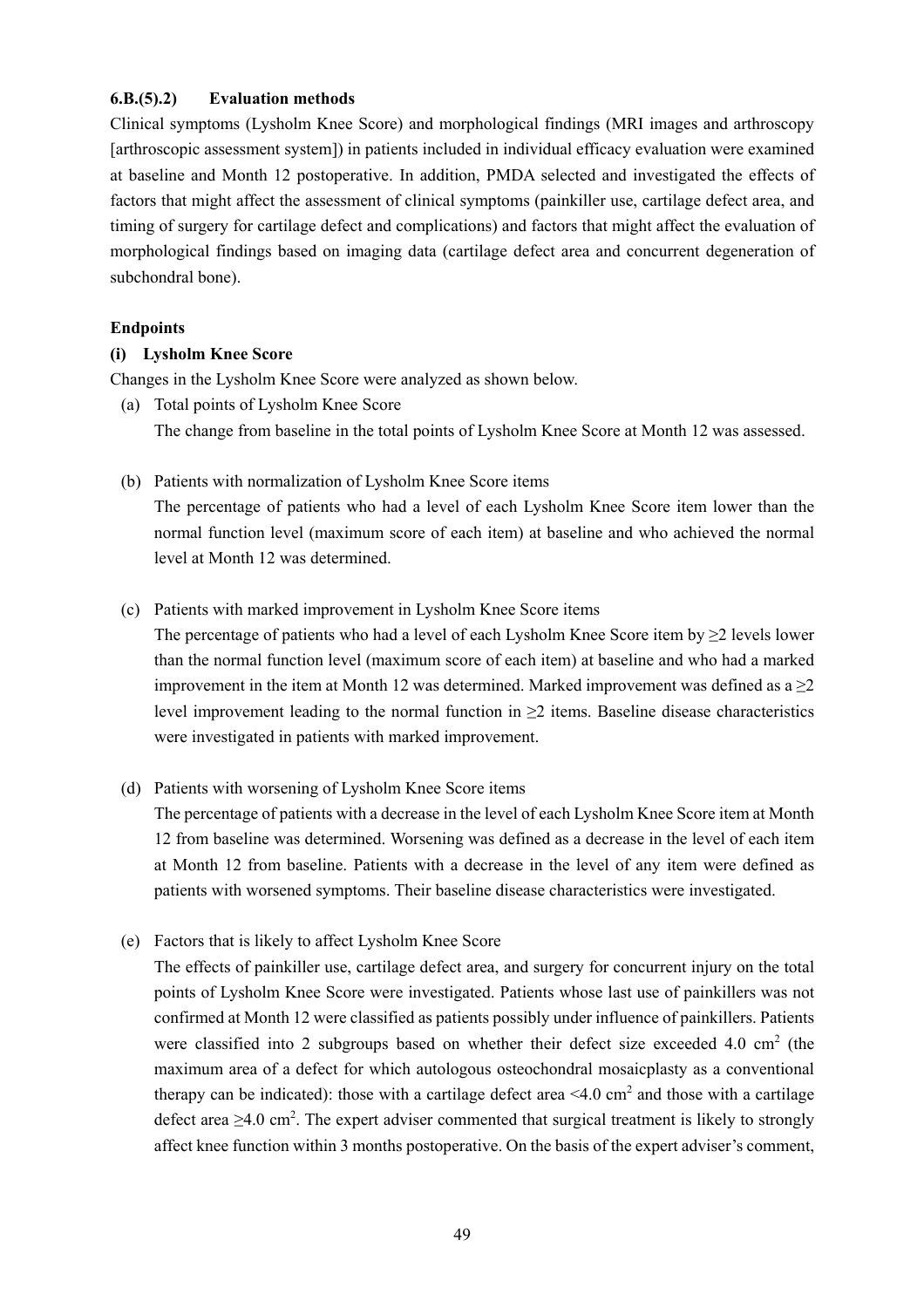patients who were treated with JACC within 3 months after surgical treatment of concurrent injury and the other patients were separately assessed.

### **(ii) Image review**

Images were reviewed as shown below. Among MRI images submitted by the applicant, those taken with techniques suitable for assessment of the cartilage, such as T2-weighted and proton densityweighted sequences, were selected for review.

(a) MRI-based assessment of cartilage repair tissue at cartilage defect site (recipient site for JACC) The cartilage defect site (recipient site for JACC) was examined to detect normal cartilage tissue at Month 12.

# (b) MRI-based assessment of height of cartilage defect site (recipient site for JACC)

The percentage of patients who had the cartilage defect site (recipient site for JACC) integrated with the surrounding cartilage and that of patients who did not were determined at Month 12. Baseline disease characteristics were investigated in patients with thickening of the transplanted cartilage. Similar information was collected by arthroscopy, which directly observed the periosteal patch to assess the height of the recipient site. Since the condition of the periosteum at Year 1 is unknown, it is difficult to distinguish the transplanted cartilage from the periosteum based on the arthroscopic findings. For this reason, MRI findings were used to assess the recovery of the height of the recipient site for JACC.

(c) Inflammatory findings based on MRI images

The percentage of patients who had MRI evidence of inflammation of the tissue surrounding the cartilage defect at baseline and did not have such evidence at Month 12 was determined. In patients who appeared to have new inflammatory findings after the transplantation of JACC, baseline disease characteristics were investigated. Inflammatory findings include the retention of joint fluid.

(d) Arthroscopic findings

Arthroscopic findings were graded at Month 12 according to the arthroscopic assessment system based on the ICRS's cartilage repair assessment. The frequency of each grade was determined. Baseline disease characteristics were also investigated in patients with no improvement to Grade III or IV.

# **6.B.(5).3) Results**

# **(i) Lysholm Knee Score**

The results of assessment of clinical symptoms using the Lysholm Knee Score are as shown below (Table 23).

(a) Total points of Lysholm Knee Score

The total points of the Lysholm Knee Score increased from baseline at Month 12 in 23 of 24 patients (the remaining 1 patient having no score data because of re-transplantation).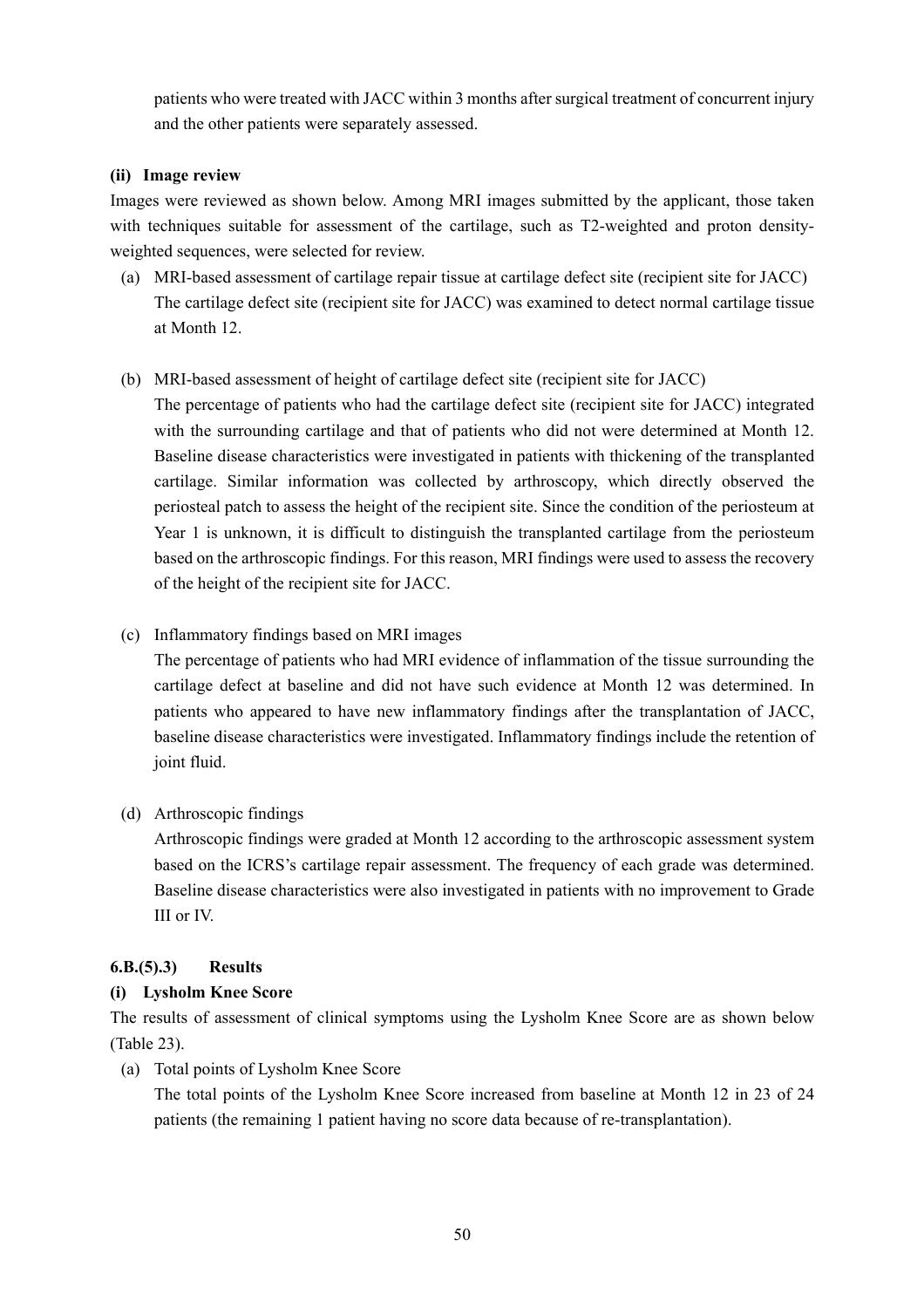#### (b) Patients with normalization of Lysholm Knee Score items

The percentage of patients with a low score for each Lysholm Knee Score item at baseline was as follows:  $100\%$  (24 of 24 patients) for pain,  $83.3\%$  (20 of 24 patients) for stair-climbing,  $70.8\%$ (17 of 24 patients) for locking, 66.7% (16 of 24 patients) for squatting, 62.5% (15 of 24 patients) for limp, 58.3% (14 of 24 patients) for instability, 41.7% (10 of 24 patients) for swelling, and 12.5% (3 of 24 patients) for support.<sup>15</sup> Further, the percentage of patients with a low score at baseline who had improvement to the normal function level for these items at Month 12 was as follows: 86.7% (13 of 15 patients) for limp, 35.3% (6 of 17 patients) for locking, 71.4% (10 of 14 patients) for instability, 40.0% (8 of 20 patients) for stair-climbing, 66.7% (2 of 3 patients) for support, 70.0% (7 of 10 patients) for swelling, 41.7% (10 of 24 patients) for pain, and 75.0% (12 of 16 patients) for squatting.

### (c) Patients with marked improvement in Lysholm Knee Score items

The percentage of patients who had a decreased score for each Lysholm Knee Score item by  $\geq 2$ levels at baseline was as follows: 87.5% (21 of 24 patients) for pain, 45.8% (11 of 24 patients) for instability, 41.7% (10 of 24 patients) for stair-climbing, 20.8% (5 of 24 patients) locking, and 16.7% (4 of 24 patients) each for limp and swelling. No patient had decreased scores for squatting and support. The percentage of patients who had marked improvement in these items at Month 12 was as follows: 33.3% (7 of 21 patients) for pain, 63.6% (7 of 11 patients) for instability, 75.0% (3 of 4 patients) for limp, 60.0% (3 of 5 patients) for locking, 20.0% (2 of 10 patients) for stairclimbing, and 50.0% (2 of 4 patients) for swelling.

Five patients (1 patient with osteochondritis dissecans, 4 patients with traumatic cartilage defect) had marked improvement. The 1 patient with osteochondritis dissecans had a cartilage defect area of 1.8  $\text{cm}^2$  and had 4-level improvement in pain and instability. Two patients with traumatic cartilage defect had a cartilage defect area of  $\geq 4.0$  cm<sup>2</sup>; 1 patient with multiple defects having  $\geq 2$ level improvement in locking and instability and 1 patient having  $\geq 2$ -level improvement in instability and pain. The other 2 patients with traumatic cartilage defect had a cartilage defect area of <4.0 cm<sup>2</sup>; 1 patient having  $\geq$ 2-level improvement in limp, instability, stair-climbing, swelling, and pain (subsequently experiencing suicide attempt) and 1 patient having  $\geq$ 2-level improvement in limp, locking, swelling, and pain. The former patient received the transplantation of JACC within 3 months after osteosynthesis, while the latter patient was possibly under the influence of painkillers.

#### (d) Patients with worsening of Lysholm Knee Score items

l

The percentage of patients with a decrease in the level of each Lysholm Knee Score item from baseline at Month  $12^{16}$  was as follows: 16.7% (4 of 24 patients) for stair-climbing; 12.5% (3 of 24 patients) for squatting; 8.3% (2 of 24 patients) each for limp, locking, instability, support, and swelling; and 4.2% (1 of 24 patient) for pain. Symptoms worsened in 9 patients with traumatic cartilage defect, including 1 patient who had undergone re-transplantation because of graft

The patient who had been re-transplanted because of graft delamination was handled as a case of unconfirmed improvement because of a missing score at Month 12.

The patient who had been re-transplanted because of graft delamination had a missing score at Month 12. This patient was included in the analysis as a patient with decreases in the score levels for items because the lack of efficacy may have resulted in graft delamination.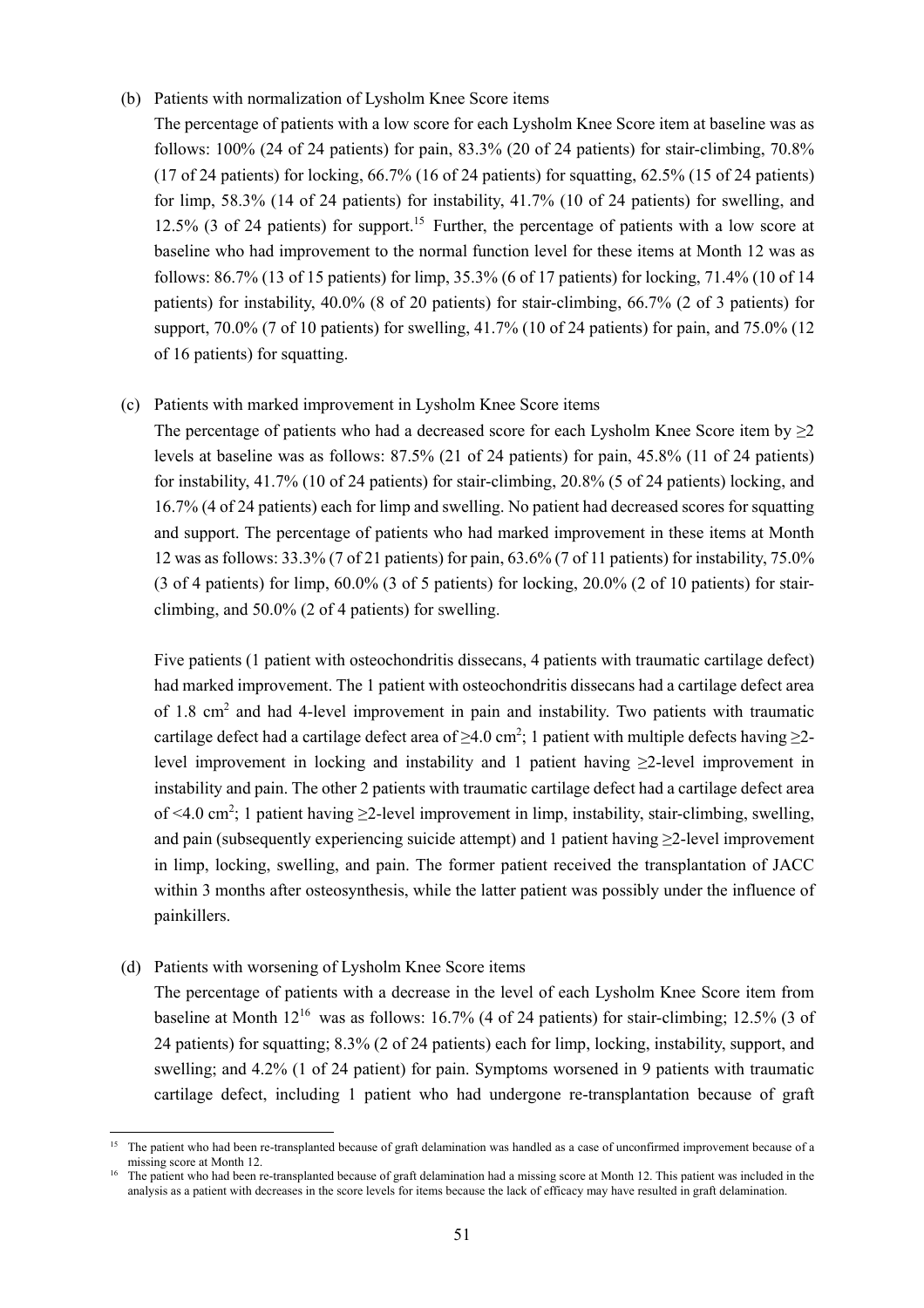delamination. Of them, 2 patients had decreases in the score levels for more than one items; 1 patient with graft delamination and 1 patient who underwent transplantation at multiple sites and had decreases in the score levels for limb, stair-climbing, and support. Two patients had a decrease in the score level only for stair-climbing. Both patients had a cartilage defect area of  $\leq 4.0 \text{ cm}^2$ . One of them was treated with transplantation of JACC within 3 months after surgical treatment. Two patients had a decrease in the score level only for squatting. The sizes of their cartilage defects were 3.9 and 4.7  $cm<sup>2</sup>$ . One patient each had a decrease in the score level for instability, locking, or swelling. All of these patients had a cartilage defect size of <4.0 cm<sup>2</sup>. Patients treated with transplantation of JACC within 3 months after surgical treatment all had decreases in the score levels for locking and swelling.

(e) Factors that is likely to affect Lysholm Knee Score

Of the 24 patients included in individual efficacy evaluation, 2 patients with traumatic cartilage defect may have been under the influence of painkillers, with 16- and 42-point increases in the total points of the Lysholm Knee Score. Other patients also had increases in the total points of the Lysholm Knee Score.

The cartilage defect size was <4.0 cm<sup>2</sup> in 16 patients and  $\geq$ 4.0 cm<sup>2</sup> in 8 patients, including 1 patient with missing data who had undergone re-transplantation because of graft delamination. All of the patients had increases in the total points of the Lysholm Knee Score regardless of the cartilage defect size.

All of the 8 patients who were treated with transplantation of JACC within 3 months after surgical treatment were patients with traumatic cartilage defect, including 1 patient with missing data due to re-transplantation because of graft delamination. Patients treated with transplantation of JACC within 3 months after surgical treatment as well as other patients had increases in the total points of the Lysholm Knee Score.

None of the other factors particularly affected the Lysholm Knee Score.

(f) Others

The following factors may have affected assessment of clinical symptoms based on the Lysholm Knee Score: Injury site (femoral medial condyle in 13 patients, femoral lateral condyle in 5 patients, patella in 6 patients, including 1 patient with multiple injuries in the patella and femoral trochlea), multiple injuries (2 patients), and degeneration of subchondral bone (11 patients). None of these patient's baseline characteristics particularly affected the Lysholm Knee Score.

#### **(ii) Image review**

PMDA's review of submitted image findings is summarized below (Table 24).

(a) MRI-based assessment of cartilage repair tissue at cartilage defect site (recipient site of JACC) Of the 24 patients included in individual efficacy evaluation, 22 patients had evaluable MRI images at Month 12. Of them, only 1 patient (4.2%) with traumatic cartilage defect had a tissue newly covering the cartilage defect with a signal intensity almost comparable to that of the normal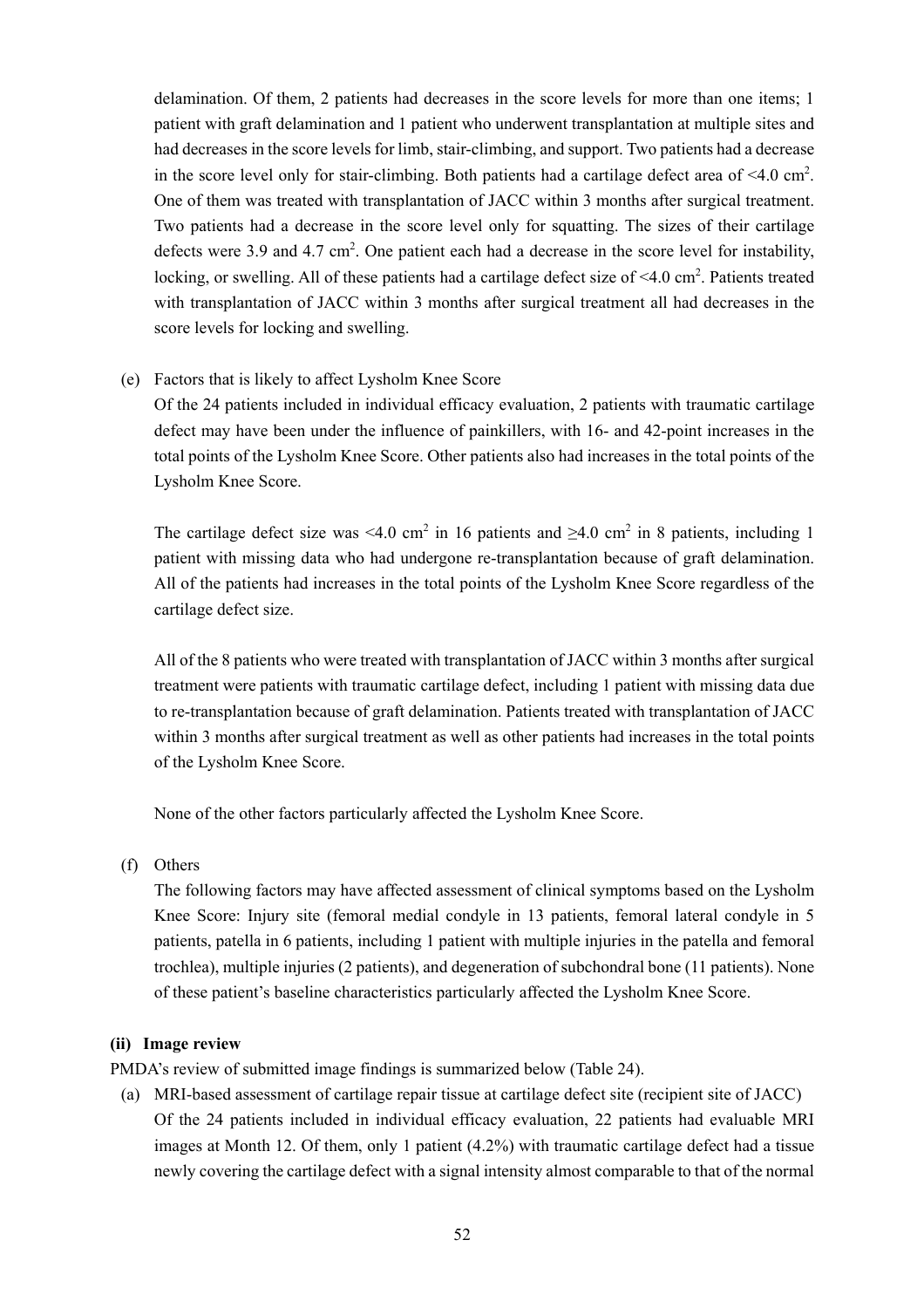cartilage tissue. This patient had a 2.9-cm<sup>2</sup> cartilage defect in the medial condyle of the left femur, with an increase in the total points of the Lysholm Knee Score from 73 points at baseline to 91 points at Month 12, as well as improvement in arthroscopic findings.

(b) MRI-based assessment of height of cartilage defect site (recipient site of JACC)

Of the 22 patients with evaluable MRI images at Month 12, eight patients (36.4%) showed integration of repair tissue with the surrounding tissue of the cartilage defect site at Month 12 although whether the formed tissue was normal cartilage remained unclear, and all of them were patients with traumatic cartilage defect. Seven patients (31.8%) had no integration of repair tissue with the surrounding tissue of the cartilage defect site at Month 12.

The recipient site of JACC was higher than the original cartilage in 7 of 22 patients (31.8%). Of them, 2 patients with traumatic cartilage defect were diagnosed with thickening or swelling; 1 patient who was treated with transplantation of JACC for a 4.5-cm<sup>2</sup> cartilage defect in the femoral medial condyle and 1 patient who was treated with transplantation of JACC for a 4.9-cm<sup>2</sup> cartilage defect in the left patella accompanied by degeneration of subchondral bone.

#### (c) Inflammatory findings based on MRI images

Inflammation around the cartilage defect at baseline was observed in 13 patients. Of them, 5 patients (38.5%) had a clear improvement based on MRI images at Month 12, while 8 patients (61.5%) persistently had inflammation. After transplantation of JACC, inflammation was newly observed in 2 patients with traumatic cartilage defect who had retention of joint fluid. These 2 patients had the cartilage defect sizes of 3.1 cm<sup>2</sup>, and 3.1 and 1.5 cm<sup>2</sup> (multiple defects). None of them had degeneration of subchondral bone. One patient with osteochondritis dissecans had severe bone marrow oedema. The cause and pathological condition of this event were unknown.

#### (d) Changes in arthroscopic findings

l

Patients' arthroscopic findings at Month 12 were graded according to the arthroscopic assessment system based on the ICRS's cartilage repair assessment. A total of 22 patients had evaluable arthroscopic findings, which were rated as follows: Grade I (12 points) in 7 patients  $(31.8\%)$ <sup>17</sup> Grade II (11-8 points) in 14 patients  $(63.6\%)$ ,<sup>18</sup> and Grade IV (3-0 points) in 1 patient (4.5%). The patient with a Grade IV change based on arthroscopic assessment was the patient with osteochondritis dissecans who was treated with transplantation of JACC for a 2.4-cm<sup>2</sup> cartilage defect accompanied by degeneration of subchondral bone. This patient had a severe depression of the subchondral bone and graft delamination.

Amended after the end of the meeting of the Committee on Medical Devices and *In-vitro* Diagnostics (before amendment, "Grade I [12 points] in 6 patients [27.3%]")

Amended after the end of the meeting of the Committee on Medical Devices and *In-vitro* Diagnostics (before amendment, "Grade II [11-8] points] in 15 patients [68.2%]")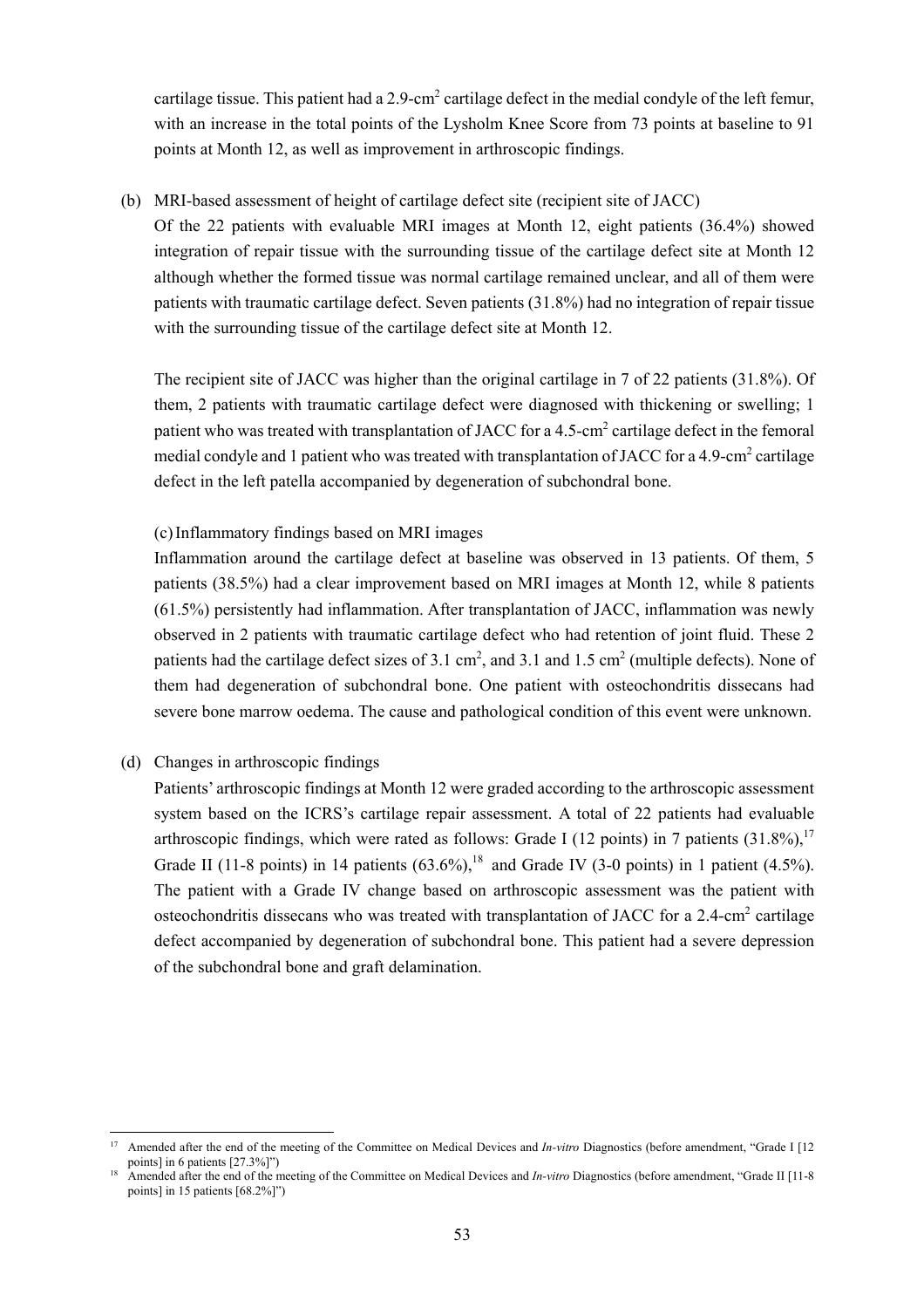#### **Table 23. Lysholm Knee Score**

|                |                            | <b>Total</b> |                                              | Limp           |               | Locking        |                 | Instability              |                | Stair-climbing |                | <b>Support</b> |                | Swelling         |                | Pain                     |                | <b>Knee motion</b> |                                                              |                                              |                                                                                     |                                                    |
|----------------|----------------------------|--------------|----------------------------------------------|----------------|---------------|----------------|-----------------|--------------------------|----------------|----------------|----------------|----------------|----------------|------------------|----------------|--------------------------|----------------|--------------------|--------------------------------------------------------------|----------------------------------------------|-------------------------------------------------------------------------------------|----------------------------------------------------|
|                |                            |              | Maximum score, Maximum score, Maximum score, |                |               |                |                 | Maximum                  |                | Maximum score, |                | Maximum score. |                | Maximum          |                | Maximum score,           |                | Maximum score,     |                                                              |                                              | <b>Reference information</b>                                                        |                                                    |
|                |                            | 100 points   |                                              | 5 points       |               | 15 points      |                 | score, 25 points         |                | 10 points      |                | 5 points       |                | score, 10 points |                | 25 points                |                | 5 points           |                                                              |                                              |                                                                                     |                                                    |
| Patient        | Base-<br>line              | Month<br>12  | Base-<br>line                                | Month<br>12    | Base-<br>line | Month<br>12    | Base-<br>line   | Month<br>12              | Base-<br>line  | Month<br>12    | Base-<br>line  | Month<br>12    | Base-<br>line  | Month<br>12      | Base-<br>line  | Month<br>12              | Base-<br>line  | Month<br>12        | Cartilage<br>defect size<br>(cm <sup>2</sup> ) <sup>19</sup> | Painkiller<br>of<br>evaluation <sup>20</sup> | Surgical<br>use at time treatment within<br>3 months<br>postoperative <sup>21</sup> | <b>Others</b>                                      |
|                | Osteochondritis dissecans  |              |                                              |                |               |                |                 |                          |                |                |                |                |                |                  |                |                          |                |                    |                                                              |                                              |                                                                                     |                                                    |
|                | 74                         | 95           | 3                                            | 5              | 15            | 15             | 25              | 25                       | 6              | 10             | 5              | 5              | 10             | 10               | 5              | 20                       | 5              | 5                  | 4.7                                                          | $\overline{\phantom{a}}$                     | No                                                                                  |                                                    |
| $\overline{2}$ | 44                         | 91           | $\overline{3}$                               | 5              | 6             | 10             | 5               | 25                       | 6              | 6              | 5              | 5              | 10             | 10               | 5              | 25                       | $\overline{4}$ | 5                  | 1.8                                                          | $\overline{\phantom{a}}$                     | No                                                                                  |                                                    |
| $\mathbf{3}$   | 54                         | 95           | $\overline{3}$                               | 5              | 15            | 15             | 10              | 25                       | 6              | 10             | 5              | 5              | 6              | 10               | 5              | 20                       | $\overline{4}$ | 5                  | 3.1                                                          | $\overline{a}$                               | No                                                                                  |                                                    |
| 4              | 76                         | 100          | 5                                            | 5              | 10            | 15             | 25              | 25                       | 6              | 10             | 5              | 5              | 6              | 10               | 15             | 25                       | $\overline{4}$ | 5                  | 2.4                                                          | $\overline{\phantom{a}}$                     | No                                                                                  | Graft hypertrophy,<br>delamination                 |
|                | Traumatic cartilage defect |              |                                              |                |               |                |                 |                          |                |                |                |                |                |                  |                |                          |                |                    |                                                              |                                              |                                                                                     |                                                    |
| 5              | 76                         | 81           | 5                                            | 5              | 10            | 10             | 25              | 25                       | 6              | 10             | 5              | 5              | 6              | 2                | 15             | 20                       | $\overline{4}$ | $\overline{4}$     | 3.1                                                          | $\overline{a}$                               | Yes                                                                                 |                                                    |
| 6              | 31                         | 99           | $\mathbf{0}$                                 | 5              | 10            | 15             | 5               | 25                       | $\mathbf{0}$   | 10             | 2              | 5              | $\mathbf{0}$   | 10               | 10             | 25                       | $\overline{4}$ | $\overline{4}$     | 1.5                                                          | $\mathbb{L}$                                 | Yes                                                                                 | Suicide attempt                                    |
| $\overline{7}$ | 53                         | 55           | 5                                            | 3              | 10            | 10             | 25              | 25                       | 2              | $\overline{0}$ | 5              | 2              | 2              | 6                | $\mathbf{0}$   | 5                        | $\overline{4}$ | $\overline{4}$     | 1.8, 1.8                                                     | $\overline{a}$                               | No                                                                                  | Panic disorder,<br>Multiple<br>transplantations    |
| 8              | 67                         | 81           | 5                                            | 5              | 10            | 10             | 25              | 25                       | 2              | 6              | 5              | 5              | 6              | 10               | 10             | 15                       | $\overline{4}$ | 5                  | 2.5                                                          | $\overline{\phantom{a}}$                     | No                                                                                  |                                                    |
| $\mathbf{Q}$   | 86                         | 100          | 5                                            | 5              | 15            | 15             | $\overline{20}$ | 25                       | 6              | 10             | 5              | 5              | 10             | 10               | 20             | $\overline{25}$          | 5              | 5                  | 4.9                                                          | $\overline{a}$                               | $\overline{No}$                                                                     |                                                    |
| 10             | 54                         | 96           | $\overline{0}$                               | 5              | 6             | 15             | 20              | 25                       | 2              | 6              | 5              | 5              | $\overline{2}$ | 10               | 15             | 25                       | $\overline{4}$ | 5                  | 1.8                                                          | Unknown                                      | No                                                                                  |                                                    |
| 11             | 79                         | 96           | 5                                            | 5              | 15            | 15             | 25              | 25                       | 10             | 6              | $\overline{5}$ | 5              | 10             | 10               | 5              | 25                       | $\overline{4}$ | 5                  | 3.1                                                          | $\overline{\phantom{a}}$                     | $\overline{No}$                                                                     |                                                    |
| 12             | 83                         | 100          | $\overline{3}$                               | 5              | 15            | 15             | 15              | 25                       | 10             | 10             | 5              | 5              | 10             | 10               | 20             | 25                       | 5              | 5                  | 4.0                                                          | $\blacksquare$                               | Yes (at the time<br>of tissue<br>collection)                                        |                                                    |
| 13             | 81                         | 95           | 5                                            | 5              | 15            | 10             | 25              | 25                       | 6              | 10             | 5              | 5              | 6              | 10               | 15             | 25                       | $\overline{4}$ | 5                  | 1.8                                                          | $\overline{a}$                               | Yes (at the time<br>of<br>transplantation)                                          |                                                    |
| 14             | 73                         | 91           | $\overline{3}$                               | 5              | 15            | 15             | 25              | 25                       | 6              | 6              | 5              | .5             | 10             | 10               | $\overline{5}$ | 20                       | $\overline{4}$ | 5                  | 2.9                                                          | $\sim$                                       | No                                                                                  |                                                    |
| 15             | 65                         | 95           | $\overline{3}$                               | 5              | 10            | 15             | 25              | 25                       | 2              | 10             | 5              | 5              | 6              | 10               | 10             | 20                       | $\overline{4}$ | 5                  | 1.6                                                          | $\overline{\phantom{a}}$                     | No                                                                                  |                                                    |
| 16             | 58                         | 81           | $\overline{3}$                               | 5              | 6             | 10             | 10              | 20                       | 10             | 6              | 5              | 5              | 10             | 10               | 10             | 20                       | $\overline{4}$ | 5                  | 1.8                                                          |                                              | Yes                                                                                 |                                                    |
| 17             | 66                         | 82           | $\overline{3}$                               | 5              | 6             | 15             | 25              | 20                       | 2              | 2              | 5              | 5              | 10             | 10               | 10             | 20                       | 5              | 5                  | 1.8                                                          | Unknown                                      | $\overline{N_0}$                                                                    |                                                    |
| 18             | 40                         | 80           | $\mathbf{0}$                                 | 5              | 10            | 10             | 5               | 20                       | $\theta$       | 6              | 5              | 5              | 10             | 10               | 5              | 20                       | 5              | $\overline{4}$     | 3.9                                                          | $\sim$                                       | Yes                                                                                 |                                                    |
| 19             | 64                         | 74           | $\overline{3}$                               | $\overline{3}$ | 10            | 10             | 15              | 20                       | 6              | 6              | 5              | 5              | 10             | 10               | 10             | 15                       | 5              | 5                  | 4.5                                                          | $\blacksquare$                               | No                                                                                  |                                                    |
| 20             | 61                         | 91           | 3                                            | 5              | 10            | 10             | 10              | 25                       | 2              | 6              | 2              | 5              | 10             | 10               | 20             | 25                       | $\overline{4}$ | 5                  | 1.2                                                          | $\overline{\phantom{a}}$                     | Yes (at the time<br>of<br>transplantation)                                          |                                                    |
| 21             | 33                         |              | $\overline{0}$                               | $\sim$         | 10            | $\overline{a}$ | 15              | $\overline{\phantom{a}}$ | $\overline{0}$ | $\overline{a}$ | $\overline{2}$ |                | $\overline{2}$ | $\sim$           | $\mathbf{0}$   | $\overline{\phantom{a}}$ | $\overline{4}$ | $\overline{a}$     | 4.9                                                          | $\overline{a}$                               | Yes (at the time<br>of tissue<br>collection)                                        | Re-transplantation<br>after graft,<br>delamination |
| 22             | 65                         | 85           | 3                                            | 5              | 10            | 10             | 20              | 25                       | 2              | 6              | 5              | 5              | 10             | 10               | 10             | 20                       | 5              | $\overline{4}$     | 4.7                                                          | $\overline{\phantom{a}}$                     | No                                                                                  | Partial periosteal<br>elevation                    |
| 23             | 52                         | 91           | 5                                            | 5              | 6             | 15             | 10              | 25                       | 6              | 6              | 5              | 5              | 10             | 10               | 5              | 20                       | 5              | 5                  | 3.1, 1.5                                                     | $\overline{\phantom{a}}$                     | No                                                                                  | Multiple<br>transplantations                       |
| 24             | 61                         | 100          | 5                                            | 5              | 10            | 15             | 15              | 25                       | 10             | 10             | 5              | 5              | 6              | 10               | 5              | 25                       | 5              | 5                  | 4.9                                                          |                                              | No                                                                                  |                                                    |

<sup>&</sup>lt;sup>19</sup> In patients with more than one cartilage defect, the size of each defect is presented.

<sup>&</sup>lt;sup>20</sup> Although the applicant has explained that no patient used a painkiller on the day of assessment of the Lysholm Knee Score, the effects of painkillers on the score are unknown because the timing of the last painkiller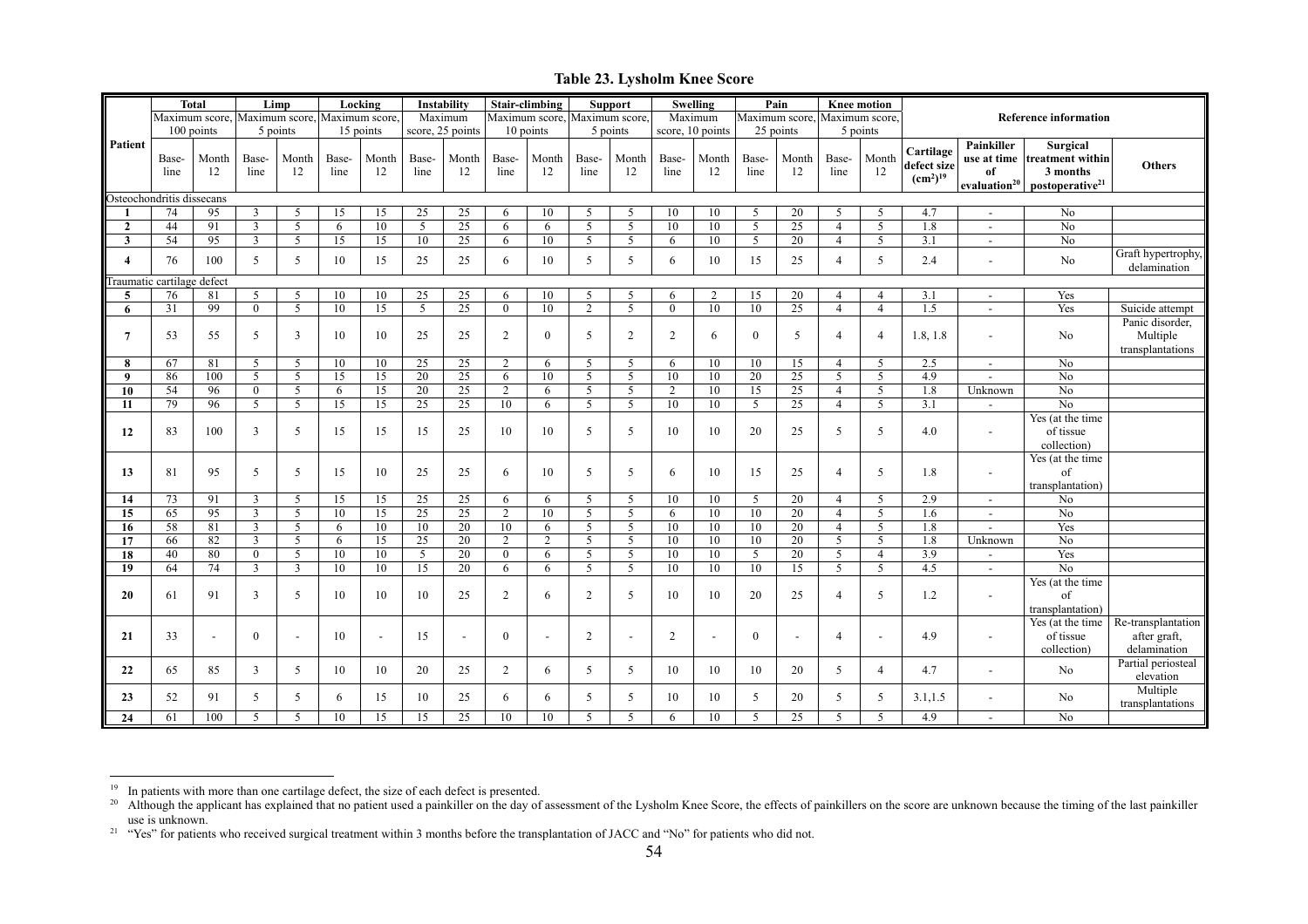### **Table 24. Image finding**

|                           | <b>MRI</b>                       |                         |                                                                                                      |                           |                                             |                         |                                                                                                                                                                          | Arthroscopy                                            |                                                    | <b>Reference information</b> |
|---------------------------|----------------------------------|-------------------------|------------------------------------------------------------------------------------------------------|---------------------------|---------------------------------------------|-------------------------|--------------------------------------------------------------------------------------------------------------------------------------------------------------------------|--------------------------------------------------------|----------------------------------------------------|------------------------------|
| Patient                   | Baseline                         |                         |                                                                                                      |                           |                                             |                         | Month 12                                                                                                                                                                 | Month 12                                               | Cartilage                                          | Degeneration                 |
|                           | Site of cartilage<br>defect      | Inflammatory<br>finding | <b>Others</b>                                                                                        | Cartilage<br>regeneration | <b>Height</b> of<br>transplantation<br>site | Inflammatory<br>finding | <b>Others</b>                                                                                                                                                            | ICRS's<br>cartilage repair<br>assessment <sup>23</sup> | defect<br>size<br>(cm <sup>2</sup> ) <sup>22</sup> | of<br>subchondral<br>bone    |
| Osteochondritis dissecans |                                  |                         |                                                                                                      |                           |                                             |                         |                                                                                                                                                                          |                                                        |                                                    |                              |
| 1                         | Medial condyle<br>of left femur  |                         | Not performed (metal)                                                                                | No                        |                                             |                         | Not performed (metal)                                                                                                                                                    | 10(4.4.2)                                              | 4.7                                                | Yes                          |
| $\overline{2}$            | Lateral condyle<br>of left femur | Yes                     | Contusion of subchondral bone,<br>retention of joint fluid                                           | N <sub>o</sub>            | Low                                         | N <sub>o</sub>          | Bone marrow oedema, high signal on subchondral bone                                                                                                                      | 10(4.3.3)                                              | 1.8                                                | N <sub>o</sub>               |
| 3                         | Medial condyle<br>of right femur | Yes                     | Retention of joint fluid, irregular<br>signal intensity of cartilage                                 | N <sub>o</sub>            | Low                                         | Yes                     | Retention of joint fluid, high signal on surface                                                                                                                         | 9(3.3.3)                                               | 3.1                                                | Yes                          |
| $\overline{4}$            | Medial condyle<br>of left femur  | Yes                     | Depression of subchondral bone,<br>retention of joint fluid                                          | N <sub>o</sub>            | Low                                         | Yes                     | Depression at the center of cartilage surface (thickening at<br>the recipient site followed by detachment)<br>Regeneration of subchondral bone, retention of joint fluid | 2(2.0.0)                                               | 2.4                                                | Yes                          |
|                           | Traumatic cartilage defect       |                         |                                                                                                      |                           |                                             |                         |                                                                                                                                                                          |                                                        |                                                    |                              |
| 5                         | Medial condyle<br>of left femur  | Yes                     | Cartilage thinning                                                                                   | No                        | Normal                                      | Yes                     | Cartilage-like tissue (high signal), retention of joint fluid                                                                                                            | 10(4.2.4)                                              | 3.1                                                | No                           |
| 6                         | Lateral condyle<br>of left femur | No                      | Cartilage defect at a fractured<br>site                                                              | No                        | High                                        | No                      | Mild hyperplasia at transplantation site, intraosseous<br>cartilage (fracture site)                                                                                      | 11(4.4.3)                                              | 1.5                                                | Yes                          |
| $\overline{7}$            | Right patella                    | Yes                     | Severe inflammation, retention<br>of joint fluid                                                     | No                        | High                                        | Yes                     | Cyst under bone cortex, retention of joint fluid, cartilage-<br>like tissue (low signal)                                                                                 | Not performed                                          | 1.8, 1.8                                           | No                           |
| 8                         | Left patella                     | Yes                     | Retention of joint fluid                                                                             | N <sub>o</sub>            | Low                                         | No                      | Engraftment (low signal), decreased blood flow in<br>subchondral bone (same to low signal)                                                                               | 10(3.3.4)                                              | 2.5                                                | No                           |
| 9                         | Medial condyle<br>of right femur | No                      | Contusion of subchondral bone,<br>irregular surface                                                  | N <sub>o</sub>            | Normal                                      | No                      | Cartilage-like tissue (same to low signal), smooth surface                                                                                                               | 12(4.4.4)                                              | 4.9                                                | Yes                          |
| 10                        | Medial condyle<br>of left femur  | <b>Yes</b>              | Irregular surface, low signal on<br>subchondral bone.<br>retention of joint fluid                    | N <sub>0</sub>            | High                                        | N <sub>o</sub>          | Slight thickening at recipient site                                                                                                                                      | 10(4.3.3)                                              | 1.8                                                | N <sub>0</sub>               |
| 11                        | Lateral condyle<br>of left femur | No                      | Unclear subchondral bone area,<br>cartilage thinning                                                 | No                        | Low                                         | Yes                     | Cartilage-like tissue (low signal), depression of the surface<br>of the transplanted cartilage,<br>retention of joint fluid                                              | 12(4.4.4)                                              | 3.1                                                | N <sub>o</sub>               |
| 12                        | Medial condyle<br>of left femur  | No                      | Irregular subchondral bone, high<br>signal on cartilage                                              | N <sub>o</sub>            | High                                        | No                      | Thickening of cartilage-like tissue (same to low signal),<br>depression of subchondral bone                                                                              | 12(4.4.4)                                              | 4.0                                                | N <sub>o</sub>               |
| 13                        | Left patella                     | No                      | Irregular subchondral bone, non-<br>weight-bearing part                                              | No                        | Normal                                      | No                      | Cartilage-like tissue integrated with the surrounding<br>cartilage                                                                                                       | 10(4.4.2)                                              | 1.8                                                | Yes                          |
| 14                        | Medial condyle<br>of left femur  | Yes                     | Partial cartilage defect (only<br>high signal)                                                       | Yes                       | Normal                                      | Yes                     | Possibly normal cartilage (same to low signal), retention of<br>joint fluid                                                                                              | 9(4.4.1)                                               | 2.9                                                | N <sub>o</sub>               |
| 15                        | Medial condyle<br>of left femur  | No                      | Depression of subchondral bone,<br>with an unclear border                                            | N <sub>o</sub>            | Normal                                      | No                      | Cartilage-like tissue (low signal), high signal at the border                                                                                                            | 12(4.4.4)                                              | 1.6                                                | Yes                          |
| 16                        | Medial condyle<br>of right femur | Yes                     | Low signal on bone marrow,<br>cartilage thinning                                                     | N <sub>o</sub>            | Normal                                      | Yes                     | Retention of joint fluid, cartilage-like tissue (same signal),                                                                                                           | 12(4.4.4)                                              | 1.8                                                | No                           |
| 17                        | Medial condyle<br>of right femur | Yes                     | Unclear bone marrow -<br>subchondral bone border,<br>cartilage thinning, retention of<br>joint fluid | N <sub>o</sub>            | High                                        | Yes                     | Cartilage-like tissue (same to low signal), low signal on<br>adjacent bone marrow                                                                                        | 9(4.2.3)                                               | 1.8                                                | N <sub>o</sub>               |
| 18                        | Medial condyle<br>of left femur  | Yes                     | Low signal on bone marrow,<br>cartilage thinning                                                     | N <sub>o</sub>            | Normal                                      | Yes                     | Cartilage-like tissue (same signal), low signal on<br>subchondral bone                                                                                                   | 12(4.4.4)                                              | 3.9                                                | Yes                          |
| 19                        | Medial condyle<br>of left femur  | Yes                     | Low signal on bone marrow,<br>irregular subchondral bone                                             | N <sub>o</sub>            | High                                        | No                      | Swelling, thickening, and irregular surface of recipient site<br>(same to low signal)                                                                                    | 12(4.4.4)                                              | 4.5                                                | N <sub>o</sub>               |
| 20                        | Lateral condyle<br>of left femur | No                      | High signal on cartilage surface                                                                     | N <sub>o</sub>            | Normal                                      | No                      | Reactive remodeling of subchondral bone, cartilage-like<br>tissue (same signal)                                                                                          | 11(4.4.3)                                              | 1.2                                                | Yes                          |
| 21                        | Left patella <sup>9</sup>        | No                      | Cartilage defect                                                                                     | No                        |                                             | $\overline{a}$          | Not performed                                                                                                                                                            | Not performed                                          | 4.9                                                | Yes                          |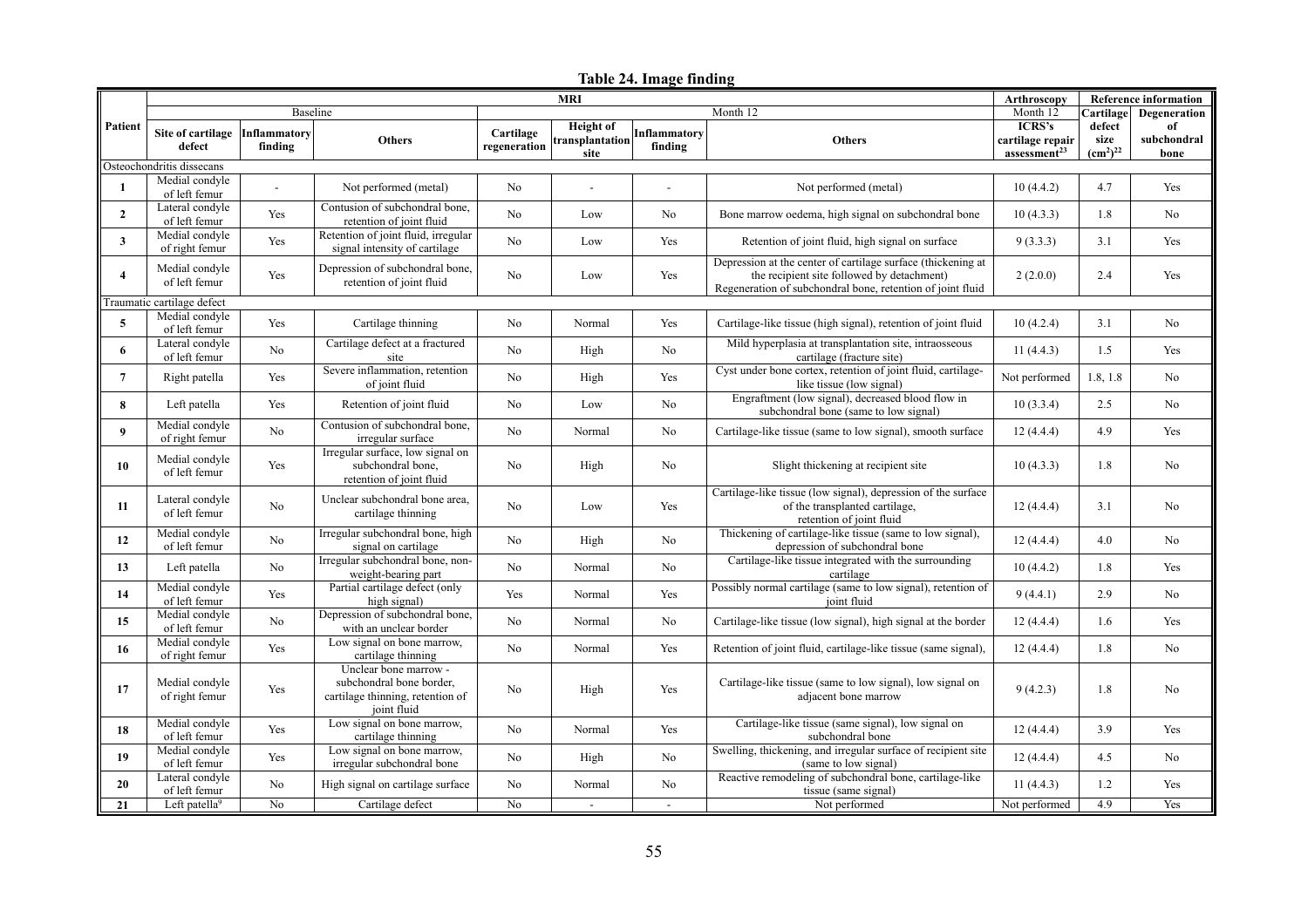|   | Lateral condvle<br>of right femur | N <sub>o</sub> | Low signal on bone marrow,<br>cartilage thinning                       | No             | LOW  |     | Partially irregular surface, graft missing                                                        | 9(2.4.3)   |     | N <sub>o</sub> |
|---|-----------------------------------|----------------|------------------------------------------------------------------------|----------------|------|-----|---------------------------------------------------------------------------------------------------|------------|-----|----------------|
| ້ | Left patella<br>Femoral trochlea  | No             | Low signal on bone marrow,<br>irregular signal intensity on<br>patella | N <sub>o</sub> | Low  | Yes | Possibly cartilage-like tissue on patella, unclear image of<br>trochlea, retention of joint fluid | 11 (4.4.3) |     | No             |
|   | Left patella                      | Yes            | Inflammation of subchondral<br>bone, retention of joint fluid          | No             | High | No  | Thickening of recipient site (high signal on cartilage-like<br>tissue)                            | 11(4.4.3)  | 4.9 | Yes            |

In patients with more than one cartilage defect, the area of each defect is presented.

 $^{23}$  The figures in parenthesis represent the scores (points) of the ICRS's cartilage repair assessment items (degree of defect repair, border zone, and surface) (see Table 13).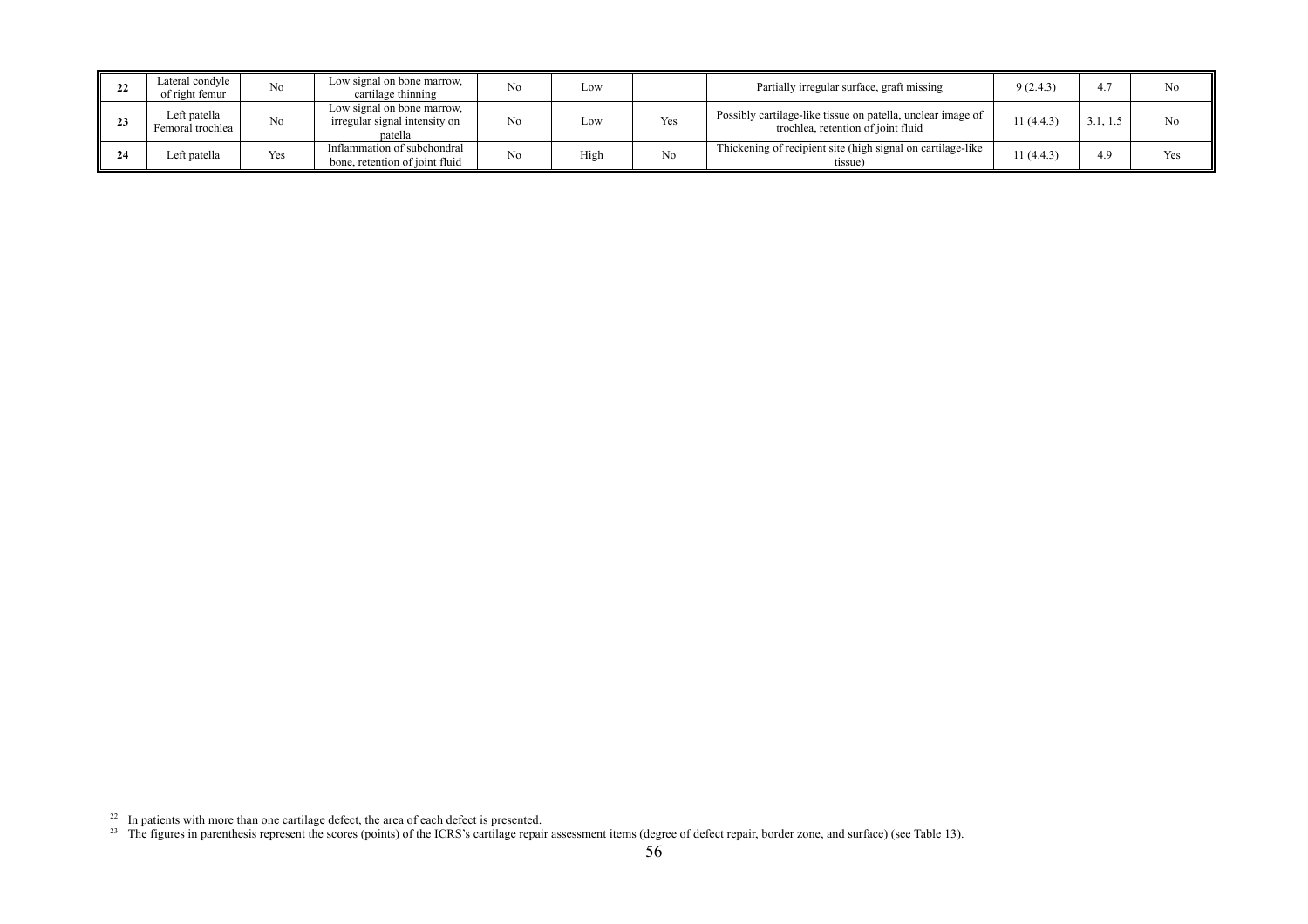#### **6.B.(5).4) Summary of Efficacy**

All of the 23 patients with evaluable clinical symptoms at Month 12 had increases in the total points of Lysholm Knee Score. Many patients had a recovery to normal function or ≥2-level improvement of for each item. In particular, patients often had improvement in the score levels for pain, limp, and instability, and the items of their related clinical symptoms, suggesting a possible contribution of JACC to alleviation of symptoms, especially pain. Although there are limitations in identifying factors that may affect the assessment of these clinical symptoms because of the limited number of patients, the total points of the Lysholm Knee Score increased from baseline after transplantation of JACC regardless of patient's baseline characteristics. The results showed that the patient's baseline characteristics did not substantially influence improvement in clinical symptoms after transplantation of JACC in patients included in the evaluation by PMDA. The maximum cartilage defect size in the patients included in individual efficacy evaluation was  $4.9 \text{ cm}^2$ . The study provided promising results showing that JACC tends to improve clinical symptoms even in patients with a large cartilage defect.

There are factors that affect improvement of clinical symptoms other than the patient's baseline characteristics investigated in the PMDA's individual efficacy evaluation. In particular, the beneficial effects of strengthening the muscle and supporting tissue through rehabilitation given as a standard medical procedure on motor function are well known by healthcare professionals. Concomitant rehabilitation may have contributed to the increased scores for clinical symptoms after transplantation of JACC.

On the other hand, the assessment of MRI findings from Study J-TEC002 showed tendencies toward the integration of defect repair tissue to the surrounding cartilage and improvement in inflammation after transplantation compared with baseline. The arthroscopic assessment also demonstrated that the cartilage defect tended to be repaired, although the cartilage defect covered with a periosteal patch was only observed by arthroscopy. As a result of review by PMDA and the Expert Discussion, however, it was concluded that neither images showing JACC changing into the normal cartilage-like tissue nor findings indicating the characteristics of the hyaline cartilage were obtained at Month 12 posttransplantation, although there are limitations to reviewing MRI data. MRI images from the study varied among patients because the imaging conditions were not adequately discussed in advance at the planning stage of the clinical study. Such images are not necessarily suitable for detection of the cartilage defect. PMDA has concluded that Study J-TEC002 failed to provide MRI data supporting the cartilage reconstruction by JACC, although MRI images supporting cartilage repair might have been obtained under appropriate imaging conditions.

Carticel<sup>®</sup> approved in 1997 in the US and ChondroCelect<sup>™</sup> approved in 2009 in Europe are both indicated for "repair of cartilage defect." In their clinical studies, morphological assessment using tissue sections and biopsies has demonstrated formation of hyaline cartilage-like tissue, unlike the results of Study J-TEC002.

Study J-TEC002 provided no data supporting cartilage regeneration by JACC and the applicant did not submit data on the effects of JACC on the clinical course of patients after Month 12. These issues remain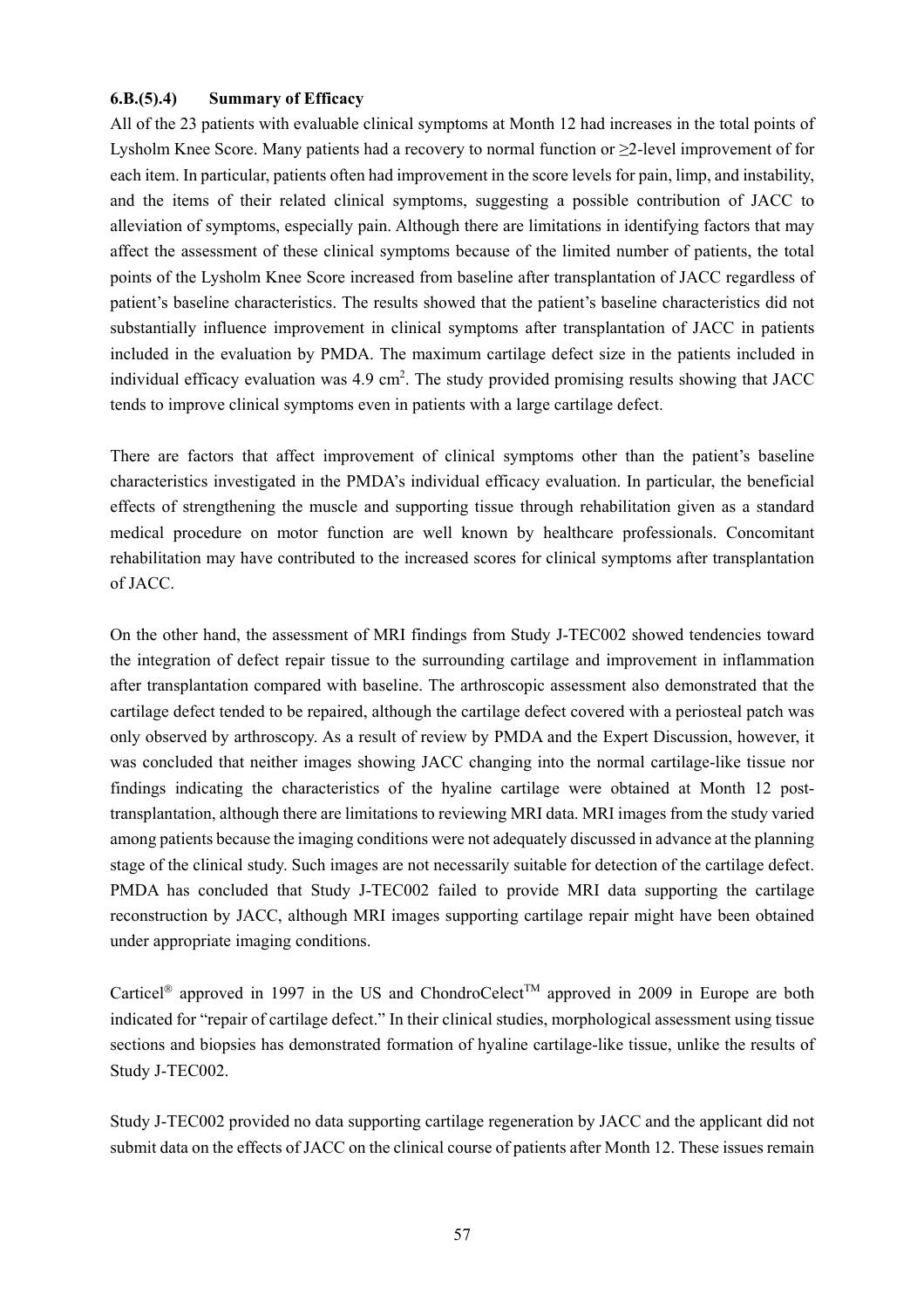a challenge. However, the clinical symptom scores tended to show a clinically significant improvement at Month 12 at least in the patients included in individual efficacy evaluation.

# **6.B.(6) Safety evaluation**

# **6.B.(6).1) Safety information**

PMDA asked the applicant to explain the safety analysis of Study J-TEC002 by clarifying the patient population, the definition of adverse events, and determination of a causal relationship of each adverse event with JACC.

The applicant's explanation:

Adverse events related to JACC were defined as "any unfavorable symptom associated with tissue collection or transplantation surgery" and did not include events that might have occurred without transplantation of JACC. Patients who provided tissue specimens but were not treated with transplantation of JACC were excluded from the safety analysis.

PMDA asked the applicant to organize safety information as shown below because adverse events should be "any unfavorable event occurring during the study period" regardless of its causality with JACC and all relevant information should be collected accordingly.

- (a) Add 1 patient who provided a tissue specimen but was not treated with transplantation of JACC to the safety analysis population (33 patients in total).
- (b) Re-organize information regarding all unfavorable events occurring during the study period that were reported in the case report form but not classified as adverse events by the investigator.
- (c) Fully discuss adverse events caused by JACC itself, as well as those due to any transplantationrelated procedure and those for which a causal relationship with JACC cannot be ruled out.

The applicant performed safety analysis accordingly and provided the following safety information.

A total of 33 patients (32 treated with transplantation of JACC and 1 patient who provided cartilage tissue but was not treated with transplantation of JACC) were included in the safety analysis. A total of 64 adverse events occurred in 22 of 33 patients (66.7%), while 13 malfunctions occurred in 5 of 33 patients (15.2%). Serious adverse events occurred in 5 of 33 patients (15.2%) (12 events; 3 events of application site pain, 2 events of graft delamination, 2 events of joint range of motion decreased, 2 events of post procedural swelling, 1 event of graft hypertrophy, 1 event of suicide attempt, and 1 event of depressive symptom). Malfunctions occurred in 3 of 33 patients (9.1%) (10 malfunctions; 3 events of application site pain, 2 events of graft delamination, 2 events of joint range of motion decreased, 2 events of post procedural swelling, and 1 events of graft hypertrophy). Table 25 presents malfunctions reported in Study J-TEC002.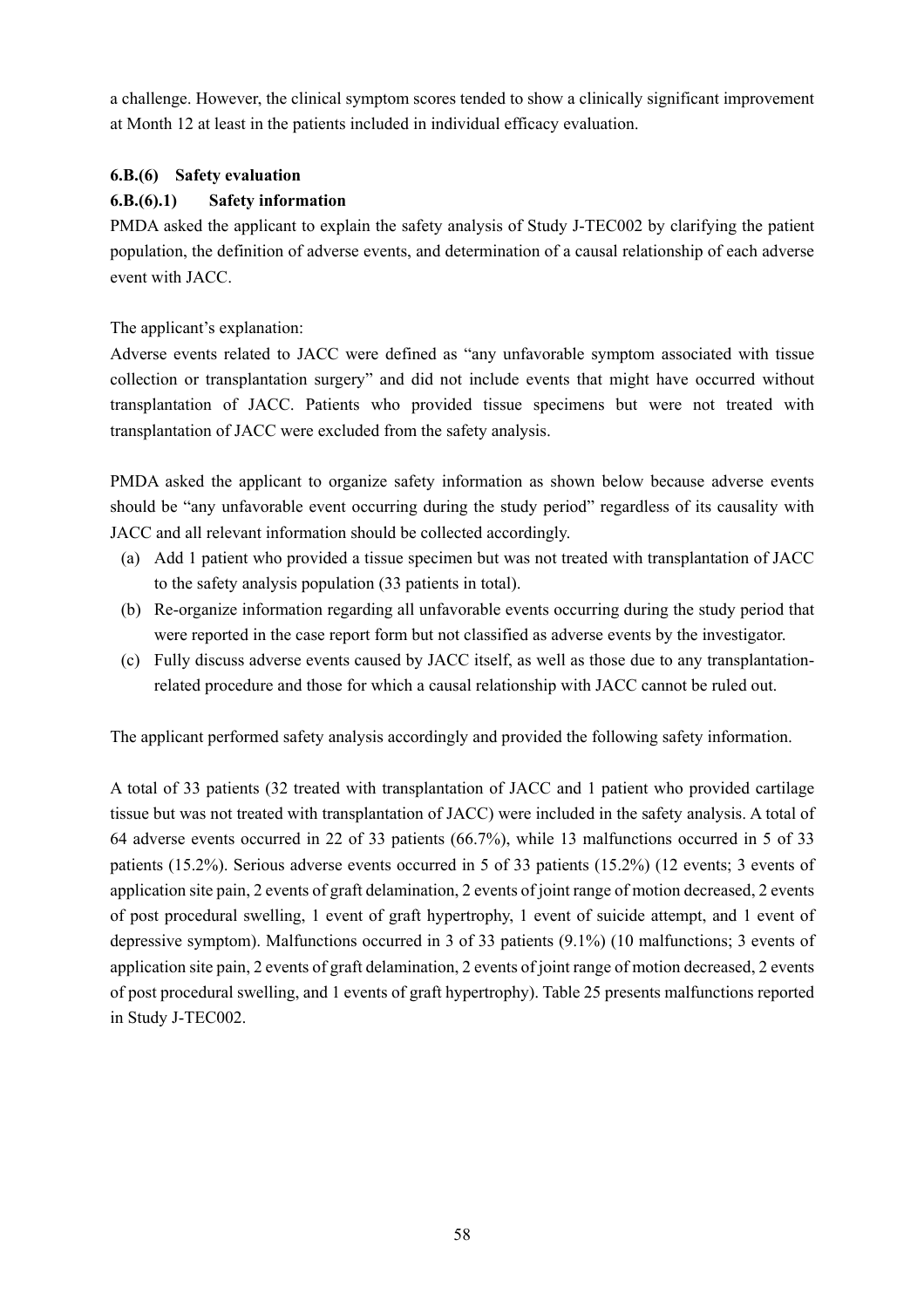| Event term (seriousness)                  | Malfunction            |
|-------------------------------------------|------------------------|
| Application site pain (serious)           | 3 events in 3 patients |
| Graft delamination (serious)              | 2 events in 2 patients |
| Joint range of motion decreased (serious) | 2 events in 2 patients |
| Post procedural swelling (serious)        | 2 events in 2 patients |
| Red swelling of arm (non-serious)         | 2 events in 2 patients |
| Graft hypertrophy (serious)               | 1 event in 1 patient   |
| Application site warmth (non-serious)     | 1 event in 1 patient   |

**Table 25. Malfunctions reported in Study J-TEC002** 

#### **6.B.(6).2) Safety evaluation**

On the basis of the applicant's response, PMDA reviewed information on malfunctions possibly related to JACC.

(a) Graft hypertrophy

In Study J-TEC002, graft hypertrophy was reported in 1 patient as a serious adverse event, which was followed by graft delamination accompanied by pain, swelling, and decreased joint range of motion. This patient experienced haemorrhage from the degenerative subchondral bone during transplantation and had incomplete suturing of the periosteal patch to the intercondylar area. As the above adverse events occurred at Month 8 postoperative, the patient underwent removal of loose body. Histology revealed formation of fibrocartilage on the detached surface of the loose graft. The applicant has explained the possibility of thickening of the periosteal patch used to cover the graft and suggested that bone marrow cell-derived mesenchymal stem cells from subchondral bone haemorrhage may have proliferated or differentiated into fibrocartilage. The applicant also explained the necessity of providing appropriate advice because the differentiation of JACC may have resulted in the formation of fibrocartilage seen in the loose graft.

#### PMDA's view:

Information on graft hypertrophy should be provided to healthcare professionals because similar events were reported in similar clinical research (clinical research of autologous cultured chondrocyte Carticel [Zaslav K et al*. Am. J Sports Med.* 2009;37:42-55], clinical research by Ochi et al.) although it is difficult to discuss the pathology and etiology of this hypertrophy based on the data from the 1 patient in Study J-TEC002. To prevent the risk of thickening of the periosteal patch, precautions during transplantation, including adjustment thickness of the periosteal patch, are necessary. Special precautions should be taken for transplantation in patients with degenerative subchondral bone or haemorrhage, and those at risk for haemorrhage if the possibility of tissue proliferation due to subchondral haemorrhage cannot be ruled out. As explained by the applicant, the possible differentiation of JACC into fibrocartilage in the loose graft should be communicated to healthcare professionals appropriately. In addition, since MRI images obtained at Month 12 showed graft hypertrophy and swelling (1 patient each), and findings of graft elevation that was not clear thickening but exceeded the surrounding cartilage (5 patients) although these were not reported as adverse events, The applicant should collect further information regarding hypertrophy at the transplantation site.

#### (b) Graft delamination

Graft delamination was reported as a serious adverse event in 2 patients. The event in 1 patient was reported with graft hypertrophy. The event occurred in the other patient when the patient bent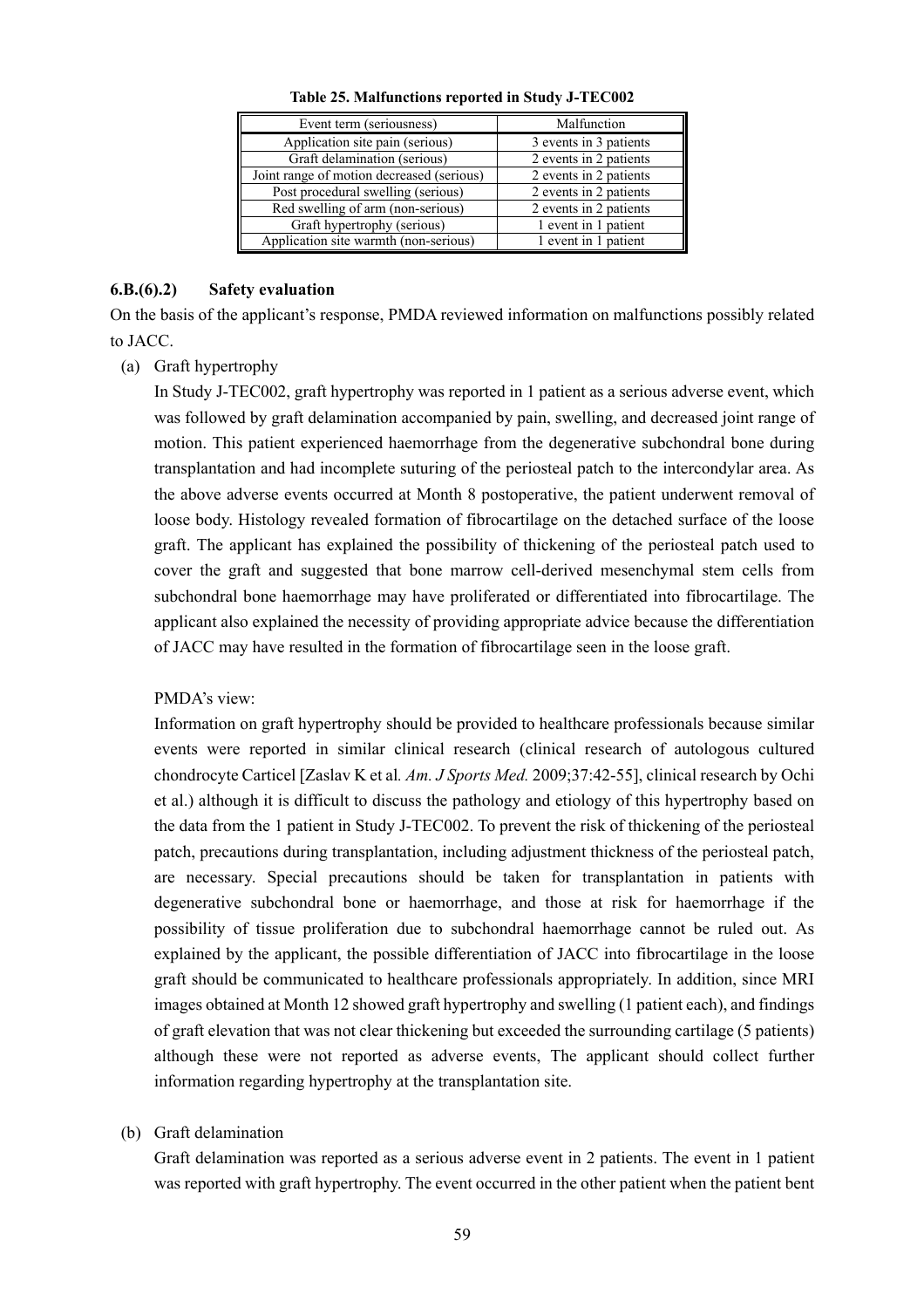the knee at Month 3. Delamination of JACC associated with movements occurred only in 1 patient and the cause of this event remains unknown because no histological examination was performed. However, PMDA has concluded that precautions about weight-bearing movements after surgery are necessary if graft delamination can potentially occur even after Month 3 because of weight bearing. This event should also be included in the package insert etc. and further information should be collected.

### (c) Decreased joint range of motion

Joint range of motion decreased was reported as a serious adverse event in 2 patients. The event in 1 patient was reported with graft hypertrophy and delamination. The other patient with gonarthrosis had the limited joint range of motion prior to transplantation and the symptom aggravated after transplantation of JACC. Aggravated symptoms after transplantation of JACC were rarely reported, and this event was transient and improved in 2 months postoperative although gonarthrosis takes a different clinical course from traumatic cartilage defect and osteochondritis dissecans. PMDA considers that information regarding this event should be provided and further information should be collected.

### (d) Others

PMDA has defined "graft ossification" and "post-transplantation retention of joint fluid" as significant malfunctions, although they were not reported as adverse events in Study J-TEC002. The applicant explained that graft ossification occurred in 1 patient in the clinical research by Ochi et al. (Ochi M, et al. *J. Bone Joint Surg. Br.* 2002;84:571-578) and that it is reasonable to think that this ossification was caused by the infiltration of cells having osteogenic potential from the subchondral bone and bone marrow around the recipient site. The applicant also explained that even if the ossification of the product progresses, it will not be a significant problem.

# PMDA's view:

Graft ossification is a clinically significant event because it may lead to new symptoms, such as limited joint function. No histological examination was performed in the patient who experienced this event in the clinical research by Ochi et al. and the mechanism of graft ossification and other relevant information are unknown. Differentiation of JACC itself into osteocytes and the effects of the periosteal patch used for transplantation might also have been involved in the graft ossification. Precautions about this event should be provided and further information should be collected.

In addition, assessment of MRI images in the individual efficacy evaluation by PMDA revealed retention of joint fluid that persisted up to Month 12, with no outcome data available. This event was probably associated with inflammation. Taking the above finding into account, relevant information regarding this event should be communicated to healthcare professionals appropriately and further information should be collected.

# **6.B.(6).3) Long-term safety**

PMDA asked the applicant to explain the long-term safety of JACC.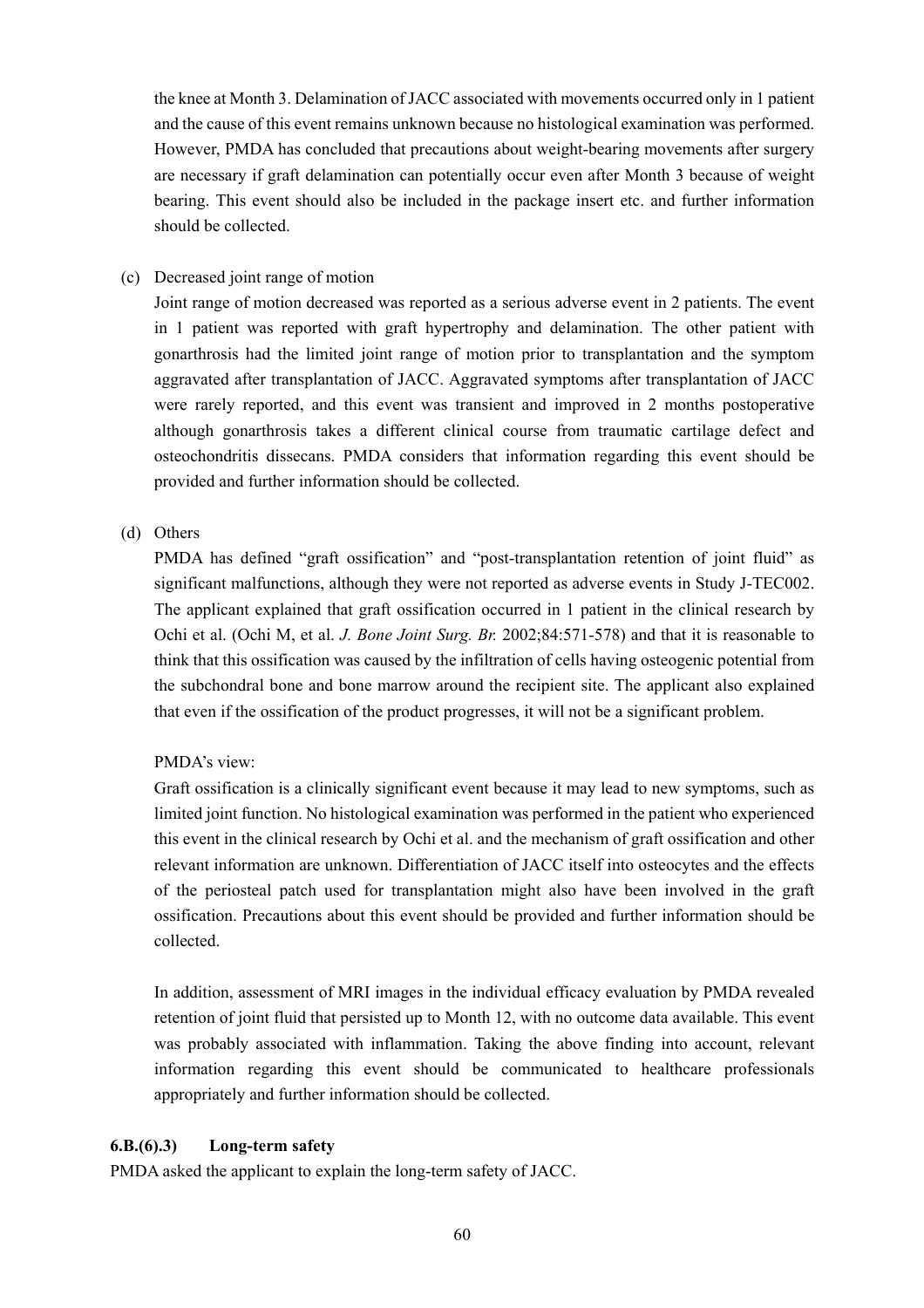The applicant conducted extended follow-up of patients treated with JACC after the end of the 12-month follow-up period to evaluate the long-term safety of JACC. Safety information collected from 26 of 32 patients after 23 months of follow-up and 19 of 32 patients after  $\geq$ 35 months of follow-up. Safety information were also collected from 7 of 16 patients who had ≥48 months of follow-up at the time of the follow-up survey (up to 51 months of follow-up). The safety information collected from these patients was submitted as reference data. On the basis of this information, the applicant explained that no serious adverse event occurred in these patients who were followed up for long periods of time.

#### PMDA's view:

Since MRI images of some patients at Month 12 in Study J-TEC002 showed the cartilage whose height exceeded the normal cartilage and retention of joint fluid probably because of inflammation, these events may lead to adverse events, including graft hypertrophy/delamination and persistent inflammatory reaction, during the long-term clinical course. Because the mechanism of efficacy of JACC remains unexplained, adverse events that are not predictable from the safety information from Study J-TEC002 may occur and it is also difficult to discuss measures for reducing the risk of such adverse events.

The submitted reference data show that no serious adverse event occurred in patients who were followed up for extended periods of time, including the patient followed for up to 51 months, which is important information. However, the long-term safety of JACC should be continuously evaluated considering the limited number of patients.

#### **6.B.(6).4) Summary of safety**

Based on the above results, none of the adverse events reported in patients in Study J-TEC002 was associated with a significant malfunction that is considered strongly related to JACC and the events were resolving or resolved spontaneously or after some treatment. PMDA concluded that the safety profile of JACC is tolerated up to Month 12 post-transplantation. Considering the limited number of patients evaluated and the limited safety data available, however, further information should be collected. In particular, graft hypertrophy and delamination, decreased joint range of motion, graft ossification, and retention of joint fluid should be assessed as events of special interest.

#### **6.B.(7) Clinical positioning of JACC**

The data submitted have not clearly demonstrated the regeneration of the cartilage by JACC. The clinical symptom score tended to improve in patients included in the evaluation by PMDA (cartilage defect size:  $\geq$ 1.2 cm<sup>2</sup> and  $\leq$ 4.9 cm<sup>2</sup>) although the extent of the contribution of JACC to the improvement in score remains unclear. The safety information up to Month 51, although it is reference data, indicates no significant concern about the use of JACC.

It is difficult to evaluate the efficacy of JACC on the basis of the submitted clinical study results because Study J-TEC002 has problems in the design including selection of the target diseases and evaluation method of efficacy. In addition, the efficacy and safety of JACC could not be compared with those of the conventional treatment because the protocol defined no efficacy target to verify the efficacy of JACC or hypothesis to be tested. The data submitted do no support the clinical positioning of JACC, including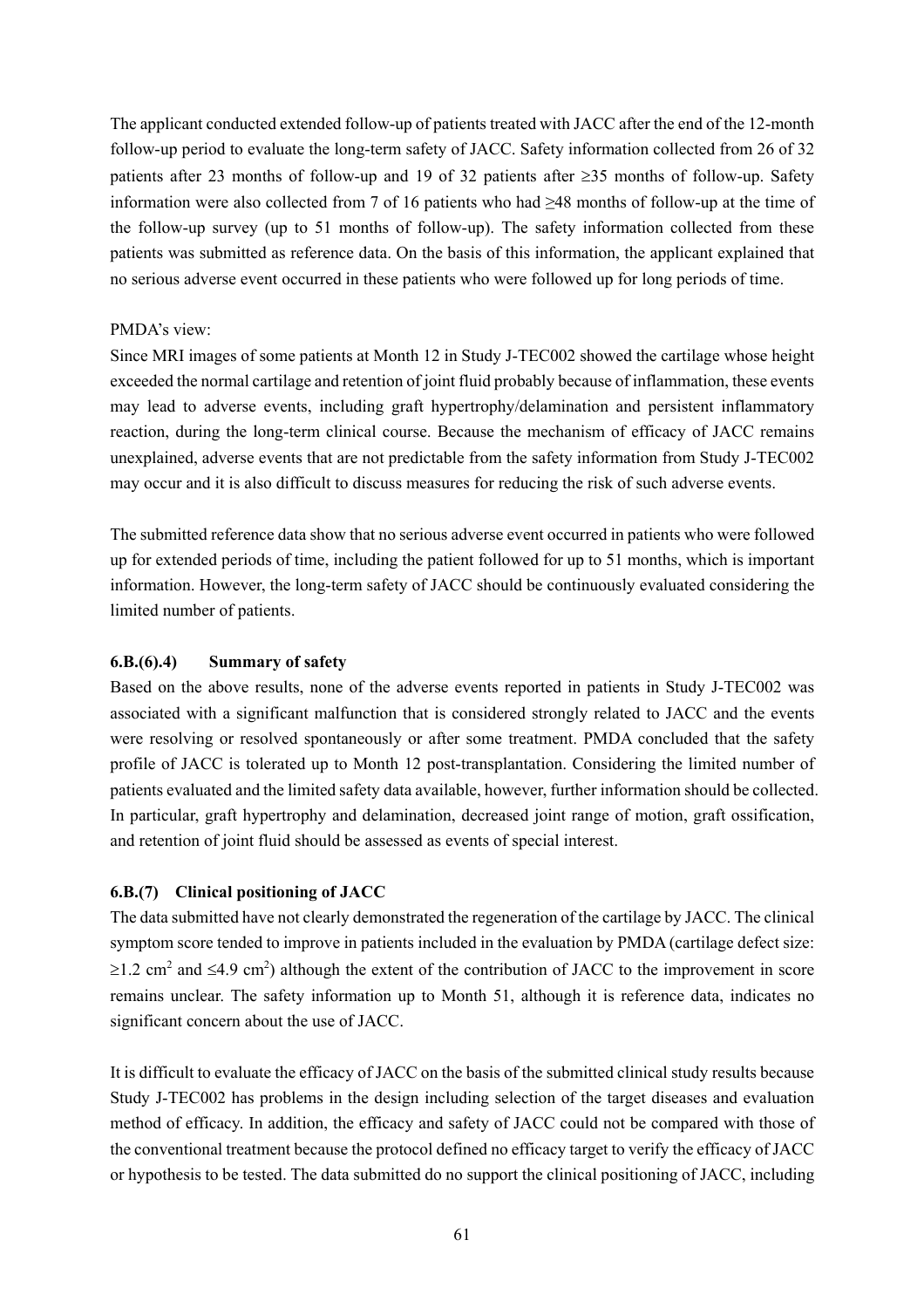the patient population for whom the conventional treatment is indicated, proposed by the applicant. At present, there is no evidence that supports the use of JACC in patients who are eligible for standard surgical therapies. JACC should not be indicated for patients for whom other treatment options are available.

In Japan, the current standard surgical options for the treatment of traumatic cartilage defect and osteochondritis dissecans, which are the target diseases of JACC, are microfracture and autologous osteochondral mosaicplasty. It is, however, known that these techniques are not always available to patients with a relatively large cartilage defect. Patients with a large cartilage defect are more likely to be young people or adults with a high level of physical activity who are diagnosed with a sport traumatic injury. Such patients are not only restricted from daily activities and sports because of clinical symptoms, such as pain and limited joint range of motion, but also may experience the relatively early progression to gonarthrosis.

Based on the discussion, etc. described in Section "6.B.(4) Efficacy evaluation method in Study J-TEC002," the individual efficacy evaluation conducted by PMDA for the data obtained before and after transplantation of JACC is retrospective and has limitations. Nevertheless, this evaluation by PMDA indicates that JACC can only be a surgical treatment option for patients with a large cartilage defect, specifically a defect  $\geq 4$  cm<sup>2</sup>; autologous osteochondral mosaicplasty cannot be recommended for the treatment the defect size  $\geq$ 4 cm<sup>2</sup>. JACC has clinical significance in terms of providing a new treatment opportunity to improve clinical symptoms in such patients.

#### **IV. Results of Compliance Assessment Concerning the New Medical Device Application Data**

The new medical device application data were subjected to a document-based compliance inspection and a data integrity assessment in accordance with the provisions of the Pharmaceutical Affairs Act.

The clinical study report (Attached document 6-1) and the addendum to the clinical study report (Attached document 6-2) were initially submitted as evaluation data in support of the application. The inspection revealed that although data through Month 24 were submitted, the data from Month  $>12$ through Month 24 included in Attached document 6-2 were not GCP-compliant because the sponsor (applicant) had submitted the notification of study completion to PMDA after the end of the follow-up period at Month 12 postoperative. Consequently, the data from Month >12 through Month 24 were eliminated from the evaluation data and handled as reference data.

In addition, the applicant explained that the submitted data include the results of tests, etc. not specified in the protocol. These results were also eliminated from the evaluation data and handled as reference data.

The inspection and assessment revealed no particular problems in other data. PMDA thus concluded that there were no obstacles to conducting its review based on the application documents submitted, provided that the above data are eliminated from the evaluation data.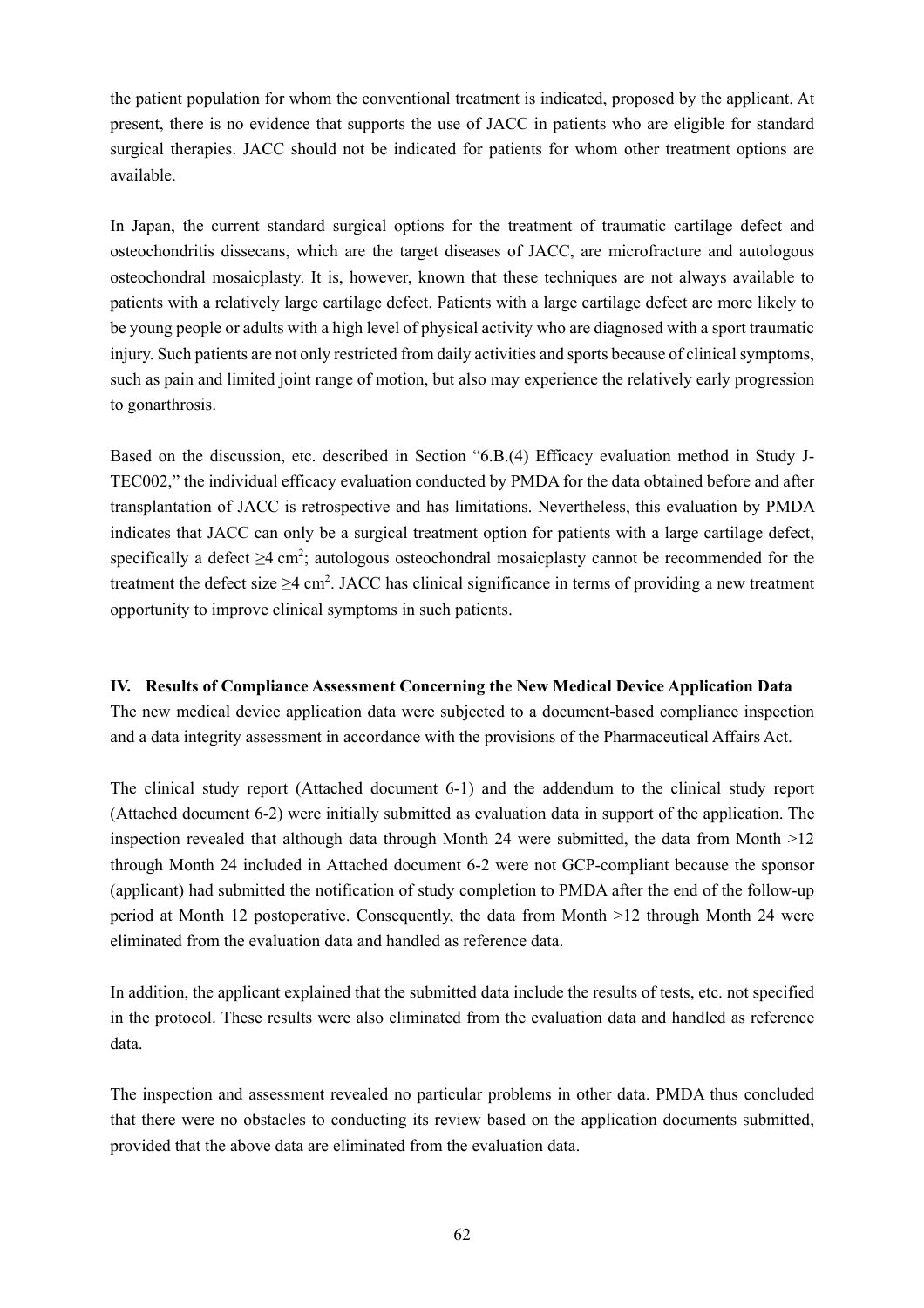### **V. Others**

The documents submitted for the application of JACC lack information/explanation about the following key issues in regulatory review:

- Appropriateness of the manufacturing process, quality characterization, and quality control,
- Appropriateness of the discussion on the results of the primary pharmacodynamics study,
- Concept of the target patient population and its rationale,
- Conventional treatment options for the target patient populations, and concept of the clinical positioning of JACC and its rationale,
- Justification for choice of the study population,
- Efficacy evaluation in the clinical study, and
- Safety evaluation in the clinical study.

PMDA asked the applicant to explain each of these issues for regulatory review, but the applicant submitted no satisfactory answer. It took time for PMDA to organize the details of the application and key issues to be discussed. The proposed objective of development of JACC was "cartilage tissue repair." However, the applicant did not perform characterization, etc. of cultured chondrocytes in the quality study and detailed histology, etc. to discuss the efficacy of JACC in the nonclinical studies. Since data on the properties and function involved in cartilage tissue repair were not submitted, it took time for PMDA to verify the applicant's justifications for the proposed indication. The application was submitted before the applicant fully verified the conformance of the raw materials used in the manufacture of JACC to the Standards for Biological Ingredients and took no appropriate measure necessary for switching the raw material after the regulatory submission. These also appear to have delayed the review. As described in Section "6.B.(4) Efficacy evaluation method in Study J-TEC002," PMDA concluded that it is difficult to evaluate the efficacy of JACC on the basis of the submitted clinical study results because Study J-TEC002 has problems in the design. This conclusion of PMDA was supported by the expert advisors at the Expert Discussion, PMDA further requested the applicant to discuss the efficacy, safety, and clinical positioning of JACC, but no appropriate measure to address the problems was taken by the applicant. As a result, PMDA's reviewers had to conduct the individual efficacy evaluation in order to investigate the potential of identifying the clinical positioning of JACC after the problems were pointed out at the Expert Discussion. This also delayed the PMDA's review.

PMDA considers that it is difficult to efficiently proceed with the review and draw a conclusion without the applicant's logical explanations about key issues for regulatory review of a proposed product. The applicant is expected to recognize the incompleteness of their responses and file an application after establishing a complete system in the future.

In addition, as described in Section "IV. Results of Compliance Assessment Concerning the New Medical Device Application Data," the clinical study results include some data not collected/prepared in compliance with the GCP. In order to ensure that failures in administrative procedures and management of clinical studies do not recur, the applicant should make every effort to comply with the GCP.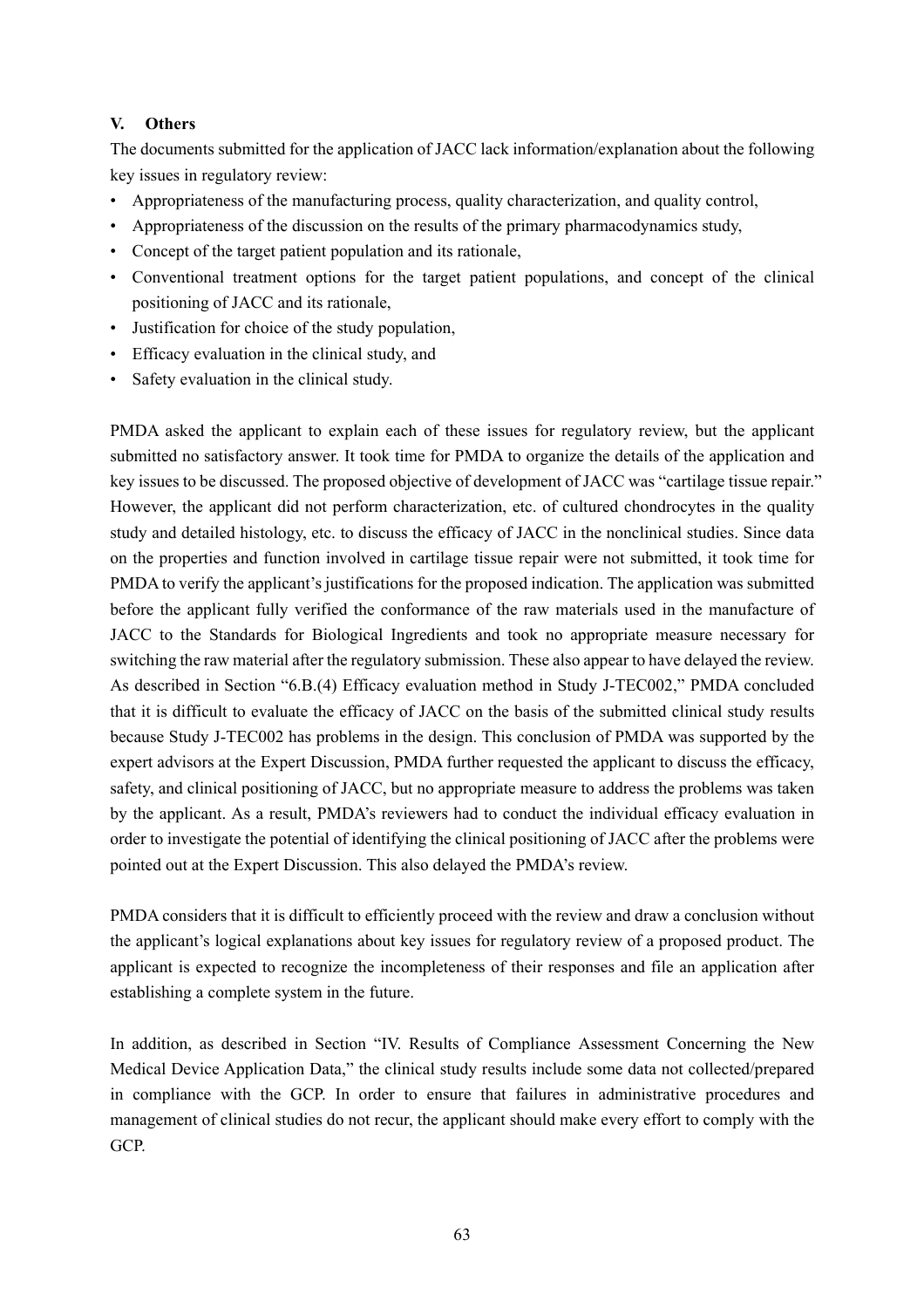# **VI. Overall evaluation**

PMDA has concluded that the nonclinical and clinical data submitted do not show evidence that JACC filled the defective area of cartilage and repaired the cartilage tissue by produced cartilage matrices, which is the proposed development objective of JACC.

PMDA also has concluded that it is difficult to evaluate the efficacy of JACC on the basis of the submitted clinical study results alone because the clinical study included different patient populations having different diagnoses and defect sites that should be separately evaluated for efficacy and did not appropriately evaluate the efficacy according to the difference in the characteristics of the target diseases.

However, when the efficacy of JACC was individually evaluated in each patient from the clinical point of view, the clinical symptoms of traumatic cartilage defect or osteochondritis dissecans tended to improve at Month 12 postoperative, although the extent of the contribution of JACC remains unclear.

The safety of JACC can be assured up to Month 12 postoperative although it has risks for infection, etc. because of its nature as a biological product.

As described above, JACC tended to improve the clinical symptoms of traumatic cartilage defect or osteochondritis dissecans. No standard surgical treatment is currently available for patients with traumatic cartilage defect or osteochondritis dissecans who have a cartilage defect of  $\geq$ 4 cm<sup>2</sup>. JACC has clinical significance in the treatment of only these diseases because it can offer a new treatment option for the patient populations.

To market JACC, the applicant is required to take the necessary measures shown below for the following reasons: (1) This is the first cellular/tissue-based product in the orthopedics field in Japan; (2) currently, only limited efficacy data are available; and (3) collecting efficacy and safety findings of JACC is not only helpful in ensuring the proper use of JACC but also valuable and useful for the future development of products in the same field, etc.

• Surgeons and medical institutions

JACC should be used by surgeons with full knowledge/experience in treating traumatic cartilage defect and osteochondritis dissecans of the knee at medical institutions with facilities that enable such surgeons to perform relevant procedures after they become fully familiarized with handling of JACC through training, etc. provided by the marketing authorization holder. Patients eligible for treatment with JACC should be selected after full assessment of the patient's pathological condition and the availability of other treatment options.

• Information to be provided to patients and/or families

Patients and/or their families should be thoroughly informed of accurate information regarding JACC, including the following: Only limited information is available regarding the characteristics and clinical study results of JACC; and no data showing the formation of the cartilage tissue after